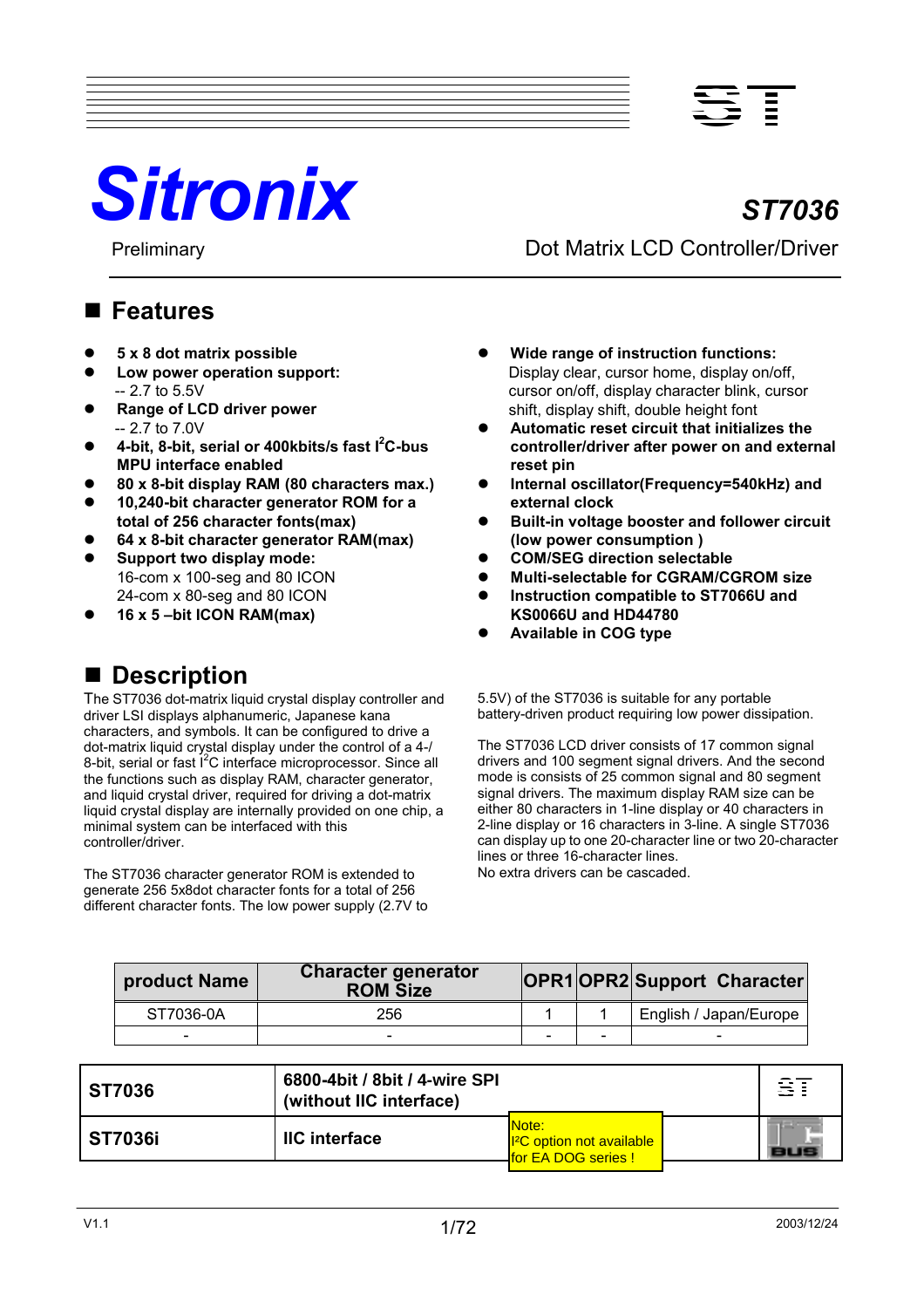|                  |             | <b>ST7036 Serial Specification Revision History</b>                                             |
|------------------|-------------|-------------------------------------------------------------------------------------------------|
| <b>Version</b>   | <b>Date</b> | <b>Description</b>                                                                              |
| 0.1a             | 2003/04/28  | 1 <sup>st</sup> Edition                                                                         |
| 0.1 <sub>b</sub> | 2003/06/03  | PAD Dimension:<br>IC L mark location modified<br>Chip Size X/Y modified                         |
| 0.2a             | 2003/09/01  | 1. Include ST7036i                                                                              |
| 1.0              | 2003/10/24  | 1. Add application circuit for 3 line display.<br>2. 4 bit interface program example modified.  |
| 1.1              | 2003/12/24  | 1. Remove the instruction of frequency adjust.<br>2. Add the detail of CGRAM/CGROM arrangement. |
|                  |             |                                                                                                 |
|                  |             |                                                                                                 |
|                  |             |                                                                                                 |
|                  |             |                                                                                                 |
|                  |             |                                                                                                 |
|                  |             |                                                                                                 |
|                  |             |                                                                                                 |
|                  |             |                                                                                                 |
|                  |             |                                                                                                 |
|                  |             |                                                                                                 |
|                  |             |                                                                                                 |
|                  |             |                                                                                                 |
|                  |             |                                                                                                 |
|                  |             |                                                                                                 |
|                  |             |                                                                                                 |
|                  |             |                                                                                                 |
|                  |             |                                                                                                 |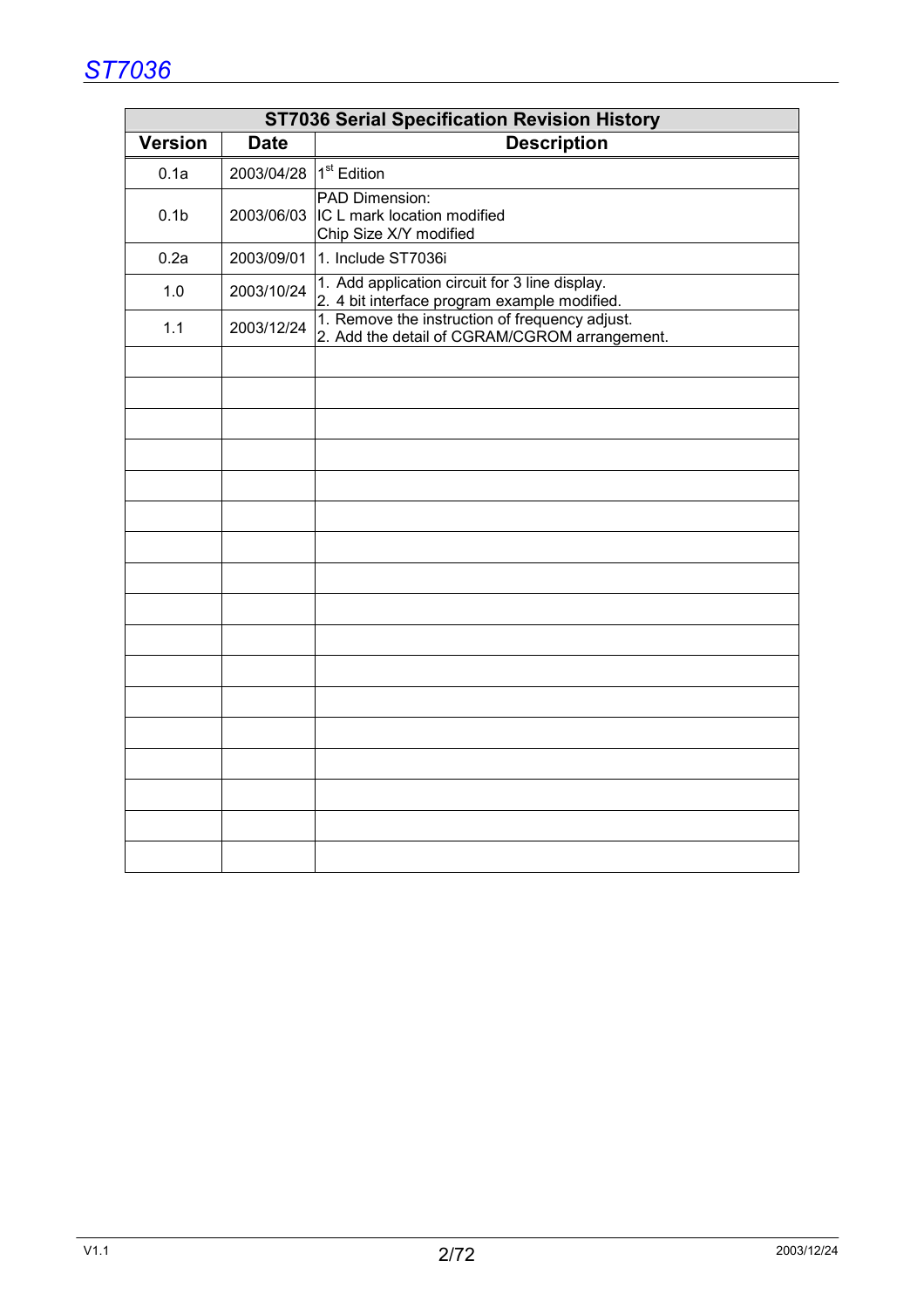

### **Pad Dimensions**



- ¾ **Chip Size: 5190.0X910.0 µm**
- ¾ **Bump Pitch : 55 µm ( min )**
- ¾ **Bump Height : 17 µm ( typ. )**
- ¾ **Bump Size :** 
	- z **Pad No.1~52 : 56 x 72 µm**
	- z **Pad No.53~170 : 35 x 101 µm**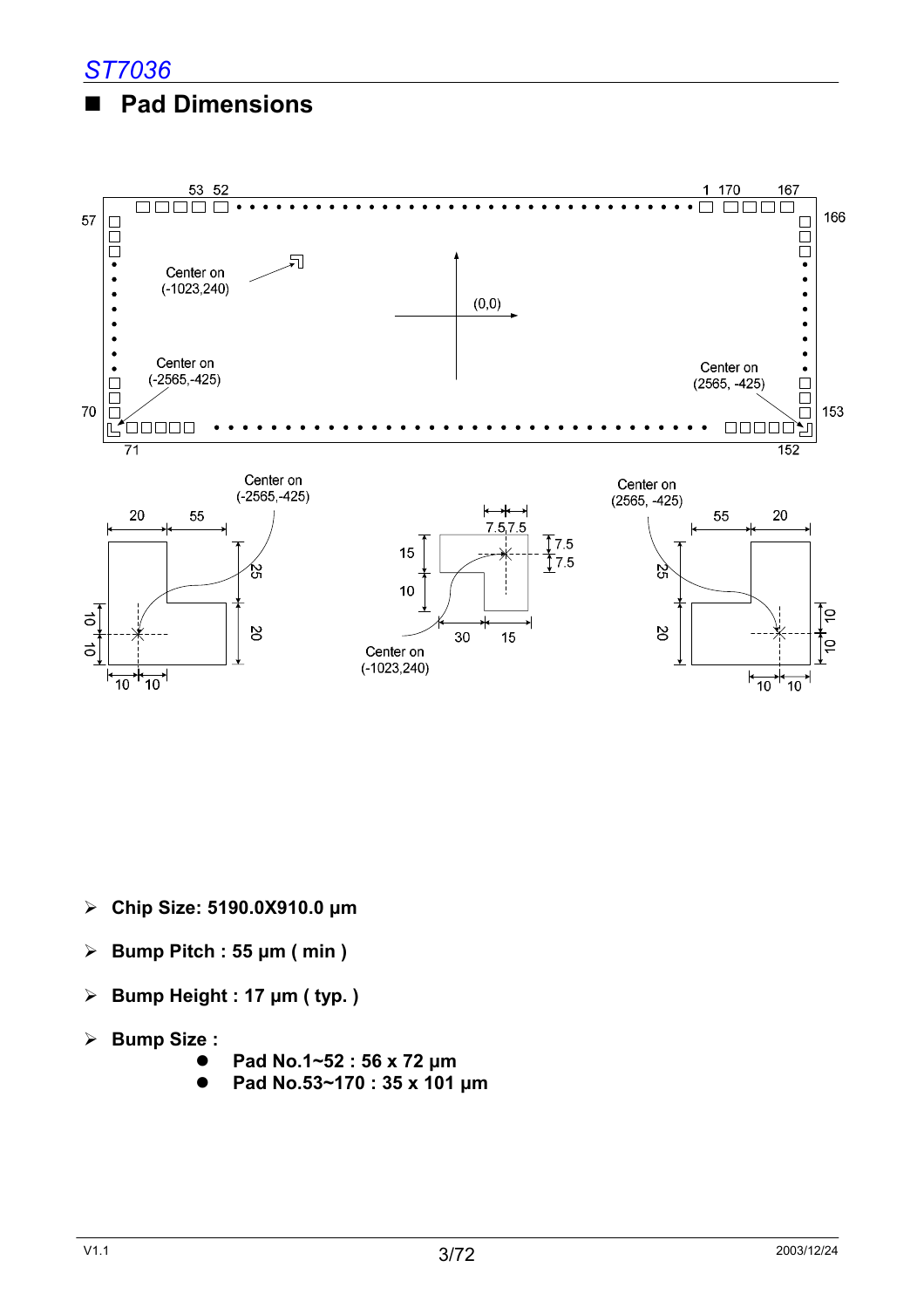### ■ Pad Location Coordinates(N<sub>3</sub>=0 1 line/2 line)

| Pad No.        | <b>Function</b>    | $\mathsf{X}$ | Y   | Pad No. | <b>Function</b> | $\mathsf{X}$ | Y      |
|----------------|--------------------|--------------|-----|---------|-----------------|--------------|--------|
| $\mathbf{1}$   | <b>XRESET</b>      | 1859         | 393 | 41      | <b>CLS</b>      | $-1181$      | 393    |
| $\overline{2}$ | <b>OSC</b>         | 1783         | 393 | 42      | CAP1N           | $-1257$      | 393    |
| 3              | <b>VDD</b>         | 1707         | 393 | 43      | CAP1N           | $-1333$      | 393    |
| $\overline{4}$ | <b>RS</b>          | 1631         | 393 | 44      | <b>VOUT</b>     | $-1409$      | 393    |
| 5              | <b>CSB</b>         | 1555         | 393 | 45      | <b>VOUT</b>     | $-1485$      | 393    |
| 6              | <b>RW</b>          | 1479         | 393 | 46      | V <sub>0</sub>  | $-1561$      | 393    |
| $\overline{7}$ | E.                 | 1403         | 393 | 47      | V <sub>0</sub>  | $-1637$      | 393    |
| 8              | DB <sub>0</sub>    | 1327         | 393 | 48      | V <sub>1</sub>  | $-1713$      | 393    |
| 9              | DB1                | 1251         | 393 | 49      | V <sub>2</sub>  | $-1789$      | 393    |
| 10             | DB <sub>2</sub>    | 1175         | 393 | 50      | V <sub>3</sub>  | $-1865$      | 393    |
| 11             | DB <sub>3</sub>    | 1099         | 393 | 51      | V <sub>4</sub>  | $-1941$      | 393    |
| 12             | DB4                | 1023         | 393 | 52      | NC              | $-2017$      | 393    |
| 13             | DB <sub>5</sub>    | 947          | 393 | 53      | COM[8]          | $-2125$      | 378    |
| 14             | DB <sub>6</sub>    | 871          | 393 | 54      | COM[7]          | $-2180$      | 378    |
| 15             | DB7                | 795          | 393 | 55      | COM[6]          | $-2235$      | 378    |
| 16             | <b>VSS</b>         | 719          | 393 | 56      | COM[5]          | $-2290$      | 378    |
| 17             | <b>VSS</b>         | 643          | 393 | 57      | COM[4]          | $-2518$      | 365    |
| 18             | <b>VSS</b>         | 567          | 393 | 58      | COM[3]          | $-2518$      | 310    |
| 19             | OPF1               | 491          | 393 | 59      | COM[2]          | $-2518$      | 255    |
| 20             | OPF <sub>2</sub>   | 415          | 393 | 60      | COM[1]          | $-2518$      | 200    |
| 21             | OPR <sub>1</sub>   | 339          | 393 | 61      | COMI1           | $-2518$      | 145    |
| 22             | OPR <sub>2</sub>   | 263          | 393 | 62      | <b>SEG[1]</b>   | $-2518$      | 90     |
| 23             | <b>SHLC</b>        | 187          | 393 | 63      | SEG[2]          | $-2518$      | 35     |
| 24             | <b>SHLS</b>        | 111          | 393 | 64      | SEG[3]          | $-2518$      | $-20$  |
| 25             | N3                 | 35           | 393 | 65      | SEG[4]          | $-2518$      | $-75$  |
| 26             | TEST1              | -41          | 393 | 66      | SEG[5]          | $-2518$      | -130   |
| 27             | <b>VDD</b>         | $-117$       | 393 | 67      | SEG[6]          | $-2518$      | $-185$ |
| 28             | <b>VDD</b>         | $-193$       | 393 | 68      | <b>SEG[7]</b>   | $-2518$      | $-240$ |
| 29             | <b>VDD</b>         | $-269$       | 393 | 69      | SEG[8]          | $-2518$      | $-295$ |
| 30             | <b>VIN</b>         | $-345$       | 393 | 70      | SEG[9]          | $-2518$      | $-350$ |
| 31             | <b>VIN</b>         | $-421$       | 393 | 71      | SEG[10]         | $-2253$      | $-378$ |
| 32             | <b>VOUT</b>        | $-497$       | 393 | 72      | SEG[11]         | $-2198$      | $-378$ |
| 33             | <b>VOUT</b>        | $-573$       | 393 | 73      | <b>SEG[12]</b>  | $-2143$      | $-378$ |
| 34             | <b>PSB</b>         | $-649$       | 393 | 74      | <b>SEG[13]</b>  | $-2088$      | $-378$ |
| 35             | <b>VSS</b>         | $-725$       | 393 | 75      | <b>SEG[14]</b>  | $-2033$      | $-378$ |
| 36             | PSI <sub>2</sub> B | $-801$       | 393 | 76      | SEG[15]         | $-1978$      | $-378$ |
| 37             | CAP1P              | $-877$       | 393 | 77      | SEG[16]         | $-1923$      | $-378$ |
| 38             | CAP1P              | $-953$       | 393 | 78      | SEG[17]         | $-1868$      | $-378$ |
| 39             | <b>EXT</b>         | $-1029$      | 393 | 79      | <b>SEG[18]</b>  | $-1813$      | $-378$ |
| 40             | <b>VSS</b>         | $-1105$      | 393 | 80      | <b>SEG[19]</b>  | $-1758$      | $-378$ |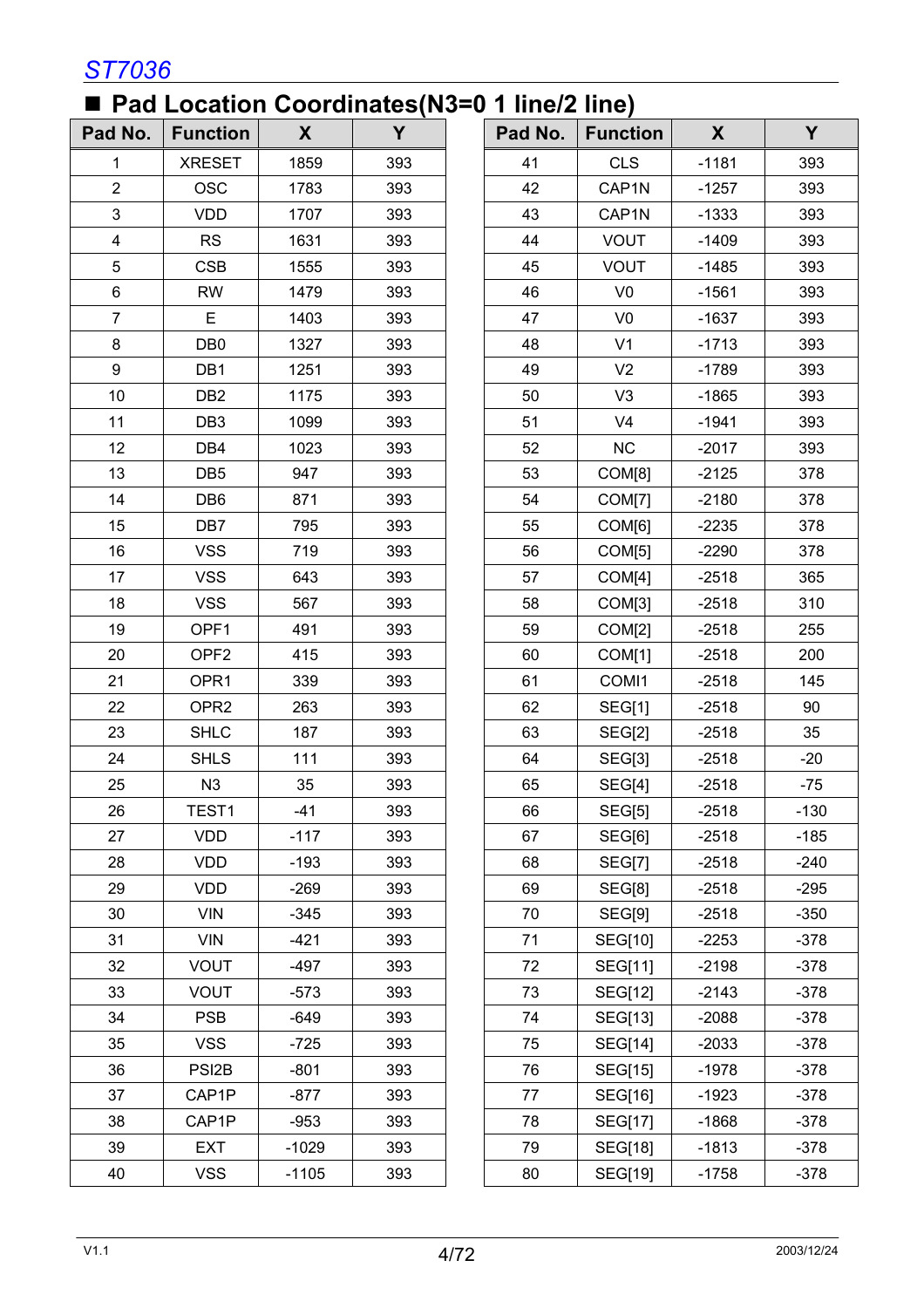| Pad No. | <b>Function</b> | X           | Y      | Pad No. | <b>Function</b> | X    | Y      |
|---------|-----------------|-------------|--------|---------|-----------------|------|--------|
| 81      | SEG[20]         | $-1703$     | $-378$ | 121     | SEG[60]         | 497  | $-378$ |
| 82      | SEG[21]         | $-1648$     | $-378$ | 122     | SEG[61]         | 552  | $-378$ |
| 83      | <b>SEG[22]</b>  | $-1593$     | $-378$ | 123     | <b>SEG[62]</b>  | 607  | $-378$ |
| 84      | SEG[23]         | $-1538$     | $-378$ | 124     | SEG[63]         | 662  | $-378$ |
| 85      | <b>SEG[24]</b>  | $-1483$     | $-378$ | 125     | <b>SEG[64]</b>  | 717  | $-378$ |
| 86      | <b>SEG[25]</b>  | $-1428$     | $-378$ | 126     | <b>SEG[65]</b>  | 772  | $-378$ |
| 87      | SEG[26]         | $-1373$     | $-378$ | 127     | SEG[66]         | 827  | $-378$ |
| 88      | <b>SEG[27]</b>  | $-1318$     | $-378$ | 128     | SEG[67]         | 882  | $-378$ |
| 89      | <b>SEG[28]</b>  | $-1263$     | $-378$ | 129     | <b>SEG[68]</b>  | 937  | $-378$ |
| 90      | <b>SEG[29]</b>  | $-1208$     | $-378$ | 130     | <b>SEG[69]</b>  | 992  | $-378$ |
| 91      | SEG[30]         | $-1153$     | $-378$ | 131     | SEG[70]         | 1047 | $-378$ |
| 92      | SEG[31]         | $-1098$     | $-378$ | 132     | SEG[71]         | 1102 | $-378$ |
| 93      | SEG[32]         | $-1043$     | $-378$ | 133     | <b>SEG[72]</b>  | 1157 | $-378$ |
| 94      | SEG[33]         | $-988$      | $-378$ | 134     | <b>SEG[73]</b>  | 1212 | $-378$ |
| 95      | SEG[34]         | $-933$      | $-378$ | 135     | <b>SEG[74]</b>  | 1267 | $-378$ |
| 96      | SEG[35]         | $-878$      | $-378$ | 136     | <b>SEG[75]</b>  | 1322 | $-378$ |
| 97      | SEG[36]         | $-823$      | $-378$ | 137     | <b>SEG[76]</b>  | 1377 | $-378$ |
| 98      | <b>SEG[37]</b>  | $-768$      | $-378$ | 138     | <b>SEG[77]</b>  | 1432 | $-378$ |
| 99      | SEG[38]         | $-713$      | $-378$ | 139     | <b>SEG[78]</b>  | 1487 | $-378$ |
| 100     | SEG[39]         | $-658$      | $-378$ | 140     | <b>SEG[79]</b>  | 1542 | $-378$ |
| 101     | <b>SEG[40]</b>  | $-603$      | $-378$ | 141     | SEG[80]         | 1597 | $-378$ |
| 102     | SEG[41]         | $-548$      | $-378$ | 142     | SEG[81]         | 1652 | $-378$ |
| 103     | <b>SEG[42]</b>  | $-493$      | $-378$ | 143     | <b>SEG[82]</b>  | 1707 | $-378$ |
| 104     | SEG[43]         | $-438$      | $-378$ | 144     | SEG[83]         | 1762 | $-378$ |
| 105     | <b>SEG[44]</b>  | $-383$      | $-378$ | 145     | <b>SEG[84]</b>  | 1817 | $-378$ |
| 106     | <b>SEG[45]</b>  | $-328$      | -378   | 146     | SEG[85]         | 1872 | -378   |
| 107     | SEG[46]         | $-273$      | $-378$ | 147     | SEG[86]         | 1927 | $-378$ |
| 108     | SEG[47]         | $-218$      | $-378$ | 148     | SEG[87]         | 1982 | $-378$ |
| 109     | <b>SEG[48]</b>  | $-163$      | $-378$ | 149     | <b>SEG[88]</b>  | 2037 | $-378$ |
| 110     | <b>SEG[49]</b>  | $-108$      | $-378$ | 150     | <b>SEG[89]</b>  | 2092 | $-378$ |
| 111     | SEG[50]         | $-53$       | $-378$ | 151     | SEG[90]         | 2147 | $-378$ |
| 112     | SEG[51]         | $2^{\circ}$ | $-378$ | 152     | SEG[91]         | 2202 | $-378$ |
| 113     | <b>SEG[52]</b>  | 57          | $-378$ | 153     | SEG[92]         | 2518 | $-350$ |
| 114     | <b>SEG[53]</b>  | 112         | $-378$ | 154     | SEG[93]         | 2518 | $-295$ |
| 115     | <b>SEG[54]</b>  | 167         | $-378$ | 155     | <b>SEG[94]</b>  | 2518 | $-240$ |
| 116     | <b>SEG[55]</b>  | 222         | $-378$ | 156     | SEG[95]         | 2518 | $-185$ |
| 117     | SEG[56]         | 277         | $-378$ | 157     | <b>SEG[96]</b>  | 2518 | $-130$ |
| 118     | <b>SEG[57]</b>  | 332         | $-378$ | 158     | <b>SEG[97]</b>  | 2518 | $-75$  |
| 119     | <b>SEG[58]</b>  | 387         | $-378$ | 159     | <b>SEG[98]</b>  | 2518 | $-20$  |
| 120     | <b>SEG[59]</b>  | 442         | $-378$ | 160     | <b>SEG[99]</b>  | 2518 | 35     |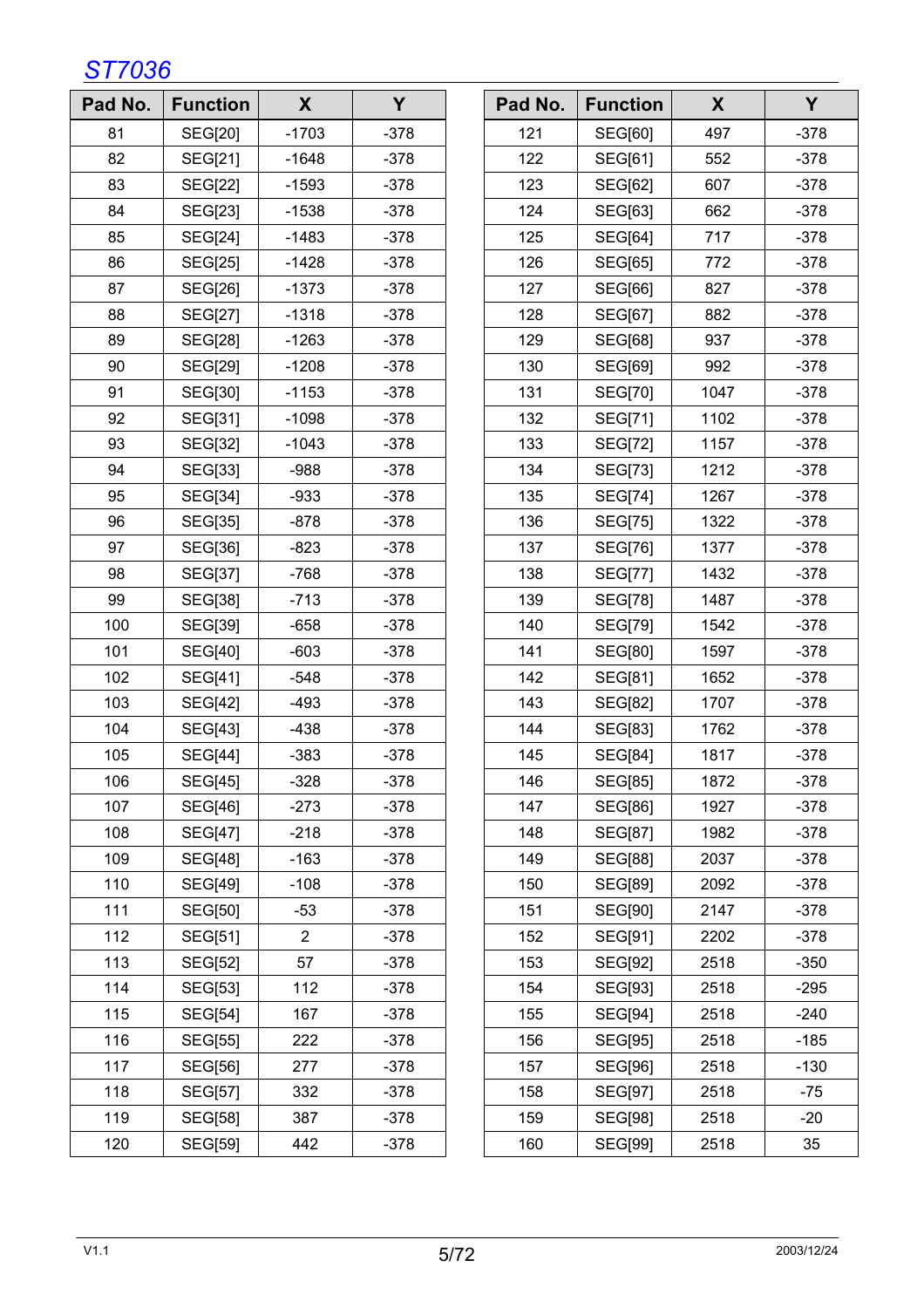| Pad No. | <b>Function</b> | X    | Y   | Pad No. | <b>Function</b> | X | Y |
|---------|-----------------|------|-----|---------|-----------------|---|---|
| 161     | SEG[100]        | 2518 | 90  |         |                 |   |   |
| 162     | COM[9]          | 2518 | 145 |         |                 |   |   |
| 163     | COM[10]         | 2518 | 200 |         |                 |   |   |
| 164     | COM[11]         | 2518 | 255 |         |                 |   |   |
| 165     | COM[12]         | 2518 | 310 |         |                 |   |   |
| 166     | COM[13]         | 2518 | 365 |         |                 |   |   |
| 167     | COM[14]         | 2290 | 378 |         |                 |   |   |
| 168     | COM[15]         | 2235 | 378 |         |                 |   |   |
| 169     | COM[16]         | 2180 | 378 |         |                 |   |   |
| 170     | COMI2           | 2125 | 378 |         |                 |   |   |

| Pad No.   Function | $\boldsymbol{X}$ |  |
|--------------------|------------------|--|
|                    |                  |  |
|                    |                  |  |
|                    |                  |  |
|                    |                  |  |
|                    |                  |  |
|                    |                  |  |
|                    |                  |  |
|                    |                  |  |
|                    |                  |  |
|                    |                  |  |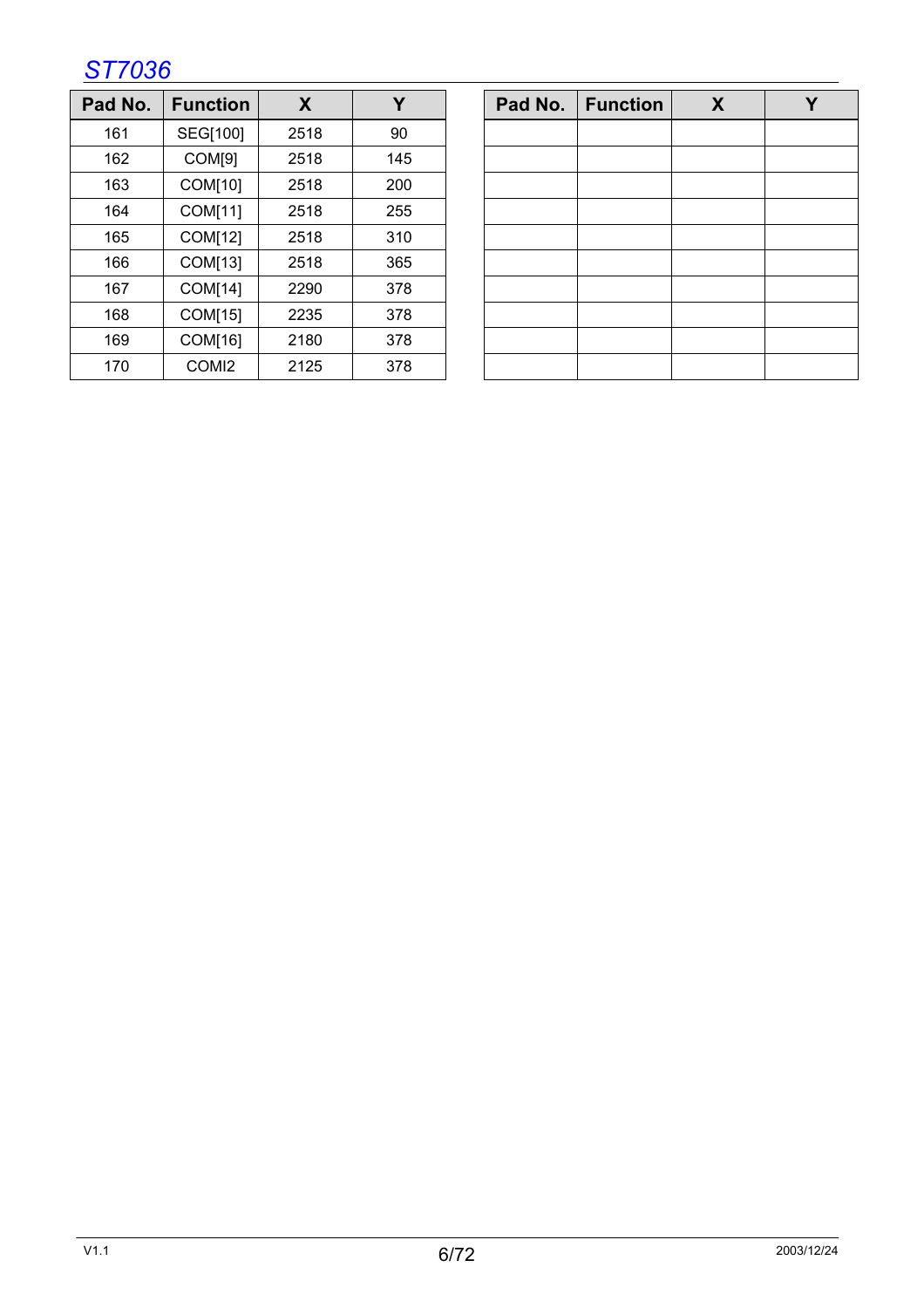### ■ Pad Location Coordinates(N3=1 3 line)

| Pad No.        | <b>Function</b>    | $\boldsymbol{X}$ | Y   | Pad No. | <b>Function</b> | $\mathsf{X}$ | Y      |
|----------------|--------------------|------------------|-----|---------|-----------------|--------------|--------|
| $\mathbf{1}$   | <b>XRESET</b>      | 1859             | 393 | 41      | <b>CLS</b>      | $-1181$      | 393    |
| $\overline{2}$ | <b>OSC</b>         | 1783             | 393 | 42      | CAP1N           | $-1257$      | 393    |
| 3              | <b>VDD</b>         | 1707             | 393 | 43      | CAP1N           | $-1333$      | 393    |
| $\overline{4}$ | <b>RS</b>          | 1631             | 393 | 44      | <b>VOUT</b>     | $-1409$      | 393    |
| 5              | <b>CSB</b>         | 1555             | 393 | 45      | <b>VOUT</b>     | $-1485$      | 393    |
| 6              | <b>RW</b>          | 1479             | 393 | 46      | V <sub>0</sub>  | $-1561$      | 393    |
| $\overline{7}$ | E.                 | 1403             | 393 | 47      | V <sub>0</sub>  | $-1637$      | 393    |
| 8              | DB <sub>0</sub>    | 1327             | 393 | 48      | V <sub>1</sub>  | $-1713$      | 393    |
| 9              | DB1                | 1251             | 393 | 49      | V <sub>2</sub>  | $-1789$      | 393    |
| 10             | DB <sub>2</sub>    | 1175             | 393 | 50      | V <sub>3</sub>  | $-1865$      | 393    |
| 11             | DB <sub>3</sub>    | 1099             | 393 | 51      | V <sub>4</sub>  | $-1941$      | 393    |
| 12             | DB4                | 1023             | 393 | 52      | NC              | $-2017$      | 393    |
| 13             | DB <sub>5</sub>    | 947              | 393 | 53      | COM[12]         | $-2125$      | 378    |
| 14             | DB <sub>6</sub>    | 871              | 393 | 54      | COM[11]         | $-2180$      | 378    |
| 15             | DB7                | 795              | 393 | 55      | COM[10]         | $-2235$      | 378    |
| 16             | <b>VSS</b>         | 719              | 393 | 56      | COM[9]          | $-2290$      | 378    |
| 17             | <b>VSS</b>         | 643              | 393 | 57      | COM[8]          | $-2518$      | 365    |
| 18             | <b>VSS</b>         | 567              | 393 | 58      | COM[7]          | $-2518$      | 310    |
| 19             | OPF1               | 491              | 393 | 59      | COM[6]          | $-2518$      | 255    |
| 20             | OPF <sub>2</sub>   | 415              | 393 | 60      | COM[5]          | $-2518$      | 200    |
| 21             | OPR1               | 339              | 393 | 61      | NC              | $-2518$      | 145    |
| 22             | OPR <sub>2</sub>   | 263              | 393 | 62      | COM[4]          | $-2518$      | 90     |
| 23             | <b>SHLC</b>        | 187              | 393 | 63      | COM[3]          | $-2518$      | 35     |
| 24             | <b>SHLS</b>        | 111              | 393 | 64      | COM[2]          | $-2518$      | $-20$  |
| 25             | N3                 | 35               | 393 | 65      | COM[1]          | $-2518$      | $-75$  |
| 26             | TEST1              | $-41$            | 393 | 66      | COMI1           | $-2518$      | $-130$ |
| 27             | <b>VDD</b>         | $-117$           | 393 | 67      | <b>NC</b>       | $-2518$      | $-185$ |
| 28             | <b>VDD</b>         | $-193$           | 393 | 68      | <b>NC</b>       | $-2518$      | $-240$ |
| 29             | <b>VDD</b>         | $-269$           | 393 | 69      | <b>NC</b>       | $-2518$      | $-295$ |
| 30             | <b>VIN</b>         | $-345$           | 393 | 70      | <b>NC</b>       | $-2518$      | $-350$ |
| 31             | <b>VIN</b>         | $-421$           | 393 | 71      | NC              | $-2253$      | $-378$ |
| 32             | <b>VOUT</b>        | $-497$           | 393 | 72      | <b>SEG[1]</b>   | $-2198$      | $-378$ |
| 33             | <b>VOUT</b>        | $-573$           | 393 | 73      | SEG[2]          | $-2143$      | $-378$ |
| 34             | <b>PSB</b>         | $-649$           | 393 | 74      | <b>SEG[3]</b>   | $-2088$      | $-378$ |
| 35             | <b>VSS</b>         | $-725$           | 393 | 75      | SEG[4]          | $-2033$      | $-378$ |
| 36             | PSI <sub>2</sub> B | $-801$           | 393 | 76      | SEG[5]          | $-1978$      | $-378$ |
| 37             | CAP1P              | $-877$           | 393 | 77      | SEG[6]          | $-1923$      | $-378$ |
| 38             | CAP1P              | $-953$           | 393 | 78      | <b>SEG[7]</b>   | $-1868$      | $-378$ |
| 39             | <b>EXT</b>         | $-1029$          | 393 | 79      | SEG[8]          | $-1813$      | $-378$ |
| 40             | <b>VSS</b>         | $-1105$          | 393 | 80      | SEG[9]          | $-1758$      | $-378$ |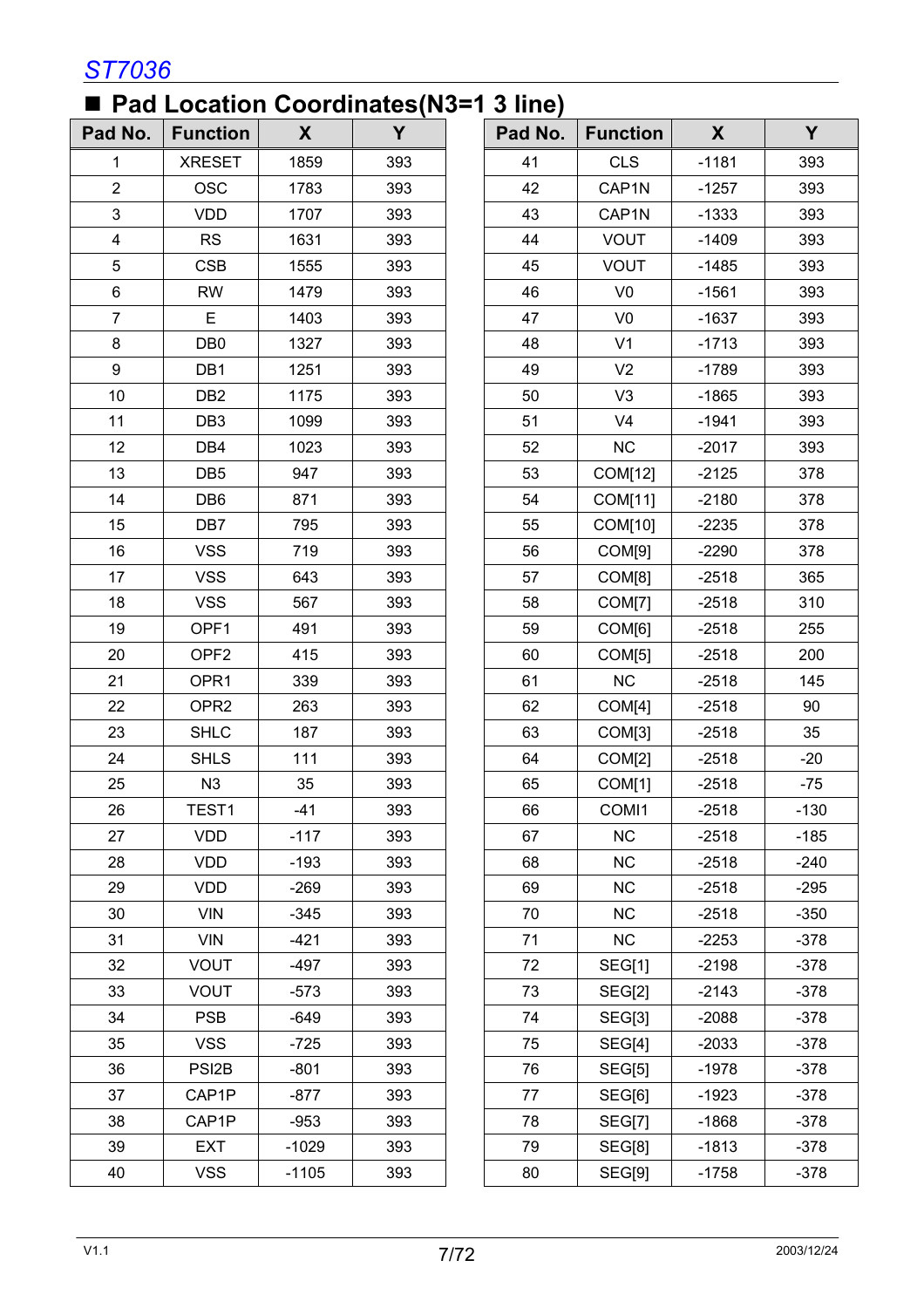| Pad No. | <b>Function</b> | X              | Y      | Pad No. | <b>Function</b> | X    | Y      |
|---------|-----------------|----------------|--------|---------|-----------------|------|--------|
| 81      | SEG[10]         | $-1703$        | $-378$ | 121     | <b>SEG[50]</b>  | 497  | $-378$ |
| 82      | SEG[11]         | $-1648$        | $-378$ | 122     | SEG[51]         | 552  | $-378$ |
| 83      | SEG[12]         | $-1593$        | $-378$ | 123     | <b>SEG[52]</b>  | 607  | $-378$ |
| 84      | SEG[13]         | $-1538$        | $-378$ | 124     | SEG[53]         | 662  | $-378$ |
| 85      | <b>SEG[14]</b>  | $-1483$        | $-378$ | 125     | <b>SEG[54]</b>  | 717  | $-378$ |
| 86      | <b>SEG[15]</b>  | $-1428$        | $-378$ | 126     | <b>SEG[55]</b>  | 772  | $-378$ |
| 87      | SEG[16]         | $-1373$        | $-378$ | 127     | <b>SEG[56]</b>  | 827  | $-378$ |
| 88      | <b>SEG[17]</b>  | $-1318$        | $-378$ | 128     | <b>SEG[57]</b>  | 882  | $-378$ |
| 89      | <b>SEG[18]</b>  | $-1263$        | $-378$ | 129     | <b>SEG[58]</b>  | 937  | $-378$ |
| 90      | <b>SEG[19]</b>  | $-1208$        | $-378$ | 130     | <b>SEG[59]</b>  | 992  | $-378$ |
| 91      | <b>SEG[20]</b>  | $-1153$        | $-378$ | 131     | SEG[60]         | 1047 | $-378$ |
| 92      | SEG[21]         | $-1098$        | $-378$ | 132     | SEG[61]         | 1102 | $-378$ |
| 93      | <b>SEG[22]</b>  | $-1043$        | $-378$ | 133     | <b>SEG[62]</b>  | 1157 | $-378$ |
| 94      | SEG[23]         | $-988$         | $-378$ | 134     | SEG[63]         | 1212 | $-378$ |
| 95      | <b>SEG[24]</b>  | $-933$         | $-378$ | 135     | SEG[64]         | 1267 | $-378$ |
| 96      | <b>SEG[25]</b>  | $-878$         | $-378$ | 136     | SEG[65]         | 1322 | $-378$ |
| 97      | SEG[26]         | $-823$         | $-378$ | 137     | SEG[66]         | 1377 | $-378$ |
| 98      | <b>SEG[27]</b>  | $-768$         | $-378$ | 138     | SEG[67]         | 1432 | $-378$ |
| 99      | <b>SEG[28]</b>  | $-713$         | $-378$ | 139     | <b>SEG[68]</b>  | 1487 | $-378$ |
| 100     | <b>SEG[29]</b>  | $-658$         | $-378$ | 140     | SEG[69]         | 1542 | $-378$ |
| 101     | SEG[30]         | $-603$         | $-378$ | 141     | <b>SEG[70]</b>  | 1597 | $-378$ |
| 102     | SEG[31]         | $-548$         | $-378$ | 142     | SEG[71]         | 1652 | $-378$ |
| 103     | SEG[32]         | $-493$         | $-378$ | 143     | <b>SEG[72]</b>  | 1707 | $-378$ |
| 104     | SEG[33]         | $-438$         | $-378$ | 144     | <b>SEG[73]</b>  | 1762 | $-378$ |
| 105     | SEG[34]         | $-383$         | $-378$ | 145     | <b>SEG[74]</b>  | 1817 | $-378$ |
| 106     | SEG[35]         | $-328$         | -378   | 146     | SEG[75]         | 1872 | -378   |
| 107     | SEG[36]         | $-273$         | $-378$ | 147     | <b>SEG[76]</b>  | 1927 | $-378$ |
| 108     | SEG[37]         | $-218$         | $-378$ | 148     | <b>SEG[77]</b>  | 1982 | $-378$ |
| 109     | <b>SEG[38]</b>  | $-163$         | $-378$ | 149     | <b>SEG[78]</b>  | 2037 | $-378$ |
| 110     | <b>SEG[39]</b>  | $-108$         | $-378$ | 150     | <b>SEG[79]</b>  | 2092 | $-378$ |
| 111     | SEG[40]         | $-53$          | $-378$ | 151     | SEG[80]         | 2147 | $-378$ |
| 112     | SEG[41]         | $\overline{2}$ | $-378$ | 152     | NC              | 2202 | $-378$ |
| 113     | <b>SEG[42]</b>  | 57             | $-378$ | 153     | NC              | 2518 | $-350$ |
| 114     | SEG[43]         | 112            | $-378$ | 154     | NC              | 2518 | $-295$ |
| 115     | <b>SEG[44]</b>  | 167            | $-378$ | 155     | NC              | 2518 | $-240$ |
| 116     | <b>SEG[45]</b>  | 222            | $-378$ | 156     | <b>NC</b>       | 2518 | $-185$ |
| 117     | SEG[46]         | 277            | $-378$ | 157     | <b>NC</b>       | 2518 | $-130$ |
| 118     | <b>SEG[47]</b>  | 332            | $-378$ | 158     | COM[13]         | 2518 | $-75$  |
| 119     | <b>SEG[48]</b>  | 387            | $-378$ | 159     | COM[14]         | 2518 | $-20$  |
| 120     | <b>SEG[49]</b>  | 442            | $-378$ | 160     | COM[15]         | 2518 | 35     |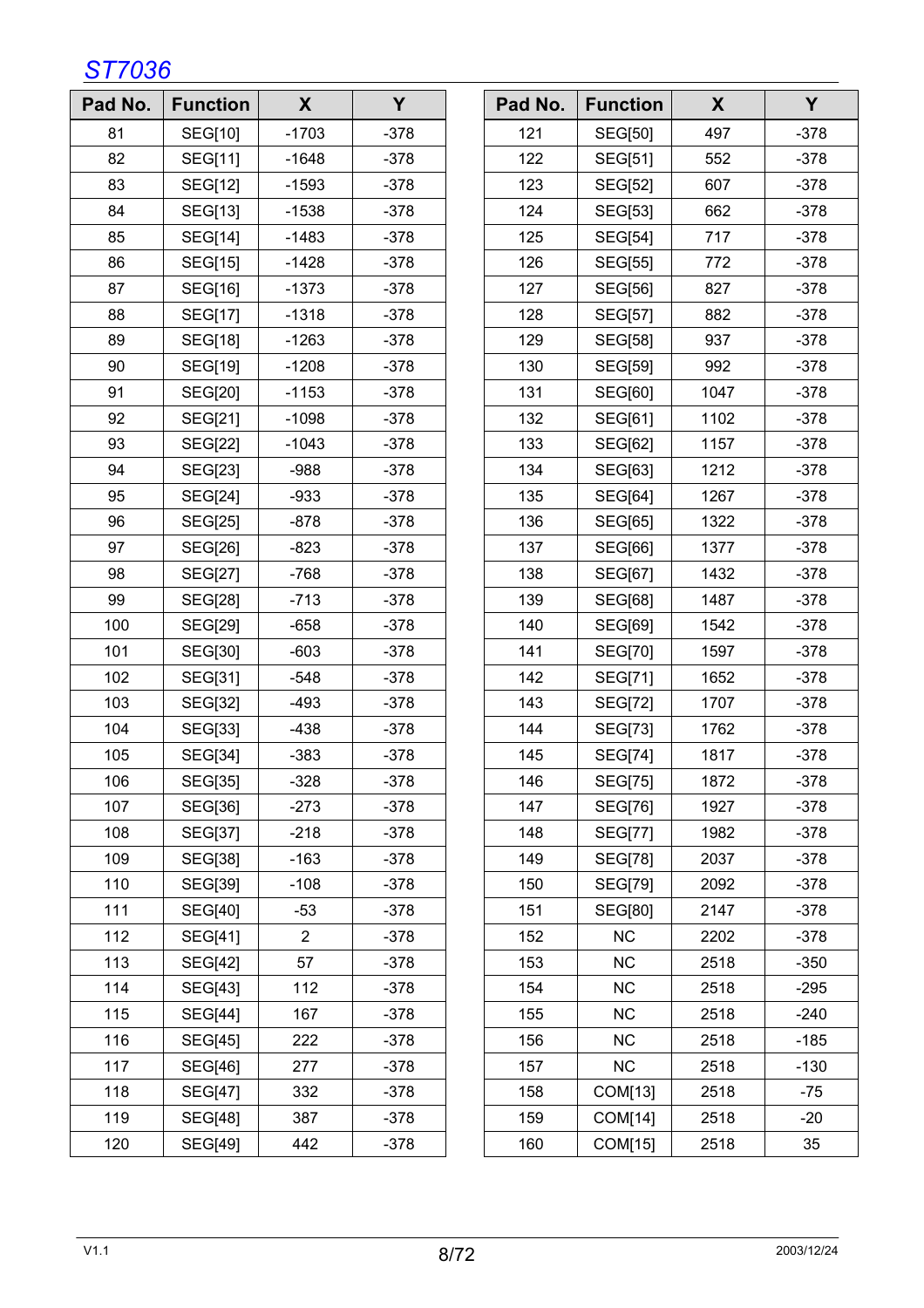| Pad No. | <b>Function</b>  | X    | Y   | Pad No. | <b>Function</b> | X | Y |
|---------|------------------|------|-----|---------|-----------------|---|---|
| 161     | COM[16]          | 2518 | 90  |         |                 |   |   |
| 162     | COM[17]          | 2518 | 145 |         |                 |   |   |
| 163     | COM[18]          | 2518 | 200 |         |                 |   |   |
| 164     | COM[19]          | 2518 | 255 |         |                 |   |   |
| 165     | COM[20]          | 2518 | 310 |         |                 |   |   |
| 166     | COM[21]          | 2518 | 365 |         |                 |   |   |
| 167     | COM[22]          | 2290 | 378 |         |                 |   |   |
| 168     | COM[23]          | 2235 | 378 |         |                 |   |   |
| 169     | COM[24]          | 2180 | 378 |         |                 |   |   |
| 170     | COM <sub>2</sub> | 2125 | 378 |         |                 |   |   |

| Pad No.   Function | $\boldsymbol{X}$ |  |
|--------------------|------------------|--|
|                    |                  |  |
|                    |                  |  |
|                    |                  |  |
|                    |                  |  |
|                    |                  |  |
|                    |                  |  |
|                    |                  |  |
|                    |                  |  |
|                    |                  |  |
|                    |                  |  |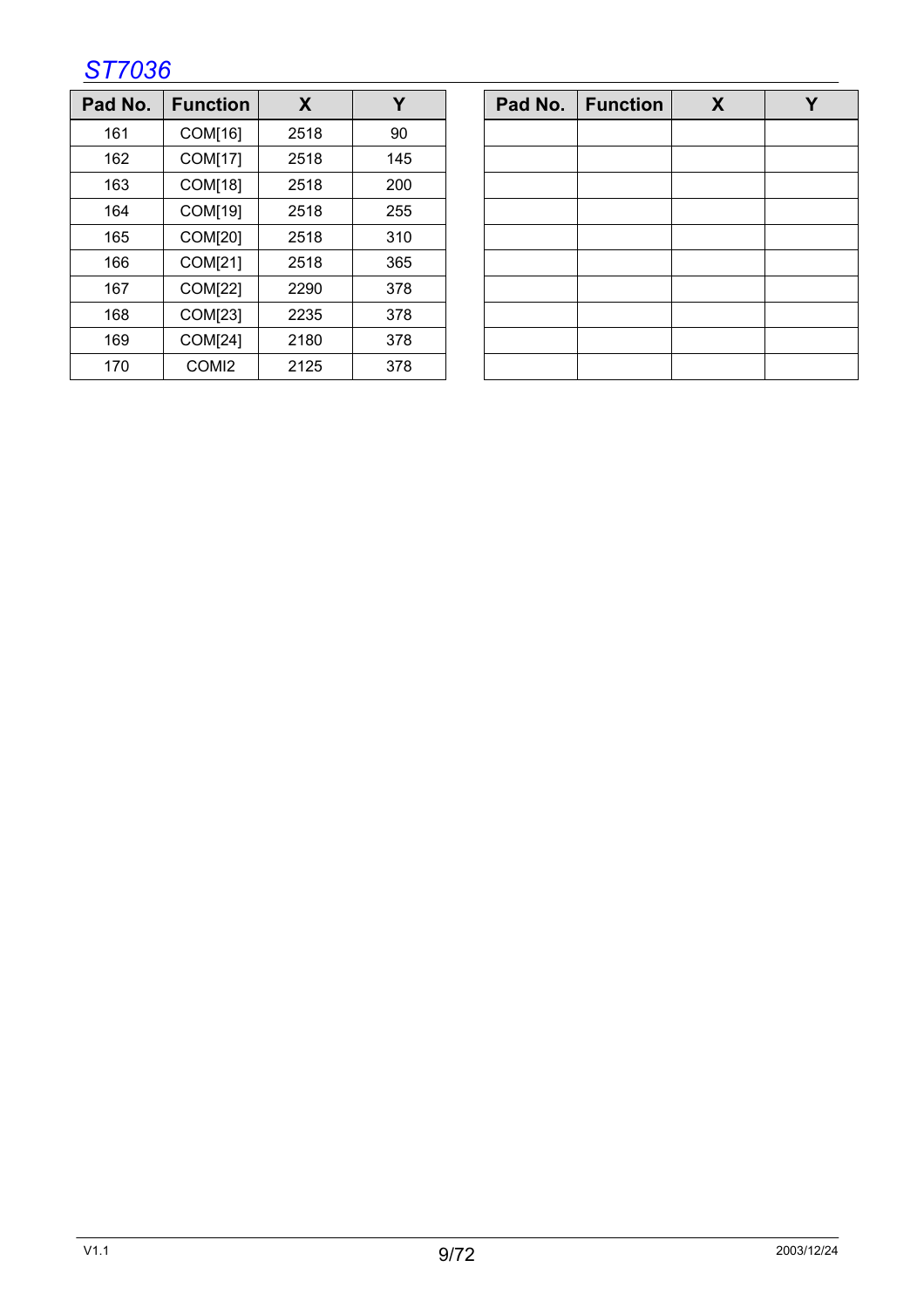

### **Block Diagram**

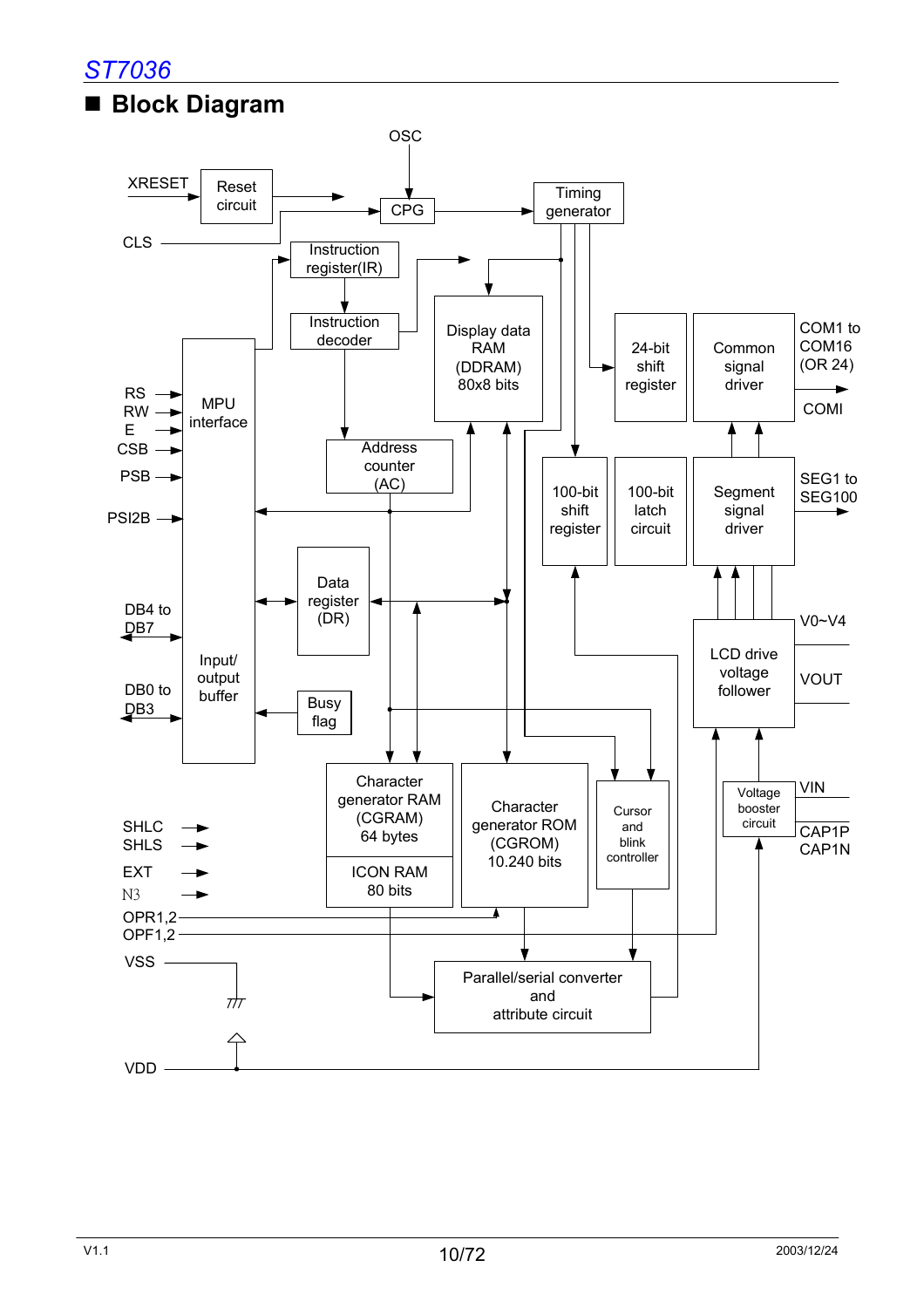### **Pin Function**

| <b>Name</b>        | <b>Number</b> |              | I/O Interfaced with                                     | <b>Function</b>                                                |  |  |  |
|--------------------|---------------|--------------|---------------------------------------------------------|----------------------------------------------------------------|--|--|--|
|                    |               |              |                                                         | External reset pin. Only if the power on reset be used, the    |  |  |  |
| <b>XRESET</b>      | 1             |              | <b>MPU</b>                                              | XRESET pin could be fixed to VDD.                              |  |  |  |
|                    |               |              |                                                         | Low active.                                                    |  |  |  |
|                    |               |              |                                                         | Select registers.                                              |  |  |  |
| <b>RS</b>          | 1             | $\mathsf{l}$ | <b>MPU</b>                                              | 0: Instruction register (for write)                            |  |  |  |
|                    |               |              |                                                         | Busy flag & address counter (for read)                         |  |  |  |
|                    |               |              |                                                         | 1: Data register (for write and read)                          |  |  |  |
|                    |               |              |                                                         | Select read or write(In parallel mode).                        |  |  |  |
| R/W                | 1             | L            | <b>MPU</b>                                              | 0: Write                                                       |  |  |  |
|                    |               |              |                                                         | 1: Read                                                        |  |  |  |
| E                  | 1             | $\mathbf{I}$ | <b>MPU</b>                                              | Starts data read/write. ("E" must connect to "VDD" when        |  |  |  |
|                    |               |              |                                                         | serial mode is selected.)                                      |  |  |  |
|                    |               |              |                                                         | Chip select in parallel mode and serial interface(Low          |  |  |  |
| <b>CSB</b>         | 1             | $\mathbf{I}$ | <b>MPU</b>                                              | active). When the CSB in falling edge state (in serial         |  |  |  |
|                    |               |              |                                                         | interface), the shift register and the counter are reset.      |  |  |  |
|                    |               |              |                                                         | DB0~DB3 are four low order bi-directional data bus pins.       |  |  |  |
|                    |               |              | DB0~DB3 are used for data transfer and receive between  |                                                                |  |  |  |
|                    |               |              |                                                         | the MPU and the ST7036.                                        |  |  |  |
|                    |               |              |                                                         | These pins are not used during 4-bit operation and must        |  |  |  |
|                    |               |              |                                                         | connect to VDD.                                                |  |  |  |
|                    |               |              |                                                         | DB4~DB7 are four high order bi-directional data bus pins.      |  |  |  |
|                    |               |              |                                                         | DB4~DB7 are used for data transfer and receive between         |  |  |  |
| DB0 to DB7<br>8    | $II$          | <b>MPU</b>   | the MPU and the ST7036. DB7 can be used as a busy flag. |                                                                |  |  |  |
|                    |               |              |                                                         | In serial interface mode DB7 is SI(input data), DB6 is         |  |  |  |
|                    |               |              |                                                         | SCL(serial clock).                                             |  |  |  |
|                    |               |              |                                                         | In $I^2C$ interface DB7 is slave address A1, DB6 is slave      |  |  |  |
|                    |               |              |                                                         | address A0, DB5 DB4 DB3 are SDA-out, DB2 DB1 are               |  |  |  |
|                    |               |              |                                                         | SDA-in and D0 is SCL.                                          |  |  |  |
|                    |               |              |                                                         | SDA and SCL must connect to $I^2C$ bus ( $I^2C$ bus means that |  |  |  |
|                    |               |              |                                                         | connecting a resister between SDA/SCL and the power of         |  |  |  |
|                    |               |              |                                                         | $I^2C$ bus ).                                                  |  |  |  |
|                    |               |              |                                                         | Extension instruction select:                                  |  |  |  |
|                    |               |              |                                                         | 0:enable extension instruction(add contrast/ICON/double        |  |  |  |
| Ext                | 1             | L            | ITO option                                              | height font/ extension instruction)                            |  |  |  |
|                    |               |              |                                                         | 1:disable extension instruction(compatible to ST7066U, but     |  |  |  |
|                    |               |              |                                                         | without 5x11dot font)                                          |  |  |  |
|                    |               |              |                                                         | Interface selection                                            |  |  |  |
|                    |               |              |                                                         | 0:serial mode                                                  |  |  |  |
| <b>PSB</b>         | 1             | $\mathbf{I}$ | <b>MPU</b>                                              | ("E" must connect to "VDD" when serial mode is selected.)      |  |  |  |
|                    |               |              |                                                         | 1:parallel mode(4/8 bit)                                       |  |  |  |
|                    |               |              |                                                         | In I <sup>2</sup> C interface PSB must connect to VDD          |  |  |  |
|                    |               |              |                                                         | PSI <sub>2B</sub><br><b>PSB</b><br>Interface                   |  |  |  |
|                    |               |              |                                                         | 0<br>0<br>No use                                               |  |  |  |
| PSI <sub>2</sub> B | 1             | L            | ITO option                                              | 1<br>SI4<br>0                                                  |  |  |  |
|                    |               |              |                                                         | $SI2$ ( $I^2C$ )<br>1<br>0                                     |  |  |  |
|                    |               |              |                                                         | $\mathbf{1}$<br>Parallel 68<br>1                               |  |  |  |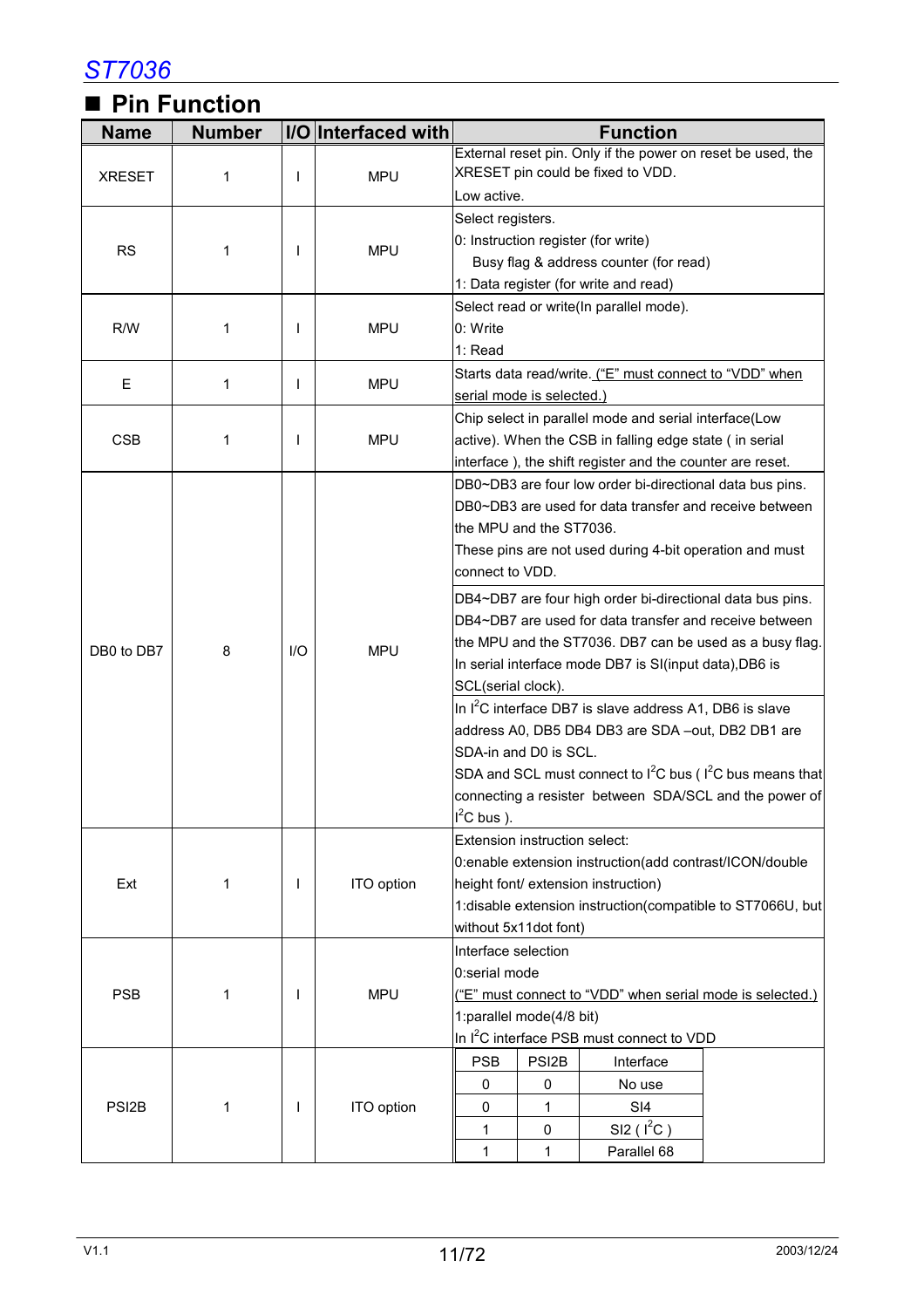| <b>Name</b>       | <b>Number</b>  |                              | I/O Interfaced with | <b>Function</b>                                                                                                                                                                                                                                                                                                                                                                                                                                                                                                                                                                                                                                                                                                                                                                                                                                                                                                                                                                                                                                                                                                                                                                                                                                                                                                                                                                                                                                                                                         |  |                            |                                                              |              |  |  |  |  |
|-------------------|----------------|------------------------------|---------------------|---------------------------------------------------------------------------------------------------------------------------------------------------------------------------------------------------------------------------------------------------------------------------------------------------------------------------------------------------------------------------------------------------------------------------------------------------------------------------------------------------------------------------------------------------------------------------------------------------------------------------------------------------------------------------------------------------------------------------------------------------------------------------------------------------------------------------------------------------------------------------------------------------------------------------------------------------------------------------------------------------------------------------------------------------------------------------------------------------------------------------------------------------------------------------------------------------------------------------------------------------------------------------------------------------------------------------------------------------------------------------------------------------------------------------------------------------------------------------------------------------------|--|----------------------------|--------------------------------------------------------------|--------------|--|--|--|--|
|                   |                |                              |                     |                                                                                                                                                                                                                                                                                                                                                                                                                                                                                                                                                                                                                                                                                                                                                                                                                                                                                                                                                                                                                                                                                                                                                                                                                                                                                                                                                                                                                                                                                                         |  |                            |                                                              |              |  |  |  |  |
|                   |                |                              |                     |                                                                                                                                                                                                                                                                                                                                                                                                                                                                                                                                                                                                                                                                                                                                                                                                                                                                                                                                                                                                                                                                                                                                                                                                                                                                                                                                                                                                                                                                                                         |  | OPR <sub>2</sub>           | <b>CGROM</b>                                                 | <b>CGRAM</b> |  |  |  |  |
|                   |                |                              |                     | $\mathbf 0$                                                                                                                                                                                                                                                                                                                                                                                                                                                                                                                                                                                                                                                                                                                                                                                                                                                                                                                                                                                                                                                                                                                                                                                                                                                                                                                                                                                                                                                                                             |  | $\mathbf{0}$               | 240                                                          | 8            |  |  |  |  |
| OPR1, OPR2        | $\overline{2}$ | $\mathbf{I}$                 | ITO option          | 0                                                                                                                                                                                                                                                                                                                                                                                                                                                                                                                                                                                                                                                                                                                                                                                                                                                                                                                                                                                                                                                                                                                                                                                                                                                                                                                                                                                                                                                                                                       |  | 1                          | 250                                                          | 6            |  |  |  |  |
|                   |                |                              |                     | Character generator select:<br>OPR1<br>1<br>$\mathbf 0$<br>248<br>8<br>1<br>256<br>0<br>1<br>Common signals direction select:<br>0:Com1~24 ← Row address 23~0(Invert)<br>1:Com1~24 ← Row address 0~23(Normal)<br>Segment signals direction select:<br>0:Seg1~100←Column address 99~0(Invert)<br>1:Seg1~100←Column address 0~99(Normal)<br>Common signals that are not used are changed<br>to non-selection waveform. COM9 to COM16<br>are non-selection waveforms at 1/8 or 1/9 duty factor<br>ICON common signals<br>Select "N3" pin for common or segment waveform output<br>(follow up table 2 defined)<br>1 line/2 line or 3 line select :<br>0:1 line/2 line SEG0~SEG100:normal<br>Segment signals<br>The built-in voltage follower circuit selection<br>OPF1<br>OPF <sub>2</sub><br><b>Bias select</b><br>$\pmb{0}$<br>0<br>Built-in voltage follower(only use at EXT=0)<br>1<br>0<br>Built-in bias resistor(3.3K $\Omega$ )<br>1<br>0<br>Built-in bias resistor( $9.6K\Omega$ )<br>$\mathbf{1}$<br>1<br>External bias resistor select<br>For voltage booster circuit(VDD-VSS)<br>External capacitor about 0.1u~4.7uf<br>Input the voltage to booster<br>DC/DC voltage converter. Connect a capacitor between this<br>terminal and VIN when the built-in booster is used.<br>Power supply for LCD drive<br>$VO-Vss = 7V (Max)$<br>Built-in/external Voltage follower circuit<br>VDD: 2.7V to 5.5V, VSS: 0V<br>Internal/External oscillation select<br>0: external clock<br>1:internal oscillation |  |                            |                                                              |              |  |  |  |  |
|                   |                |                              |                     |                                                                                                                                                                                                                                                                                                                                                                                                                                                                                                                                                                                                                                                                                                                                                                                                                                                                                                                                                                                                                                                                                                                                                                                                                                                                                                                                                                                                                                                                                                         |  |                            |                                                              |              |  |  |  |  |
|                   |                |                              |                     |                                                                                                                                                                                                                                                                                                                                                                                                                                                                                                                                                                                                                                                                                                                                                                                                                                                                                                                                                                                                                                                                                                                                                                                                                                                                                                                                                                                                                                                                                                         |  |                            |                                                              |              |  |  |  |  |
| <b>SHLC</b>       | 1              | $\mathbf{I}$                 | ITO option          |                                                                                                                                                                                                                                                                                                                                                                                                                                                                                                                                                                                                                                                                                                                                                                                                                                                                                                                                                                                                                                                                                                                                                                                                                                                                                                                                                                                                                                                                                                         |  |                            |                                                              |              |  |  |  |  |
|                   |                |                              |                     |                                                                                                                                                                                                                                                                                                                                                                                                                                                                                                                                                                                                                                                                                                                                                                                                                                                                                                                                                                                                                                                                                                                                                                                                                                                                                                                                                                                                                                                                                                         |  |                            |                                                              |              |  |  |  |  |
|                   |                |                              |                     |                                                                                                                                                                                                                                                                                                                                                                                                                                                                                                                                                                                                                                                                                                                                                                                                                                                                                                                                                                                                                                                                                                                                                                                                                                                                                                                                                                                                                                                                                                         |  |                            |                                                              |              |  |  |  |  |
| <b>SHLS</b>       | 1              | $\mathsf{I}$                 | ITO option          |                                                                                                                                                                                                                                                                                                                                                                                                                                                                                                                                                                                                                                                                                                                                                                                                                                                                                                                                                                                                                                                                                                                                                                                                                                                                                                                                                                                                                                                                                                         |  |                            |                                                              |              |  |  |  |  |
|                   |                |                              |                     |                                                                                                                                                                                                                                                                                                                                                                                                                                                                                                                                                                                                                                                                                                                                                                                                                                                                                                                                                                                                                                                                                                                                                                                                                                                                                                                                                                                                                                                                                                         |  |                            |                                                              |              |  |  |  |  |
| COM1 to           |                |                              |                     |                                                                                                                                                                                                                                                                                                                                                                                                                                                                                                                                                                                                                                                                                                                                                                                                                                                                                                                                                                                                                                                                                                                                                                                                                                                                                                                                                                                                                                                                                                         |  |                            |                                                              |              |  |  |  |  |
| COM <sub>16</sub> | 16             | O                            | <b>LCD</b>          |                                                                                                                                                                                                                                                                                                                                                                                                                                                                                                                                                                                                                                                                                                                                                                                                                                                                                                                                                                                                                                                                                                                                                                                                                                                                                                                                                                                                                                                                                                         |  |                            |                                                              |              |  |  |  |  |
|                   |                |                              |                     |                                                                                                                                                                                                                                                                                                                                                                                                                                                                                                                                                                                                                                                                                                                                                                                                                                                                                                                                                                                                                                                                                                                                                                                                                                                                                                                                                                                                                                                                                                         |  |                            |                                                              |              |  |  |  |  |
| COMI <sub>2</sub> | 1              | $\circ$                      | <b>LCD</b>          |                                                                                                                                                                                                                                                                                                                                                                                                                                                                                                                                                                                                                                                                                                                                                                                                                                                                                                                                                                                                                                                                                                                                                                                                                                                                                                                                                                                                                                                                                                         |  |                            |                                                              |              |  |  |  |  |
| COMI1             |                |                              |                     |                                                                                                                                                                                                                                                                                                                                                                                                                                                                                                                                                                                                                                                                                                                                                                                                                                                                                                                                                                                                                                                                                                                                                                                                                                                                                                                                                                                                                                                                                                         |  |                            |                                                              |              |  |  |  |  |
| Seg1~Seg10        | 21             | O                            | <b>LCD</b>          |                                                                                                                                                                                                                                                                                                                                                                                                                                                                                                                                                                                                                                                                                                                                                                                                                                                                                                                                                                                                                                                                                                                                                                                                                                                                                                                                                                                                                                                                                                         |  |                            |                                                              |              |  |  |  |  |
| Seg91~Seg100      |                |                              |                     |                                                                                                                                                                                                                                                                                                                                                                                                                                                                                                                                                                                                                                                                                                                                                                                                                                                                                                                                                                                                                                                                                                                                                                                                                                                                                                                                                                                                                                                                                                         |  |                            |                                                              |              |  |  |  |  |
|                   |                |                              |                     |                                                                                                                                                                                                                                                                                                                                                                                                                                                                                                                                                                                                                                                                                                                                                                                                                                                                                                                                                                                                                                                                                                                                                                                                                                                                                                                                                                                                                                                                                                         |  |                            |                                                              |              |  |  |  |  |
| N <sub>3</sub>    | 1              | $\mathbf{I}$                 | ITO option          |                                                                                                                                                                                                                                                                                                                                                                                                                                                                                                                                                                                                                                                                                                                                                                                                                                                                                                                                                                                                                                                                                                                                                                                                                                                                                                                                                                                                                                                                                                         |  |                            |                                                              |              |  |  |  |  |
|                   |                |                              |                     | 1:3 line COMI1, SEG1~SEG5, SEG97~SEG100 re-defined                                                                                                                                                                                                                                                                                                                                                                                                                                                                                                                                                                                                                                                                                                                                                                                                                                                                                                                                                                                                                                                                                                                                                                                                                                                                                                                                                                                                                                                      |  |                            |                                                              |              |  |  |  |  |
| SEG11 to          | 80             | O                            | <b>LCD</b>          |                                                                                                                                                                                                                                                                                                                                                                                                                                                                                                                                                                                                                                                                                                                                                                                                                                                                                                                                                                                                                                                                                                                                                                                                                                                                                                                                                                                                                                                                                                         |  |                            |                                                              |              |  |  |  |  |
| SEG90             |                |                              |                     |                                                                                                                                                                                                                                                                                                                                                                                                                                                                                                                                                                                                                                                                                                                                                                                                                                                                                                                                                                                                                                                                                                                                                                                                                                                                                                                                                                                                                                                                                                         |  |                            |                                                              |              |  |  |  |  |
|                   |                |                              |                     |                                                                                                                                                                                                                                                                                                                                                                                                                                                                                                                                                                                                                                                                                                                                                                                                                                                                                                                                                                                                                                                                                                                                                                                                                                                                                                                                                                                                                                                                                                         |  |                            |                                                              |              |  |  |  |  |
|                   |                |                              |                     |                                                                                                                                                                                                                                                                                                                                                                                                                                                                                                                                                                                                                                                                                                                                                                                                                                                                                                                                                                                                                                                                                                                                                                                                                                                                                                                                                                                                                                                                                                         |  |                            |                                                              |              |  |  |  |  |
| OPF1, OPF2        | $\overline{2}$ | $\mathsf{I}$                 | ITO option          |                                                                                                                                                                                                                                                                                                                                                                                                                                                                                                                                                                                                                                                                                                                                                                                                                                                                                                                                                                                                                                                                                                                                                                                                                                                                                                                                                                                                                                                                                                         |  |                            |                                                              |              |  |  |  |  |
|                   |                |                              |                     |                                                                                                                                                                                                                                                                                                                                                                                                                                                                                                                                                                                                                                                                                                                                                                                                                                                                                                                                                                                                                                                                                                                                                                                                                                                                                                                                                                                                                                                                                                         |  |                            |                                                              |              |  |  |  |  |
|                   |                |                              |                     |                                                                                                                                                                                                                                                                                                                                                                                                                                                                                                                                                                                                                                                                                                                                                                                                                                                                                                                                                                                                                                                                                                                                                                                                                                                                                                                                                                                                                                                                                                         |  |                            |                                                              |              |  |  |  |  |
|                   |                |                              |                     |                                                                                                                                                                                                                                                                                                                                                                                                                                                                                                                                                                                                                                                                                                                                                                                                                                                                                                                                                                                                                                                                                                                                                                                                                                                                                                                                                                                                                                                                                                         |  |                            |                                                              |              |  |  |  |  |
| CAP1P             | 2              | $\overline{\phantom{a}}$     | Power supply        |                                                                                                                                                                                                                                                                                                                                                                                                                                                                                                                                                                                                                                                                                                                                                                                                                                                                                                                                                                                                                                                                                                                                                                                                                                                                                                                                                                                                                                                                                                         |  |                            |                                                              |              |  |  |  |  |
| CAP1N             | $\overline{c}$ |                              | Power supply        |                                                                                                                                                                                                                                                                                                                                                                                                                                                                                                                                                                                                                                                                                                                                                                                                                                                                                                                                                                                                                                                                                                                                                                                                                                                                                                                                                                                                                                                                                                         |  |                            |                                                              |              |  |  |  |  |
| <b>VIN</b>        | $\overline{2}$ | $\overline{\phantom{a}}$     | Power supply        |                                                                                                                                                                                                                                                                                                                                                                                                                                                                                                                                                                                                                                                                                                                                                                                                                                                                                                                                                                                                                                                                                                                                                                                                                                                                                                                                                                                                                                                                                                         |  |                            |                                                              |              |  |  |  |  |
| <b>VOUT</b>       | 4              | $\qquad \qquad \blacksquare$ | Power supply        |                                                                                                                                                                                                                                                                                                                                                                                                                                                                                                                                                                                                                                                                                                                                                                                                                                                                                                                                                                                                                                                                                                                                                                                                                                                                                                                                                                                                                                                                                                         |  |                            |                                                              |              |  |  |  |  |
|                   |                |                              |                     |                                                                                                                                                                                                                                                                                                                                                                                                                                                                                                                                                                                                                                                                                                                                                                                                                                                                                                                                                                                                                                                                                                                                                                                                                                                                                                                                                                                                                                                                                                         |  |                            |                                                              |              |  |  |  |  |
|                   |                |                              |                     |                                                                                                                                                                                                                                                                                                                                                                                                                                                                                                                                                                                                                                                                                                                                                                                                                                                                                                                                                                                                                                                                                                                                                                                                                                                                                                                                                                                                                                                                                                         |  |                            |                                                              |              |  |  |  |  |
| V0 to V4          | 6              | $\overline{\phantom{a}}$     | Power supply        |                                                                                                                                                                                                                                                                                                                                                                                                                                                                                                                                                                                                                                                                                                                                                                                                                                                                                                                                                                                                                                                                                                                                                                                                                                                                                                                                                                                                                                                                                                         |  |                            |                                                              |              |  |  |  |  |
|                   |                |                              |                     |                                                                                                                                                                                                                                                                                                                                                                                                                                                                                                                                                                                                                                                                                                                                                                                                                                                                                                                                                                                                                                                                                                                                                                                                                                                                                                                                                                                                                                                                                                         |  |                            |                                                              |              |  |  |  |  |
| VDD, VSS          | 4,5            |                              | Power supply        |                                                                                                                                                                                                                                                                                                                                                                                                                                                                                                                                                                                                                                                                                                                                                                                                                                                                                                                                                                                                                                                                                                                                                                                                                                                                                                                                                                                                                                                                                                         |  |                            |                                                              |              |  |  |  |  |
| <b>CLS</b>        |                |                              |                     |                                                                                                                                                                                                                                                                                                                                                                                                                                                                                                                                                                                                                                                                                                                                                                                                                                                                                                                                                                                                                                                                                                                                                                                                                                                                                                                                                                                                                                                                                                         |  |                            |                                                              |              |  |  |  |  |
|                   | 1              | I                            | ITO option          |                                                                                                                                                                                                                                                                                                                                                                                                                                                                                                                                                                                                                                                                                                                                                                                                                                                                                                                                                                                                                                                                                                                                                                                                                                                                                                                                                                                                                                                                                                         |  |                            |                                                              |              |  |  |  |  |
|                   |                |                              |                     |                                                                                                                                                                                                                                                                                                                                                                                                                                                                                                                                                                                                                                                                                                                                                                                                                                                                                                                                                                                                                                                                                                                                                                                                                                                                                                                                                                                                                                                                                                         |  |                            |                                                              |              |  |  |  |  |
|                   |                |                              |                     |                                                                                                                                                                                                                                                                                                                                                                                                                                                                                                                                                                                                                                                                                                                                                                                                                                                                                                                                                                                                                                                                                                                                                                                                                                                                                                                                                                                                                                                                                                         |  |                            | When the pin input is an external clock, it must be input to |              |  |  |  |  |
| <b>OSC</b>        | 1              | $\mathbf{I}$                 | Oscillation         | OSC.<br>When the on-chip oscillator is used, it must be connected                                                                                                                                                                                                                                                                                                                                                                                                                                                                                                                                                                                                                                                                                                                                                                                                                                                                                                                                                                                                                                                                                                                                                                                                                                                                                                                                                                                                                                       |  |                            |                                                              |              |  |  |  |  |
|                   |                |                              |                     | to VDD.                                                                                                                                                                                                                                                                                                                                                                                                                                                                                                                                                                                                                                                                                                                                                                                                                                                                                                                                                                                                                                                                                                                                                                                                                                                                                                                                                                                                                                                                                                 |  |                            |                                                              |              |  |  |  |  |
|                   |                |                              |                     |                                                                                                                                                                                                                                                                                                                                                                                                                                                                                                                                                                                                                                                                                                                                                                                                                                                                                                                                                                                                                                                                                                                                                                                                                                                                                                                                                                                                                                                                                                         |  |                            |                                                              |              |  |  |  |  |
| TEST1             | 1              | I/O                          | Test pin            |                                                                                                                                                                                                                                                                                                                                                                                                                                                                                                                                                                                                                                                                                                                                                                                                                                                                                                                                                                                                                                                                                                                                                                                                                                                                                                                                                                                                                                                                                                         |  | TEST1 must connect to VDD. |                                                              |              |  |  |  |  |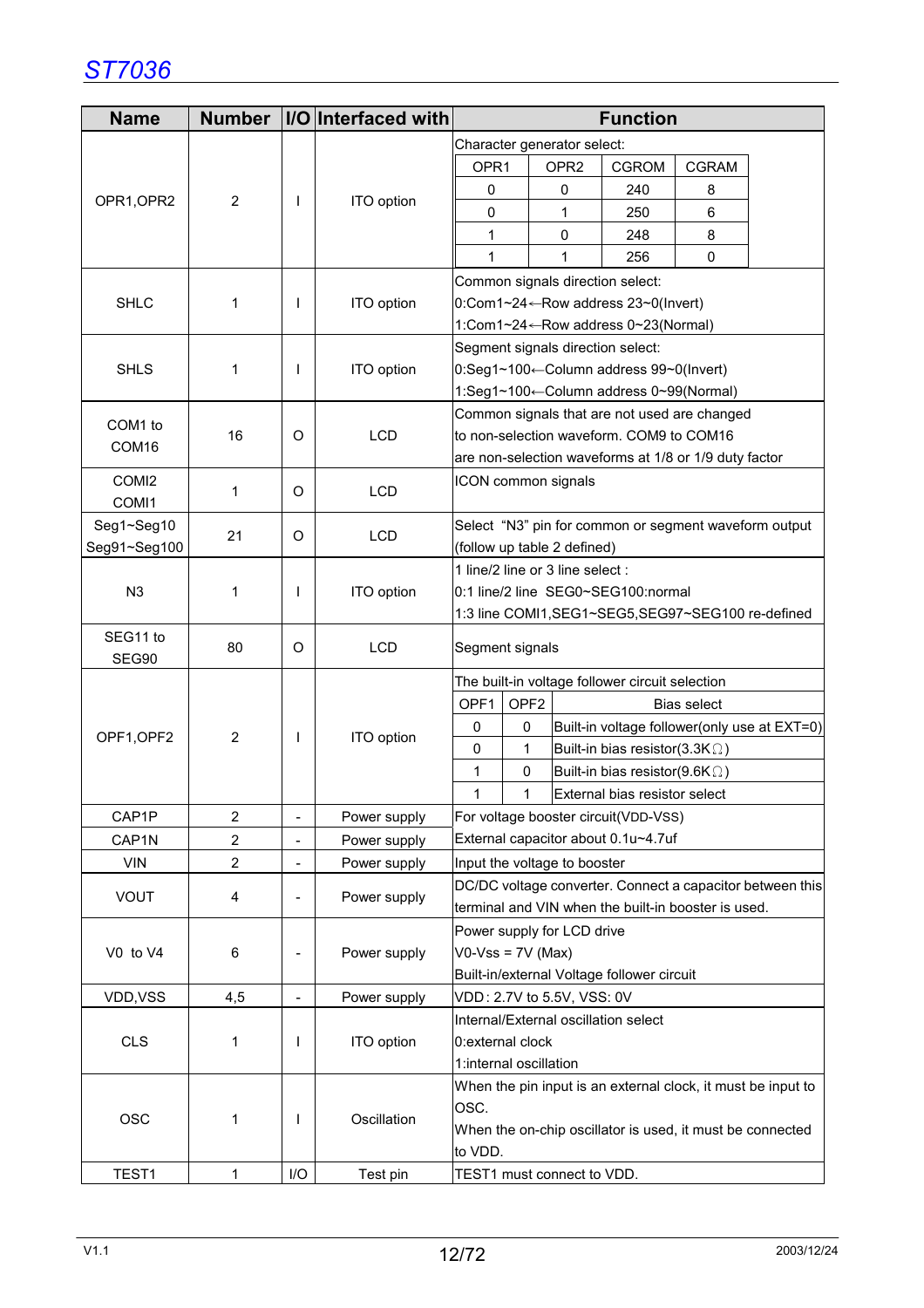### ■ **EXT** option pin difference table

| Mode<br><b>Difference</b> | Normal mode (EXT=1)<br>Instruction compatible to ST7066U)                                                                                          | <b>Extension mode (EXT=0)</b>                                                                                 |
|---------------------------|----------------------------------------------------------------------------------------------------------------------------------------------------|---------------------------------------------------------------------------------------------------------------|
| Booster                   | Always OFF                                                                                                                                         | ON/OFF controlled by instruction                                                                              |
| Bias (V0~V4)              | Can't use the follower circuit<br>Only use external resistor or internal resistor(1/5   Follower or internal/external resistor selectable<br>bias) |                                                                                                               |
| Contrast adjust           | Control by external VR                                                                                                                             | 1. Controlled by instruction with follower<br>2. Controlled by external VR with<br>internal/external resistor |
| <b>IICON RAM</b>          | Can't be use                                                                                                                                       | RAM size has 80 bit width (S1~S80).                                                                           |
| IInstruction              | Control normal instruction similar to ST7066U.                                                                                                     | Control extension instruction for low power<br>consumption.                                                   |
| Double height font        | Only 5x8 font                                                                                                                                      | Can set 5x8 or 5x16 font                                                                                      |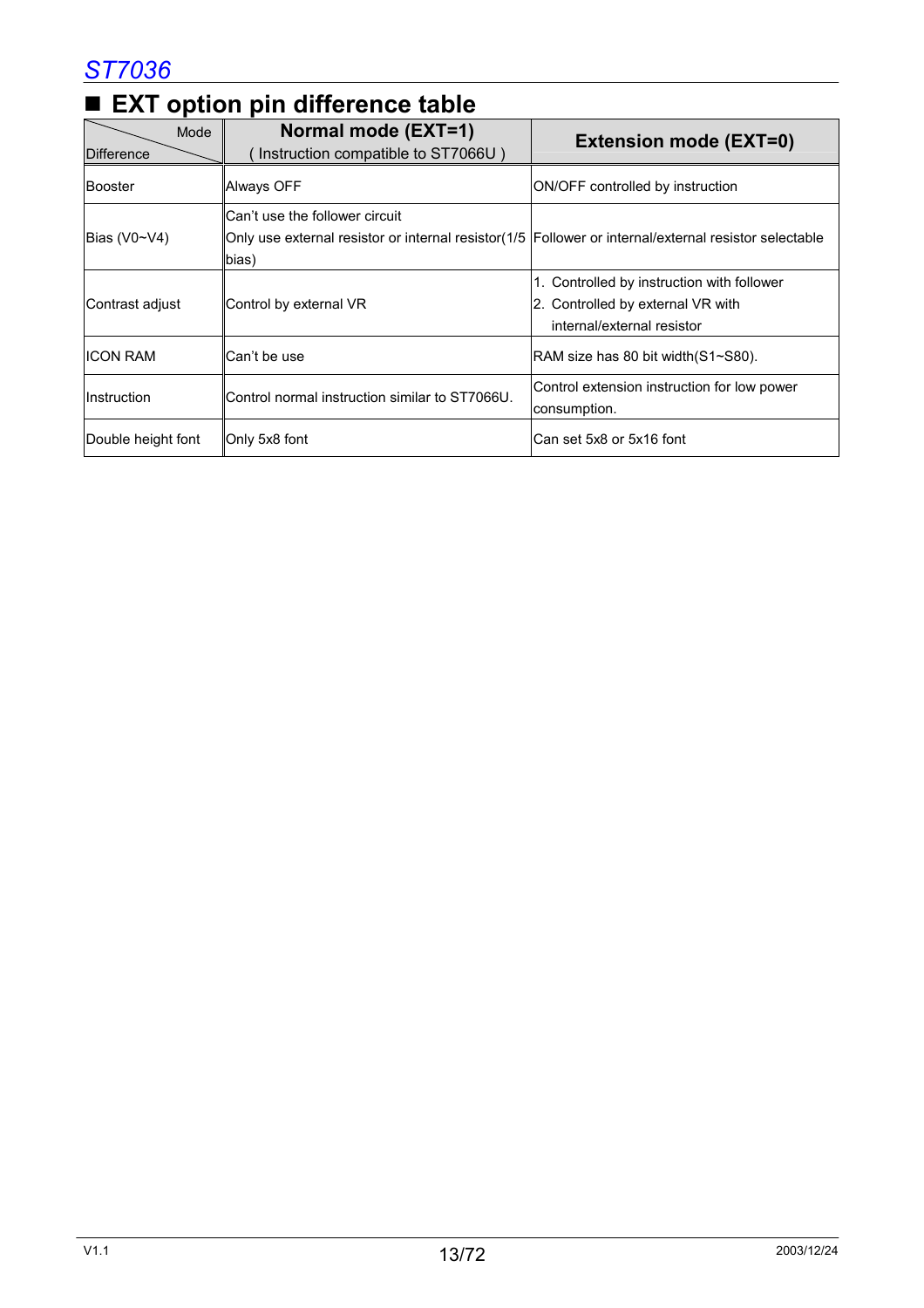### **Function Description**

#### **System Interface**

This chip has all four kinds of interface type with MPU: 4-bit bus, 8-bit bus, serial and fast I<sup>2</sup>C interface. 4-bit bus or 8-bit bus is selected by DL bit in the instruction register.

During read or write operation, two 8-bit registers are used. One is data register (DR), the other is instruction register(IR).

The data register(DR) is used as temporary data storage place for being written into or read from DDRAM/CGRAM/ICON RAM, target RAM is selected by RAM address setting instruction. Each internal operation, reading from or writing into RAM, is done automatically. So to speak, after MPU reads DR data, the data in the next DDRAM/CGRAM/ICON RAM address is transferred into DR automatically. Also after MPU writes data to DR, the data in DR is transferred into DDRAM/CGRAM/ICON RAM automatically.

The Instruction register(IR) is used only to store instruction code transferred from MPU. MPU cannot use it to read instruction data.

To select register, use RS input pin in 4-bit/8-bit bus mode.

|   | $RS$ $R/W$ | <b>Operation</b>                                                  |
|---|------------|-------------------------------------------------------------------|
|   |            | Instruction Write operation (MPU writes Instruction code into IR) |
|   | н          | Read Busy Flag(DB7) and address counter (DB0 $\sim$ DB6)          |
| H |            | Data Write operation (MPU writes data into DR)                    |
| H |            | Data Read operation (MPU reads data from DR)                      |

#### **Table 1. Various kinds of operations according to RS and R/W bits.**

#### **I 2 C interface**

#### **It just only could write Data or Instruction to ST7036 by the IIC Interface. It could not read Data or Instruction from ST7036 (except Acknowledge signal).**

SCL: serial clock input SDA\_IN: serial data input SDA\_OUT: acknowledge response output **Slaver address could set from "0111100" to "0111111".** 

The  $I^2C$  interface send RAM data and executes the commands sent via the  $I^2C$  Interface. It could send data in to the RAM. The  $I^2C$  Interface is two-line communication between different ICs or modules. The two lines are a Serial Data line (SDA) and a Serial Clock line (SCL). Both lines must be connected to a positive supply via a pull-up resistor. Data transfer may be initiated only when the bus is not busy.

#### **BIT TRANSFER**

One data bit is transferred during each clock pulse. The data on the SDA line must remain stable during the HIGH period of the clock pulse because changes in the data line at this time will be interpreted as a control signal. Bit transfer is illustrated in Fig.1.

#### **START AND STOP CONDITIONS**

Both data and clock lines remain HIGH when the bus is not busy. A HIGH-to-LOW transition of the data line, while the clock is HIGH is defined as the START condition (S). A LOW-to-HIGH transition of the data line while the clock is HIGH is defined as the STOP condition (P). The START and STOP conditions are illustrated in Fig.2.

#### **SYSTEM CONFIGURATION**

The system configuration is illustrated in Fig.3.

- · Transmitter: the device, which sends the data to the bus
- · Master: the device, which initiates a transfer, generates clock signals and terminates a transfer
- · Slave: the device addressed by a master
- · Multi-Master: more than one master can attempt to control the bus at the same time without corrupting the message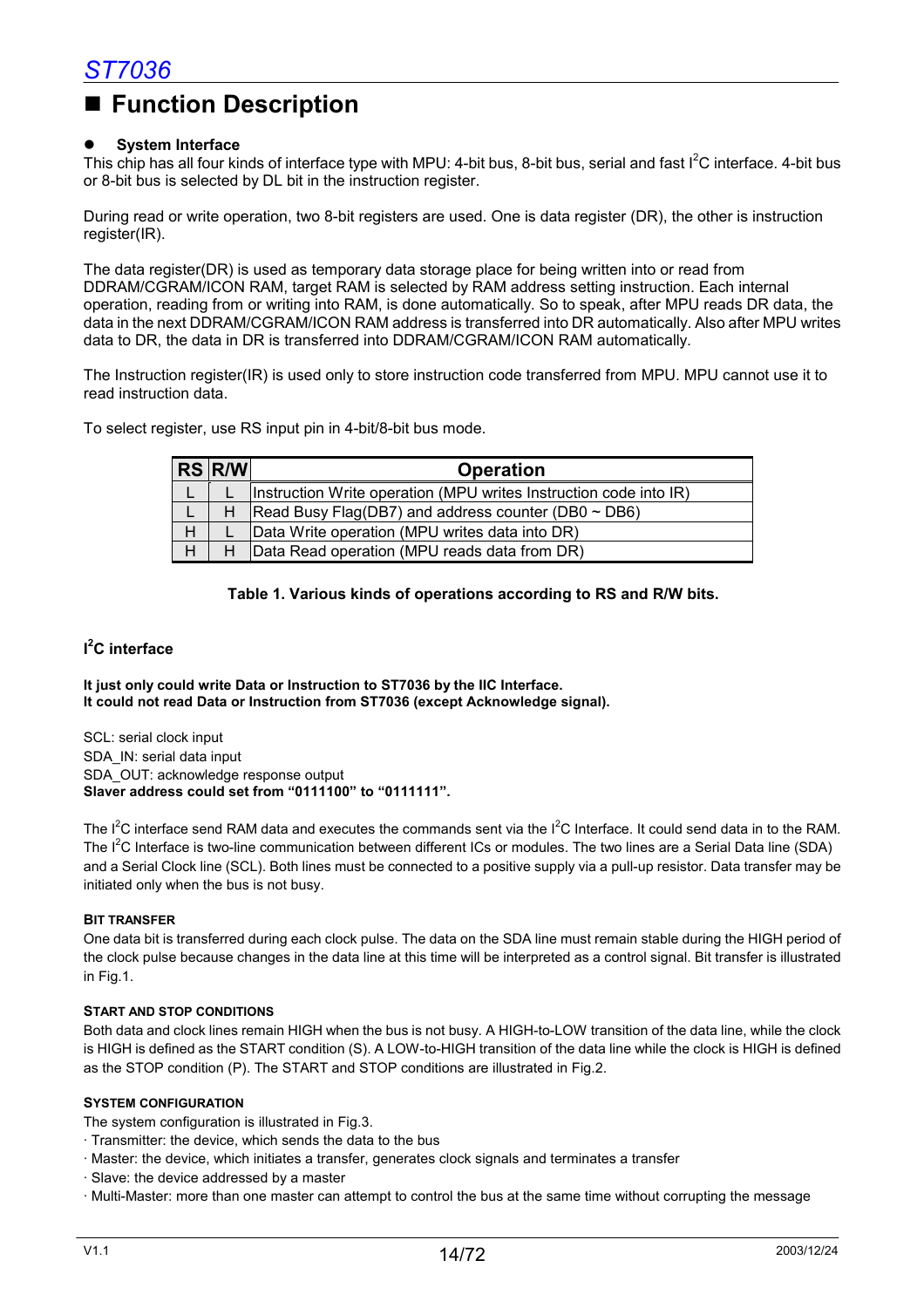- · Arbitration: procedure to ensure that, if more than one master simultaneously tries to control the bus, only one is allowed to do so and the message is not corrupted
- · Synchronization: procedure to synchronize the clock signals of two or more devices.

#### **ACKNOWLEDGE**

#### **Acknowledge signal (ACK) is not BF signal in parallel interface.**

Each byte of eight bits is followed by an acknowledge bit. The acknowledge bit is a HIGH signal put on the bus by the transmitter during which time the master generates an extra acknowledge related clock pulse. A slave receiver which is addressed must generate an acknowledge after the reception of each byte. A master receiver must also generate an acknowledge after the reception of each byte that has been clocked out of the slave transmitter. The device that acknowledges must pull-down the SDA line during the acknowledge clock pulse, so that the SDA line is stable LOW during the HIGH period of the acknowledge related clock pulse (set-up and hold times must be taken into consideration). A master receiver must signal an end-of-data to the transmitter by not generating an acknowledge on the last byte that has been clocked out of the slave. In this event the transmitter must leave the data line HIGH to enable the master to generate a STOP condition. Acknowledgement on the  $1^2C$  Interface is illustrated in Fig.4.

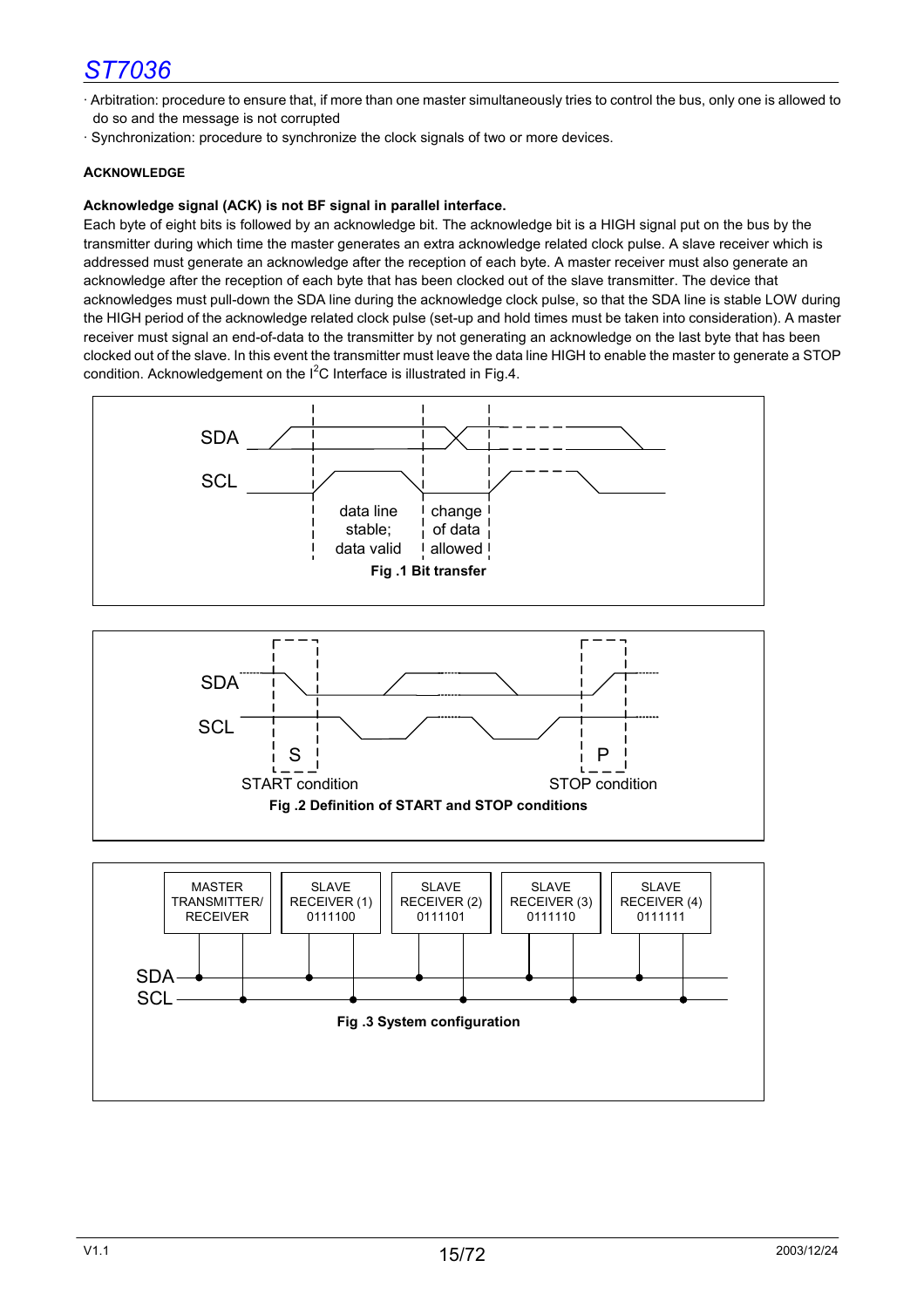

#### **I 2 C Interface protocol**

The ST7036 supports command, data write addressed slaves on the bus.

Before any data is transmitted on the  $I^2C$  Interface, the device, which should respond, is addressed first. Four 7-bit slave addresses (01111**00** to 01111**11**) are reserved for the ST7036. The R/W is assigned to 0 for Write only. The  $I^2C$  Interface protocol is illustrated in Fig.5.

The sequence is initiated with a START condition (S) from the  $I^2C$  Interface master, which is followed by the slave address. All slaves with the corresponding address acknowledge in parallel, all the others will ignore the  $I^2C$  Interface transfer. After acknowledgement, one or more command words follow which define the status of the addressed slaves.

A command word consists of a control byte, which defines Co and RS, plus a data byte.

The last control byte is tagged with a cleared most significant bit (i.e. the continuation bit Co). After a control byte with a cleared Co bit, only data bytes will follow. The state of the RS bit defines whether the data byte is interpreted as a command or as RAM data. All addressed slaves on the bus also acknowledge the control and data bytes. After the last control byte, depending on the RS bit setting; either a series of display data bytes or command data bytes may follow. If the RS bit is set to logic 1, these display bytes are stored in the display RAM at the address specified by the data pointer. The data pointer is automatically updated and the data is directed to the intended ST7036i device. If the RS bit of the last control byte is set to logic 0, these command bytes will be decoded and the setting of the device will be changed according to the received commands. Only the addressed slave makes the acknowledgement after each byte. At the end of the transmission the  $I^2C$ INTERFACE-bus master issues a STOP condition (P).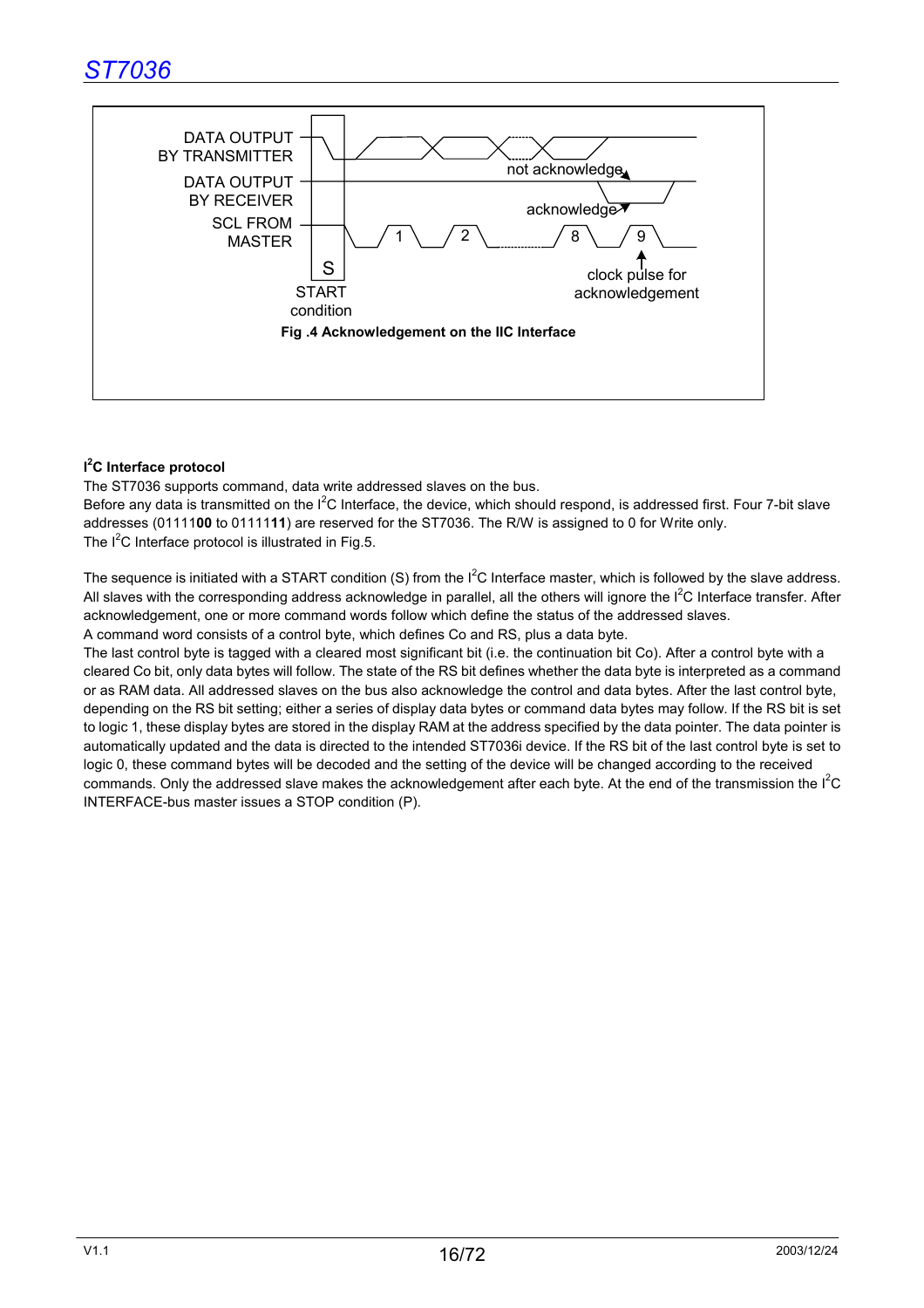

During write operation, two 8-bit registers are used. One is data register (DR), the other is instruction register(IR).

The data register(DR) is used as temporary data storage place for being written into DDRAM/CGRAM/ICON RAM, target RAM is selected by RAM address setting instruction. Each internal operation, writing into RAM, is done automatically. So to speak, after MPU writes data to DR, the data in DR is transferred into DDRAM/CGRAM/ICON RAM automatically.

The Instruction register(IR) is used only to store instruction code transferred from MPU. MPU cannot use it to read instruction data.

To select register, use RS bit input in IIC interface.

| RS R/W | <b>Operation</b>                                                  |
|--------|-------------------------------------------------------------------|
|        | Instruction Write operation (MPU writes Instruction code into IR) |
|        | Data Write operation (MPU writes data into DR)                    |

#### **Table 2. Various kinds of operations according to RS and R/W bits.**

#### z **Busy Flag (BF)**

When BF = "High", it indicates that the internal operation is being processed. So during this time the next instruction cannot be accepted. BF can be read, when RS = Low and R/W = High (Read Instruction Operation), through DB7 port. Before executing the next instruction, be sure that BF is not High.

#### z **Address Counter (AC)**

Address Counter(AC) stores DDRAM/CGRAM/ICON RAM address, transferred from IR. After writing into (reading from) DDRAM/CGRAM/ICON RAM, AC is automatically increased (decreased) by 1. When  $RS = "Low"$  and  $R/W = "High", AC can be read through DB0 ~ DB6 ports.$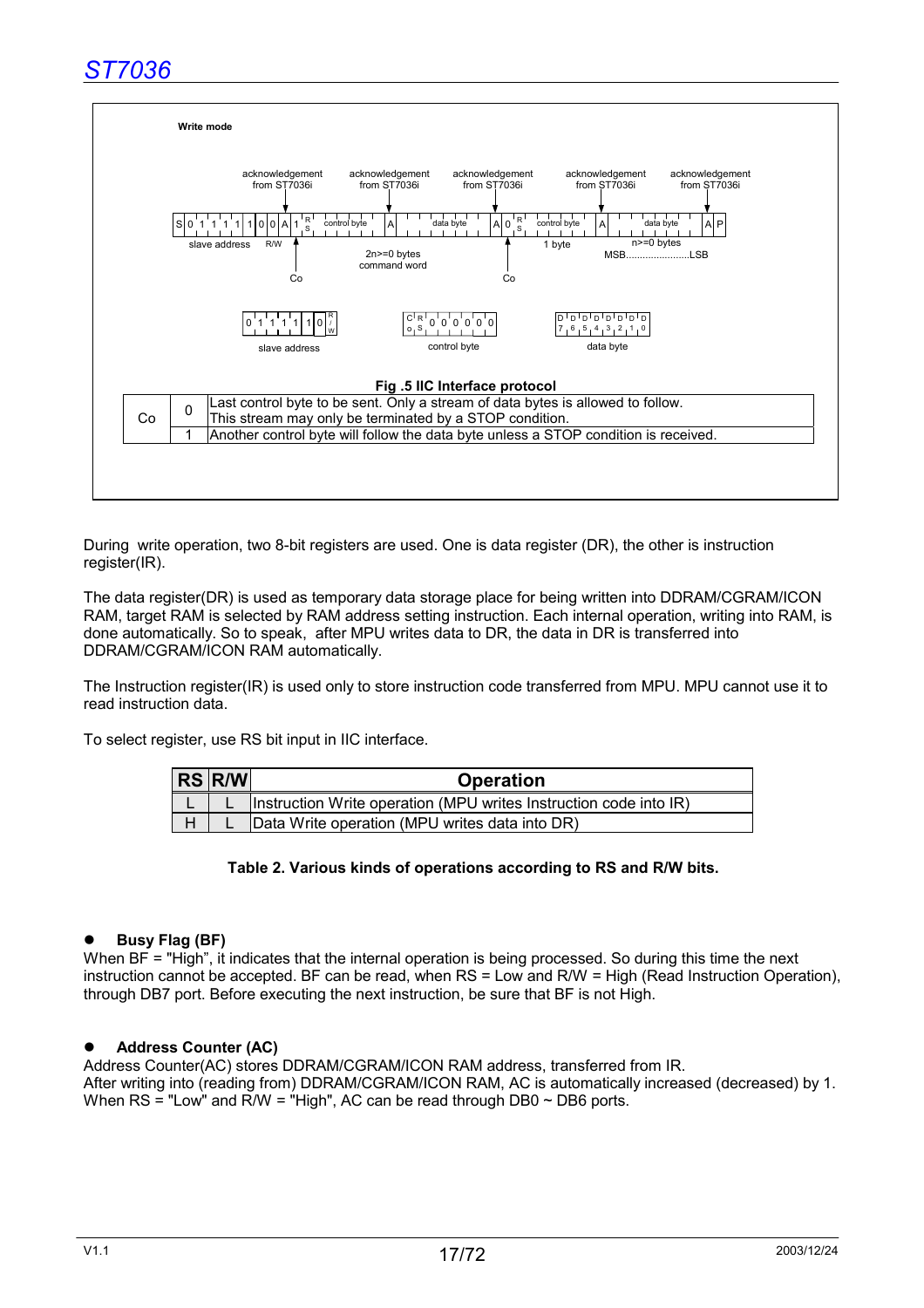#### **Display Data RAM (DDRAM)**

Display data RAM (DDRAM) stores display data represented in 8-bit character codes. Its extended capacity is 80 x 8 bits, or 80 characters. The area in display data RAM (DDRAM) that is not used for display can be used as general data RAM. See Figure 6 for the relationships between DDRAM addresses and positions on the liquid crystal display.

The DDRAM address  $(A<sub>DD</sub>)$  is set in the address counter  $(AC)$  as hexadecimal.

#### ¾ **1-line display (N3=0,N = 0) (Figure 7)**

When there are fewer than 80 display characters, the display begins at the head position. For example, if using only the ST7036, 20 characters are displayed. See Figure 7. When the display shift operation is performed, the DDRAM address shifts. See Figure 8.



| Display Position (digit)                    |  |  |             |  |  |  |  |  |          |  |
|---------------------------------------------|--|--|-------------|--|--|--|--|--|----------|--|
|                                             |  |  | 1 2 3 4 5 6 |  |  |  |  |  | 78 79 80 |  |
| DDRAM Address   00   01   02   03   04   05 |  |  |             |  |  |  |  |  |          |  |

**Fig. 7 1-Line Display**

| <b>Display Position</b> | 1  | $\overline{2}$ | 3  | 4  |   | 20 |  |
|-------------------------|----|----------------|----|----|---|----|--|
| <b>DDRAM Address</b>    | 00 | 01             | 02 | 03 | . | 13 |  |
|                         |    |                |    |    |   |    |  |
|                         |    |                |    |    |   |    |  |
| For Shift Left          | 01 | 02             | 03 | 04 |   | 14 |  |
|                         |    |                |    |    |   |    |  |
| For Shift Right         | 4F | 00             | 01 | 02 |   | 12 |  |
|                         |    |                |    |    |   |    |  |

**Fig. 8 1-Line by 20-Character Display Example**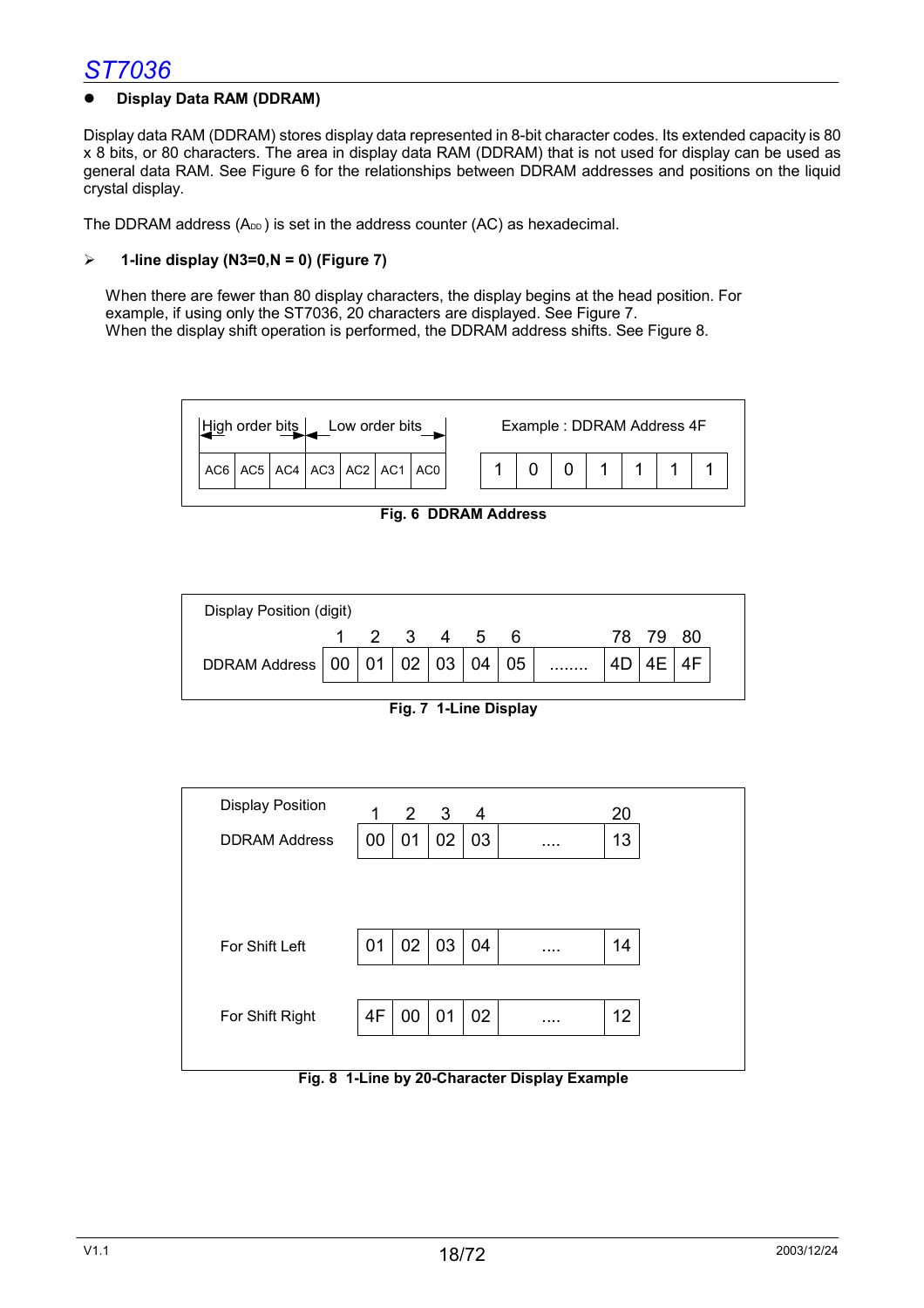#### ¾ **2-line display (N3=0,N = 1) (Figure 9)**

Case 1: When the number of display characters is less than 40 x 2 lines, the two lines are displayed from the head. Note that the first line end address and the second line start address are not consecutive. For example, when just the ST7036 is used, 20 characters x 2 lines are displayed. See Figure 9. When display shift operation is performed, the DDRAM address shifts. See Figure 10.

DDRAM 00 01 02 03 04 05 ........ 25 26 27 Address (hexadecimal) 1 2 3 4 5 6 38 39 40 Display Position 40 | 41 | 42 | 43 | 44 | 45 | ........ | 65 | 66 | 67

| Display<br>Position | 1  | 2  | 3  | 4  | 5  | 6  | 7  | 8  |   | 17 | 18 | 19 | 20 |
|---------------------|----|----|----|----|----|----|----|----|---|----|----|----|----|
| <b>DDRAM</b>        | 00 | 01 | 02 | 03 | 04 | 05 | 06 | 07 |   | 10 | 11 | 12 | 13 |
| Address             | 40 | 41 | 42 | 43 | 44 | 45 | 46 | 47 |   | 50 | 51 | 52 | 53 |
|                     |    |    |    |    |    |    |    |    |   |    |    |    |    |
| For Shift           | 01 | 02 | 03 | 04 | 05 | 06 | 07 | 08 |   | 11 | 12 | 13 | 14 |
| Left                | 41 | 42 | 43 | 44 | 45 | 46 | 47 | 48 | . | 51 | 52 | 53 | 54 |
|                     |    |    |    |    |    |    |    |    |   |    |    |    |    |
| For Shift           | 27 | 00 | 01 | 02 | 03 | 04 | 05 | 06 |   | 0F | 10 | 11 | 12 |
| Right               | 67 | 40 | 41 | 42 | 43 | 44 | 45 | 46 | . | 4F | 50 | 51 | 52 |
|                     |    |    |    |    |    |    |    |    |   |    |    |    |    |

**Fig. 9 2-Line Display**

**Fig. 10 2-Line by 20-Character Display Example**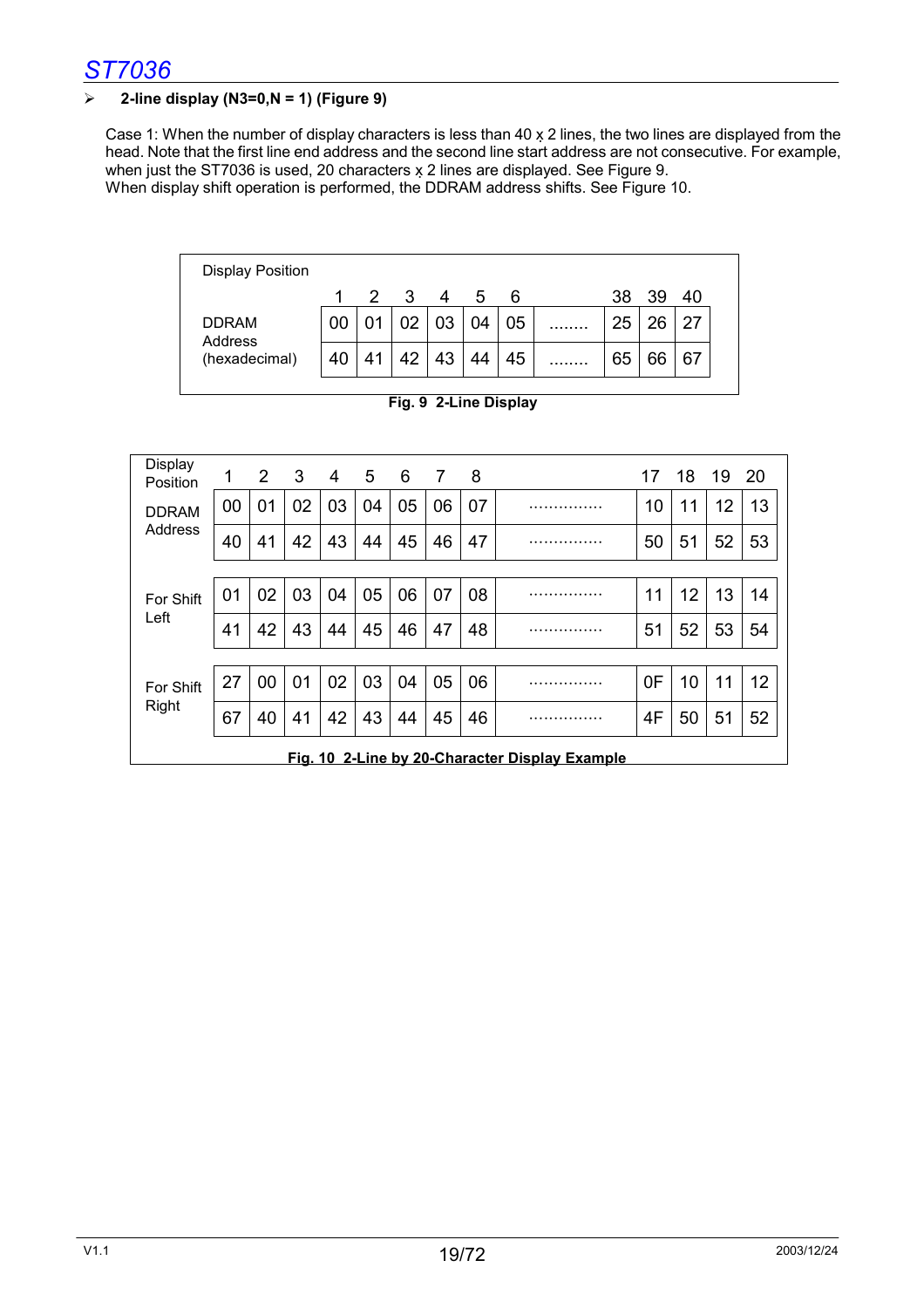#### ¾ **3-line display (N3=1,N =1) (Figure 11)**

Case 1: When the number of display characters is less than 16 x 3 lines, the tree lines are displayed from the head. For example, when just the ST7036 is used, 16 characters x 3 lines are displayed. See Figure 11. When display shift operation is performed, the DDRAM address shifts. See Figure 12.

| <b>Display Position</b> |    |    |    |                   |    |    |  |    |    |     |  |
|-------------------------|----|----|----|-------------------|----|----|--|----|----|-----|--|
|                         |    | 2  | 3  | 4                 | 5  | 6  |  | 14 | 15 | -16 |  |
| <b>DDRAM</b><br>Address | 00 | 01 | 02 | 03                | 04 | 05 |  | 0D | 0Ε | 0F  |  |
| (hexadecimal)           | 10 | 11 | 12 | 13                | 14 | 15 |  |    | 1F | 1F  |  |
|                         | 20 | 21 |    | $22 \mid 23 \mid$ | 24 | 25 |  | 2D | 2F | 2F  |  |
| Fig. 11 3-Line Display  |    |    |    |                   |    |    |  |    |    |     |  |

| <b>Display Position</b> |    |                |    |    |    |    |  |                |    |    |
|-------------------------|----|----------------|----|----|----|----|--|----------------|----|----|
|                         | 1  | $\overline{2}$ | 3  | 4  | 5  | 6  |  | 14             | 15 | 16 |
| <b>DDRAM</b><br>Address | 00 | 01             | 02 | 03 | 04 | 05 |  | 0D             | 0E | 0F |
| (hexadecimal)           | 10 | 11             | 12 | 13 | 14 | 15 |  | 1D             | 1E | 1F |
|                         | 20 | 21             | 22 | 23 | 24 | 25 |  | 2D             | 2E | 2F |
|                         | 1  | 2              | 3  | 4  | 5  | 6  |  | 14             | 15 | 16 |
|                         | 01 | 02             | 03 | 04 | 05 | 06 |  | 0E             | 0F | 00 |
| For Shift Left          | 11 | 12             | 13 | 14 | 15 | 16 |  | 1E             | 1F | 10 |
|                         | 21 | 22             | 23 | 24 | 25 | 26 |  | 2E             | 2F | 20 |
|                         | 1  | 2              | 3  | 4  | 5  | 6  |  | 14             | 15 | 16 |
|                         | 0F | 00             | 01 | 02 | 03 | 04 |  | 0C             | 0D | 0E |
| For Shift Right         | 1F | 10             | 11 | 12 | 13 | 14 |  | 1 <sup>C</sup> | 1D | 1E |
|                         | 2F | 20             | 21 | 22 | 23 | 24 |  | 2C             | 2D | 2E |
| Fig. 12 3-Line Display  |    |                |    |    |    |    |  |                |    |    |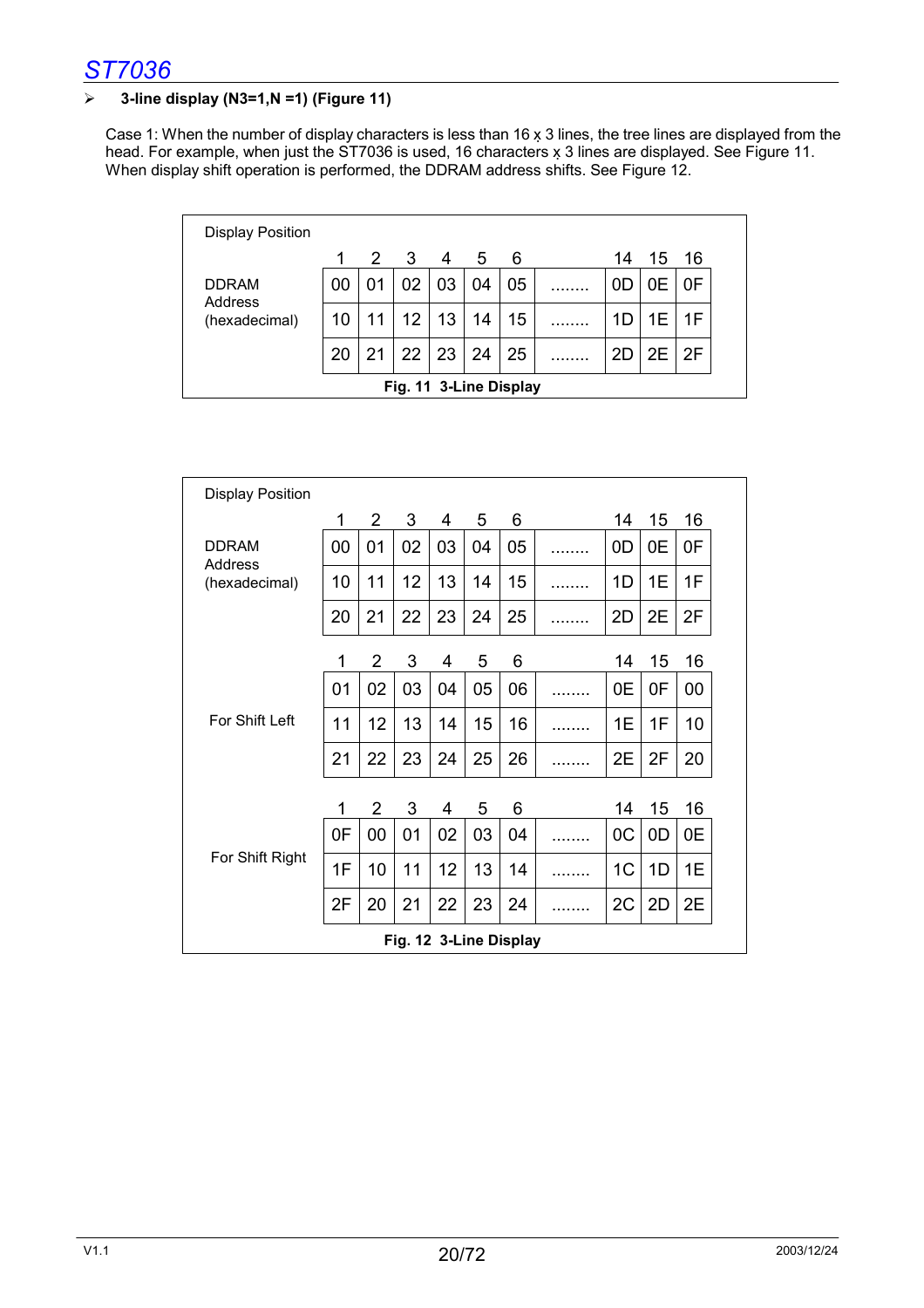#### z **Character Generator ROM (CGROM)**

The character generator ROM generates 5 x 8 dot character patterns from 8-bit character codes. It can generate 240/250/248/256 5 x 8 dot character patterns(select by OPR1/2 ITO pin). User-defined character patterns are also available by mask-programmed ROM.

#### z **Character Generator RAM (CGRAM)**

In the character generator RAM, the user can rewrite character patterns by program. For  $5 \times 8$  dots, eight character patterns can be written.

Write into DDRAM the character codes at the addresses shown as the left column of Table 5 to show the character patterns stored in CGRAM.

See Table 5 for the relationship between CGRAM addresses and data and display patterns. Areas that are not used for display can be used as general data RAM.

#### **ICON RAM**

**In the ICON RAM, the user can rewrite icon pattern by program. There are totally 80 dots for icon can be written. See Table 6 for the relationship between ICON RAM address and data and the display patterns.** 

#### **Timing Generation Circuit**

The timing generation circuit generates timing signals for the operation of internal circuits such as DDRAM, CGROM and CGRAM. RAM read timing for display and internal operation timing by MPU access are generated separately to avoid interfering with each other. Therefore, when writing data to DDRAM, for example, there will be no undesirable interference, such as flickering, in areas other than the display area.

#### LCD Driver Circuit(N3=0)

LCD Driver circuit has 17 common and 100 segment signals for LCD driving. Data from CGRAM/CGROM/ICON is transferred to 100 bit segment latch serially, and then it is stored to 100 bit shift latch. When each common is selected by 17 bit common register, segment data also output through segment driver from 100 bit segment latch. In case of 1-line display mode, COM1 ~ COM8(with COMI) have 1/9 duty, and in 2-line mode, COM1 ~ COM16(with COMI) have 1/17 duty ratio.

#### LCD Driver Circuit(N3=1)

LCD Driver circuit has 25 common and 80 segment signals for LCD driving. Data from CGRAM/CGROM/ICON is transferred to 80 bit segment latch serially, and then it is stored to 80 bit shift latch. When each common is selected by 25 bit common register, segment data also output through segment driver from 80 bit segment latch. In case of 3-line display mode, COM1  $\sim$  COM24(with COMI) have 1/25 duty.

|            | N <sub>3</sub><br>COMI1 | COM    | <b>SEG</b> | <b>SEG</b> | <b>SEG</b> | <b>SEG</b> | <b>SEG</b> | <b>COM</b> | COM <sub>2</sub>  |
|------------|-------------------------|--------|------------|------------|------------|------------|------------|------------|-------------------|
|            |                         | [1:8]  | [1:5]      | [6:10]     | [11:90]    | [91:96]    | [97:100]   | [9:16]     |                   |
| <b>VSS</b> | COMI1                   | COM    | <b>SEG</b> | <b>SEG</b> | <b>SEG</b> | <b>SEG</b> | <b>SEG</b> | COM        | COM <sub>12</sub> |
|            |                         | 11:81  | [1:5]      | [6:10]     | 11:901     | I91:961    | [97:100]   | [9:16]     |                   |
| VDD        | <b>NC</b>               | COM    | COM[4:1]   | ΝC         | <b>SEG</b> | <b>NC</b>  | COM        | COM        | COM <sub>2</sub>  |
|            |                         | [5:12] | + COMI1    |            | [1:80]     |            | 13:161     | [17:24]    |                   |

#### *COM/SEG Output pins*

**Table 3. COM/SEG output define**

#### z **Cursor/Blink Control Circuit**

It can generate the cursor or blink in the cursor/blink control circuit. The cursor or the blink appears in the digit at the display data RAM address set in the address counter.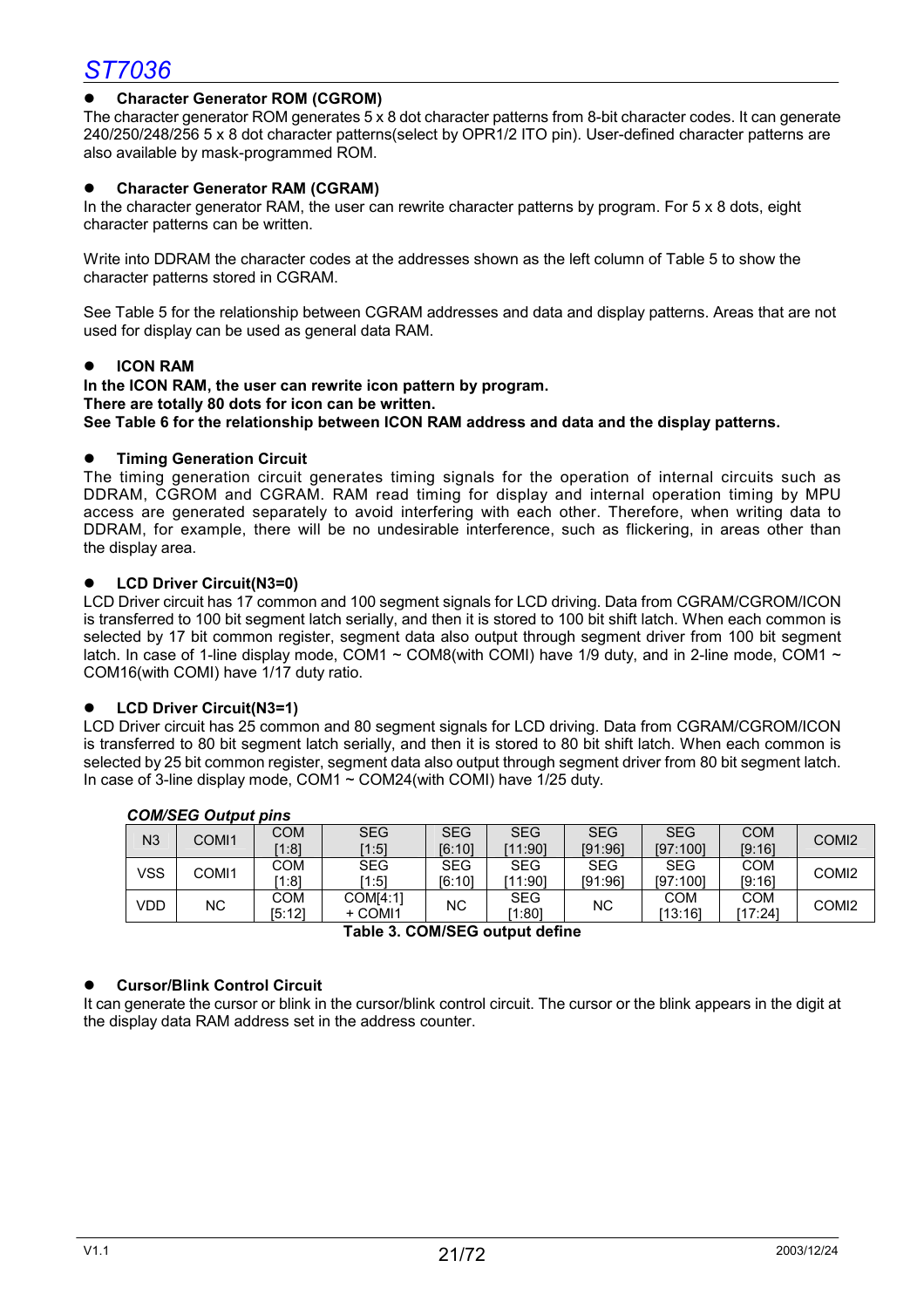| 21                    | 7036-0A              |                   |             | <b>CLTO</b>        |                 | option                     |               |             |                                    |                                     | OPK1=1,OPKZ=1)                |         |                               |                            |                   |            |
|-----------------------|----------------------|-------------------|-------------|--------------------|-----------------|----------------------------|---------------|-------------|------------------------------------|-------------------------------------|-------------------------------|---------|-------------------------------|----------------------------|-------------------|------------|
| $\frac{b7-b4}{b3-b0}$ |                      |                   |             |                    |                 |                            |               |             |                                    |                                     | 1000 1001 1010 1011 1100 1101 |         |                               |                            | 1110              | 11111      |
| loooo                 | A.                   | <br>躢             |             | E                  | H)              | 鼺                          | E             | I           | ∰                                  | 臘                                   | W                             | E       | E                             | H.<br>w.<br>ting (         | E                 | I          |
| looon                 | E                    | H                 | E           | HI                 | <b>CHA</b><br>麒 | 鼺                          | W<br>W.       | I           | 躙                                  | E                                   | E<br>離                        | W       | E                             | 鼺<br>ÆШ                    | W                 | lli        |
| loo1ol                | 踂                    | <b>THEFT</b><br>鱲 | l           | M<br>W             | 冊<br>Щă         | E                          | E             | E           | 躢<br>甌                             | 鼺                                   | I                             | E       | H                             | W                          | W<br>HШ           | I          |
| 10011                 | 龖                    | E                 | 雛           | M                  | Щ.<br>٩Ë        | 疆<br>₩                     | I             | W           | Ŵ                                  | HH.<br>臘                            | E                             | E       | <b>HELE</b><br>sistem.<br>Ħ   | <u>in in die</u><br>W      | E.                | I          |
| 10400                 | 噩<br>m               | E                 | ŧ           | 罵                  | m<br>M          | <br>鼺                      | E             | E           | <b>POPUL</b><br>W.<br><u>talah</u> | E                                   | E                             | H       | E                             | Ŧ                          | Ë.                | WANGI BILI |
| 0101                  | E                    | W                 | W           | W.<br>빠            | H<br>ш          | 鼺                          | W<br>ini di k | E           | W<br>55                            | E                                   | ▒                             | E       | E                             | H                          | Ħ<br>20.          | E.         |
| 0110                  | E                    | D.                | Ħ           | 鼺                  | ,,,,,<br>E      | E                          | H             | E           | W<br>55                            | 鼺                                   | I                             | Ħ       | 77 H<br>坳<br>istoriale e<br>. | 鼺<br>m                     | 韊<br>m            | E          |
| 0111                  | E                    | E                 | E           | <br>E              | 噩<br>щı         | 鼺                          | 韊<br>s an     | E           | M<br>œп                            | H                                   | W.<br>瞴                       | 뺉<br>Н  | 3333<br>H                     | <b>BEE</b><br>فتفادنا<br>₩ | 鬬                 | E          |
| 1000                  | E                    | ,,,,,<br>H.<br>H. | M           | en<br>Si           | Ħ               | 鼺                          | 鼺             | Ħ           | 灦<br>HH.                           | 韊<br>65 M                           | E                             | E       | H                             | D                          | E                 | H.<br>m    |
| 1001                  | <b>BREE</b>          | <br>Ħ             | W           | 躢<br>₩             | W               | H                          | H             | ₩<br>W.     | W<br><b>Service</b><br><u>wak</u>  | 鼺                                   | E                             | E       | I                             | 鼺                          | M                 | E          |
| 1010                  |                      | ,,,,,<br>₩        | E           | щ<br>Ħ             | W               | E                          | W             | W           | E                                  | E                                   | ₩<br>Шü                       | m       | 鼺                             | W                          | m<br>鼺<br>璑       | <b>MA</b>  |
| 1011                  | <b>Little</b><br>H   | 西南<br>₩           | HH<br><br>m | <b>THE</b><br>H    | ₩               | <b>TELES</b><br>鼺          | 膷             | I           | <b>BLIED</b><br>躤                  | Ш.<br>鼺                             | <b>Billi</b><br>鷴             | 副長<br>₩ | <b>HH</b><br>W                | <b>The Second</b><br>بہتا  | <b>BELLE</b><br>₩ | ▦          |
| 1100                  | ▦<br><b>HALL AND</b> | Ã                 | E           | 騳<br><u>HM</u>     | E<br>ititis s   | <b>THE</b><br>瞴            | T             | ľ           | E                                  | H.<br>鼺                             | H<br><u>Hilli</u>             | E       | an an I<br>m<br><b>COLOR</b>  | W                          | Ë                 | E<br>mill  |
| 1101                  | W                    | E                 | m<br>₩      | HH<br>an an a<br>m | E               | H<br>.                     | E             | E           | E<br>.                             | <b>LIBRARY</b><br>鼺<br>الأتران<br>. | 98<br>灩                       | E       | E                             | E                          | Ë<br>.            | H          |
| 1110                  | 臘                    | III               | ▒           | M                  | E               | William                    | E             | ₩<br>ш<br>ь | E                                  | 鼺<br><u>mining</u><br><b>HALL</b>   | W                             | Ä       | E                             | I                          | E.                | H          |
| 1111                  | ₩                    | W                 | E           | M<br>Ы             | 鼺<br>a sin      | E<br>an an<br><b>COLOR</b> | E             | E           | E.                                 | E                                   | E                             | M       | E                             | M                          | Ä                 | <br>E      |

#### OPPOSE ON ZIPA  $11111$  conditions and  $111$

**Table 4 Correspondence between Character Codes and Character Patterns**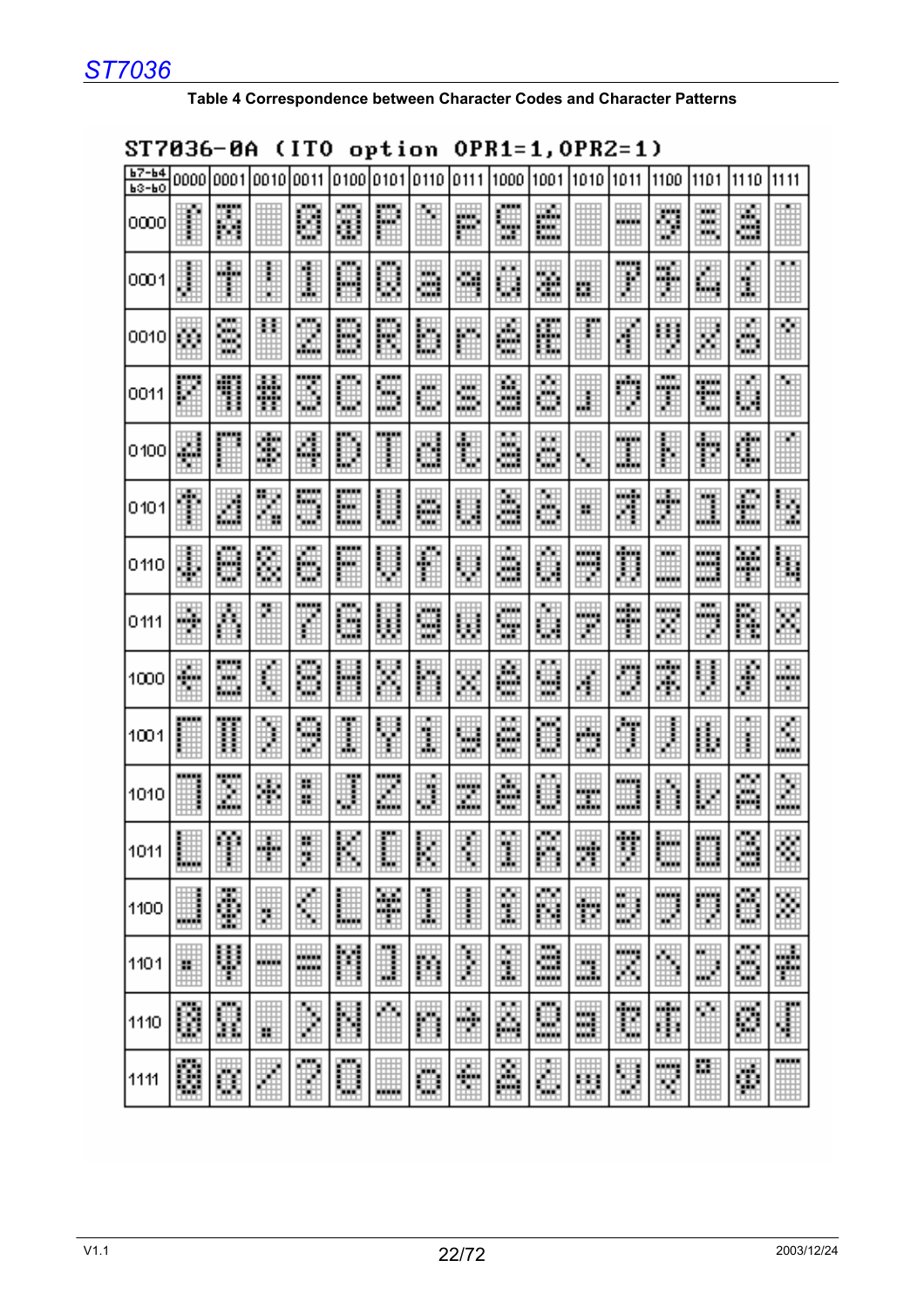### **CGRAM/CGROM arrangement with (OPR1, OPR2)=**

| (0, 0) |                        |   |  |  |  |  |  |  |  |  |  |  |
|--------|------------------------|---|--|--|--|--|--|--|--|--|--|--|
|        | <u>67-64 0000 0001</u> |   |  |  |  |  |  |  |  |  |  |  |
| O)     |                        | g |  |  |  |  |  |  |  |  |  |  |
| 000 1  |                        |   |  |  |  |  |  |  |  |  |  |  |
| 0010   |                        |   |  |  |  |  |  |  |  |  |  |  |
| 0011   |                        |   |  |  |  |  |  |  |  |  |  |  |
| 0100   |                        |   |  |  |  |  |  |  |  |  |  |  |
| 0101   |                        |   |  |  |  |  |  |  |  |  |  |  |
| 0110   |                        |   |  |  |  |  |  |  |  |  |  |  |
| 0111   |                        |   |  |  |  |  |  |  |  |  |  |  |
| 1000   |                        |   |  |  |  |  |  |  |  |  |  |  |
| 1001   |                        |   |  |  |  |  |  |  |  |  |  |  |
| 1010   |                        |   |  |  |  |  |  |  |  |  |  |  |
| 011    |                        |   |  |  |  |  |  |  |  |  |  |  |
| 100    |                        |   |  |  |  |  |  |  |  |  |  |  |
| r      |                        |   |  |  |  |  |  |  |  |  |  |  |
| 10     |                        |   |  |  |  |  |  |  |  |  |  |  |
|        |                        |   |  |  |  |  |  |  |  |  |  |  |

|          | (0, 1)                     |      |  |
|----------|----------------------------|------|--|
|          | <u>67-64</u> 0000 <b>1</b> | 0001 |  |
| 0000     |                            |      |  |
| 0001     |                            |      |  |
| 0010     |                            |      |  |
| 0011     |                            |      |  |
| 0100     |                            |      |  |
| 0101     |                            |      |  |
| 0110     |                            |      |  |
| 0111     |                            |      |  |
| 1000     |                            |      |  |
| 1001     |                            |      |  |
| 1010     |                            |      |  |
| 1011     |                            |      |  |
| 100      |                            |      |  |
| 1<br>101 |                            |      |  |
| 1110     |                            |      |  |
| 1111     |                            |      |  |

|                   | (1, 0) |      |  |
|-------------------|--------|------|--|
| <u>67-64</u> 0000 |        | 0001 |  |
| 0000              |        |      |  |
| 0001              |        |      |  |
| 0010              |        |      |  |
| 0011              |        |      |  |
| 0100              |        |      |  |
| 0101              |        |      |  |
| 0110              |        |      |  |
| 0111              |        |      |  |
| 1000              |        |      |  |
| 1001              |        |      |  |
| 1010              |        |      |  |
| 1011              |        |      |  |
| 1100              |        |      |  |
| 1101              |        |      |  |
| 1110              |        |      |  |
| 1111              |        |      |  |

|      |                         | (1,1) |  |
|------|-------------------------|-------|--|
|      | <u>ь?-ь4 0000 000 1</u> |       |  |
| 0000 |                         |       |  |
| 0001 |                         |       |  |
| 0010 |                         |       |  |
| 0011 |                         |       |  |
| 0100 |                         |       |  |
| 0101 |                         |       |  |
| 0110 |                         |       |  |
| 0111 |                         |       |  |
| 1000 |                         |       |  |
| 1001 |                         |       |  |
| 1010 |                         |       |  |
| 1011 |                         |       |  |
| 1100 |                         |       |  |
| 1101 |                         |       |  |
| 1110 |                         |       |  |
| 1111 |                         |       |  |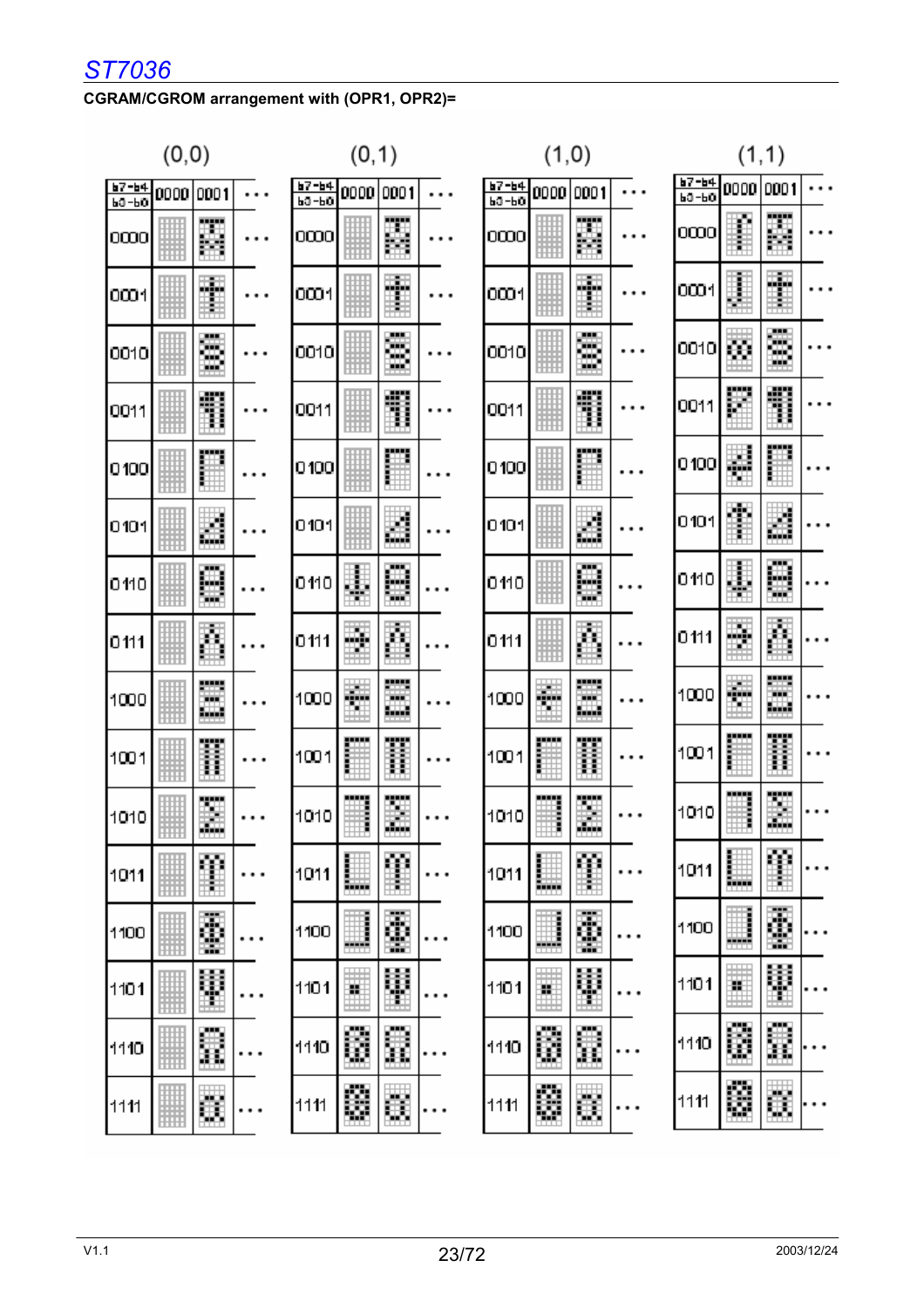|    |    |          |                |                | <b>Character Code</b><br><b>DDRAM Data)</b> |                |                |          |          |                | <b>CGRAM</b><br><b>Address</b> |    |          |    |                |    |          |                | <b>Character Patterns</b><br>(CGRAM Data) |          |                |
|----|----|----------|----------------|----------------|---------------------------------------------|----------------|----------------|----------|----------|----------------|--------------------------------|----|----------|----|----------------|----|----------|----------------|-------------------------------------------|----------|----------------|
| b7 | b6 | b5       | b <sub>4</sub> | b <sub>3</sub> | b <sub>2</sub>                              | b <sub>1</sub> | b <sub>0</sub> | b5       | b4       | b <sub>3</sub> | b2                             | b1 | b0       | b7 | b <sub>6</sub> | b5 | b4       | b <sub>3</sub> | b <sub>2</sub>                            | b1       | b <sub>0</sub> |
|    |    |          |                |                | 0                                           | $\Omega$       | 0              |          |          |                | 0                              | 0  | $\Omega$ |    |                |    | 1        | 1              | 1                                         | 1        |                |
|    |    |          |                |                | $\Omega$                                    | $\Omega$       | $\mathbf{0}$   |          |          |                | 0                              | 0  | 1        |    |                |    | 0        | $\Omega$       | 1                                         | $\Omega$ | 0              |
|    |    |          |                |                | $\Omega$                                    | $\Omega$       | 0              |          |          |                | 0                              | 1  | $\Omega$ |    |                |    | $\Omega$ | $\Omega$       | 1                                         | $\Omega$ | $\Omega$       |
| 0  | 0  | $\Omega$ | 0              |                | $\Omega$                                    | $\Omega$       | $\mathbf{0}$   | $\Omega$ | $\Omega$ | 0              | 0                              | 1  | 1        |    |                |    | $\Omega$ | $\Omega$       | 1                                         | $\Omega$ | $\Omega$       |
|    |    |          |                |                | $\Omega$                                    | $\Omega$       | $\Omega$       |          |          |                | 1                              | 0  | $\Omega$ |    |                |    | 0        | $\Omega$       | 1                                         | $\Omega$ | $\Omega$       |
|    |    |          |                |                | $\Omega$                                    | $\Omega$       | $\Omega$       |          |          |                | 1                              | 0  | 1        |    |                |    | 0        | $\Omega$       | 1                                         | $\Omega$ | $\Omega$       |
|    |    |          |                |                | $\Omega$                                    | $\Omega$       | 0              |          |          |                | 1                              | 1  | $\Omega$ |    |                |    | 0        | $\Omega$       | 1                                         | $\Omega$ | $\Omega$       |
|    |    |          |                |                | $\Omega$                                    | $\Omega$       | 0              |          |          |                | 1                              | 1  | 1        |    |                |    | 0        | $\Omega$       | 0                                         | $\Omega$ | $\Omega$       |
|    |    |          |                |                | $\Omega$                                    | $\Omega$       | 1              |          |          |                | 0                              | 0  | $\Omega$ |    |                |    |          | 1              | 1                                         | 1        | 0              |
|    |    |          |                |                | $\Omega$                                    | 0              | 1              |          |          |                | 0                              | 0  | 1        |    |                |    |          | $\Omega$       | 0                                         | 0        |                |
|    |    |          |                |                | $\Omega$                                    | $\Omega$       | 1              |          |          |                | 0                              | 1  | 0        |    |                |    |          | 0              | 0                                         | $\Omega$ |                |
| 0  | 0  | 0        | 0              |                | $\Omega$                                    | $\Omega$       | 1              | 0        | 0        | 1              | 0                              | 1  | 1        |    |                |    |          |                | 1                                         | 1        | O              |
|    |    |          |                |                | $\Omega$                                    | $\Omega$       | 1              |          |          |                | 1                              | 0  | $\Omega$ |    |                |    |          | $\Omega$       | 1                                         | $\Omega$ | <sup>0</sup>   |
|    |    |          |                |                | 0                                           | $\Omega$       | 1              |          |          |                | 1                              | 0  | 1        |    |                |    |          | $\Omega$       | 0                                         | 1        | $\Omega$       |
|    |    |          |                |                | $\Omega$                                    | $\Omega$       | 1              |          |          |                | 1                              | 1  | $\Omega$ |    |                |    |          | 0              | 0                                         | $\Omega$ |                |
|    |    |          |                |                | O                                           | O              | 1              |          |          |                | 1                              | 1  | 1        |    |                |    | n        | O              | 0                                         | 0        |                |

#### **Table 5 Relationship between CGRAM Addresses, Character Codes (DDRAM) and Character patterns (CGRAM Data)**

#### Notes:

- 1. Character code bits 0 to 2 correspond to CGRAM address bits 3 to 5 (3 bits: 8 types).
- 2. CGRAM address bits 0 to 2 designate the character pattern line position. The 8th line is the cursor position and its display is formed by a logical OR with the cursor. Maintain the 8th line data, corresponding to the cursor display position, at 0 as the cursor display. If the 8th line data is 1, 1 bits will light up the 8th line regardless of the cursor presence.
- 3. Character pattern row positions correspond to CGRAM data bits 0 to 4 (bit 4 being at the left).
- 4. As shown Table 5, CGRAM character patterns are selected when character code bits 4 to 7 are all 0. However, since character code bit 3 has no effect, the R display example above can be selected by either character code 00H or 08H.
- 5. "1" for CGRAM data corresponds to display selection and "0" to non-selection,"-" Indicates no effect.
- 6. Different OPR1/2 ITO option can select different CGRAM size.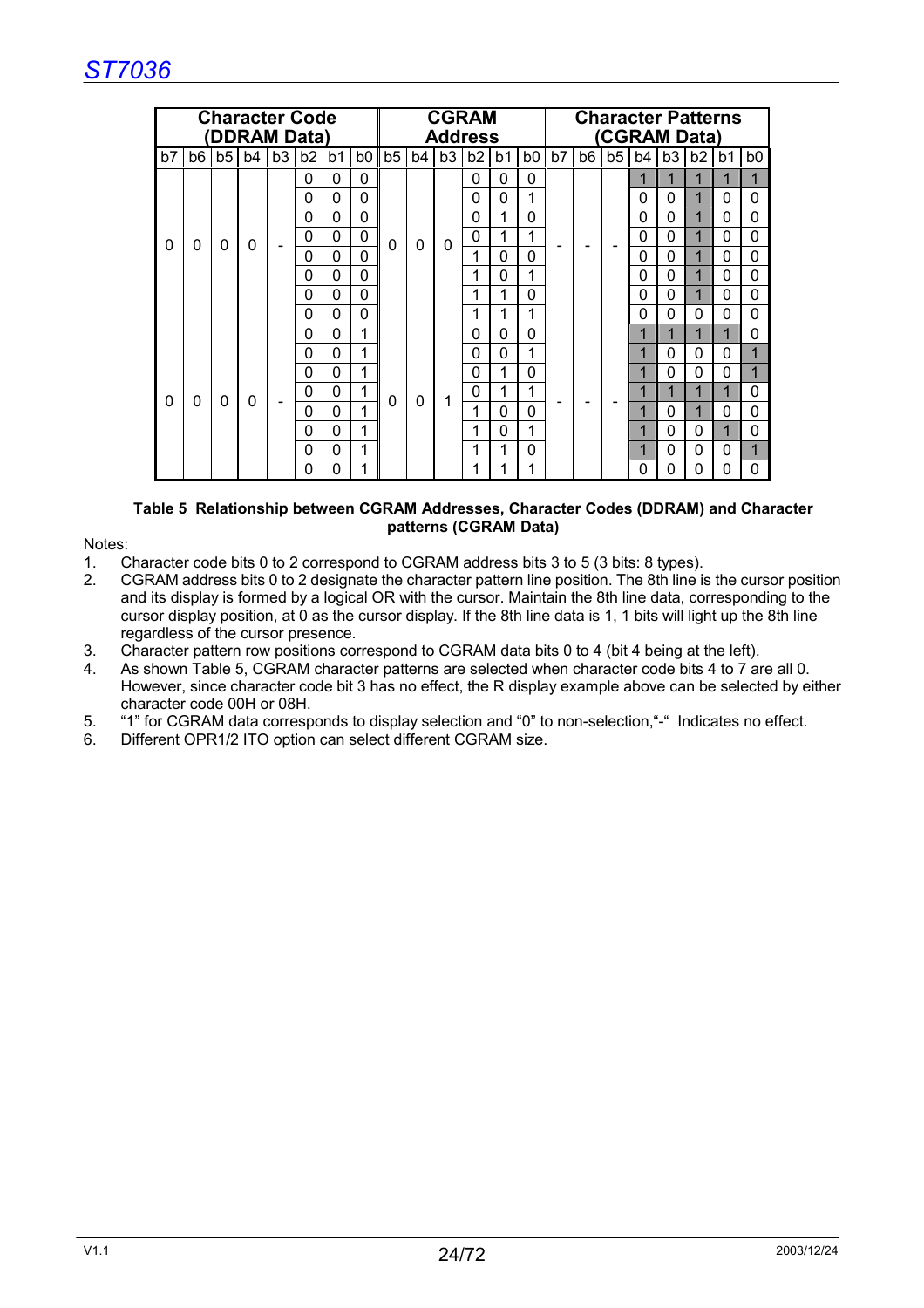#### **When SHLS=1, ICON RAM map refer below table**

| <b>ICON address</b> |                          |                          |                |                | <b>ICON RAM bits</b> |                |                |                |
|---------------------|--------------------------|--------------------------|----------------|----------------|----------------------|----------------|----------------|----------------|
|                     | D7                       | D <sub>6</sub>           | D <sub>5</sub> | D <sub>4</sub> | D <sub>3</sub>       | D <sub>2</sub> | D <sub>1</sub> | D <sub>0</sub> |
| 00H                 | $\blacksquare$           | $\blacksquare$           | $\blacksquare$ | S <sub>1</sub> | S <sub>2</sub>       | S <sub>3</sub> | S4             | S <sub>5</sub> |
| 01H                 | ٠                        | -                        | $\blacksquare$ | S <sub>6</sub> | S7                   | S <sub>8</sub> | S <sub>9</sub> | <b>S10</b>     |
| 02H                 | $\overline{\phantom{a}}$ | ٠                        | $\blacksquare$ | <b>S11</b>     | <b>S12</b>           | <b>S13</b>     | <b>S14</b>     | <b>S15</b>     |
| 03H                 | $\blacksquare$           | ۰                        | $\blacksquare$ | <b>S16</b>     | <b>S17</b>           | <b>S18</b>     | <b>S19</b>     | <b>S20</b>     |
| 04H                 | $\blacksquare$           | ۰                        | $\blacksquare$ | <b>S21</b>     | <b>S22</b>           | <b>S23</b>     | <b>S24</b>     | <b>S25</b>     |
| 05H                 | ٠                        | ۰                        | ٠              | <b>S26</b>     | <b>S27</b>           | <b>S28</b>     | <b>S29</b>     | <b>S30</b>     |
| 06H                 | ۰                        | ٠                        | ۰              | <b>S31</b>     | <b>S32</b>           | S33            | S34            | <b>S35</b>     |
| 07H                 | ۰                        |                          | ۰              | <b>S36</b>     | <b>S37</b>           | <b>S38</b>     | S39            | <b>S40</b>     |
| 08H                 | ٠                        | ٠                        | ٠              | <b>S41</b>     | <b>S42</b>           | <b>S43</b>     | <b>S44</b>     | <b>S45</b>     |
| 09H                 | ٠                        | ۰                        | ٠              | <b>S46</b>     | <b>S47</b>           | <b>S48</b>     | <b>S49</b>     | <b>S50</b>     |
| 0AH                 | ٠                        | ۰                        | ٠              | <b>S51</b>     | <b>S52</b>           | <b>S53</b>     | <b>S54</b>     | <b>S55</b>     |
| 0BH                 |                          | ۰                        |                | <b>S56</b>     | <b>S57</b>           | <b>S58</b>     | <b>S59</b>     | <b>S60</b>     |
| 0CH                 |                          | ۰                        | ٠              | <b>S61</b>     | <b>S62</b>           | <b>S63</b>     | <b>S64</b>     | <b>S65</b>     |
| 0DH                 |                          | ۰                        | ٠              | <b>S66</b>     | <b>S67</b>           | <b>S68</b>     | <b>S69</b>     | <b>S70</b>     |
| 0EH                 | $\blacksquare$           | $\overline{\phantom{0}}$ | $\blacksquare$ | <b>S71</b>     | <b>S72</b>           | S73            | <b>S74</b>     | <b>S75</b>     |
| 0FH                 | ۰                        |                          | ٠              | <b>S76</b>     | <b>S77</b>           | <b>S78</b>     | <b>S79</b>     | <b>S80</b>     |

#### **When SHLS=0, ICON RAM map refer below table**

| <b>ICON address</b> |                          |                          |                |                                       | <b>ICON RAM bits</b> |                |                |                |
|---------------------|--------------------------|--------------------------|----------------|---------------------------------------|----------------------|----------------|----------------|----------------|
|                     | D7                       | D <sub>6</sub>           | D <sub>5</sub> | D4                                    | D <sub>3</sub>       | D <sub>2</sub> | D <sub>1</sub> | D <sub>0</sub> |
| 00H                 | $\blacksquare$           | $\blacksquare$           | $\blacksquare$ | <b>S80</b>                            | <b>S79</b>           | <b>S78</b>     | <b>S77</b>     | <b>S76</b>     |
| 01H                 | $\blacksquare$           | $\overline{\phantom{0}}$ | $\blacksquare$ | <b>S75</b>                            | <b>S74</b>           | <b>S73</b>     | <b>S72</b>     | <b>S71</b>     |
| 02H                 | $\blacksquare$           | ٠                        | $\blacksquare$ | <b>S70</b>                            | <b>S69</b>           | <b>S68</b>     | <b>S67</b>     | <b>S66</b>     |
| 03H                 | $\blacksquare$           | ٠                        | $\blacksquare$ | <b>S65</b>                            | <b>S64</b>           | <b>S63</b>     | <b>S62</b>     | <b>S61</b>     |
| 04H                 | $\overline{\phantom{a}}$ | ٠                        | $\blacksquare$ | <b>S60</b>                            | <b>S59</b>           | <b>S58</b>     | <b>S57</b>     | <b>S56</b>     |
| 05H                 |                          | ٠                        | $\blacksquare$ | <b>S55</b>                            | <b>S54</b>           | <b>S53</b>     | <b>S52</b>     | <b>S51</b>     |
| 06H                 | $\blacksquare$           | ٠                        | $\blacksquare$ | <b>S50</b>                            | <b>S49</b>           | <b>S48</b>     | <b>S47</b>     | <b>S46</b>     |
| 07H                 | ۰                        | ۰                        | $\blacksquare$ | <b>S45</b>                            | <b>S44</b>           | <b>S43</b>     | <b>S42</b>     | <b>S41</b>     |
| 08H                 | $\blacksquare$           | ۰                        | $\blacksquare$ | <b>S40</b>                            | <b>S39</b>           | <b>S38</b>     | <b>S37</b>     | <b>S36</b>     |
| 09H                 | $\blacksquare$           | ۰                        | $\blacksquare$ | <b>S35</b>                            | S34                  | <b>S33</b>     | <b>S32</b>     | <b>S31</b>     |
| 0AH                 | $\blacksquare$           | ۰                        | $\blacksquare$ | <b>S30</b>                            | <b>S29</b>           | <b>S28</b>     | <b>S27</b>     | <b>S26</b>     |
| 0BH                 | $\blacksquare$           | ۰                        | ٠              | <b>S25</b>                            | <b>S24</b>           | <b>S23</b>     | <b>S22</b>     | <b>S21</b>     |
| 0CH                 | $\blacksquare$           | ۰                        | $\blacksquare$ | <b>S20</b>                            | <b>S19</b>           | <b>S18</b>     | <b>S17</b>     | <b>S16</b>     |
| 0DH                 | ٠                        | ۰                        | ٠              | <b>S15</b>                            | <b>S14</b>           | <b>S13</b>     | <b>S12</b>     | <b>S11</b>     |
| 0EH                 | ٠                        |                          | ٠              | <b>S10</b>                            | S9                   | S <sub>8</sub> | S7             | S <sub>6</sub> |
| 0FH                 | ٠                        |                          | ٠              | S <sub>5</sub>                        | <b>S4</b>            | S3             | S <sub>2</sub> | S <sub>1</sub> |
|                     |                          |                          |                | $T = L L$ , $C = I C C L$ , $D A R R$ |                      |                |                |                |

#### **Table 6 ICON RAM map**

**When ICON RAM data is filled the corresponding position displayed is described as the following table.**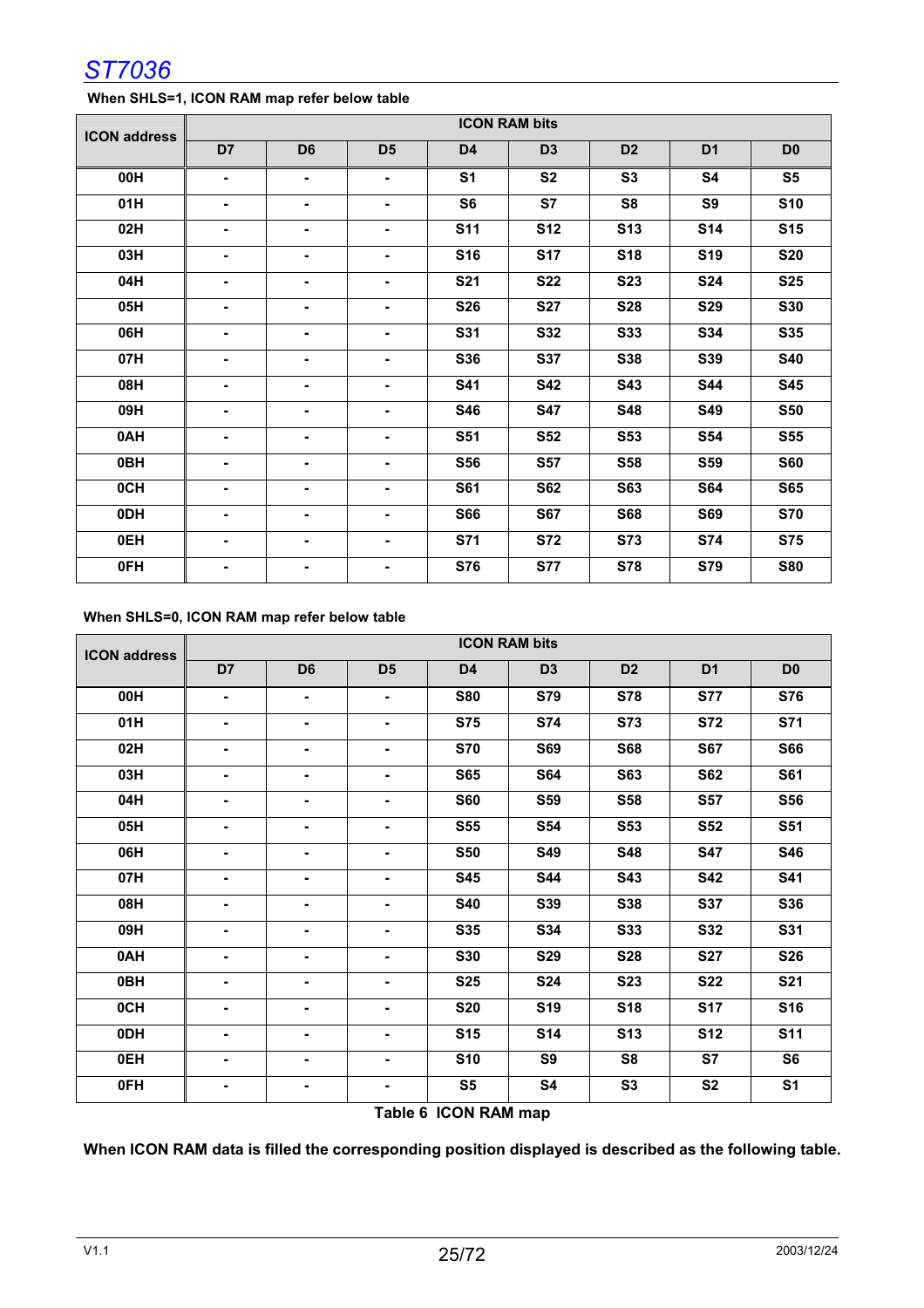### **Instructions**

There are four categories of instructions that:

- **Designate ST7036 functions, such as display format, data length, etc.**
- Set internal RAM addresses
- **•** Perform data transfer with internal RAM
- z **Others**

#### ¾ **instruction table at "Normal mode"**

(when "EXT" option pin connect to VDD, the instruction set follow below table)

| <b>Instruction</b>                             |              |                                     |              | <b>Instruction Code</b> |                |                             |                |                |              |                                           | <b>Description</b>                                                                                                                        |              | <b>Instruction</b><br><b>Execution Time</b> |                                        |
|------------------------------------------------|--------------|-------------------------------------|--------------|-------------------------|----------------|-----------------------------|----------------|----------------|--------------|-------------------------------------------|-------------------------------------------------------------------------------------------------------------------------------------------|--------------|---------------------------------------------|----------------------------------------|
|                                                | <b>RS</b>    | R/W DB7 DB6 DB5 DB4 DB3 DB2 DB1 DB0 |              |                         |                |                             |                |                |              |                                           |                                                                                                                                           | OSC=         | $OSC =$<br>380kHz 540kHz 700kHz             | $OSC =$                                |
| Clear<br><b>Display</b>                        | $\Omega$     | $\Omega$                            | $\Omega$     | $\Omega$                | 0              | 0                           | $\Omega$       | $\Omega$       | $\Omega$     | $\mathbf{1}$                              | Write "20H" to DDRAM, and set<br>DDRAM address to "00H" from AC                                                                           | 1.08<br>ms   | 0.76<br>ms                                  | 0.59<br>ms                             |
| Return<br>Home                                 | $\Omega$     | $\Omega$                            | $\Omega$     | $\Omega$                | $\Omega$       | 0                           | $\Omega$       | $\Omega$       | $\mathbf{1}$ | X                                         | Set DDRAM address to "00H" from<br>AC and return cursor to its original<br>position if shifted. The contents of<br>DDRAM are not changed. | 1.08<br>ms   | 0.76<br>ms                                  | 0.59<br>ms                             |
| <b>Entry Mode</b><br>Set                       | $\Omega$     | $\Omega$                            | $\Omega$     | $\Omega$                | $\mathbf 0$    | 0                           | $\Omega$       | $\mathbf{1}$   | I/D          | S                                         | Sets cursor move direction and<br>specifies display shift. These<br>operations are performed during<br>data write and read.               |              | 26.3 us 18.5 us 14.3 us                     |                                        |
| Display<br>ON/OFF                              | 0            | $\mathbf 0$                         | $\mathbf{0}$ | $\Omega$                | 0              | 0                           | 1              | D              | $\mathsf{C}$ | B                                         | D=1:entire display on<br>C=1:cursor on<br>B=1:cursor position on                                                                          |              |                                             | 26.3 $\mu$ s 18.5 $\mu$ s 14.3 $\mu$ s |
| Cursor or<br><b>Display Shift</b>              | 0            | $\Omega$                            | $\Omega$     | $\Omega$                | $\Omega$       | $\mathbf{1}$                | S/C            | R/L            | X            | X                                         | S/C and R/L:<br>Set cursor moving and display shift<br>control bit, and the direction, without<br>changing DDRAM data.                    |              |                                             | 26.3 $\mu$ s 18.5 $\mu$ s 14.3 $\mu$ s |
| Function Set                                   | $\Omega$     | $\Omega$                            | $\Omega$     | $\Omega$                | 1              | DL                          | N              | X              | X            | X                                         | DL: interface data is 8/4 bits<br>N: number of line is 2/1                                                                                |              |                                             | 26.3 $\mu$ s 18.5 $\mu$ s 14.3 $\mu$ s |
| <b>Set CGRAM</b>                               | $\Omega$     | $\Omega$                            | 0            | $\mathbf{1}$            |                | AC5 AC4 AC3 AC2 AC1 AC0     |                |                |              |                                           | Set CGRAM address in address<br>counter                                                                                                   |              |                                             | 26.3 $\mu$ s 18.5 $\mu$ s 14.3 $\mu$ s |
| <b>Set DDRAM</b><br><b>Address</b>             | $\Omega$     | $\mathbf{0}$                        | $\mathbf 1$  |                         |                |                             |                |                |              | $AC6$ $AC5$ $AC4$ $AC3$ $AC2$ $AC1$ $AC0$ | Set DDRAM address in address<br>counter                                                                                                   |              |                                             | 26.3 $\mu$ s 18.5 $\mu$ s 14.3 $\mu$ s |
| <b>Read Busy</b><br>Flag and<br><b>Address</b> | $\Omega$     | $\mathbf{1}$                        | BF           |                         |                | AC6 AC5 AC4 AC3 AC2 AC1 AC0 |                |                |              |                                           | Whether during internal operation or<br>not can be known by reading BF.<br>The contents of address counter<br>can also be read.           | $\mathbf{0}$ | 0                                           | $\mathbf{0}$                           |
| <b>Write Data</b><br>lto RAM                   | $\mathbf{1}$ | $\Omega$                            | D7           | D <sub>6</sub>          | D <sub>5</sub> | D <sub>4</sub>              | D <sub>3</sub> | D <sub>2</sub> | D1           | D <sub>0</sub>                            | Write data into internal RAM<br>(DDRAM/CGRAM)                                                                                             |              | 26.3 µs 18.5 µs 14.3 µs                     |                                        |
| <b>Read Data</b><br>from RAM                   | $\mathbf{1}$ | $\mathbf{1}$                        | D7           | D <sub>6</sub>          | D <sub>5</sub> | D4                          | D <sub>3</sub> | D <sub>2</sub> | D1           | D <sub>0</sub>                            | Read data from internal RAM<br>(DDRAM/CGRAM)                                                                                              |              |                                             | 26.3 µs 18.5 µs 14.3 µs                |

Note:

Be sure the ST7036 is not in the busy state (BF = 0) before sending an instruction from the MPU to the ST7036. If an instruction is sent without checking the busy flag, the time between the first instruction and next instruction will take much longer than the instruction time itself. Refer to Instruction Table for the list of each instruction execution time.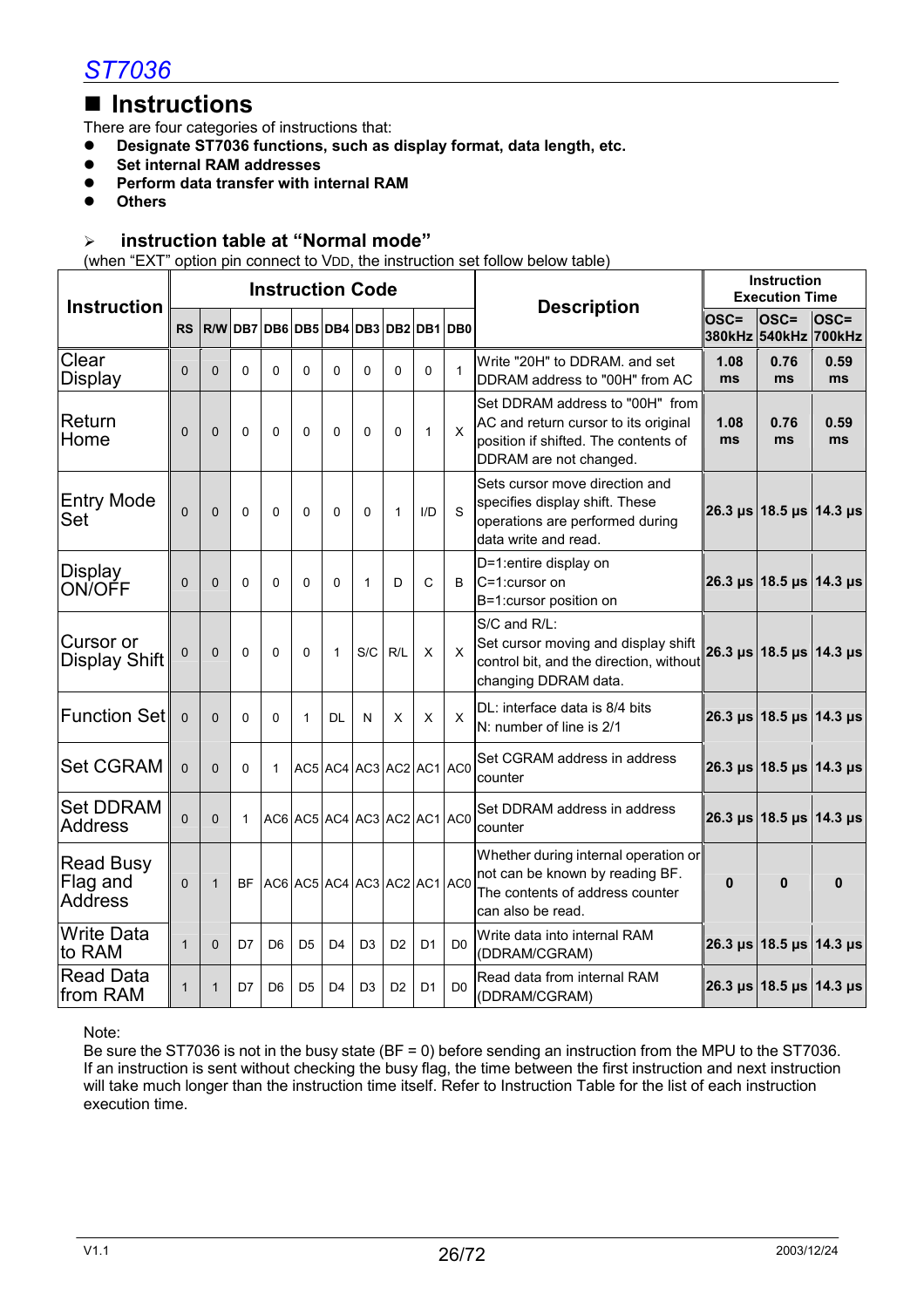### ¾ **instruction table at "Extension mode"**

| <b>Instruction</b>                             |             |                |          | <b>Instruction Code</b>             |                |                |                |                             |                |                 |                                                                                                                                           |              | Instruction<br><b>Execution Time</b>   |                                        |
|------------------------------------------------|-------------|----------------|----------|-------------------------------------|----------------|----------------|----------------|-----------------------------|----------------|-----------------|-------------------------------------------------------------------------------------------------------------------------------------------|--------------|----------------------------------------|----------------------------------------|
|                                                | <b>RS</b>   |                |          | R/W DB7 DB6 DB5 DB4 DB3 DB2 DB1 DB0 |                |                |                |                             |                |                 | <b>Description</b>                                                                                                                        | OSC=         | $ OSC=$<br>380kHz 540kHz 700kHz        | $OSC =$                                |
| Clear<br><b>Display</b>                        | $\Omega$    | $\Omega$       | $\Omega$ | $\Omega$                            | $\Omega$       | $\Omega$       | $\Omega$       | $\Omega$                    | $\Omega$       | $\mathbf{1}$    | Write "20H" to DDRAM, and set<br>DDRAM address to "00H" from AC                                                                           | 1.08<br>ms   | 0.76<br>ms                             | 0.59<br>ms                             |
| Return<br>Home                                 | $\Omega$    | $\Omega$       | 0        | $\mathbf{0}$                        | $\mathbf{0}$   | $\Omega$       | 0              | 0                           | $\mathbf{1}$   | $\mathsf{x}$    | Set DDRAM address to "00H" from<br>AC and return cursor to its original<br>position if shifted. The contents of<br>DDRAM are not changed. | 1.08<br>ms   | 0.76<br>ms                             | 0.59<br>ms                             |
| Entry Mode<br>Set                              | $\Omega$    | $\Omega$       | $\Omega$ | $\mathbf{0}$                        | $\Omega$       | $\Omega$       | $\Omega$       | $\mathbf{1}$                | I/D            | S               | Sets cursor move direction and<br>specifies display shift. These<br>operations are performed during<br>data write and read.               |              | 26.3 us 18.5 us 14.3 us                |                                        |
| Display<br>ON/OFF                              | $\Omega$    | $\Omega$       | $\Omega$ | $\Omega$                            | $\Omega$       | $\Omega$       | 1              | D                           | $\mathsf{C}$   | <sub>B</sub>    | D=1:entire display on<br>C=1:cursor on<br>B=1:cursor position on                                                                          |              | 26.3 us 18.5 us 14.3 us                |                                        |
| lFunction Set <b>∥</b>                         | $\Omega$    | $\Omega$       | 0        | $\mathbf{0}$                        | $\mathbf{1}$   | <b>DL</b>      | N              | DH                          | S2             | IS <sub>1</sub> | DL: interface data is 8/4 bits<br>N: number of line is 2/1<br>DH: double height font<br>IS[2:1]: instruction table select                 |              |                                        | 26.3 $\mu$ s 18.5 $\mu$ s 14.3 $\mu$ s |
| <b>Set DDRAM</b><br><b>Address</b>             | $\Omega$    | $\Omega$       | 1        |                                     |                |                |                | AC6 AC5 AC4 AC3 AC2 AC1 AC0 |                |                 | Set DDRAM address in address<br>counter                                                                                                   |              | 26.3 $\mu$ s 18.5 $\mu$ s 14.3 $\mu$ s |                                        |
| <b>Read Busy</b><br>Flag and<br><b>Address</b> | $\Omega$    | $\overline{1}$ | BF       |                                     |                |                |                | AC6 AC5 AC4 AC3 AC2 AC1 AC0 |                |                 | Whether during internal operation or<br>not can be known by reading BF.<br>The contents of address counter<br>can also be read.           | $\mathbf{0}$ | 0                                      | $\bf{0}$                               |
| <b>Write Data</b><br>lto RAM                   | $\mathbf 1$ | $\Omega$       | D7       | D <sub>6</sub>                      | D <sub>5</sub> | D <sub>4</sub> | D <sub>3</sub> | D <sub>2</sub>              | D <sub>1</sub> | D <sub>0</sub>  | Write data into internal RAM<br>(DDRAM/CGRAM/ICONRAM)                                                                                     |              | 26.3 $\mu$ s 18.5 $\mu$ s 14.3 $\mu$ s |                                        |
| <b>Read Data</b><br>from RAM                   | 1           | $\mathbf{1}$   | D7       | D <sub>6</sub>                      | D <sub>5</sub> | D <sub>4</sub> | D <sub>3</sub> | D <sub>2</sub>              | D <sub>1</sub> | D <sub>0</sub>  | Read data from internal RAM<br>(DDRAM/CGRAM/ICONRAM)                                                                                      |              | 26.3 us 18.5 us 14.3 us                |                                        |

(when "EXT" option pin connect to Vss, the instruction set follow below table)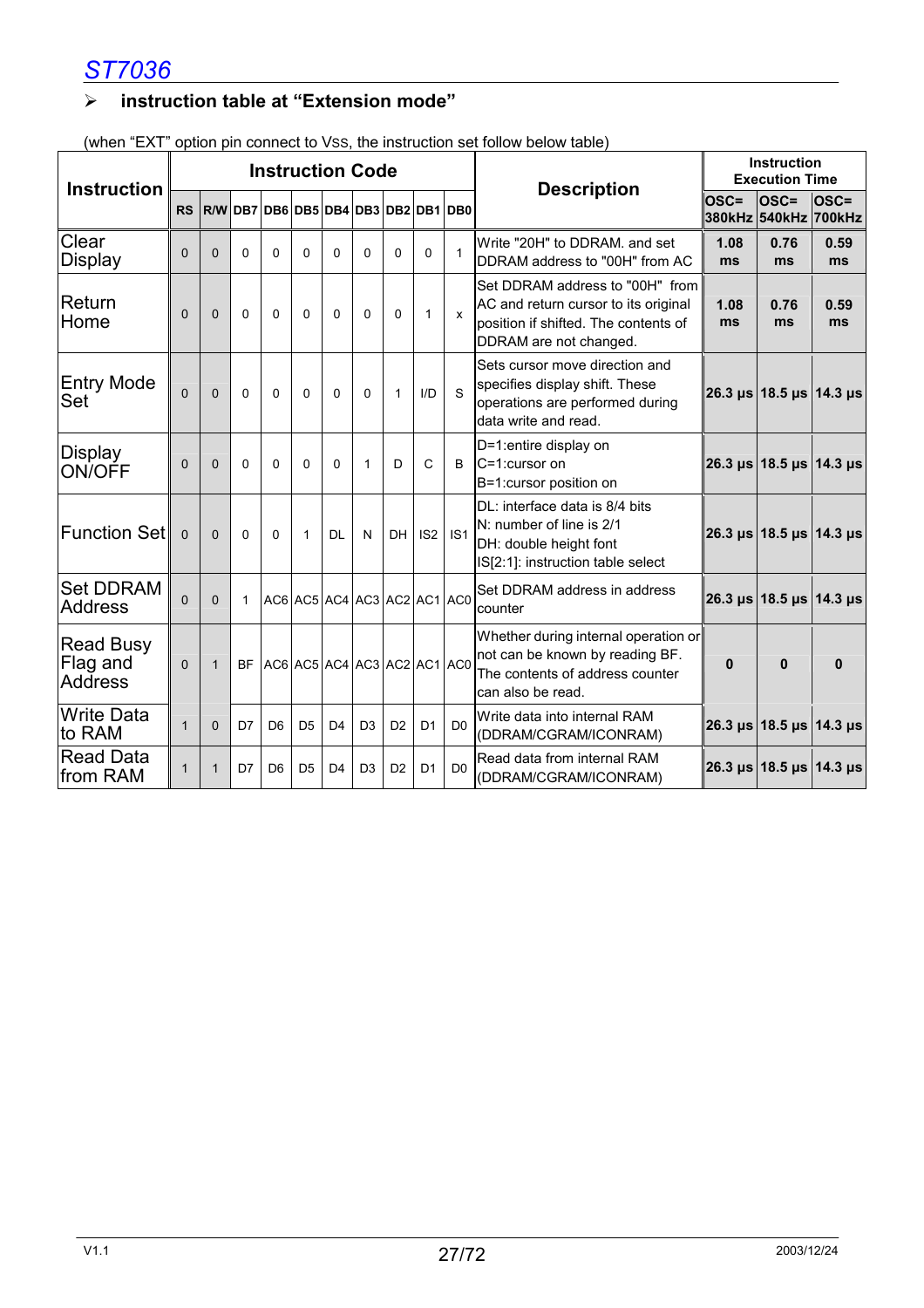|                                         |  |  |                                     |     |     |              | Instruction table $0(IS[2:1]=[0,0])$                                                                                                                          |                                                                                  |  |
|-----------------------------------------|--|--|-------------------------------------|-----|-----|--------------|---------------------------------------------------------------------------------------------------------------------------------------------------------------|----------------------------------------------------------------------------------|--|
| Cursor or<br>Display Shift <sup>o</sup> |  |  |                                     | S/C | R/L | $\mathsf{X}$ | S/C and R/L:<br>Set cursor moving and display shift<br>control bit, and the direction, without 26.3 $\mu$ s 18.5 $\mu$ s 14.3 $\mu$ s<br>changing DDRAM data. |                                                                                  |  |
| Set CGRAM   0                           |  |  | $AC5$ $AC4$ $AC3$ $AC2$ $AC1$ $AC0$ |     |     |              | Set CGRAM address in address<br>counter                                                                                                                       | $ 26.3 \text{ }\mu\text{s}  18.5 \text{ }\mu\text{s}  14.3 \text{ }\mu\text{s} $ |  |

|                                         |          |             |          |              |          |              |                |                 |                |                             | Instruction table 1(IS[2:1]=[0,1])                                                                                             |                                    |  |
|-----------------------------------------|----------|-------------|----------|--------------|----------|--------------|----------------|-----------------|----------------|-----------------------------|--------------------------------------------------------------------------------------------------------------------------------|------------------------------------|--|
| <b>Bias Set</b>                         | $\Omega$ | $\Omega$    | $\Omega$ | $\Omega$     | $\Omega$ |              | <b>BS</b>      |                 | $\mathbf{0}$   |                             | $BS=1:1/4$ bias<br>$BS=0:1/5$ bias<br>FX FX: fixed on high in 3-line<br>application and fixed on low in other<br>applications. | ∥26.3 μs  18.5 μs  14.3 μs         |  |
| <b>Set ICON</b><br><b>Address</b>       | $\Omega$ | $\Omega$    | $\Omega$ |              | $\Omega$ | $\Omega$     |                | AC3 AC2 AC1 AC0 |                |                             | Set ICON address in address<br>lcounter.                                                                                       | <u>∥</u> 26.3 μs  18.5 μs  14.3 μs |  |
| Power/ICON<br>Control/<br>lContrast Set | $\Omega$ | $\Omega$    | $\Omega$ | $\mathbf 1$  | $\Omega$ |              | lon            | Bon I           | C <sub>5</sub> | C4                          | Ion: ICON display on/off<br>Bon: set booster circuit on/off<br>C5,C4: Contrast set for internal<br>follower mode.              | ∥26.3 μs  18.5 μs  14.3 μs         |  |
| Follower<br>Control                     | $\Omega$ | $\Omega$    | $\Omega$ | $\mathbf{1}$ |          | $\mathbf{0}$ | Fon            | 2               |                | Rab Rab Rab<br><sup>0</sup> | Fon: set follower circuit on/off<br>$Rab2~0$ :<br>select follower amplified ratio.                                             | ∥26.3 μs  18.5 μs  14.3 μs         |  |
| Contrast Set                            | $\Omega$ | $\mathbf 0$ | $\Omega$ | $\mathbf 1$  |          |              | C <sub>3</sub> | C <sub>2</sub>  | C <sub>1</sub> | C <sub>0</sub>              | Contrast set for internal follower<br>mode.                                                                                    | <u>26.3 μs   18.5 μs   14.3 μs</u> |  |

|                                        |          |   |   |   |           |   |   |   | Instruction table $2(IS[2:1]=[1,0])$ |                                                                         |  |
|----------------------------------------|----------|---|---|---|-----------|---|---|---|--------------------------------------|-------------------------------------------------------------------------|--|
| Double<br>Height<br>Position<br>Select |          |   |   |   | <b>UD</b> | X | x | x | UD: Double height position select    | $ 26.3 \,\mathrm{\mu s}  18.5 \,\mathrm{\mu s}  14.3 \,\mathrm{\mu s} $ |  |
| Reserved                               | $\Omega$ | 0 | X | X |           | X | X | X | Do not use (reserved for test)       | $ 26.3 \text{ }\mu s 18.5 \text{ }\mu s 14.3 \text{ }\mu s $            |  |

*Instruction table 3(IS[2:1]=[1,1]):Do not use (reserved for test)*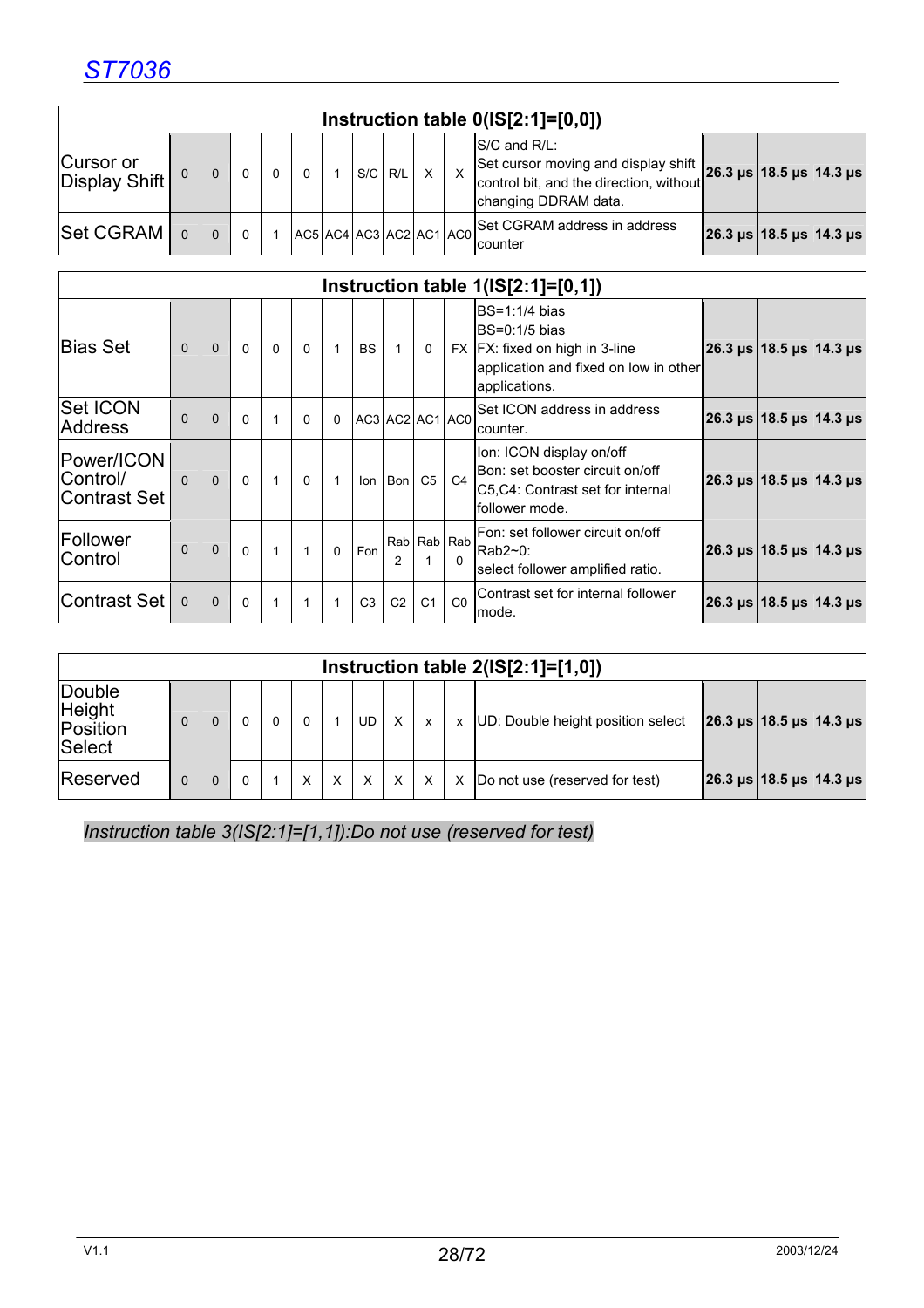### **Instruction Description**

z **Clear Display** 

|  | RS R/W |  |        |  | DB7 DB6 DB5 DB4 DB3 DB2 DB1 DB0 |  |  |
|--|--------|--|--------|--|---------------------------------|--|--|
|  |        |  | $\cap$ |  | $000000000$                     |  |  |

Clear all the display data by writing "20H" (space code) to all DDRAM address, and set DDRAM address to "00H" into AC (address counter). Return cursor to the original status, namely, bring the cursor to the left edge on first line of the display. Make entry mode increment (I/D = "1").

z **Return Home** 

| RS R/W |  | DB7 DB6 DB5 DB4 DB3 DB2 DB1 DB0 |  |  |  |
|--------|--|---------------------------------|--|--|--|
|        |  |                                 |  |  |  |

Return Home is cursor return home instruction. Set DDRAM address to "00H" into the address counter. Return cursor to its original site and return display to its original status, if shifted. Contents of DDRAM does not change.

**Entry Mode Set** 



Set the moving direction of cursor and display.

¾ **I/D : Increment / decrement of DDRAM address (cursor or blink)** 

When I/D = "High", cursor/blink moves to right and DDRAM address is increased by 1.

When I/D = "Low", cursor/blink moves to left and DDRAM address is decreased by 1.

\* CGRAM operates the same as DDRAM, when read from or write to CGRAM.

#### ¾ **S: Shift of entire display**

When DDRAM read (CGRAM read/write) operation or S = "Low", shift of entire display is not performed. If

S = "High" and DDRAM write operation, shift of entire display is performed according to I/D value (I/D =

"1" : shift left,  $I/D = "0"$  : shift right).

| S | l/D                                | <b>Description</b>             |  |  |  |
|---|------------------------------------|--------------------------------|--|--|--|
|   | Shift the display to the left<br>н |                                |  |  |  |
|   |                                    | Shift the display to the right |  |  |  |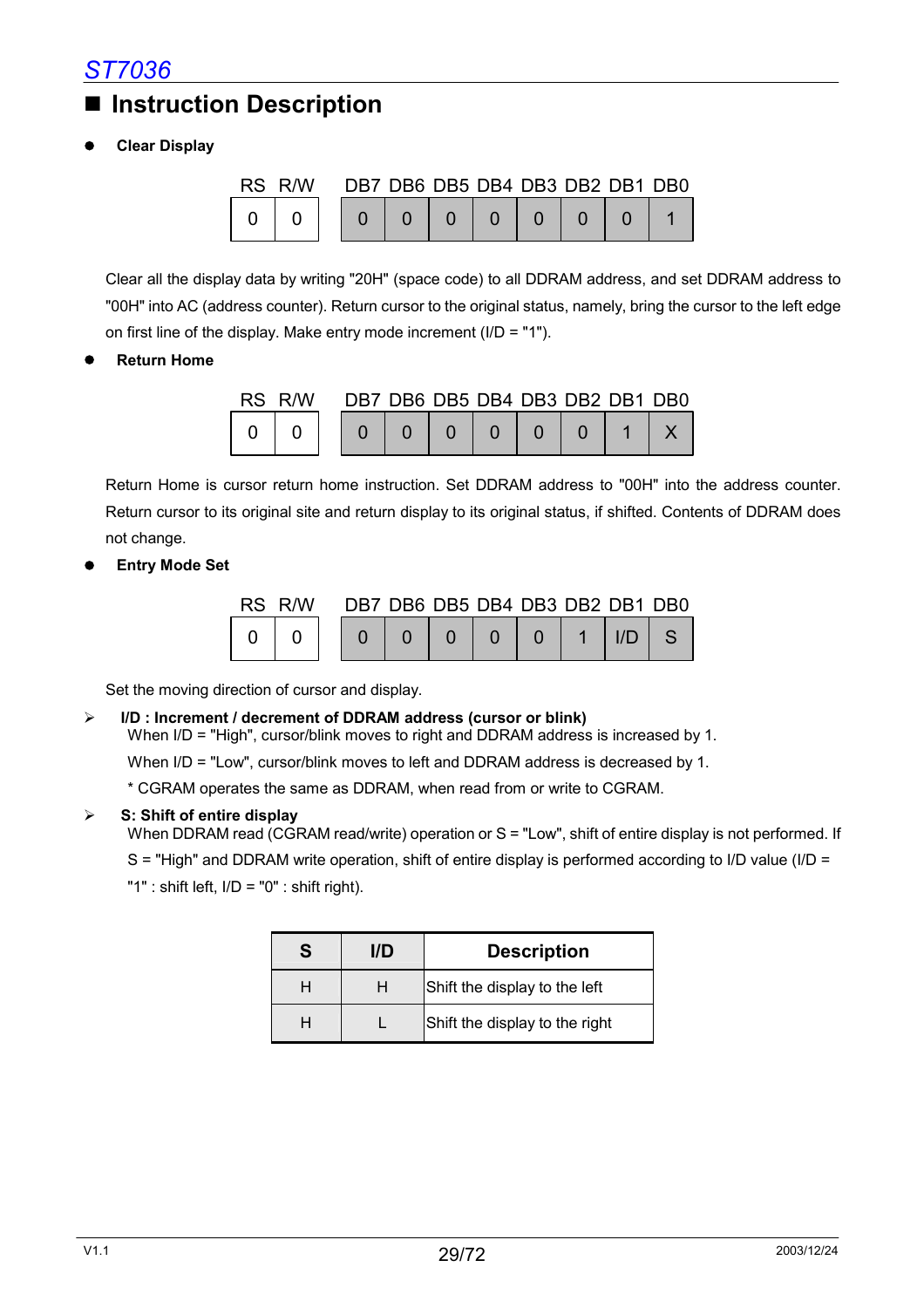**Display ON/OFF** 

|  | RS R/W |  |  | DB7 DB6 DB5 DB4 DB3 DB2 DB1 DB0 |  |       |  |
|--|--------|--|--|---------------------------------|--|-------|--|
|  |        |  |  |                                 |  | D C R |  |

Control display/cursor/blink ON/OFF 1 bit register.

#### ¾ **D : Display ON/OFF control bit**

When  $D =$  "High", entire display is turned on.

When D = "Low", display is turned off, but display data is remained in DDRAM.

#### ¾ **C : Cursor ON/OFF control bit**

When C = "High", cursor is turned on.

When C = "Low", cursor is disappeared in current display, but I/D register remains its data.

#### ¾ **B : Cursor Blink ON/OFF control bit**

When B = "High", cursor blink is on, that performs alternate between all the high data and display

character at the cursor position.

When  $B = "Low",$  blink is off.



#### z **Cursor or Display Shift**



#### ¾ **S/C: Screen/Cursor select bit**

When S/C="High", Screen is controlled by R/L bit.

When S/C="Low", Cursor is controlled by R/L bit.

#### ¾ **R/L: Right/Left**

When R/L="High", set direction to right.

When R/L="Low", set direction to left.

Without writing or reading of display data, shift right/left cursor position or display. This instruction is used to correct or search display data. During 2-line mode display, cursor moves to the 2nd line after 40th digit of 1st line. Note that display shift is performed simultaneously in all the line. When displayed data is shifted repeatedly, each line shifted individually. When display shift is performed, the contents of address counter are not changed.

| S/C | R/L | <b>Description</b>                                                     | <b>AC Value</b> |
|-----|-----|------------------------------------------------------------------------|-----------------|
|     |     | Shift cursor to the left                                               | $AC=AC-1$       |
|     | н   | Shift cursor to the right                                              | $AC=AC+1$       |
| н   |     | Shift display to the left. Cursor follows the display shift            | $AC=AC$         |
| н   |     | Shift display to the right. Cursor follows the display shift $ AC=AC $ |                 |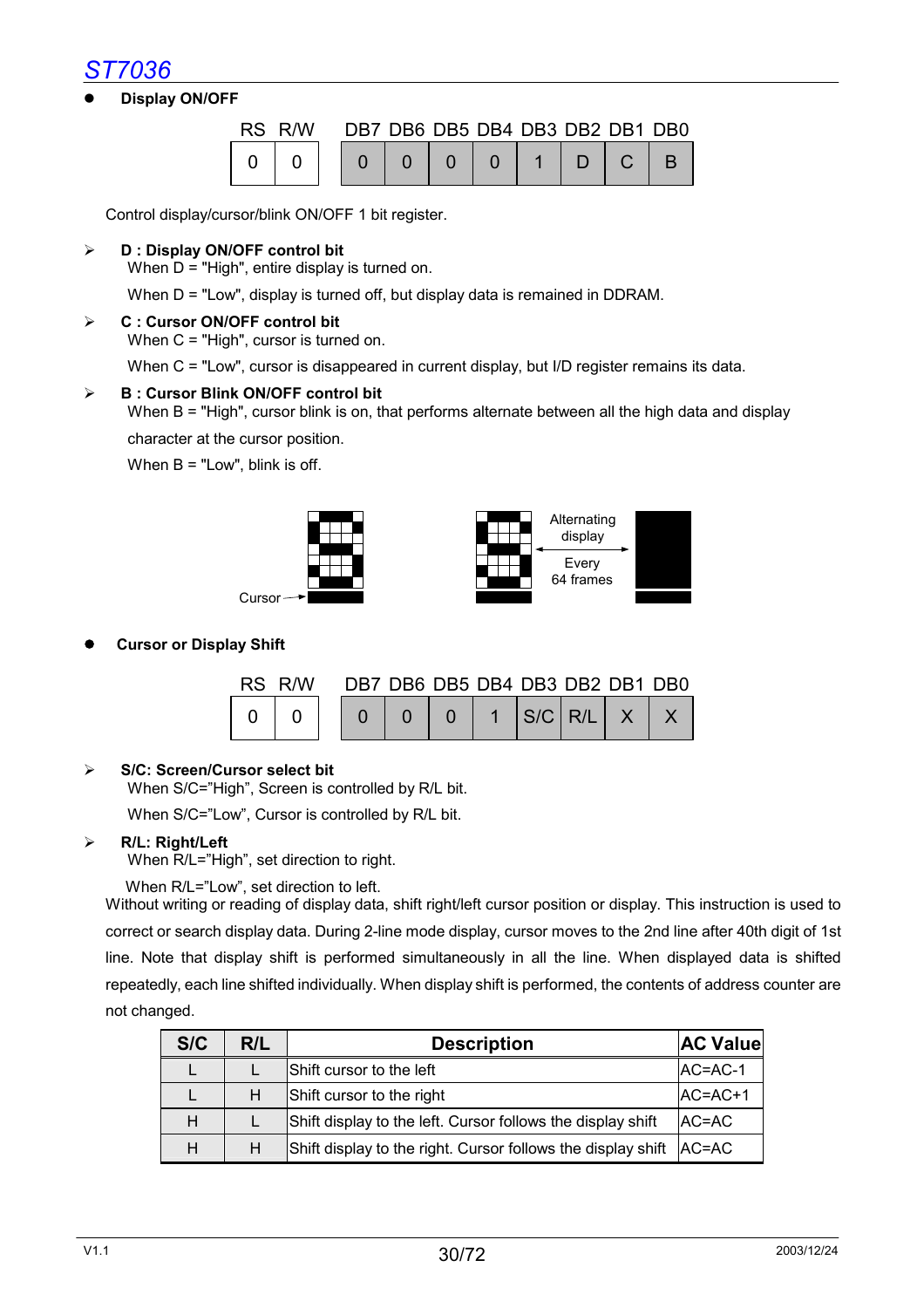**Function Set** 

| RS R/W         |  | DB7 DB6 DB5 DB4 DB3 DB2 DB1 DB0 |  |  |                       |
|----------------|--|---------------------------------|--|--|-----------------------|
| $\overline{a}$ |  |                                 |  |  | 0 0 1 DL N DH IS2 IS1 |

#### ¾ **DL : Interface data length control bit**

When DL = "High", it means 8-bit bus mode with MPU.

When  $DL$  = "Low", it means 4-bit bus mode with MPU. So to speak, DL is a signal to select

8-bit or 4-bit bus mode.

When 4-bit bus mode, it needs to transfer 4-bit data by two times.

#### ¾ **N : Display line number control bit**

When N = "High", 2-line display mode is set.

When  $N = "Low",$  it means 1-line display mode.

When "N3" option pin connect to VDD, N must set "N=1".

¾ **DH : Double height font type control bit**  When DH = "High " and N= "Low", display font is selected to double height mode(5x16 dot), RAM address

#### can only use 00H~27H.

When DH= "High" and N= "High", it is forbidden.

When DH = " Low ", display font is normal (5x8 dot).

| N | <b>DH</b> |                      | <b>EXT</b> option pin connect to<br>high | <b>EXT</b> option pin connect to<br>low |                                 |  |
|---|-----------|----------------------|------------------------------------------|-----------------------------------------|---------------------------------|--|
|   |           | <b>Display Lines</b> | <b>Character</b><br><b>Font</b>          | <b>Display Lines</b>                    | <b>Character</b><br><b>Font</b> |  |
|   |           |                      | 5x8                                      |                                         | 5x8                             |  |
|   |           |                      | 5x8                                      |                                         | 5x16                            |  |
|   |           |                      | 5x8                                      |                                         | 5x8                             |  |
|   |           |                      | 5x8                                      | <b>Forbidden</b>                        |                                 |  |



2 line mode normal display (DH=0/N=1)

| <b></b><br>18 S S 1<br>----                                                                                                                                                                   |                                                                                                                                            | state and state and state and<br>state and state and state and<br>استنا استنا استنا استنا است<br>_____<br>سنتا استنا استا استا است<br>state and state and state and<br>__________                                                                                                                                                         | state and state and state and<br>state and state and state and<br>service program service program com-<br>service program comes service program<br>استنافسنا استنافسنا استنا<br>hand hand hand hand book<br>المسا المسا لمسا المساكسة<br>hand hand band band band<br>state and state and state and<br>_________<br>service and the process states and the<br>state and state and state and | commercial control commercial control control<br>come sense sense and come sense.<br>come sense when the sense of the<br>_______<br>state and state and state and<br>__________<br>----<br>at the contract formed became<br>المستا المستا استنبا المستا<br>.<br>.<br>.<br>_____<br>state and state and state and                                                                     |
|-----------------------------------------------------------------------------------------------------------------------------------------------------------------------------------------------|--------------------------------------------------------------------------------------------------------------------------------------------|-------------------------------------------------------------------------------------------------------------------------------------------------------------------------------------------------------------------------------------------------------------------------------------------------------------------------------------------|--------------------------------------------------------------------------------------------------------------------------------------------------------------------------------------------------------------------------------------------------------------------------------------------------------------------------------------------------------------------------------------------|--------------------------------------------------------------------------------------------------------------------------------------------------------------------------------------------------------------------------------------------------------------------------------------------------------------------------------------------------------------------------------------|
| <b>TERR</b><br>ш<br>EEE<br><b>THT</b>                                                                                                                                                         | пт<br>--                                                                                                                                   | .<br>street streets street streets streets<br>street street street street and<br>course stress stress stress course.                                                                                                                                                                                                                      | ____________<br>street streets would street street.<br>sentence and states stressed and stressed<br>street provide streets streets streets<br>send down store were send                                                                                                                                                                                                                    | .<br>street street points street provid-<br>sense areas some areas areas<br>state and state and state and<br>sentence and sentence and sentence<br>sense and state and state and<br>the state of the state of the state of<br>______<br>______<br>______                                                                                                                             |
| --<br>--<br>-<br>____<br>$-$<br>تصاد<br>--<br>--<br><b>THE R</b><br>---                                                                                                                       | ≔<br><b>THE R</b><br>--                                                                                                                    | a based based based on<br>hand hand hand hand hand<br>استنا استنا استنا استنا لسنة<br>stress are the stress of the stress<br>state and state and state and state<br>state and state and state and state<br>______<br>the state of the state of the<br>__________<br>state and state forms were applied<br>send the first series and con-  | المساكسيا ليستاكسنا لسنة<br>استنا استنا استنا استناس<br>hand hand hand hand hand.<br>and a state and a state and a<br>state and state and state and<br>________<br>and a state and a state and a<br>the state of the state of the state<br>hand begin the collection<br>_____<br>_______<br>and the first process and<br>and the first state and the                                       | hand hand hand hand hand<br>the contract of the contract of<br>_____<br>_____<br>________<br>stress and a stress and the stress<br>the product of the product of<br>.<br>.<br>است است است است است<br>سالسالسا لسالسا<br>______<br>______<br>______<br>_____<br>and the first process and                                                                                             |
| cus.<br>___<br>___<br>. .                                                                                                                                                                     | mп<br><br>ш                                                                                                                                | 10 O<br>_____<br>_____<br>است است است است است<br>ш<br>and the control of the control of<br>______<br>________<br>_____<br>______<br>______                                                                                                                                                                                                | است است است است است<br>استانسا استانسا استا<br>____<br>_____<br>_______<br>_______<br>______<br>______<br>_____<br>the state of the control of the con-<br>_____<br>______                                                                                                                                                                                                                 | hand hand hand hand hand<br>hand hand hand hand hand<br>hand hand hand hand hand<br>المستالين والمستالين والمست<br>and the company of the company of<br>and the control of the control of<br>_______<br>______<br>_____<br>_____<br>_____<br>است است است است است                                                                                                                     |
| ----<br>-<br>$\sim$<br>____<br>ш<br>سد<br>--<br>--<br>$= 1$                                                                                                                                   | ------<br>onano .<br>--<br>mmar.<br>__<br>-----                                                                                            | sentence and sentence and sentence<br>send and company of the company of<br>sentence and sentence service process.<br>المستنا لمستنا استنبا للسنبا السنبا<br>.<br>المساكسة المساكسة استناء<br>hand hand hand hand hand.<br>states and the state of the con-<br>state and state and state and state<br>state and state and state and state | sent and sent and sent and<br>send your property and the send<br>send and come and and come<br>send and come of the send<br>hand hand hand hand hand<br>استنا استنا استنا استنا استنا<br>المسا استناقسنا استناست<br>hand hand hand hand hand<br>state and state and state and<br>state and state and state and<br>________<br>state and state and state and                                | state and state and state and<br>state and state and state and<br>sense areas areas presented and<br>state and state and state and<br>_______<br>________<br>_______<br>hand hand hand hand hand<br>the contract the con-<br>.<br>_______<br>_______<br>stress areas areas areas areas                                                                                               |
| <b>THE</b><br><b>COLORADO ANOS ANOS</b><br><b><i>Company Company</i></b><br><b>STATES OF</b><br><b>STATE OF</b><br>--<br>−−<br>وسناد<br>سندا استنداك المتناكب                                 | n 11<br>---<br>المسترد<br>ш                                                                                                                | _____________<br>__________<br>the state of the control based<br>and the state and the state<br>_____<br>_____<br>U.<br>المستلافينية المساكسية استنا<br>hand hand hand hand hand<br>استنا استنا استنا استنا لسنة                                                                                                                          | the state of the state of the state<br>_____<br>______<br>the state of the state of the state<br>_____<br>_____<br>____<br>مستنا المتنبا استنبا لتنبيا استنبا<br>hand hand hand hand hand<br>استنا استنا استنا استناس<br>المستأ لمستأ السما لمستأثمتنا                                                                                                                                     | _____<br>_____<br>_____<br>_____<br>the product of the product of the<br>sense and state and state and<br>sense and sense and sense and<br>__________<br>______<br>___________<br>the problem of the state and<br>hand hand hand hand hand<br>_____<br>and the first party of the con-<br>-------<br>send forms been forms from a                                                    |
| ----<br>--<br>⊶<br>--<br>≔<br>---<br>--                                                                                                                                                       | ≔                                                                                                                                          | stress and the state of the control of<br>state and state and state and state<br>state and state and state and state<br>______<br>and the state of the control of<br>__________<br>some sense sense sense and<br>send their property and the con-                                                                                         | and a state and a state and a<br>state and state and state and<br>and a stress are the stress and<br>the state of the state of the state<br>the problem of the problem of<br>_____<br>______<br>and the first service and the con-<br>send their book and come would<br>and the first state and the                                                                                        | state and state and state and<br>.<br>.<br>_______<br>______<br>______<br>______<br>_____<br>sent that you can be a sent                                                                                                                                                                                                                                                             |
| ≕<br>--                                                                                                                                                                                       | ---                                                                                                                                        | _____<br>استانسا استانستا<br>_____<br>state and state and state and<br>service and states are the service<br>_____<br>some stores and stores aren't<br>send and company of the company of<br>sentence and a sentence and a sentence                                                                                                       | است است است است است<br>المستانسية المستانسية المستا<br>____<br>_______<br>________<br>_______<br>______<br>____<br>______<br>_____<br>sent and sent and sent and<br>send your property and the send<br>state and state and state and<br>send and come of the send                                                                                                                          | hand hand hand hand hand<br>hand hand hand hand hand<br>handbased handbased boost<br>فسننا لمستراتهما لمستركبتنا<br>_____<br>______<br>_____<br>_____<br>______<br>______<br>sense anno anno como anno<br>_____<br>_____                                                                                                                                                             |
| пг<br>. .<br>ш<br>ш                                                                                                                                                                           | пп<br>8 H H                                                                                                                                | ______<br>استنا استنا استنا استنا لسنة<br>hand hand hand hand hand.<br>state and state and state and<br>state and company of the company of<br>state and state and state and state                                                                                                                                                        | hand hand hand hand hand<br>hand hand hand hand hand<br>استنا استنا استنا استنا استنا<br>لمستنا استنبا ليستنا لسنتنا لسنت<br>state and state and state and<br>and a state and a state and<br>_______<br>and a state and a state and a                                                                                                                                                      | ________<br>________<br>______<br>______<br>hand hand hand hand hand<br>_____<br>_______<br>state and state and state and                                                                                                                                                                                                                                                            |
| _____<br>المستاكستنا استناكت<br>المسا استكاسنا استكاسا<br>مستوا المستوا استنبا المستوا استنبا<br>all based from 1 hours from<br>hand band band band band.<br>_____<br>_____<br>_____<br>_____ | _____<br>____<br>استنافسنا استنافسنا است<br><b>Board Second Second Board Second</b><br>المسا استكاستنا استكاستنا<br>____<br>_____<br>_____ | ______<br>the state of the state of<br>______<br>_____<br>_____<br>the contract and contract the con-<br>المسا استاكستا استاكستا<br>المستلافينية المساكسية المسا<br>مستنا استنبا استنبا استنبا لسنيا<br>stress and the state of the control of<br>state and state and state and states<br>come and the state and the state                | ______<br>_______<br>____<br>_____<br>_____<br>_____<br>_____<br>hand hand hand hand hand<br>المسا استنا استنا استناست<br>المستأ لمستأ استنا لمستأثمتنا<br>and all the states and the states<br>and the property of the property of the<br>_______<br>and a state and a state of the                                                                                                       | _____<br>.<br>______<br>______<br>______<br>____<br>hand book book book hand<br>استنا استنا استنا استنا است<br>hand board hand hand hand<br>hand hand hand hand hand<br>hand hand hand hand hand<br>and a state and a state and a<br>state and state and state and state<br>come and the second come and the<br>state and state and state and state<br>state and state and state and |
|                                                                                                                                                                                               |                                                                                                                                            |                                                                                                                                                                                                                                                                                                                                           | _____<br>_____                                                                                                                                                                                                                                                                                                                                                                             | _____<br>_____<br>استانسا استانستانسا<br>_____<br>_____                                                                                                                                                                                                                                                                                                                              |

1 line mode with double height font (DH=1/N=0)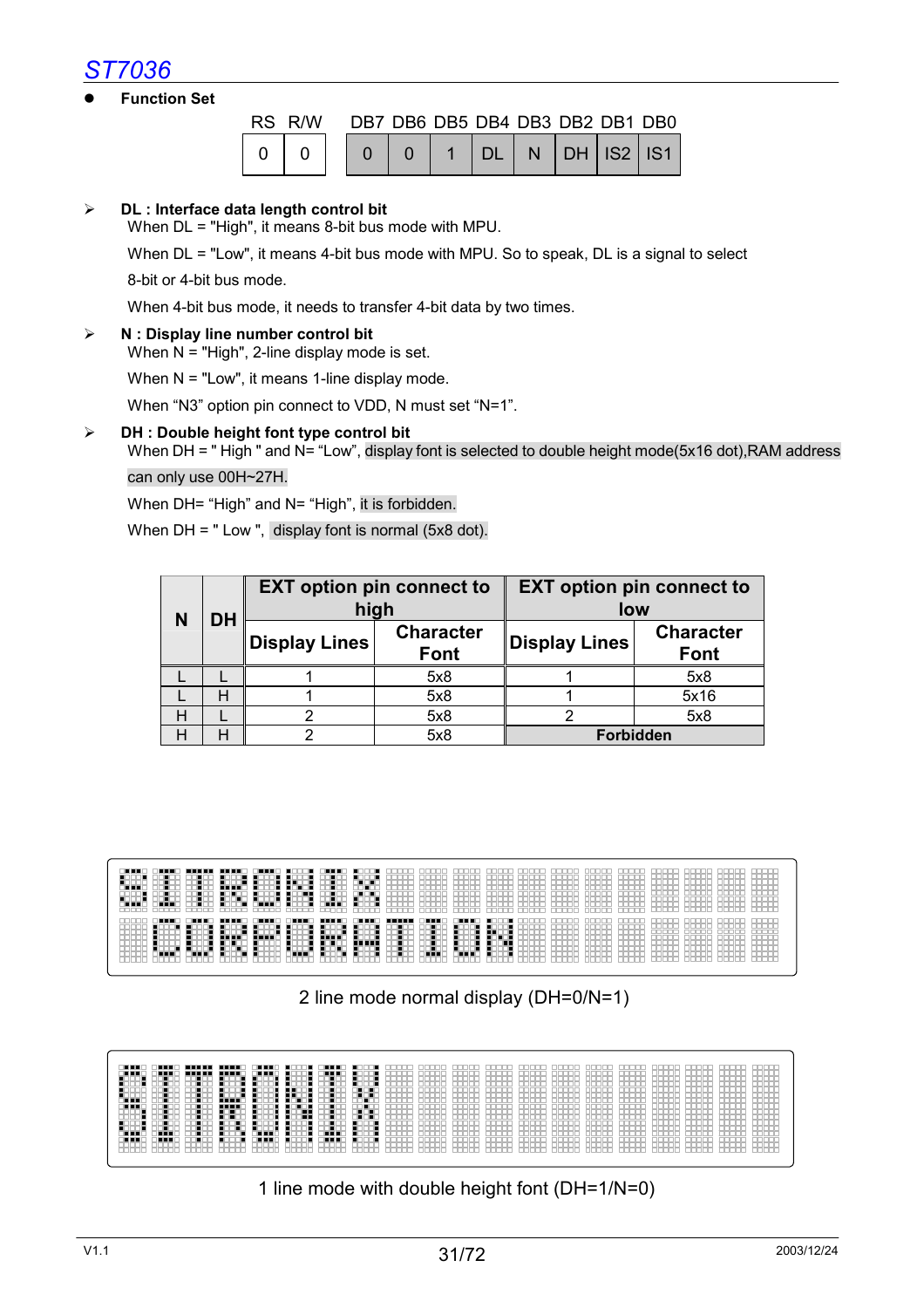#### ¾ **IS[2:1]: instruction table select**

When IS[2:1]=(0,0): normal instruction be selected(refer instruction table 0) When IS[2:1]=(0,1):extension instruction be selected(refer instruction table 1) When IS[2:1]=(1,0):extension instruction be selected(refer instruction table 2 ) When IS[2:1]=(1,1):Do not use (reserved for test)

#### z **Double height position set: IS[2:1]=(1,0)**

|  | RS R/W |  | DB7 DB6 DB5 DB4 DB3 DB2 DB1 DB0 |                    |  |  |
|--|--------|--|---------------------------------|--------------------|--|--|
|  |        |  |                                 | $ UD $ $X$ $ $ $X$ |  |  |

#### ¾ **UD: Select double height font display position of screen.(N3=VDD)**

When UD = "High", double height font is show on Com1~Com16.

|  | RS R/W |  |  | DB7 DB6 DB5 DB4 DB3 DB2 DB1 DB0 |  |                                                            |
|--|--------|--|--|---------------------------------|--|------------------------------------------------------------|
|  |        |  |  |                                 |  | $\begin{bmatrix} 0 \\ 0 \end{bmatrix}$ AC3 $ AC2 AC1 AC0 $ |

When UD = "Low", double height font is show on Com9~Com24.

| <b>DH</b> | UD | 2 LINES(N3=VSS)          | 3 LINES(N3=VDD)                                        |
|-----------|----|--------------------------|--------------------------------------------------------|
| н         | н  | Com1~Com16 Double Height | Com1~Com16 Double Height<br>Com17~Com24 Normal Display |
| н         |    | Com1~Com16 Double Height | Com1~Com8 Normal Display<br>Com9~Com24 Double Height   |
|           |    | Normal Display           | Normal Display                                         |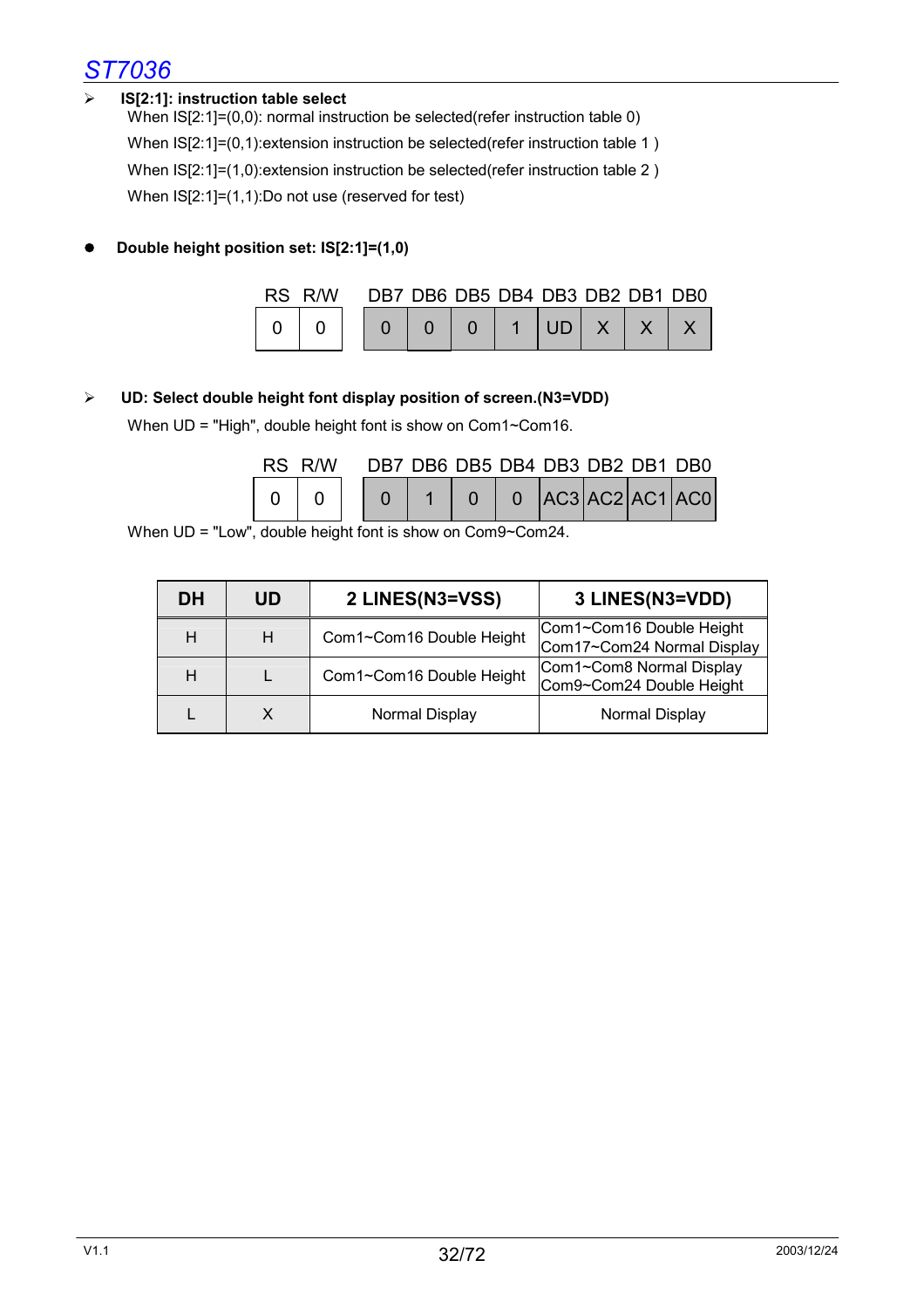| HO.<br>85558<br>.<br>$\Box$ $\blacksquare$<br>™<br>ПП<br>םר<br>∎⊓г<br>nnon<br>ii ili<br>חר<br>┒∎<br>22222<br>┓▆<br>╦<br>nnann<br>mп<br>TN<br>T<br>3 J 8 8 8<br>20000<br>rinni<br>00000 | ■□<br>U 888 U<br><b>REDUCED</b><br>IП<br>т<br>a mana s<br><b>N</b> OOON<br>.<br><b>-</b> 66<br>ш<br>n mini<br>TOODT<br>m<br>-OF<br>n a a bhlia<br>JŌP.<br>$\blacksquare$<br><b>RODOR</b><br>80 D<br>00000<br>0000L<br>nnnn                                       | 300C<br>80 <b>80 8</b> 0 80<br>$\blacksquare$<br>וחר<br>800a<br>םכ<br>100<br>FREER<br><b>ROLL</b><br>88888<br>88888<br><b>HHHH</b><br>íŌ<br>Πī<br>70 I<br>٢i<br>noi<br>東南市<br>00000<br>開<br>Ŧ<br>20001<br><b>DDD</b><br>$\frac{1}{2}$<br>Πī<br><u>Filipus</u><br><b>POD</b><br>-6<br>36666<br>66666<br>崩崩<br>66 Ti<br>OO T<br>ור<br>FRARA<br><b>RARRA</b><br>3 6 6 6 6<br>86666<br>ᅘ<br>nnnnn<br>nnr | ooooc<br>╦<br>mп<br>□□<br>חר י<br>88888<br>88888<br>oodaa<br>FIFIFIFIF<br>00000<br>00000<br>22222<br>92222<br>66666<br>ananc<br>noona<br><u> 22222</u><br>nnnnn<br><b>UUUUU</b><br>0000C<br>30000<br>丽<br>000<br>0000<br>出<br>uu<br>00000<br>00000                                       |
|----------------------------------------------------------------------------------------------------------------------------------------------------------------------------------------|------------------------------------------------------------------------------------------------------------------------------------------------------------------------------------------------------------------------------------------------------------------|------------------------------------------------------------------------------------------------------------------------------------------------------------------------------------------------------------------------------------------------------------------------------------------------------------------------------------------------------------------------------------------------------|------------------------------------------------------------------------------------------------------------------------------------------------------------------------------------------------------------------------------------------------------------------------------------------|
| 3 E 8 E 8<br>IO<br>ШL<br><b>ANDRE</b><br>∎⊓⊓<br>. 666.<br>-6666<br>inni<br>100<br>76668<br>T<br><b>00000</b><br>nnn                                                                    | <b>DEED</b><br>╓<br>80000<br>ا ات<br>naaan<br><b>1888 BBC</b><br><b>DOC</b><br>பா<br><b>M</b> OOOW<br>726<br>1000 <b>1</b><br>Fiddiae<br>┲<br>nnnr<br>╓╖╓<br><b>A</b> OC<br>ור<br>issunr<br><b>ANDRE</b><br>┎<br><b>.</b><br>85558<br>59999<br>HOOOH<br>mп<br>הר | 8000<br><b>BUDD</b><br><b>. C</b><br>80008<br>n na mar<br>n din L<br>ור<br>O<br>□□<br>88 O<br><b>DO</b><br>188<br>10 O<br>™<br>Ш.<br>nn i<br>■□□<br>∎ר<br>崩<br>٦ī<br>iĦĦ<br>īŌ<br>ōói<br>na<br>JON.<br>Ш.<br>┓<br>66666<br><b>ANDRE</b><br>80 <b>0</b> 88<br>T<br><b>ROLL</b><br>ור<br>00<br>٦ī.<br>o۲<br>٦ÓN<br>86668<br><b>ARRA</b><br>┒<br>∐<br>86566<br>ΠŪ<br>īnn<br>nnnnn                       | nnnnn<br>mmmr<br><b>ANDRE</b><br>00000<br>nnnnn<br>ПП<br>0000C<br>Т<br>ᅚ<br><b>BOD</b><br>םר<br>N N D D H<br>mmr<br>6666<br>Æ۳<br>m<br>ᅃ<br>136<br>nnn<br>rinnr<br>مممور<br><b>ANDRA</b><br>nnr<br>8886E<br>dd L<br><b>BBBBB</b><br><b>RRRRR</b><br>mг<br><b>HHHHH</b><br>nnnnn          |
| 300<br>nor<br>88888<br>ℶ<br>3666<br>ΠŌ<br>0000<br>םכ<br>╦<br>╥<br>00000<br>00000<br>000<br>0000<br>╖┌<br>000<br>םר<br>mmr<br>30 O<br>0000<br>□□                                        | 25593<br><b>RDC</b><br>388<br>25552<br><b>DOC</b><br>8M<br>100<br>□□<br><b>ROLL</b><br>IŌĒ<br>TOI<br>2002<br>80 O O O O<br>ш<br>٠<br><b>RADOR</b><br>666<br>300<br><b>DOOD</b>                                                                                   | 25556<br>25552<br>$\Box$<br><b>REEDIR</b><br>88888<br>盟<br>66i<br>noon <b>a</b><br>322<br>80 C<br>ПL<br>∎⊓<br>$\blacksquare$<br>ור<br>ПП<br><b>DDI</b><br>□⊏<br>100 T<br>nП<br><b>ROLL</b><br>╖┓╻<br>888<br>$\Box$<br>. .<br>iD<br><b>22268</b><br>пг<br>iii<br>iОŌ<br>00000<br><b>MODDIA</b><br>IDE<br>00L<br>00000<br>66668<br>00000<br>00000                                                      | 0000F<br>╍<br>n na n<br><b>ON</b><br>חרור<br>n a m<br>- 1<br>10000<br>丽丽<br>TOOTO<br>3000i<br>100<br>اممال<br>IОC<br>onan<br>┰<br>n n n i<br>800C<br>mar<br>ℶ<br>nnnnr<br>10000<br>$\blacksquare$<br><b>1888</b><br>80000<br>ПO<br><b>00000</b><br>000<br>0000C<br>88888<br>00000<br>300 |

3 Line mode normal display (DH =  $0 / N = 1 / UD = don't care$ )

| m<br>רי.<br>וחר<br>ᅃ<br>ОΟ<br>ום<br>חר<br>oα<br>m<br>nп<br>m<br>100<br>ТĪМ<br>םכ<br>оо<br>Œ<br>חר<br>пп<br>ıП<br>m<br>חר<br>m<br>annoo<br>00000<br>onono | n<br>an ma<br>l MMM 1<br>m m<br>CIOT<br>mm<br>mmm<br>الاستالات<br><b>MONTHLO</b><br>mm<br>nnn<br>الالاتي و<br>m<br>mm<br>m<br>mm<br>nc<br>الالالك<br>ŒШ<br>n<br>mm<br>m<br>П<br>n na m<br>nп<br>mm<br>П<br>mm<br>المالاتين<br>mm<br>ويسممه<br>anana<br>mono<br>محمده | 8000a<br>m<br>ℶ<br>םכ<br>an mara<br>10 C<br>300.<br>nnn<br>ШD<br>المالمات<br>000C<br>nn 1<br>100<br>300<br>ا الاستعالات<br>▥<br>Ш<br>2233<br>m<br>æ<br>TI.<br>التاليات<br>◫<br>RRRR<br>الاستالا<br>茄<br>ŏŏŏ<br>ΠΠ<br>سمسمه                                                                                                                                                                                             | 80000<br>Пr<br>חרור<br>பப<br>3000<br>mmi<br>300<br>000<br>بيالول<br>سميتيا<br>nnr<br>пп<br>nnn<br>سياب<br>nnnn                                                                                                                                        |
|----------------------------------------------------------------------------------------------------------------------------------------------------------|----------------------------------------------------------------------------------------------------------------------------------------------------------------------------------------------------------------------------------------------------------------------|------------------------------------------------------------------------------------------------------------------------------------------------------------------------------------------------------------------------------------------------------------------------------------------------------------------------------------------------------------------------------------------------------------------------|-------------------------------------------------------------------------------------------------------------------------------------------------------------------------------------------------------------------------------------------------------|
| 8000 B<br><b>DEED</b><br>٦r<br>TOI<br>■□□<br>TN<br>⊓⊓<br>ור<br>ורור                                                                                      | HHHH HHHH<br>80000<br>M M M M M M<br>annais<br>ہد<br><b>ROLL</b><br>┒<br>TI.<br>ш<br>.<br>Г<br>Ш<br>Ш<br>חח<br>300<br>T<br><b>IF II</b><br>╦<br>חר<br>nnñññ<br>╦<br><b>Finn</b> i<br>mmmm<br>nnn                                                                     | <b>ANNIA RUSSI</b><br>80 <b>10 1</b><br>84. HB<br>īn<br><b>TEEL</b><br>nu un<br>mar<br>חרו<br>⊞<br>n Ol<br>∎רור<br>□■<br>□□<br><b>ADDI</b><br>ΠГ<br>٦ŐB<br>00 C<br>┒∎<br>HOO<br>m<br><b>RADAR</b><br>┎<br>ш.<br>חח<br>oo <b>a</b><br>חר<br>mп<br>58<br>55<br>$\Box$<br>00 C<br>Æ<br>t<br>no n<br>.indor<br><b>1</b> 1 1 1 1 1<br>$\Box \Box$<br>ᅟエ<br>ור<br>TEEF<br>ור<br>30 C<br>╨╨<br>Ш.<br>H<br>nnnnn<br>mmr<br>חחר | nnnnr<br>nnnr<br><b>REBER</b><br>ППП<br>ΠГ<br>◻<br><b>Finder</b><br>nnnn<br><b>.</b> 100.<br>ياسا اللاتية<br>0000<br>╗<br>ПГ<br>ПП<br>٦<br>┒∎<br>וו<br>FiFiFii<br>╖╒<br>⊣г<br>RR<br>ℶ<br>חרר<br>. .<br>ורור<br>ורור<br>ш<br>Ш.<br>rinnn<br>mmm<br>mmr |
|                                                                                                                                                          |                                                                                                                                                                                                                                                                      |                                                                                                                                                                                                                                                                                                                                                                                                                        |                                                                                                                                                                                                                                                       |

COM1 ..8 is normal, COM9 .. 24 is a double height font (DH =  $1/N = 1 / UD = 0$ )

| n din na<br>M M M<br>n I<br>a pro<br>n i<br>80 Q<br>n na ma<br>∩∎i<br>70 O<br>┓▆<br>7 N N<br>a ka<br>10C<br>JOC<br>ПN<br>n o r<br>n or<br>╖┓▅<br>ור<br>ПП∎<br>■□□<br>┒<br>∎or<br>ПП<br>┒▅<br>nn i<br>n n n i<br>n El<br>חר<br>. Tim<br>■□□<br>□□<br>800 L<br>◢◘г<br>╖┎<br><b>1001</b><br>nnr | TULL<br>76 O C<br>┒<br>$\Box$<br>┒▉<br>$\Box$<br>ਾ⊐⊷<br>11 II<br>T<br>n<br>ור<br>ורור<br>¶∏<br>™<br>l I T<br>$\Box\Box$<br>וםנ<br>TП<br>D<br>חר<br>. זרי<br>⊣г<br>ורו<br>т<br>ப<br>Е<br>oō<br>11<br>īОĒ<br>nni<br>nnı<br><b>In</b><br><b>101 M</b><br>╦<br>™<br>™<br>ור<br>┓▅<br>T<br>4ŪE<br>نطقه                                                  | ΠN<br>andian<br>300<br>חר<br>000<br>וחרור<br><b>ARRAB</b><br>ורור<br>⊨⊨⊨<br>بالسائسان<br>öб<br>ddde<br>הח<br>------<br>BBBBB<br><b>HHHH</b><br>HHHHH<br>-18666<br>BBBBB<br>يسبسك<br>nnnnn<br>------<br>-----<br><b>HHHH</b><br><b>HHHHH</b><br>ĦН<br>ĦĦĦ<br>7666<br>開開開<br>⊨⊨<br>温用<br><b>HARE</b><br>느느느느느<br>لالالالالا<br>--<br>nnnni<br>جيبيايات<br>000<br>000 | 70000<br>0000C<br>30001<br>700 O<br>חחד<br>וחרור<br>بسسيد<br>nnnnr<br>0000L<br>זרור<br>mmmmm<br>3000<br>00000<br>10 C<br>لالالالالا<br>nnnr<br>nnnnr<br>300C<br>000C                                                                       |
|----------------------------------------------------------------------------------------------------------------------------------------------------------------------------------------------------------------------------------------------------------------------------------------------|----------------------------------------------------------------------------------------------------------------------------------------------------------------------------------------------------------------------------------------------------------------------------------------------------------------------------------------------------|--------------------------------------------------------------------------------------------------------------------------------------------------------------------------------------------------------------------------------------------------------------------------------------------------------------------------------------------------------------------|--------------------------------------------------------------------------------------------------------------------------------------------------------------------------------------------------------------------------------------------|
| ╨<br>╬╬╬<br>88888<br>ĦĦ<br>nnnnn<br>חר                                                                                                                                                                                                                                                       | ᅚ<br>بالالتالات<br>╬<br>mп<br>nп                                                                                                                                                                                                                                                                                                                   | 님님님님<br>mmm<br>ℸℾ                                                                                                                                                                                                                                                                                                                                                  | 00000<br>لالالالالا<br>nnnnn<br>הר<br>╦<br>ורי<br>חרו                                                                                                                                                                                      |
| TO<br>n<br>IП<br>4ÒF<br>ורו<br>∎⊓r<br>inni<br>mг<br>ЮC<br>Юí<br>IП<br>TO<br>r<br>mг<br>1m<br>ח<br>m<br>لالتاك<br>oooc<br>ℸ୮<br>nnı<br>٦ſ                                                                                                                                                     | I O O<br>886 C<br>88 C<br>10 O<br>П<br>п<br><b>THE</b><br>- -<br><b>.</b> 100<br>10001<br><b>.</b> 100<br>mmm<br>8000E<br>ΠL<br>-000<br>mor<br>О<br>100 O O<br><b>THE</b><br>n<br>m<br>m<br>IП<br>100C<br><b>TELESCOPE</b><br><b>1</b> 000<br>mo<br>m<br>nв<br>ח<br>10001<br>10000<br>HOOO .<br>. .<br>ΠГ<br>3000<br>חחחחר<br>nnnr<br>────<br>nnnn | na na m<br>ா<br>n an A<br>П<br>n<br>.<br>∎nnn<br>m<br>пп<br>mo<br>пп<br><b>ANTITUDE</b><br>m<br><b>ANDR</b><br>m<br>m<br>ΠП<br>mmm<br>ŎЙ<br>1000<br>Ш<br>m<br>.<br>m<br>חר<br>ПΠ<br>m<br>m<br>المسما<br>TD<br>100 O<br>m<br>m<br>m<br>mm<br><b>ROOT</b><br>œ<br>п<br>П<br>m<br>П<br>П<br>.<br>anna<br>nnnn<br>nnnn<br>mmm                                          | anon<br>300C<br>an man<br>100<br>ורורור<br>l Ender<br>annne<br>nnnr<br>in Timbri<br>30<br>m<br><b>THE REAL</b><br>mm<br>.<br>mmm<br>זחרו<br>000<br>00000<br>l DII<br>70<br>100<br>00000<br>الاستلاس<br>─────────────────────────────────── |

COM17 ..24 is normal, COM1 .. 16 is a double height font (DH =  $1 / N = 1 / UD = 1$ )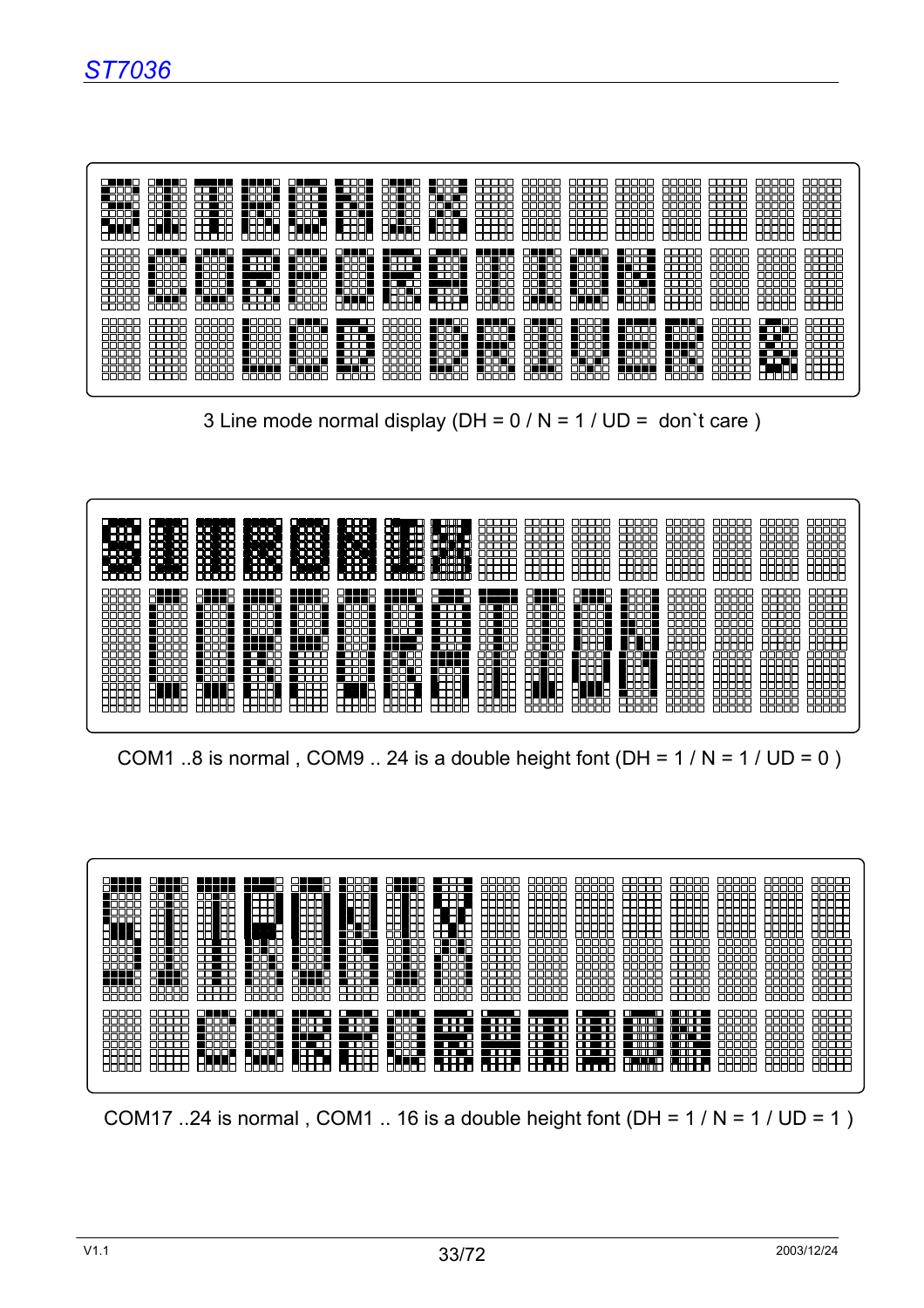

**Set CGRAM Address** 

| RS R/W |  |  | DB7 DB6 DB5 DB4 DB3 DB2 DB1 DB0 |  |                              |
|--------|--|--|---------------------------------|--|------------------------------|
|        |  |  |                                 |  | $1$  AC5 AC4 AC3 AC2 AC1 AC0 |

Set CGRAM address to AC.

This instruction makes CGRAM data available from MPU.

#### z **Set DDRAM Address**



Set DDRAM address to AC.

This instruction makes DDRAM data available from MPU.

When 1-line display mode ( $N = 0$ ), DDRAM address is from "00H" to "4FH".

In 2-line display mode ( $N = 1$ ), DDRAM address in the 1st line is from "00H" to "27H", and

DDRAM address in the 2nd line is from "40H" to "67H".

In 3-line display mode (N3=1, N=1), DDRAM address in the 1st line is from "00H" to "OFH", DDRAM in the 2nd line is from "10H" to "1FH", and DDRAM in the 3rd line is from "20H" to "2FH".

#### z **Read Busy Flag and Address**



When BF = "High", indicates that the internal operation is being processed. So during this time the next instruction cannot be accepted.

The address Counter (AC) stores DDRAM/CGRAM addresses, transferred from IR.

After writing into (reading from) DDRAM/CGRAM, AC is automatically increased (decreased) by 1.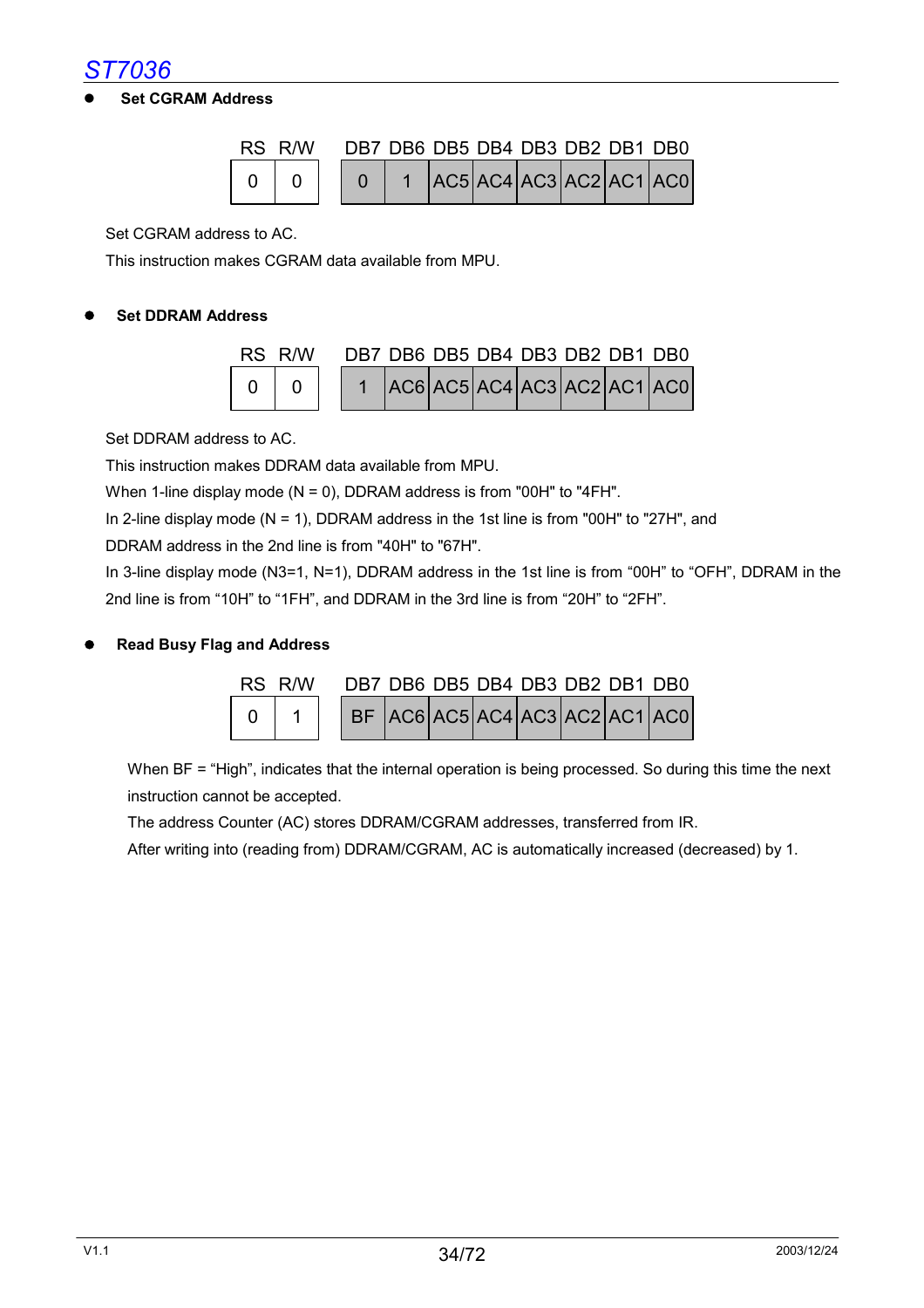#### z **Write Data to CGRAM,DDRAM or ICON RAM**



#### Write binary 8-bit data to **CGRAM,DDRAM or ICON RAM**

The selection of RAM from DDRAM, CGRAM or ICON RAM, is set by the previous address set instruction : DDRAM address set, CGRAM address set, ICON RAM address set. RAM set instruction can also determine the AC

direction to RAM.

After write operation, the address is automatically increased/decreased by 1, according to the entry mode.

#### z **Read Data from CGRAM,DDRAM or ICON RAM**

| RS R/W |  |  |                                       |  | DB7 DB6 DB5 DB4 DB3 DB2 DB1 DB0 |
|--------|--|--|---------------------------------------|--|---------------------------------|
|        |  |  | D7   D6   D5   D4   D3   D2   D1   D0 |  |                                 |

Read binary 8-bit data from DDRAM/CGRAM./ICON RAM

The selection of RAM is set by the previous address set instruction. If address set instruction of RAM is not performed before this instruction, the data that read first is invalid, because the direction of AC is not determined. If you read RAM data several times without RAM address set instruction before read operation, you can get correct RAM data from the second, but the first data would be incorrect, because there is no time margin to transfer RAM data.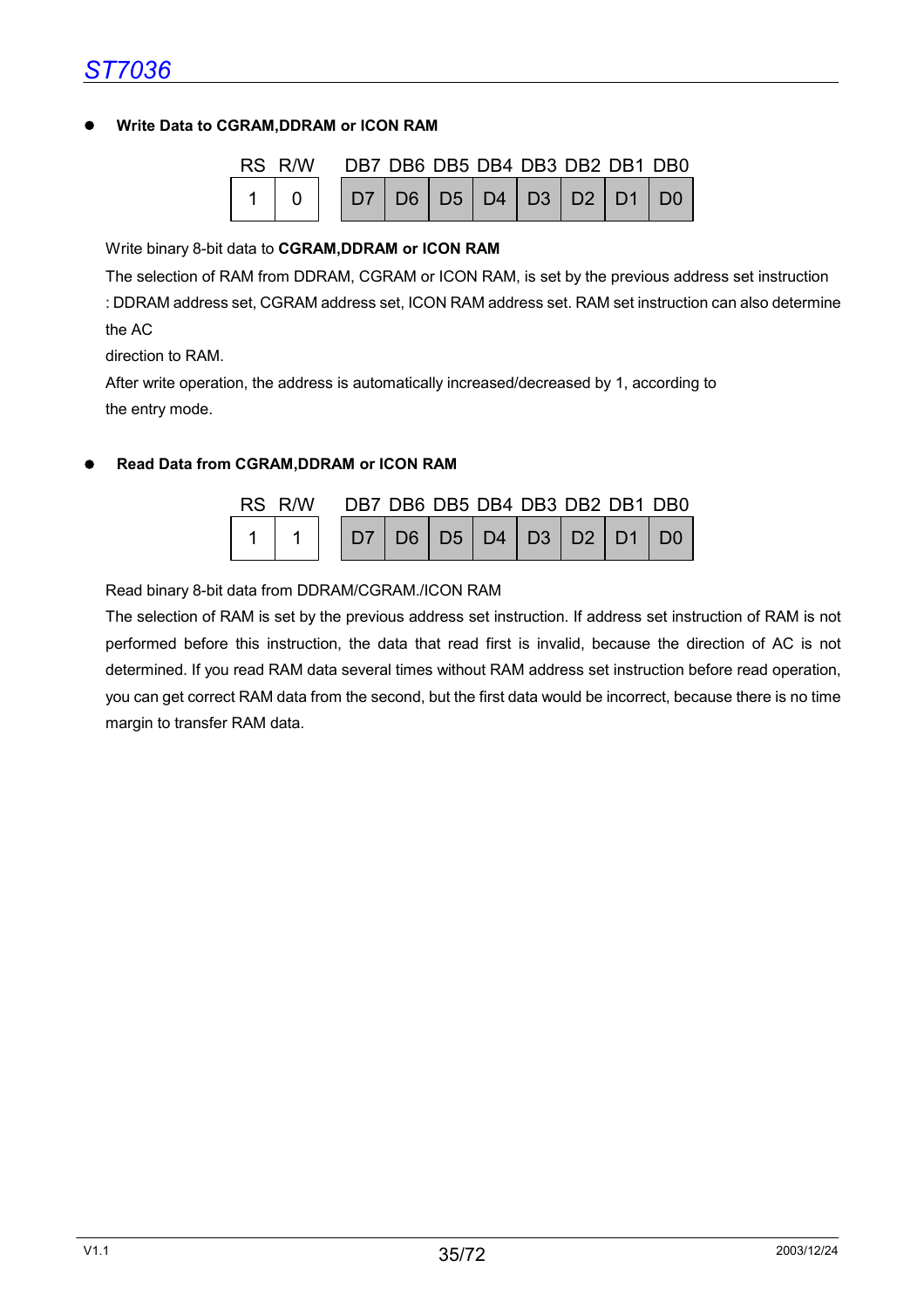#### **Bias Set**

| RS R/W |          |  |  | DB7 DB6 DB5 DB4 DB3 DB2 DB1 DB0 |  |
|--------|----------|--|--|---------------------------------|--|
|        | $\Omega$ |  |  |                                 |  |

#### ¾ **BS: bias selection**

When BS="High", the bias will be 1/4

When BS="Low", the bias will be 1/5

BS will be invalid when external bias resistors are used(OPF1=1,OPF2=1)

- ¾ **FX:** must be fixed on high in 3-line application and fixed on low in other applications.
- z **Set ICON RAM address**

|  | RS R/W |  |  |  | DB7 DB6 DB5 DB4 DB3 DB2 DB1 DB0 |                                                                                                                                   |
|--|--------|--|--|--|---------------------------------|-----------------------------------------------------------------------------------------------------------------------------------|
|  |        |  |  |  |                                 | $\begin{bmatrix} 0 & 0 \end{bmatrix}$ $\begin{bmatrix} AC3 \end{bmatrix} AC2 \begin{bmatrix} AC1 \end{bmatrix} AC0 \end{bmatrix}$ |

Set ICON RAM address to AC.

This instruction makes ICON data available from MPU.

When IS=1 at Extension mode.

The ICON RAM address is from "00H" to "0FH".

#### z **Power/ICON control/Contrast set(high byte)**

| RS R/W |  | DB7 DB6 DB5 DB4 DB3 DB2 DB1 DB0 |  |  |                                 |
|--------|--|---------------------------------|--|--|---------------------------------|
|        |  |                                 |  |  | $\vert$ 1   Ion   Bon   C5   C4 |

#### ¾ **Ion: set ICON display on/off**

When Ion = "High", ICON display on.

When Ion = "Low", ICON display off.

#### ¾ **Bon: switch booster circuit**

Bon can only be set when internal follower is used (OPF1=0,OPF2=0).

When Bon = "High", booster circuit is turn on.

When Bon = "Low", booster circuit is turn off.

#### ¾ **C5,C4 : Contrast set(high byte)**

C5,C4,C3,C2,C1,C0 can only be set when internal follower is used (OPF1=0,OPF2=0).They can more precisely adjust the input reference voltage of V0 generator. The details please refer to the supply voltage for LCD driver.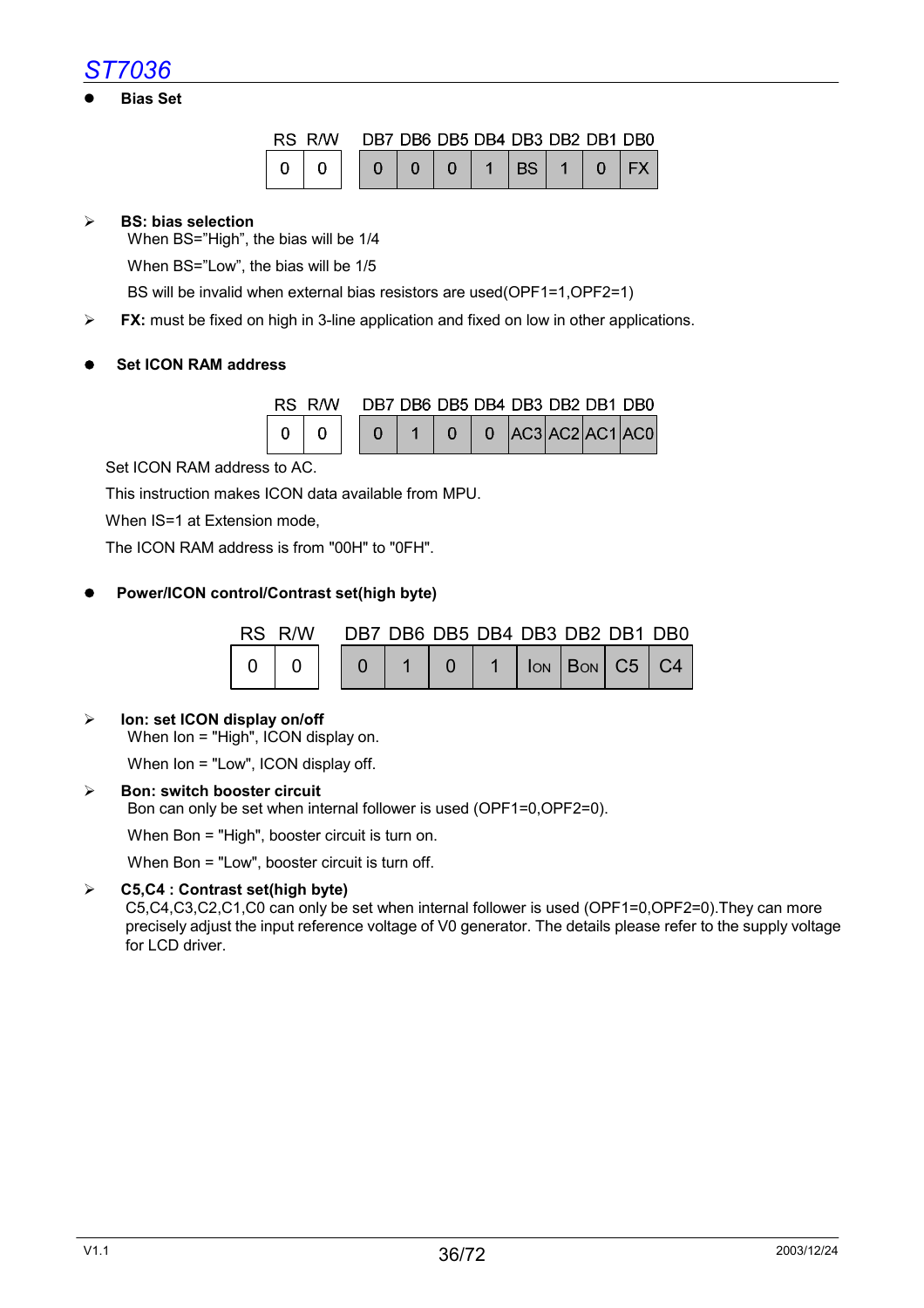#### **Follower control**

| RS R/W |  | DB7 DB6 DB5 DB4 DB3 DB2 DB1 DB0 |  |  |                                 |
|--------|--|---------------------------------|--|--|---------------------------------|
|        |  |                                 |  |  | $\overline{P_{ON}}$ Rab Rab Rab |
|        |  |                                 |  |  |                                 |

#### ¾ **Fon: switch follower circuit**

Fon can only be set when internal follower is used (OPF1=0,OPF2=0). When Fon = "High", internal follower circuit is turn on.

When Fon = "Low", internal follower circuit is turn off.

Note that Fon must be set to "Low" if (OPF1, OPF2) is not (0,0).

#### ¾ **Rab2,Rab1,Rab0 : V0 generator amplified ratio**

Rab2,Rab1,Rab0 can only be set when internal follower is used (OPF1=0,OPF2=0).They can adjust the amplified ratio of V0 generator. The details please refer to the supply voltage for LCD driver.

#### z **Contrast set(low byte)**

| RS R/W |  |  | DB7 DB6 DB5 DB4 DB3 DB2 DB1 DB0 |                                         |  |  |
|--------|--|--|---------------------------------|-----------------------------------------|--|--|
|        |  |  |                                 | $\mid$ C3 $\mid$ C2 $\mid$ C1 $\mid$ C0 |  |  |

#### ¾ **C3,C2,C1,C0:Contrast set(low byte)**

C5,C4,C3,C2,C1,C0 can only be set when internal follower is used (OPF1=0,OPF2=0).They can more precisely adjust the input reference voltage of V0 generator. The details please refer to the supply voltage for LCD driver.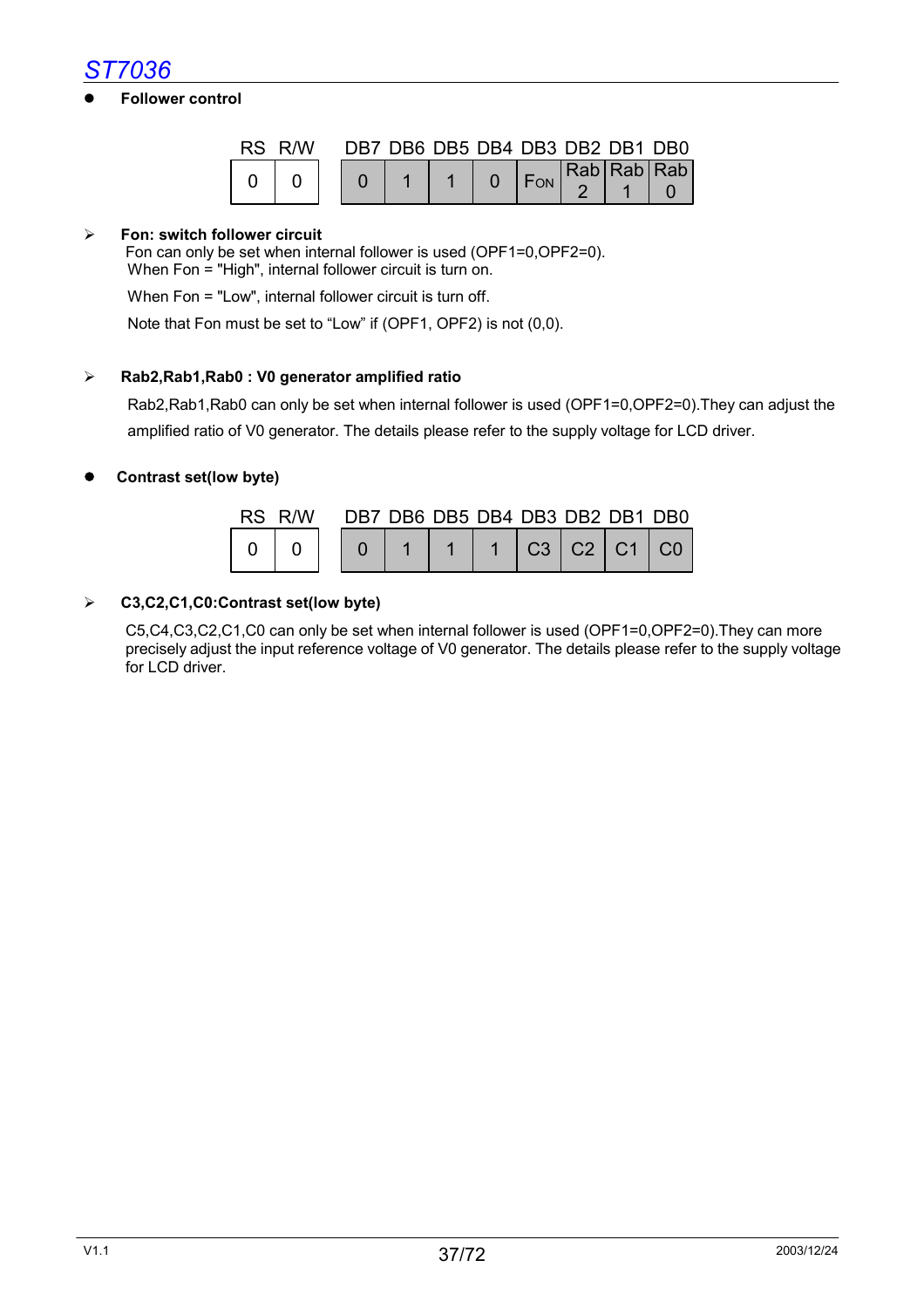# ■ Reset Function

#### **Initializing by Internal Reset Circuit**

An internal reset circuit automatically initializes the ST7036 when the power is turned on. The following instructions are executed during the initialization. The busy flag (BF) is kept in the busy state (BF = 1) until the initialization ends. The busy state lasts for 40 ms after VDD rises to stable.

- 1. Display clear
- 2. Function set:
	- DL = 1; 8-bit interface data
	- $N = 0$ ; 1-line display
	- DH=0; normal 5x8 font
	- IS[2:1]=(0,0); use instruction table 0
- 3. Display on/off control:
	- $D = 0$ ; Display off
	- $C = 0$ ; Cursor off
	- $B = 0$ ; Blinking off
- 4. Entry mode set:
	- $I/D = 1$ ; Increment by 1
	- $S = 0$ ; No shift
- 5. 3 line: FX=1 1/2 line: FX=0
- 6. ICON control Ion=0; ICON off
- 7. Power control
	- BS=0; 1/5bias
	- Bon=0; booster off
	- Fon=0; follower off
	- (C5,C4,C3,C2,C1,C0)=(1,0,0,0,0,0)
	- (Rab2,Rab1,Rab0)=(0,1,0)
- 8. Double Height Position Select
	- UD=0, double height font is show on Com9~Com24.

Note:

If the electrical characteristics conditions listed under the table Power Supply Conditions Using Internal Reset Circuit are not met, the internal reset circuit will not operate normally and will fail to initialize the ST7036.

When internal Reset Circuit not operate,ST7036 can be reset by XRESET pin from MPU control signal.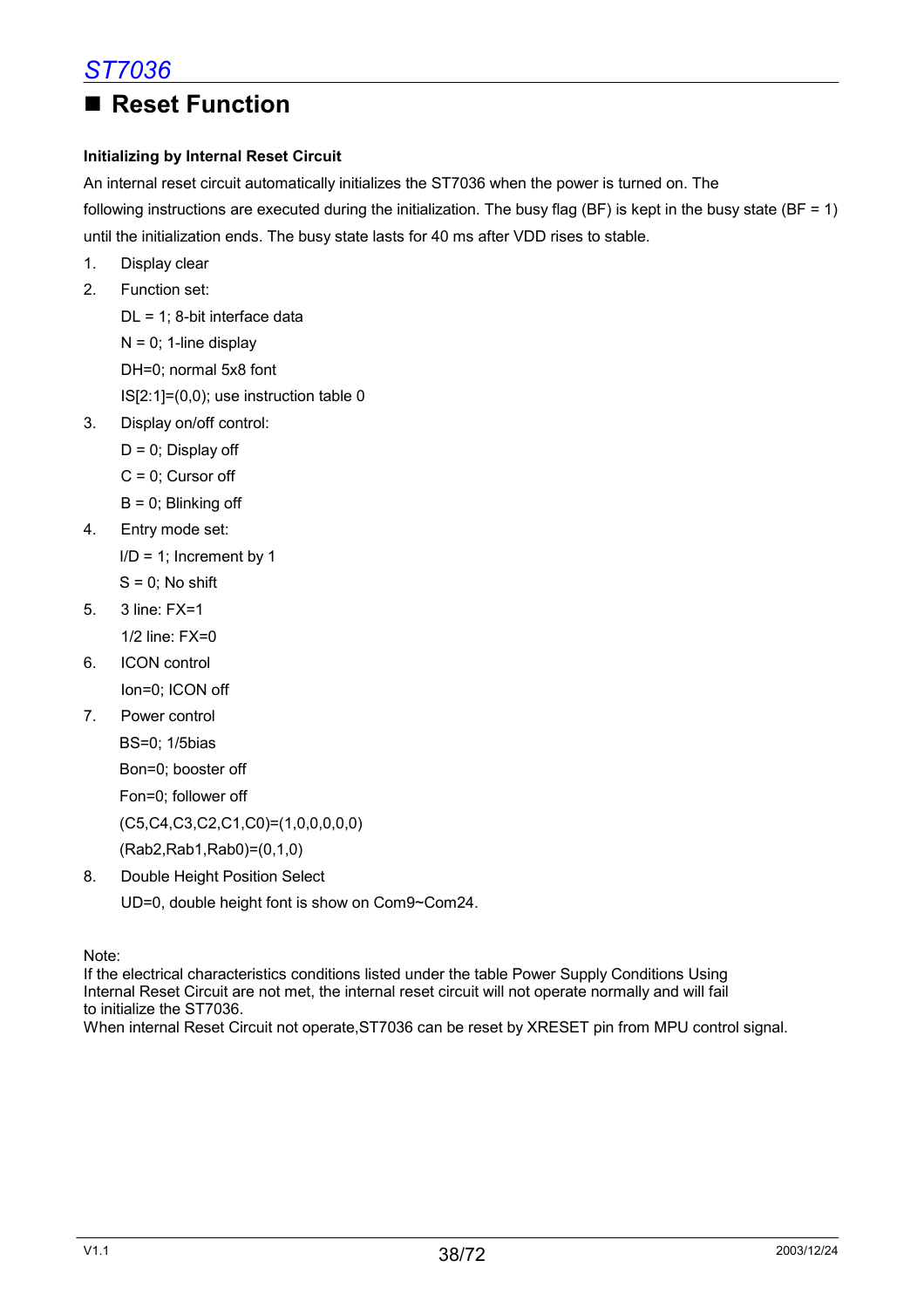# **Initializing by Instruction**

- z **8-bit Interface (fosc=380kHz)**
- $\bullet$

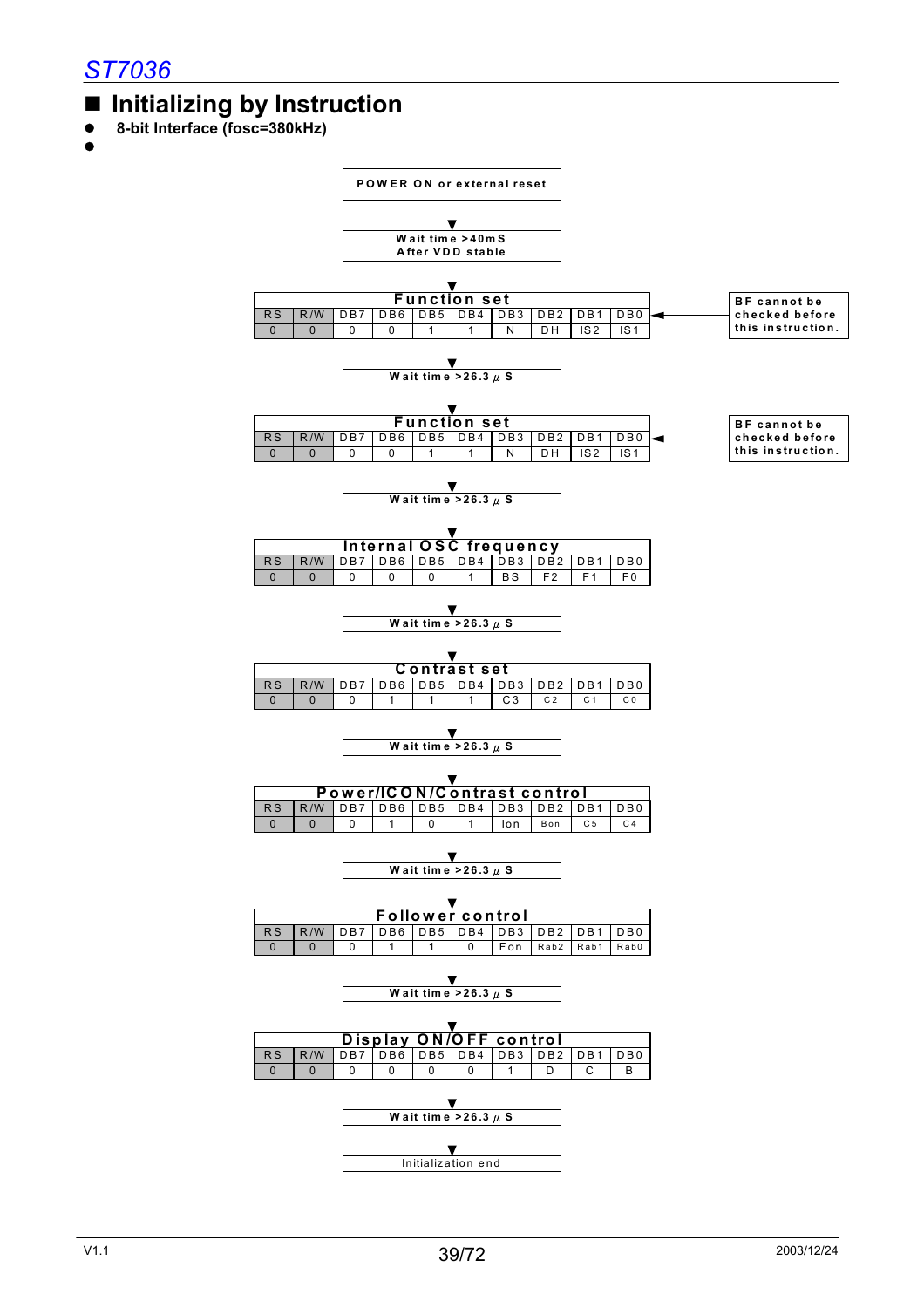### ¾ **Initial Program Code Example For 8051 MPU(8 Bit Interface):**

<u> 1980 - Johann Barbara, martxa alemaniar amerikan basar da a</u>

| $ -$                           |  |
|--------------------------------|--|
|                                |  |
| <b>INITIAL</b><br><b>CTADT</b> |  |

| $INIIIAL$ $JIRI$ :  |                                     |                              |
|---------------------|-------------------------------------|------------------------------|
|                     | CALL DELAY40mS                      |                              |
|                     | MOV A,#38H                          | <b>;FUNCTION SET</b>         |
|                     | CALL WRINS_NOCHK ;8 bit, N=1,5*7dot |                              |
|                     | CALL DELAY30uS                      |                              |
|                     | MOV A,#38H                          | <b>;FUNCTION SET</b>         |
|                     | CALL WRINS_NOCHK                    | ;8 bit, N=1,5*7dot           |
|                     | CALL DELAY30uS                      |                              |
|                     | MOV A,#14H                          | ;set bias                    |
|                     | CALL WRINS_CHK                      |                              |
|                     | CALL DELAY30uS                      |                              |
|                     | MOV A,#78H                          | ;Contrast set adjustment     |
|                     | CALL WRINS_CHK                      |                              |
|                     | CALL DELAY30uS                      |                              |
|                     | MOV A,#5EH                          | ;Power/ICON/Contrast control |
|                     |                                     |                              |
|                     | CALL WRINS_CHK                      |                              |
|                     | CALL DELAY30uS                      |                              |
|                     | MOV A,#6AH                          | ;Follower control            |
|                     | CALL WRINS_CHK                      |                              |
|                     | CALL DELAY30uS                      |                              |
|                     | MOV A,#0CH                          | ;DISPLAY ON                  |
|                     | CALL WRINS_CHK                      |                              |
|                     | CALL DELAY30uS                      |                              |
|                     | MOV A,#01H                          | ;CLEAR DISPLAY               |
|                     | CALL WRINS_CHK                      |                              |
|                     | CALL DELAY2mS                       |                              |
|                     | MOV A,#06H                          | ; ENTRY MODE SET             |
|                     | CALL WRINS_CHK                      | ;CURSOR MOVES TO RIGHT       |
|                     | CALL DELAY30uS                      |                              |
|                     |                                     |                              |
| <b>MAIN START:</b>  |                                     |                              |
| <b>XXXX</b>         |                                     |                              |
| <b>XXXX</b>         |                                     |                              |
| <b>XXXX</b>         |                                     |                              |
| <b>XXXX</b>         |                                     |                              |
|                     |                                     |                              |
| <b>WRINS CHK:</b>   |                                     |                              |
| CALL                | CHK_BUSY                            |                              |
| <b>WRINS NOCHK:</b> |                                     |                              |
| <b>CLR</b>          | <b>RS</b>                           | ;EX: Port 3.0                |
| <b>CLR</b>          | <b>RW</b>                           | ;EX: Port 3.1                |
| <b>SETB</b>         | Ε                                   | ;EX:Port 3.2                 |
|                     |                                     |                              |
| MOV                 | P1, A                               | ;EX:Port 1=Data Bus          |
| <b>CLR</b>          | E                                   |                              |
| MOV                 | P1,#FFH                             | ;For Check Busy Flag         |
| RET                 |                                     |                              |
|                     |                                     |                              |
| CHK_BUSY:           |                                     | ;Check Busy Flag             |
| <b>CLR</b>          | RS                                  |                              |
| <b>SETB</b>         | <b>RW</b>                           |                              |
| <b>SETB</b>         | Ε                                   |                              |
| JB                  | $P1.7,$ \$                          |                              |
| <b>CLR</b>          | Е                                   |                              |
| <b>RET</b>          |                                     |                              |
|                     |                                     |                              |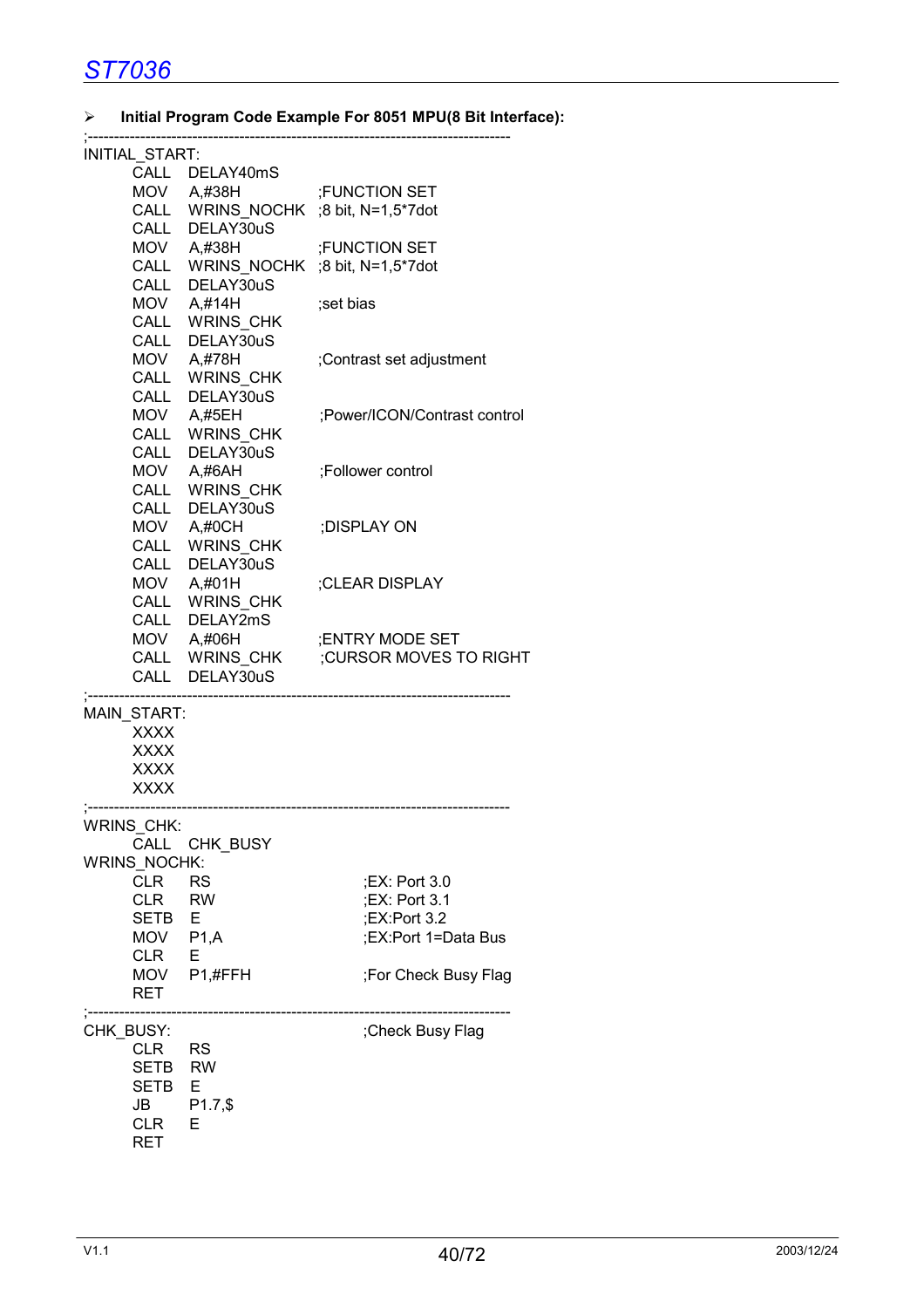

#### z **4-bit Interface (fosc=380kHz)**

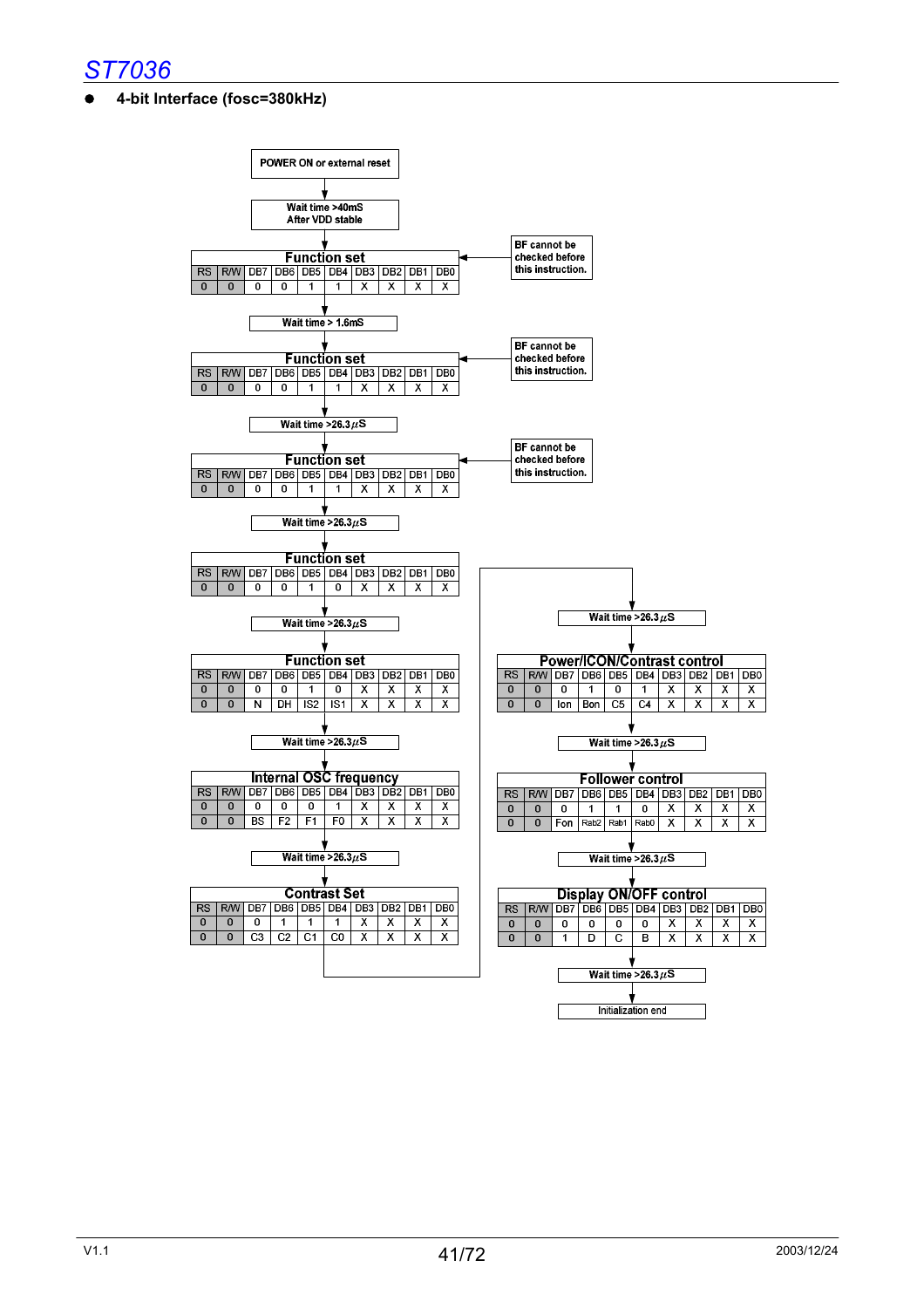### ¾ **Initial Program Code Example For 8051 MPU(4 Bit Interface):**

<u> 1980 - Johann Barn, fransk politik (d. 1980)</u>

|                            |                                 |                                                                      | <b>XXXX</b>                                         |                     |
|----------------------------|---------------------------------|----------------------------------------------------------------------|-----------------------------------------------------|---------------------|
| INITIAL_START:             |                                 |                                                                      |                                                     |                     |
| <b>MOV</b>                 | CALL DELAY40mS                  | A,#30H     ; FUNCTION SET                                            | WRINS_CHK:<br>CALL CHK_BUSY                         |                     |
|                            | CALL WRINS_ONCE ; 8 bit, DL = 1 |                                                                      | WRINS_NOCHK:                                        |                     |
| CALL                       | DELAY2mS                        |                                                                      | PUSH A<br>ANL A,#F0H                                |                     |
| <b>MOV</b>                 |                                 | A,#30H ; FUNCTION SET                                                | CLR RS                                              | ;EX: Port 3.0       |
| <b>CALL</b>                |                                 | WRINS_ONCE ; 8 bit, DL = 1                                           | <b>CLR</b><br>RW                                    | $;$ EX: Port 3.1    |
| CALL                       | DELAY30uS                       |                                                                      | SETB E                                              | ;EX: Port 3.2       |
|                            |                                 |                                                                      | MOV P1,A                                            | ;EX:Port1=Data Bus  |
| <b>MOV</b>                 |                                 | A,#30H ; FUNCTION SET                                                | E.<br><b>CLR</b>                                    |                     |
| CALL                       |                                 | WRINS_ONCE $; 8 \text{ bit}, \text{DL} = 1$                          | <b>POP</b><br>A                                     |                     |
| CALL                       | DELAY30uS                       |                                                                      | SWAP A                                              |                     |
|                            |                                 |                                                                      | WRINS_ONCE:                                         |                     |
| CALL                       | CHK_BUSY                        |                                                                      | <b>ANL</b><br>A,#F0H                                |                     |
| <b>MOV</b><br>CALL         |                                 | A,#20H ; FUNCTION SET<br>WRINS_ONCE $; 4 \text{ bit}, \text{DL} = 0$ | <b>RS</b><br><b>CLR</b><br><b>CLR</b><br><b>RW</b>  |                     |
| CALL                       | DELAY30uS                       |                                                                      | SETB E                                              |                     |
|                            |                                 |                                                                      | P1, A<br><b>MOV</b>                                 |                     |
| <b>MOV</b>                 | A,#29H                          | ; FUNCTION SET                                                       | <b>CLR</b><br>Е                                     |                     |
| CALL                       | WRINS_CHK                       | ; 4 bit, $DL = 0$ , $N = 1$ ,                                        | MOV P1,#FFH                                         | ;For Check Bus Flag |
| CALL                       | DELAY30uS                       | ; $IS2 = 0$ , $IS1 = 1$                                              | <b>RET</b>                                          |                     |
| MOV                        | A,#14H                          | ;bias                                                                | CHK_BUSY:                                           | ;Check Busy Flag    |
|                            | CALL WRINS_CHK                  |                                                                      | PUSH A                                              |                     |
| CALL                       | DELAY30uS                       |                                                                      | <b>MOV</b><br>P1,#FFH                               |                     |
|                            |                                 |                                                                      | \$1                                                 |                     |
| MOV                        | A,#78H                          | ;Contrast set                                                        | <b>CLR</b><br><b>RS</b>                             |                     |
| CALL                       | <b>WRINS_CHK</b>                |                                                                      | <b>SETB</b><br><b>RW</b>                            |                     |
| CALL                       | DELAY30uS                       |                                                                      | SETB<br>Е                                           |                     |
|                            |                                 |                                                                      | MOV<br>A, P1                                        |                     |
| <b>MOV</b>                 | A,#5EH                          | ;Power/ICON/Contrast                                                 | <b>CLR</b><br>E.                                    |                     |
| CALL                       | WRINS_CHK                       |                                                                      | <b>MOV</b><br>P1,#FFH                               |                     |
| CALL                       | DELAY30uS                       |                                                                      | <b>RS</b><br><b>CLR</b><br><b>RW</b><br><b>SETB</b> |                     |
| <b>MOV</b>                 | A,#6AH                          | ;Follower control                                                    | <b>SETB</b><br>Е                                    |                     |
|                            | CALL WRINS_CHK                  |                                                                      | <b>NOP</b>                                          |                     |
| <b>CALL</b>                | DELAY30uS                       |                                                                      | <b>CLR</b><br>Ε                                     |                     |
|                            |                                 |                                                                      | JB<br>A.7,\$1                                       |                     |
| <b>MOV</b>                 | A,#0CH                          | ;DISPLAY ON                                                          | <b>POP</b><br>A                                     |                     |
|                            | CALL WRINS_CHK                  |                                                                      | <b>RET</b>                                          |                     |
| CALL                       | DELAY30uS                       |                                                                      |                                                     |                     |
|                            |                                 |                                                                      |                                                     |                     |
| MOV                        | A,#01H                          | ;CLEAR DISPLAY                                                       |                                                     |                     |
| CALL                       | CALL WRINS_CHK<br>DELAY2mS      |                                                                      |                                                     |                     |
|                            |                                 |                                                                      |                                                     |                     |
|                            | MOV A,#06H                      | <b>;ENTRY MODE SET</b>                                               |                                                     |                     |
|                            | CALL WRINS_CHK                  |                                                                      |                                                     |                     |
| CALL                       | DELAY30uS                       |                                                                      |                                                     |                     |
|                            |                                 |                                                                      |                                                     |                     |
| MAIN_START:<br><b>XXXX</b> |                                 |                                                                      |                                                     |                     |
| <b>XXXX</b>                |                                 |                                                                      |                                                     |                     |
| <b>XXXX</b>                |                                 |                                                                      |                                                     |                     |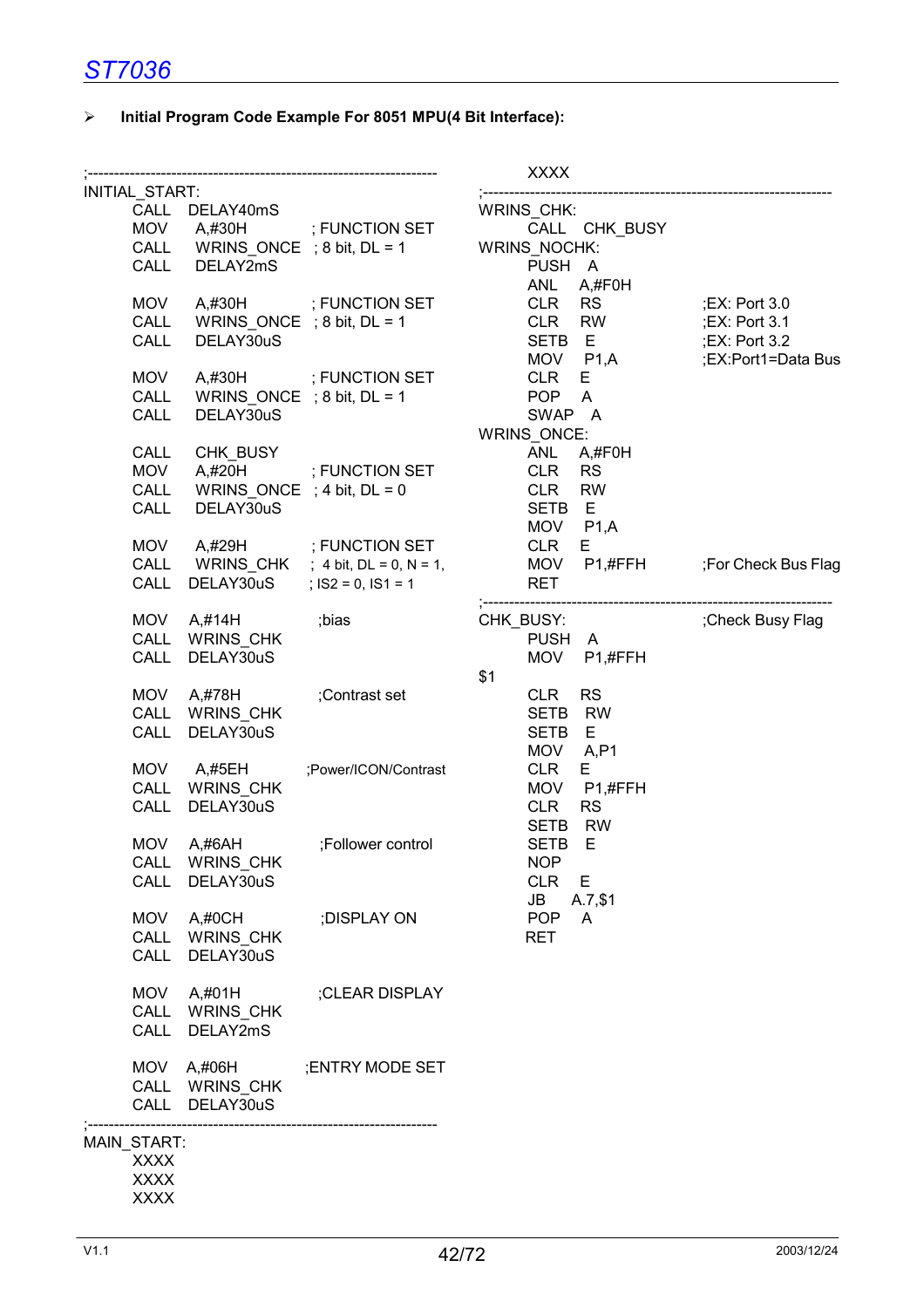

#### z **Serial interface & IIC interface ( fosc = 380kHz )**

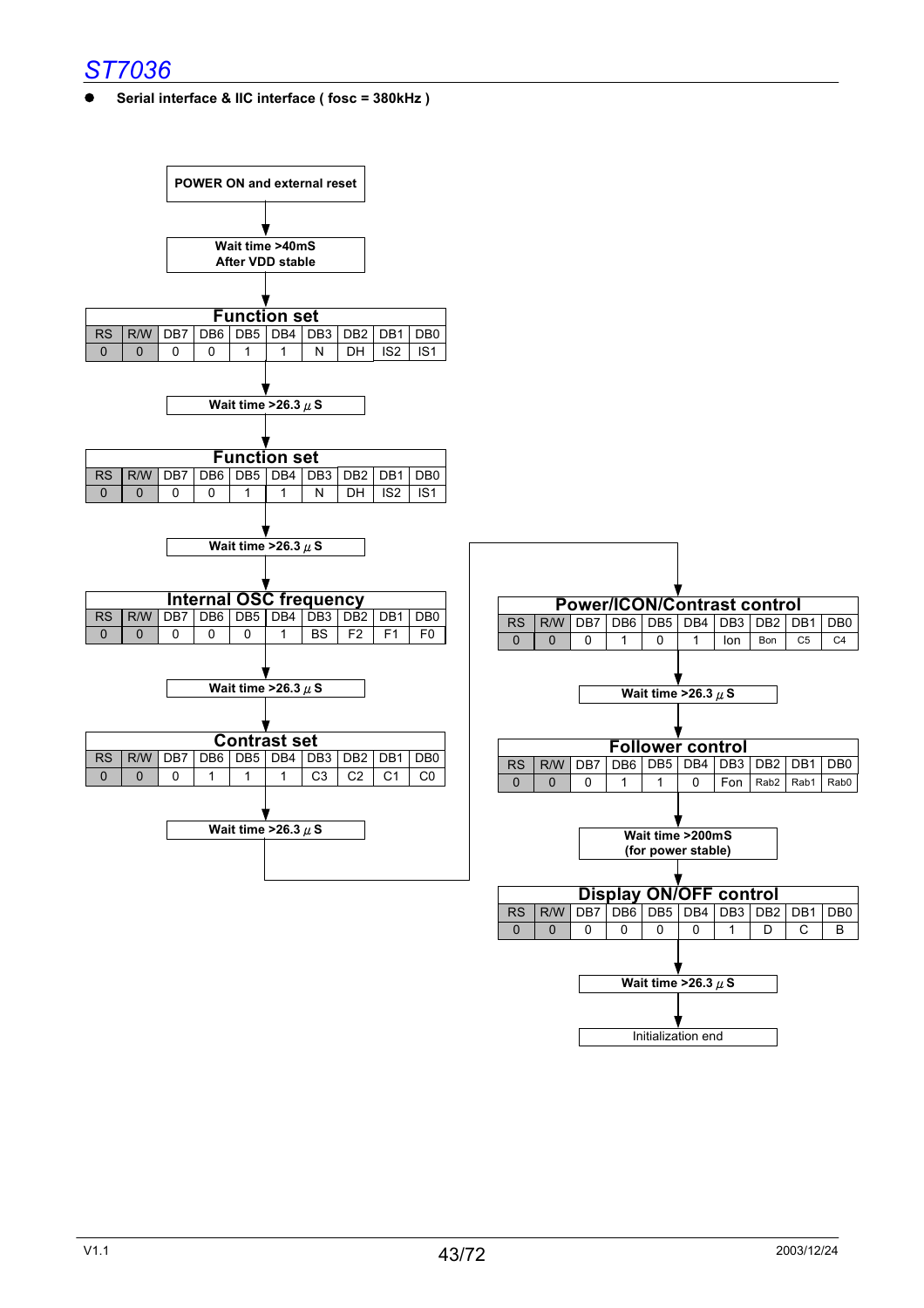¾ **Initial Program Code Example For 8051 MPU ( Serial Interface ) :**  ;---------------------------------------------------------------------------------

|<br>|NITIAL\_START:

|     | $IIVIIIAL$ JIARI.  |                                     |                                          |
|-----|--------------------|-------------------------------------|------------------------------------------|
|     |                    | CALL HARDWARE RESET                 |                                          |
|     |                    | CALL DELAY40mS                      |                                          |
|     |                    | MOV A,#38H ;FUNCTION SET            |                                          |
|     |                    | CALL WRINS_NOCHK ;8 bit, N=1,5*7dot |                                          |
|     |                    | CALL DELAY30uS                      | <b>;FUNCTION SET</b>                     |
|     |                    | $MOV$ $A, #39H$                     |                                          |
|     |                    | CALL DELAY30uS                      | CALL WRINS_NOCHK ;8 bit, N=1,5*7dot,IS=1 |
|     |                    |                                     | ;bias                                    |
|     |                    | $MOV$ $A, #14H$<br>CALL WRINS_NOCHK |                                          |
|     |                    | CALL DELAY30uS                      |                                          |
|     |                    | $MOV$ $A, #78H$                     | :Contrast set                            |
|     |                    | CALL WRINS_NOCHK                    |                                          |
|     |                    | CALL DELAY30uS                      |                                          |
|     |                    | $MOV$ $A, #5EH$                     | ;Power/ICON/Contrast control             |
|     |                    | CALL WRINS_NOCHK                    |                                          |
|     |                    | CALL DELAY30uS                      |                                          |
|     |                    | $MOV$ $A, #6AH$                     | ;Follower control                        |
|     |                    | CALL WRINS_NOCHK                    |                                          |
|     |                    | CALL DELAY200mS                     | ;for power stable                        |
|     |                    | $MOV$ $A, #0CH$                     | ;DISPLAY ON                              |
|     |                    | CALL WRINS_NOCHK                    |                                          |
|     |                    | CALL DELAY30uS                      |                                          |
|     |                    | $MOV$ $A, #01H$                     | ;CLEAR DISPLAY                           |
|     |                    | CALL WRINS_NOCHK                    |                                          |
|     |                    | CALL DELAY2mS                       |                                          |
|     |                    | $MOV$ $A, #06H$                     | <b>ENTRY MODE SET:</b>                   |
|     |                    |                                     | CALL WRINS_NOCHK ; CURSOR MOVES TO RIGHT |
|     |                    | CALL DELAY30uS                      |                                          |
|     | <b>MAIN START:</b> |                                     |                                          |
|     | <b>XXXX</b>        |                                     |                                          |
|     | <b>XXXX</b>        |                                     |                                          |
|     | <b>XXXX</b>        |                                     |                                          |
|     | <b>XXXX</b>        |                                     |                                          |
|     |                    |                                     |                                          |
|     |                    |                                     |                                          |
|     |                    |                                     |                                          |
|     |                    |                                     |                                          |
|     |                    |                                     |                                          |
|     | WRINS NOCHK:       |                                     |                                          |
|     | <b>PUSH</b>        | 1                                   |                                          |
|     | MOV                | R1,#8                               |                                          |
|     | <b>CLR</b>         | RS                                  |                                          |
| \$1 |                    |                                     |                                          |
|     | <b>RLC</b>         | A                                   |                                          |
|     | MOV                | SI,C                                |                                          |
|     | SETB<br><b>NOP</b> | <b>SCL</b>                          |                                          |
|     | <b>CLR</b>         | SCL                                 |                                          |
|     | DJNZ               | R <sub>1</sub> , \$1                |                                          |
|     | <b>POP</b>         | 1                                   |                                          |
|     |                    |                                     |                                          |
|     | CALL               | DLY1.5mS                            |                                          |
|     | RET                |                                     |                                          |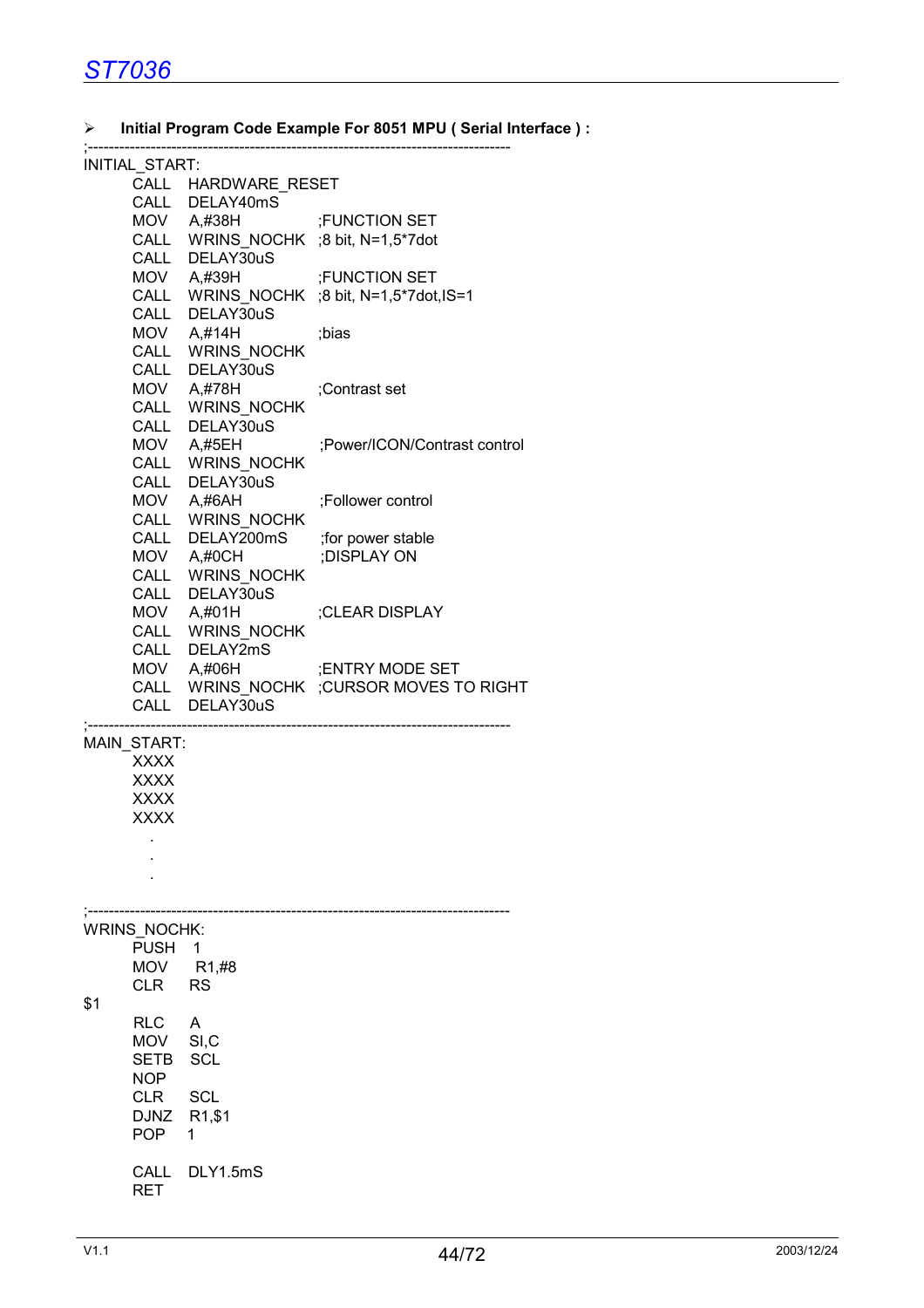# ■ Interfacing to the MPU

The ST7036 can send data in two 4-bit operations/one 8-bit operation, serial 1 bit operation or fast I<sup>2</sup>C operation, thus allowing interfacing with 4-bit, 8-bit or  $I^2C$  MPU.

z **For 4-bit interface data, only four bus lines (DB4 to DB7) are used for transfer.** Bus lines DB0 to DB3 are disabled. The data transfer between the ST7036 and the MPU is completed after the 4-bit data has been transferred twice. As for the order of data transfer, the four high order bits (for 8-bit operation, DB4 to DB7) are transferred before the four low order bits (for 8-bit operation, DB0 to DB3). The busy flag must be checked (one instruction) after the 4-bit data has been transferred twice. Two more 4-bit operations then transfer the busy flag and address counter data.



#### ¾ **Example of busy flag check timing sequence**

¾ **Intel 8051 interface(4 Bit)** 

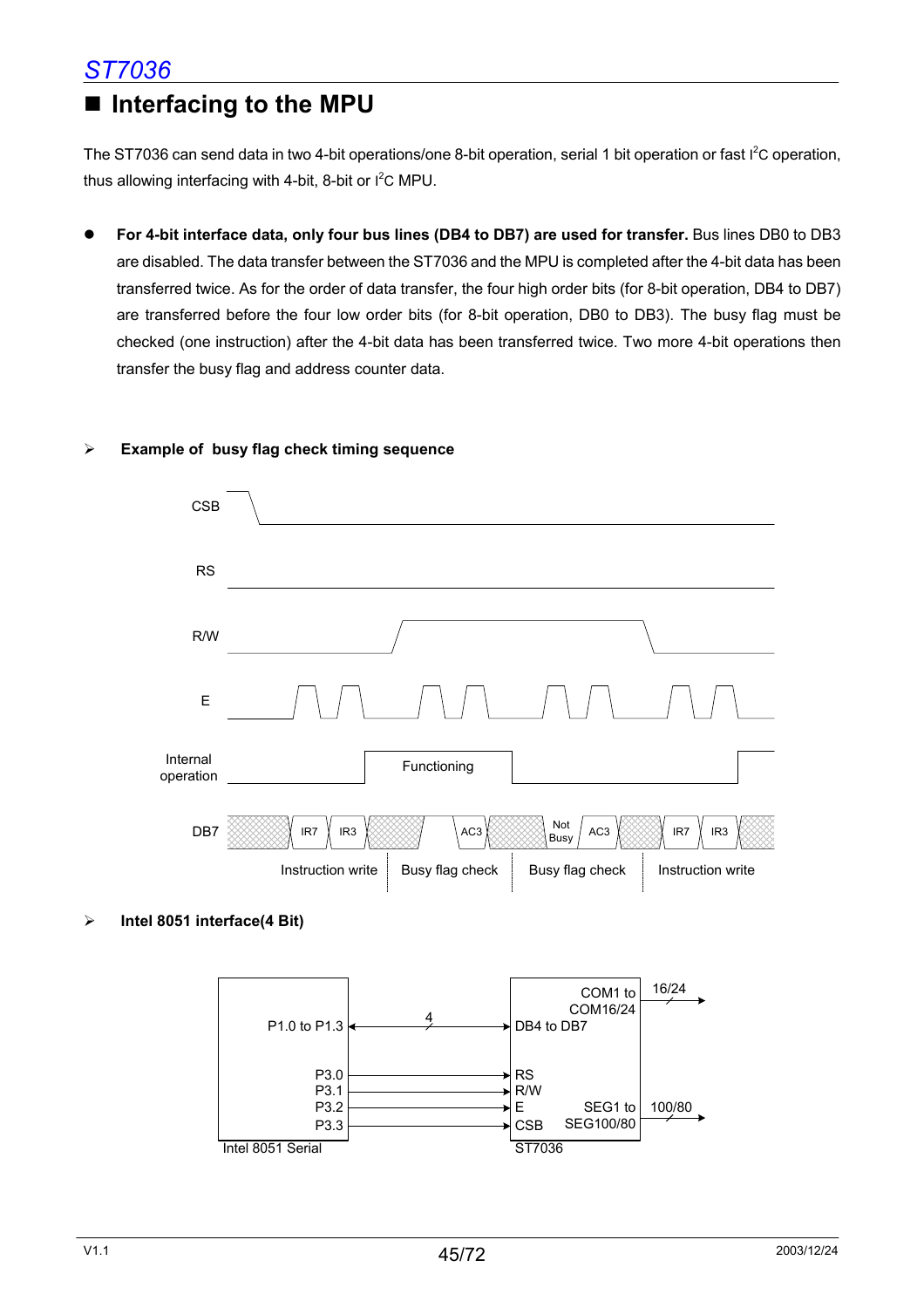z **For 8-bit interface data, all eight bus lines (DB0 to DB7) are used.** 



#### ¾ **Example of busy flag check timing sequence**

#### ¾ **Intel 8051 interface(8 Bit)**

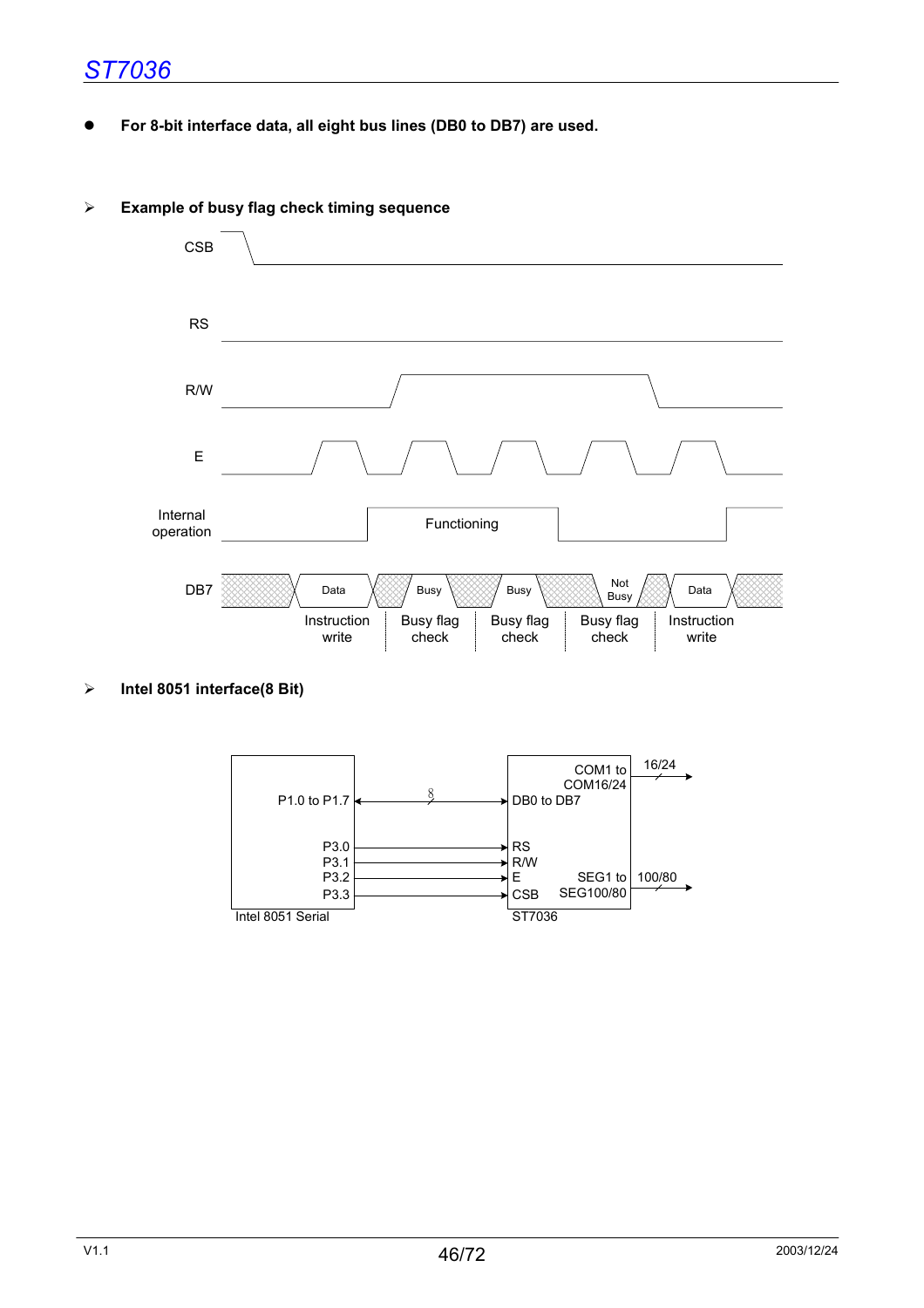#### ● 4-wire SPI serial interface

¾ **Example of timing sequence** 



¾ **Intel 8051 interface ( Serial 4-line )** 

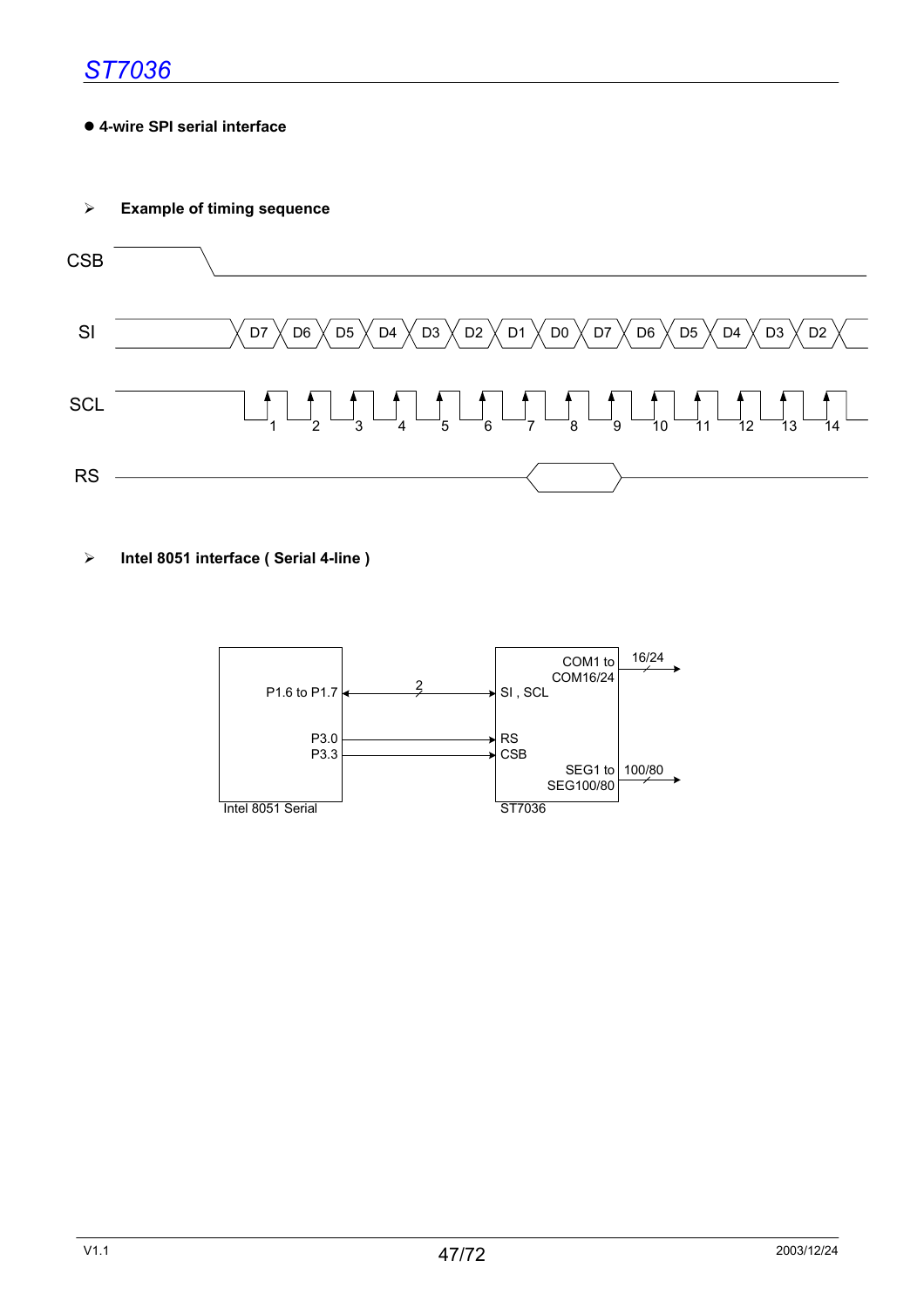- $\bullet$ **I C interface data (ST7063i only).**
- ¾ **Example of timing sequence**



¾ **Intel 8051 interface ( I 2 C interface )** 

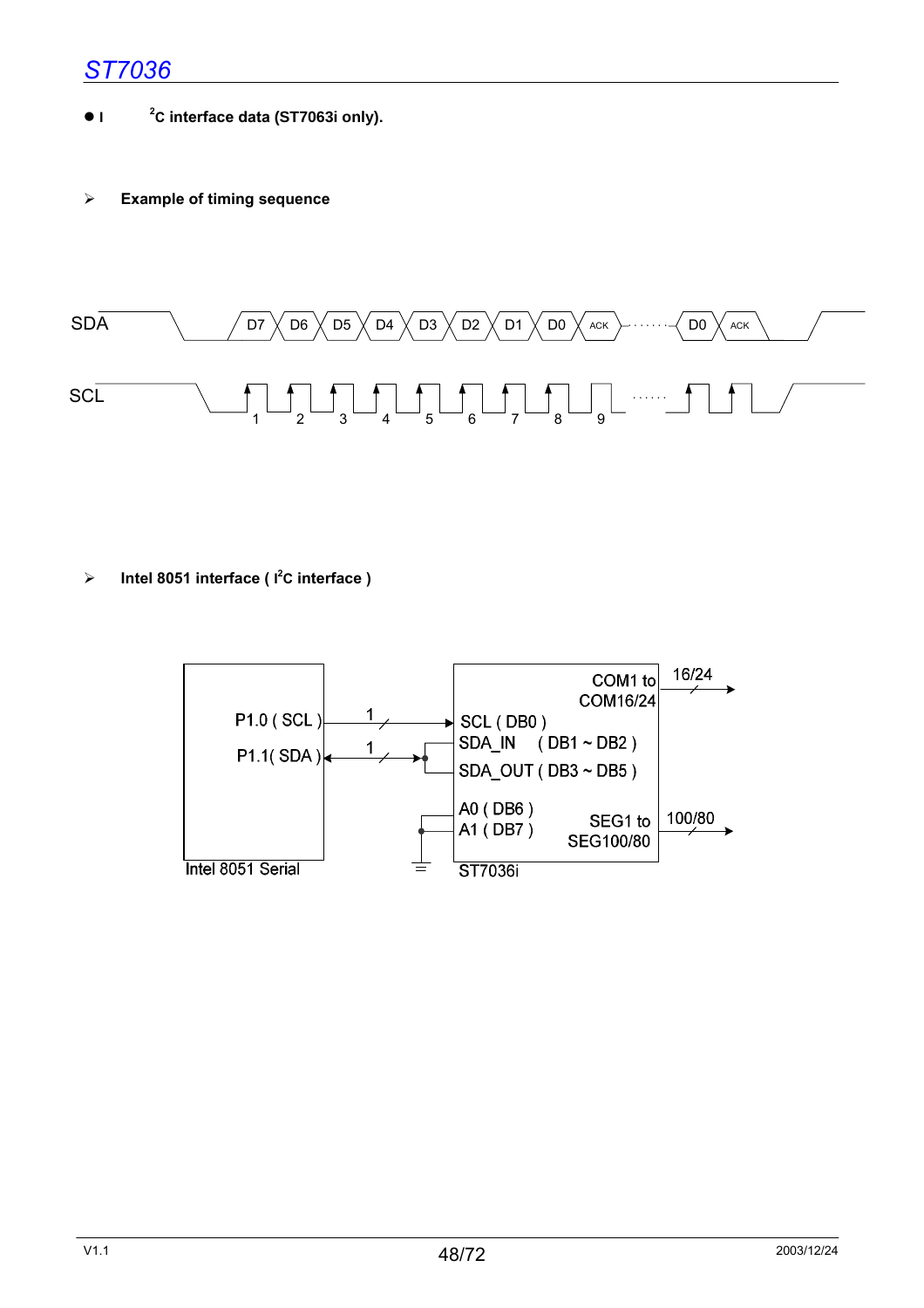# ■ Supply Voltage for LCD Drive

**When external bias resistors are used (OPF1=1,OPF2=1)** 



z **When built-in bias resistors(9.6KΩ) are used (OPF1=1,OPF2=0)** 

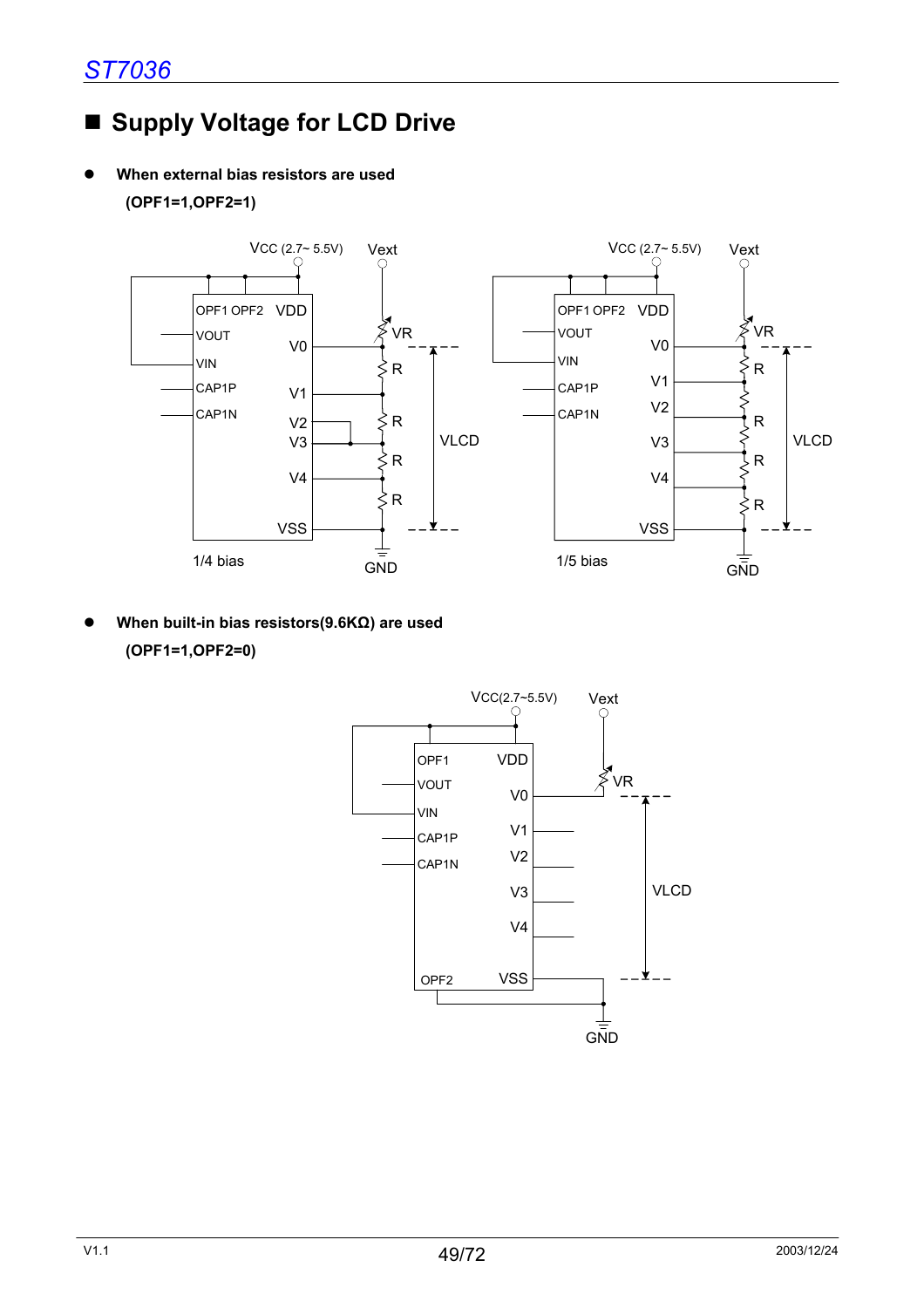z **When built-in bias resistors(3.3KΩ) are used (OPF1=0,OPF2=1)** 



When built-in voltage followers with external Vout are used **(OPF1=0,OPF2=0 and instruction setting Bon=0,Fon=1)** 

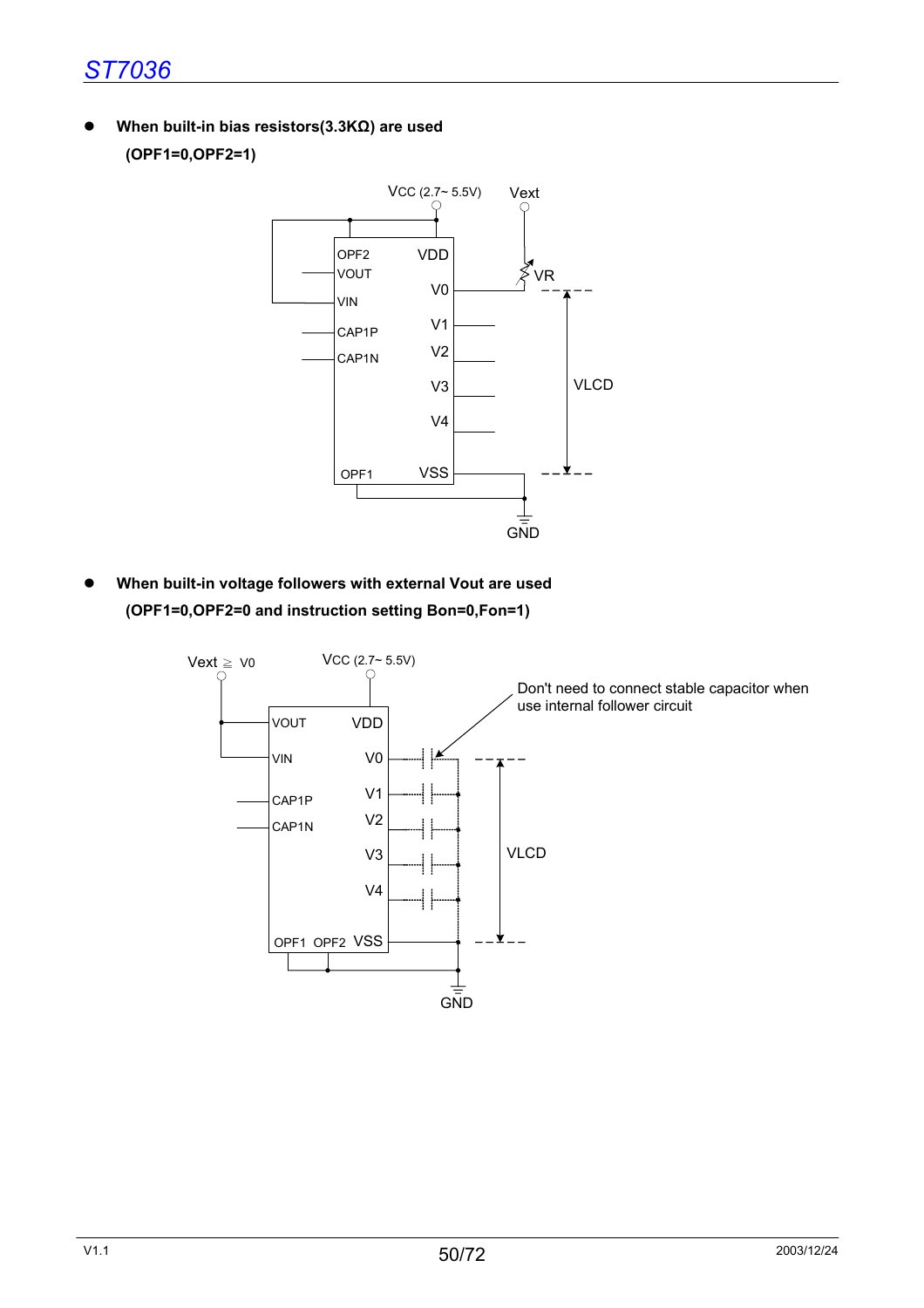When built-in booster and voltage followers are used(OPF1=0,OPF2=0)



Note:

Ensure V0 level stable, that must let |Vout-V0| over 0.5V(if panel size over 4.5",the |Vout-V0| propose over 0.8V).

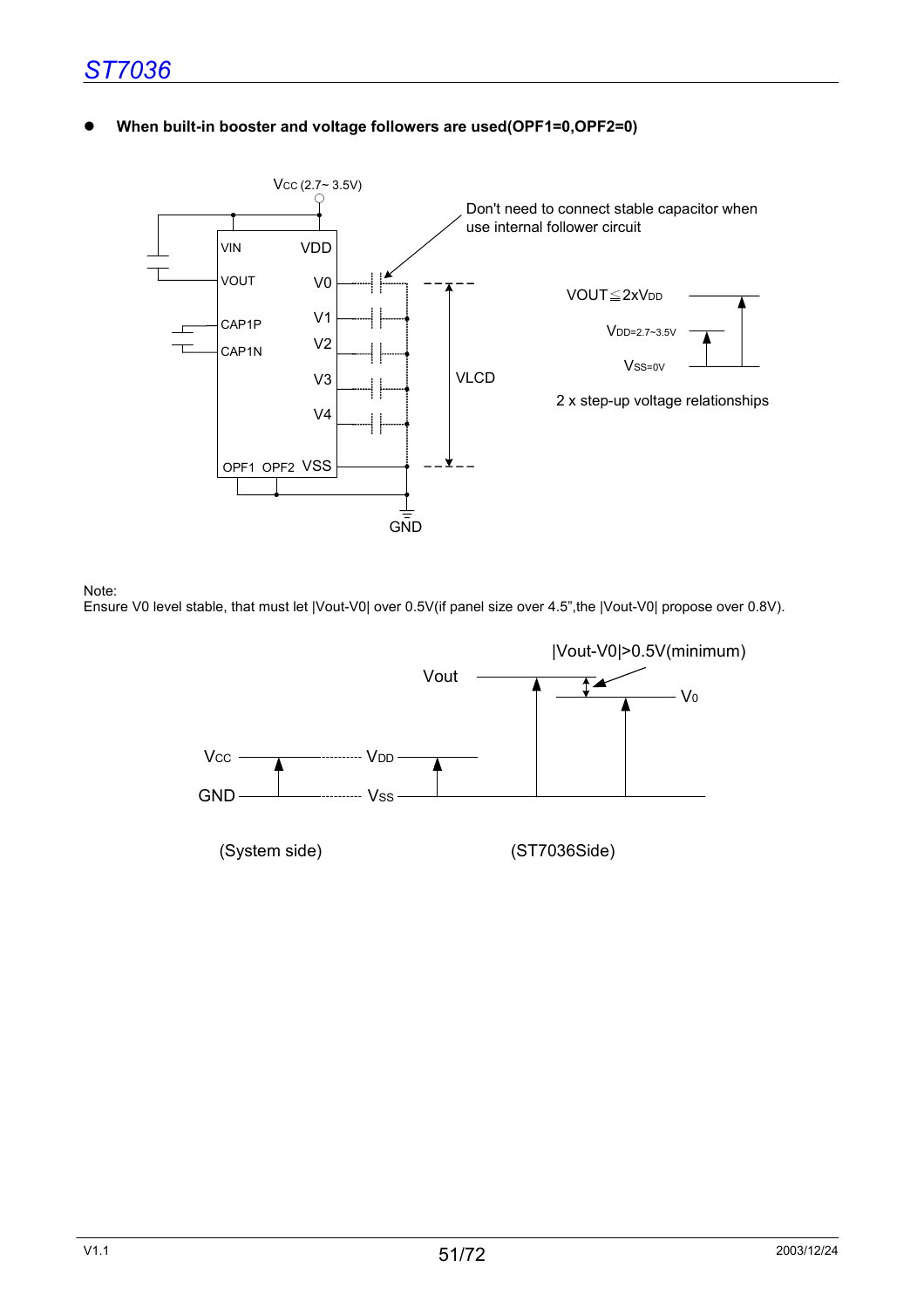#### ¾ **V0 voltage follower value calculation**



$$
\text{VO} = (1 + \frac{\text{Rb}}{\text{Ra}}) \times \text{Vref}
$$
\n
$$
\text{While Vref} = \text{VDD} \times (\frac{\alpha + 36}{100})
$$

|  | C <sub>5</sub> | C <sub>4</sub> | C <sub>3</sub> | C <sub>2</sub> | C <sub>1</sub> | C <sub>0</sub> | α  | Rab <sub>2</sub> | Rab1 | Rab0     | 1+Rb/Ra        |
|--|----------------|----------------|----------------|----------------|----------------|----------------|----|------------------|------|----------|----------------|
|  | 0              | 0              | 0              | 0              | 0              | 0              | 0  | 0                | 0    | 0        |                |
|  | 0              | 0              | 0              | 0              | 0              |                |    | 0                | 0    |          | 1.25           |
|  | $\Omega$       | 0              | 0              | 0              | ٠              | 0              | 2  | 0                |      | 0        | 1.5            |
|  |                |                |                |                |                |                |    | 0                |      |          | 1.8            |
|  |                |                |                |                |                |                |    |                  | 0    | 0        | $\overline{2}$ |
|  |                |                |                |                | 0              |                | 61 |                  | 0    |          | 2.5            |
|  |                |                |                |                | ٠              | 0              | 62 |                  |      | $\Omega$ | 3              |
|  |                |                |                |                | ٠              |                | 63 |                  |      |          | 3.75           |

| C <sub>2</sub> | C <sub>1</sub> | C <sub>0</sub> | α  | Rab <sub>2</sub> | Rab1 | Rab0 | 1+Rb/Ra |
|----------------|----------------|----------------|----|------------------|------|------|---------|
| 0              | 0              | 0              | 0  | 0                | 0    | 0    |         |
| 0              | 0              |                |    | 0                | 0    |      | 1.25    |
| 0              |                | 0              | 2  | 0                |      | 0    | 1.5     |
|                |                |                |    | 0                |      |      | 1.8     |
|                |                |                |    |                  | O    | 0    | 2       |
|                | 0              |                | 61 |                  | ŋ    |      | 2.5     |
|                |                | 0              | 62 |                  |      | 0    | 3       |
|                |                |                | 63 |                  |      |      | 3.75    |



#### **The recommended curve: follower = 04H**

#### Notes:

- 1. Vout  $\geq$  V0  $\geq$  V1  $\geq$  V2  $\geq$  V3  $\geq$  V4  $\geq$  Vss must be maintained.
- 2. If the calculation value of V0 is higher than Vout, the real V0 value will saturate to Vout.
- 3. internal built-in booster can only be used when OPF1=0,OPF2=0.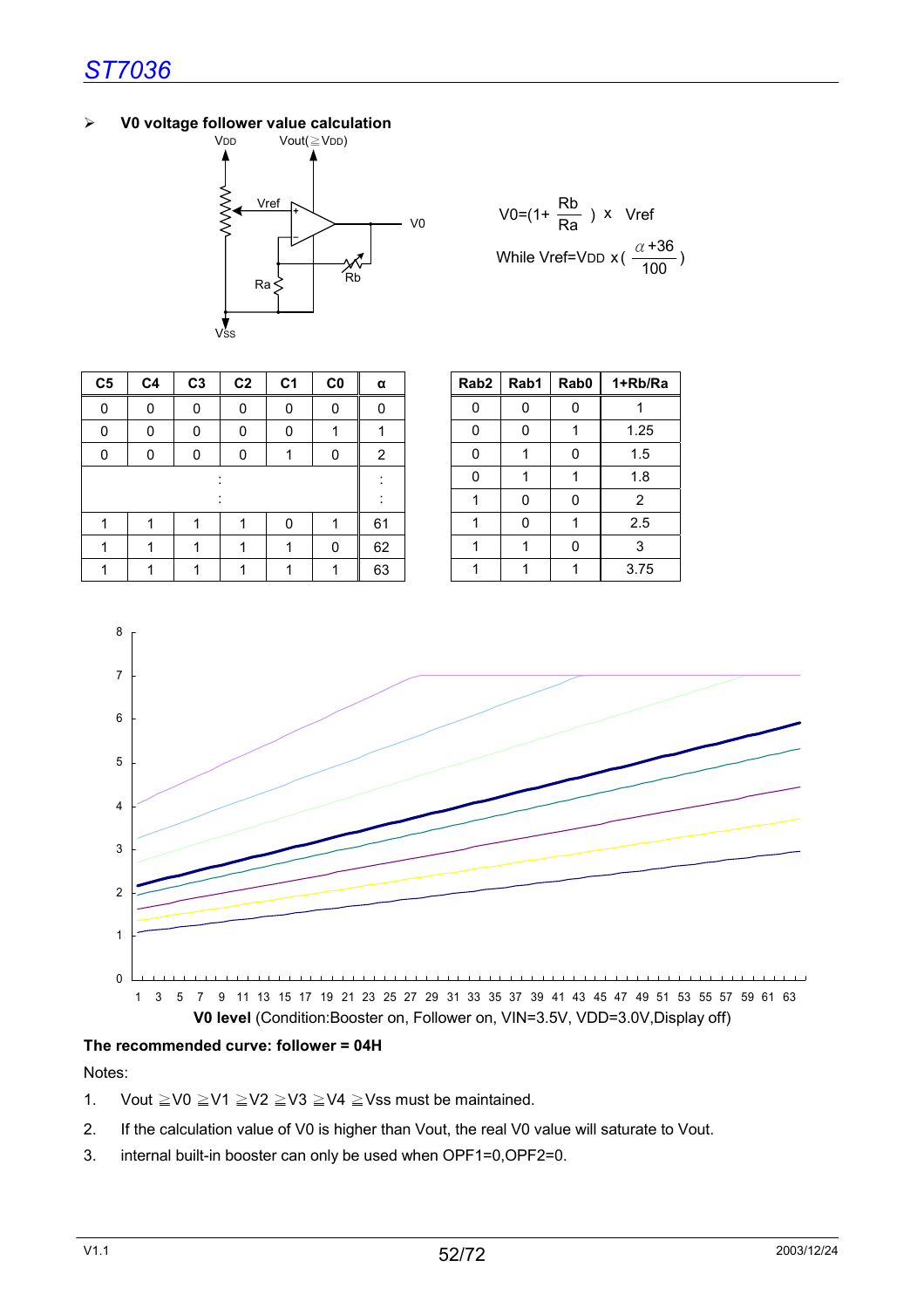

#### **The recommended curve: followe=01H**

#### Notes:

- 1. Vout  $\geq$  V0  $\geq$  V1  $\geq$  V2  $\geq$  V3  $\geq$  V4  $\geq$  Vss must be maintained.
- 2. If the calculation value of V0 is higher than Vout, the real V0 value will saturate to Vout.
- 3. internal built-in booster can only be used when OPF1=0,OPF2=0.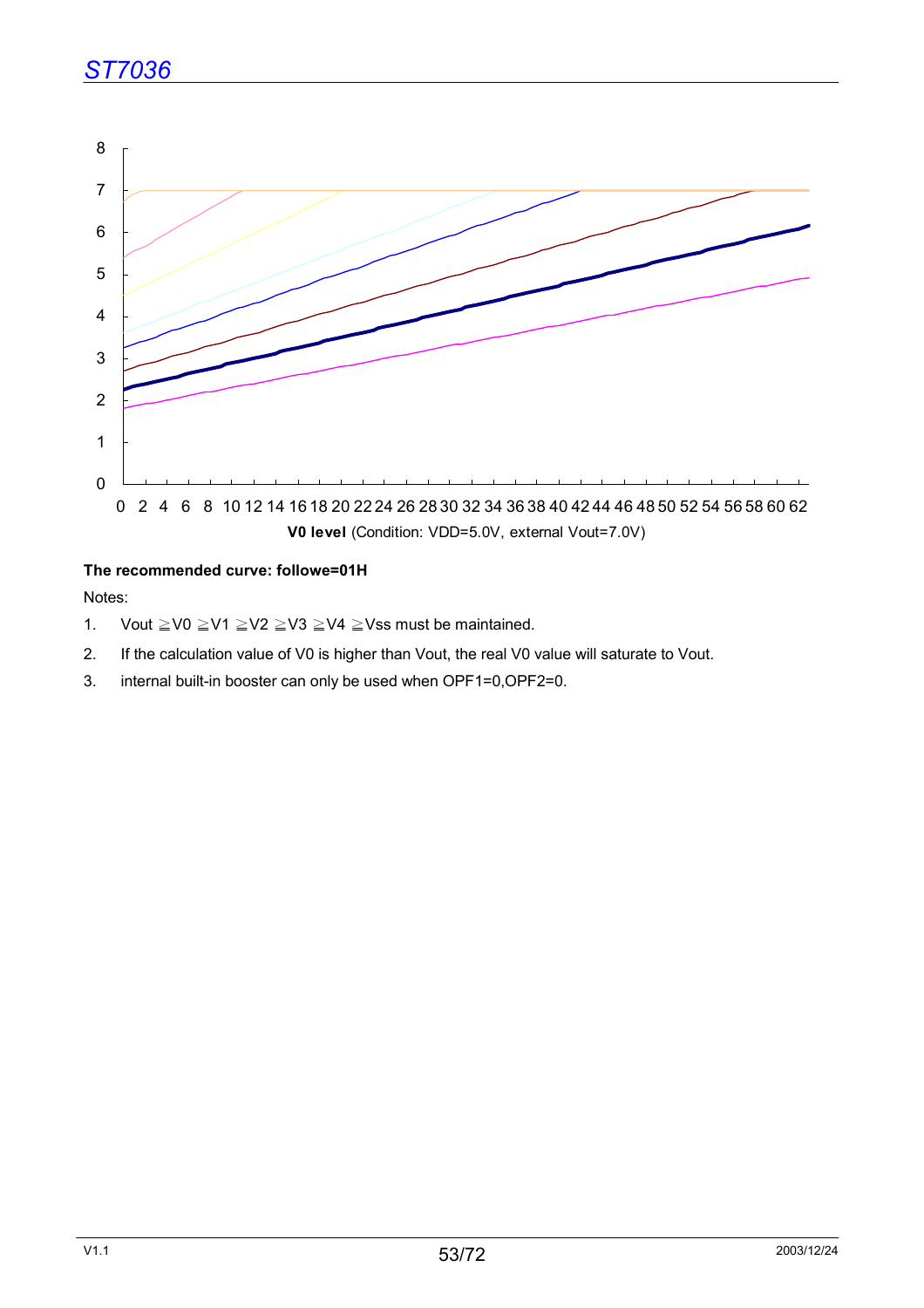# **AC Characteristics**

z **68 Interface**



| <b>Item</b>         |                                  |                   | <b>Condition</b> |      | <b>VDD=2.7 to 4.5V</b><br>Rating | VDD=4.5 to 5.5V<br>Rating | (Ta =25°C )<br><b>Units</b>  |    |  |
|---------------------|----------------------------------|-------------------|------------------|------|----------------------------------|---------------------------|------------------------------|----|--|
|                     | <b>Signal</b>                    | Symbol            |                  | Min. | Max.                             | Min.                      | Max.                         |    |  |
| Address hold time   | <b>RS</b>                        | t <sub>AH6</sub>  |                  | 20   | $\overline{\phantom{a}}$         | 20                        | $\overline{\phantom{0}}$     | ns |  |
| Address setup time  | <b>RS</b>                        | t <sub>AW6</sub>  |                  | 20   | $\overline{\phantom{a}}$         | 20                        |                              |    |  |
| System cycle time   | <b>RS</b>                        | tcyc <sub>6</sub> |                  | 400  | $\qquad \qquad \blacksquare$     | 280                       |                              | ns |  |
| Data setup time     | D <sub>0</sub> to D <sub>7</sub> | t <sub>DS6</sub>  |                  | 100  |                                  | 80                        |                              |    |  |
| Data hold time      | D <sub>0</sub> to D <sub>7</sub> | t <sub>DH6</sub>  |                  | 40   | $\overline{\phantom{a}}$         | 20                        | $\qquad \qquad \blacksquare$ | ns |  |
| lAccess time        | D <sub>0</sub> to D <sub>7</sub> | t <sub>ACC6</sub> |                  | ۰    | 500                              | $\overline{\phantom{a}}$  | 400                          |    |  |
| Output disable time | D <sub>0</sub> to D <sub>7</sub> | to <sub>H6</sub>  | $CL = 100 pF$    | 300  | $\overline{\phantom{a}}$         | 150                       | $\overline{\phantom{0}}$     | ns |  |
| Enable H pulse time | E                                | tewh              |                  | 200  | $\overline{\phantom{a}}$         | 120                       | $\blacksquare$               | ns |  |
| Enable L pulse time | E                                | tewL              |                  | 150  |                                  | 130                       | -                            | ns |  |

Note: All timing is specified using 20% and 80% of VDD as the reference.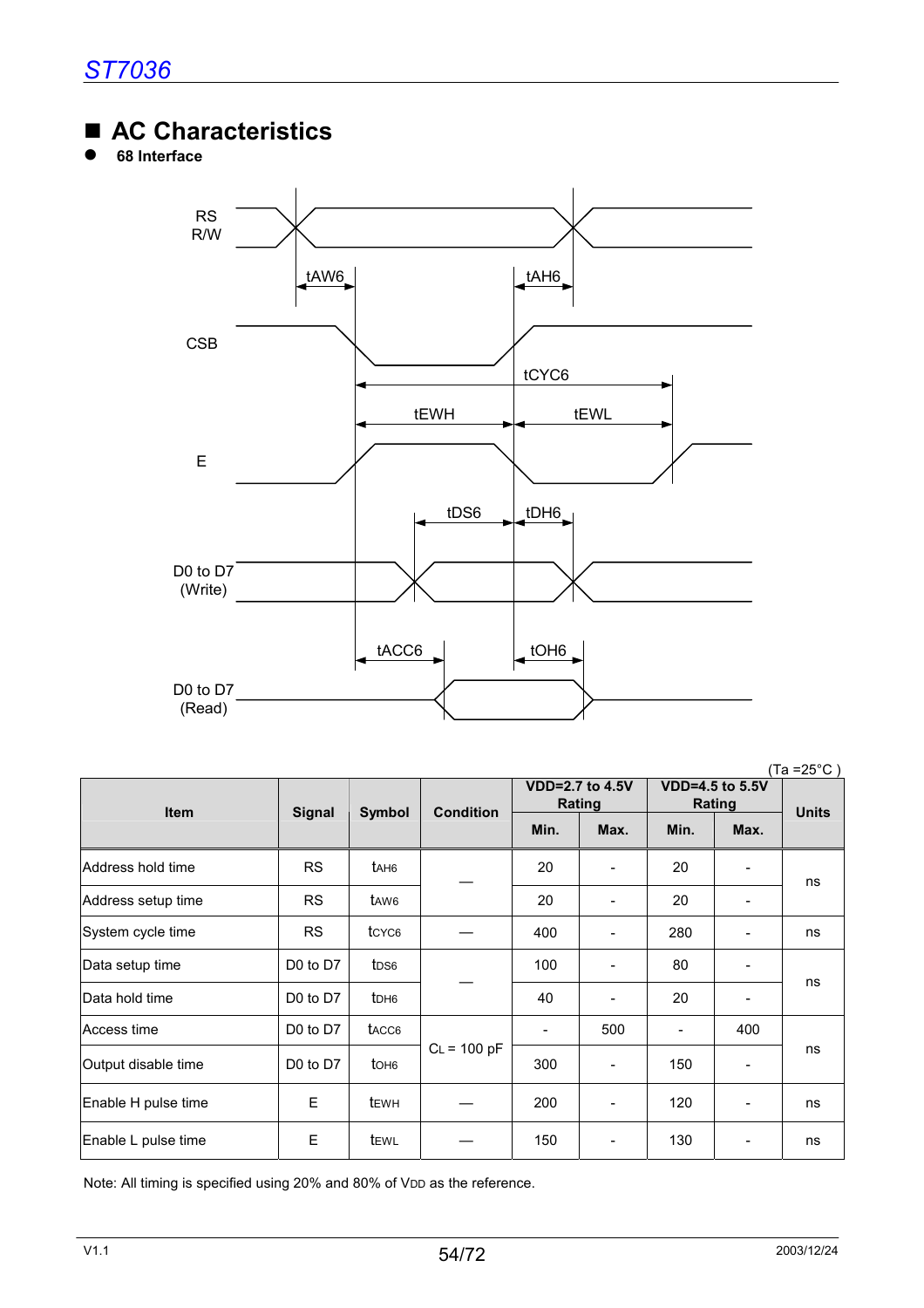### z **4-wire SPI interface**



 $(Ta = 25^{\circ}C)$ 

| <b>Item</b>          | <b>Signal</b> | Symbol           | <b>Condition</b> | <b>VDD=2.7 to 4.5V</b><br>Rating |                          | VDD=4.5 to 5.5V<br>Rating |                          | <b>Units</b> |  |
|----------------------|---------------|------------------|------------------|----------------------------------|--------------------------|---------------------------|--------------------------|--------------|--|
|                      |               |                  |                  | Min.                             | Max.                     | Min.                      | Max.                     |              |  |
| lSerial Clock Period |               | tscyc            |                  | 200                              |                          | 100                       |                          |              |  |
| SCL "H" pulse width  | <b>SCL</b>    | tshw             |                  | 20                               |                          | 20                        | $\blacksquare$           | ns           |  |
| SCL "L" pulse width  |               | tsLw             |                  | 160                              | $\overline{\phantom{a}}$ | 120                       | $\blacksquare$           |              |  |
| Address setup time   | <b>RS</b>     | tsas             |                  | 10                               | $\overline{\phantom{0}}$ | 10                        | $\overline{\phantom{a}}$ |              |  |
| Address hold time    |               | tsah             |                  | 250                              |                          | 150                       |                          | ns           |  |
| Data setup time      | <b>SI</b>     | tsps             |                  | 10                               |                          | 10                        | $\blacksquare$           |              |  |
| Data hold time       |               | tsd <sub>H</sub> |                  | 10                               | $\overline{\phantom{a}}$ | 20                        | -                        | ns           |  |
| ICS-SCL time         | CS            | tcss             |                  | 20                               | $\overline{\phantom{a}}$ | 20                        | $\blacksquare$           |              |  |
|                      |               | tcsh             |                  | 350                              | ۰                        | 200                       | -                        | ns           |  |

\*1 All timing is specified using 20% and 80% of VDD as the standard.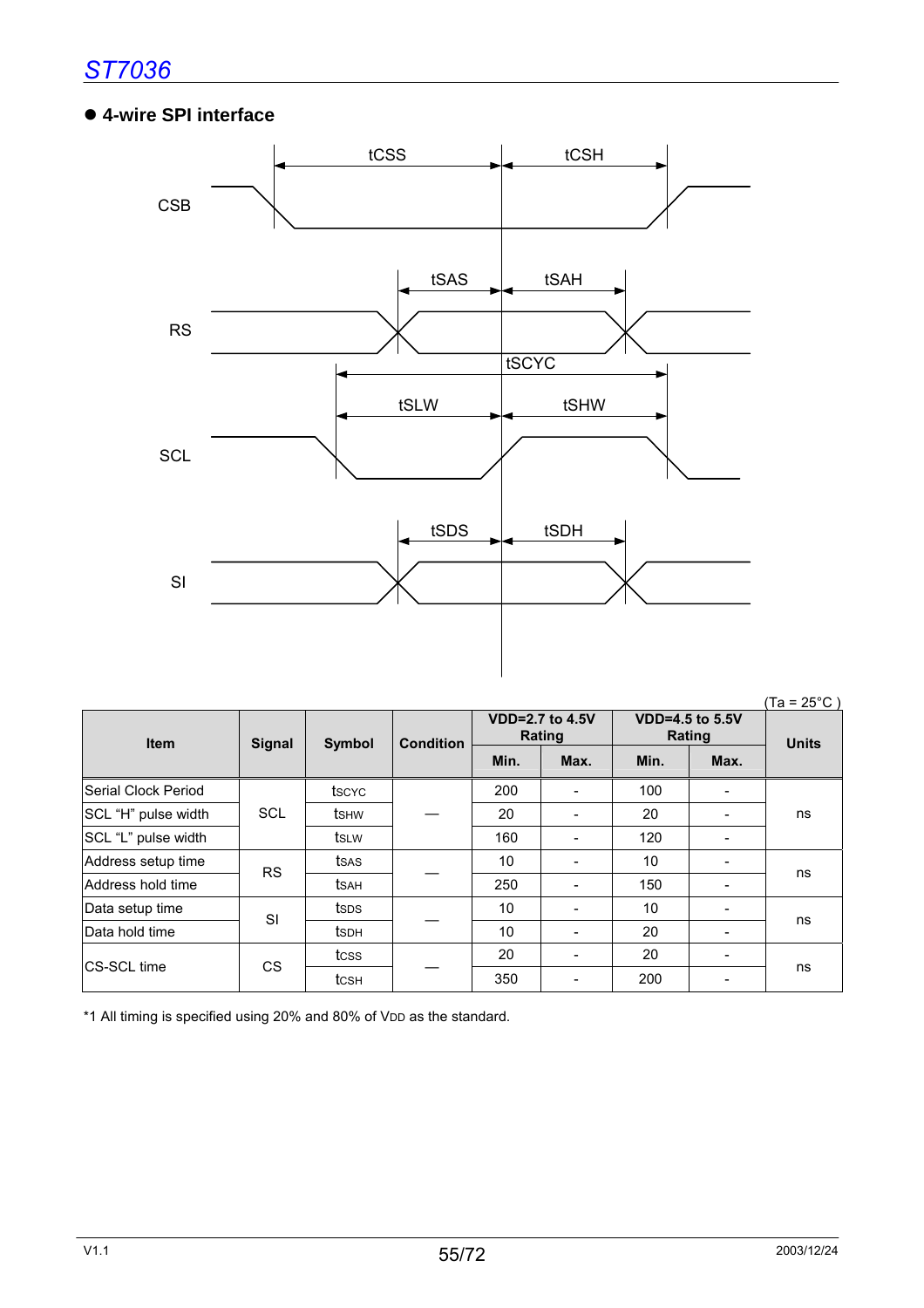z **I2C interface (ST7036i only)**



|                                                            |            |                                  |                  |                                  |                          |                                  | Ta = 25°C)        |         |
|------------------------------------------------------------|------------|----------------------------------|------------------|----------------------------------|--------------------------|----------------------------------|-------------------|---------|
| <b>Item</b>                                                | Signal     |                                  | Symbol Condition | <b>VDD=2.7 to 4.5V</b><br>Rating |                          | <b>VDD=4.5 to 5.5V</b><br>Rating |                   | Units   |
|                                                            |            |                                  |                  | Min.                             | Max.                     | Min.                             | Max.              |         |
| <b>SCL clock frequency</b>                                 |            | $\mathsf{f}_{\mathsf{SCLK}}$     |                  | DC                               | 300K                     | DC                               | 400               | kHz     |
| SCL clock low period                                       | <b>SCL</b> | $t_{LOW}$                        |                  | 2.5                              | $\overline{\phantom{0}}$ | 1.3                              | $\hspace{0.05cm}$ |         |
| SCL clock high period                                      |            | $t_{\text{HIGH}}$                |                  | 0.6                              |                          | 0.6                              |                   | $\mu s$ |
| Data set-up time                                           | <b>SDA</b> | $t_{\text{SU;DAT}}$              |                  | 1800                             |                          | 700                              |                   | ns      |
| Data hold time                                             |            | $t_{HD:DAT}$                     |                  | $\Omega$                         | 0.5                      | $\Omega$                         | 0.5               | μs      |
| SCL, SDA rise time                                         | SCL,       | $t_{r}$                          |                  | $20+0.1C_{b}$                    | 300                      | $20+0.1Cb$                       | 300               | ns      |
| <b>SCL, SDA fall time</b>                                  | <b>SDA</b> | $t_{\rm f}$                      |                  | $20+0.1C_{b}$                    | 300                      | $20+0.1C_{b}$                    | 300               |         |
| Capacitive load represent by each bus<br>line              |            | $C_{b}$                          |                  |                                  | 400                      |                                  | 400               | pf      |
| Setup time for a repeated START<br>condition               | <b>SDA</b> | $t_{\scriptstyle\text{SU;STA}}$  |                  | 0.6                              |                          | 0.6                              |                   | μs      |
| Start condition hold time                                  |            | $t_{HD;STA}$                     |                  | 1.8                              |                          | 1.0                              |                   | μs      |
| Setup time for STOP condition                              |            | $\boldsymbol{t}_{\text{SU;STO}}$ |                  | 0.6                              |                          | 0.6                              |                   | μs      |
| Bus free time between a Stop and<br><b>START</b> condition | <b>SCL</b> | $t_{\text{BUF}}$                 |                  | 1.3                              |                          | 1.3                              |                   | $\mu s$ |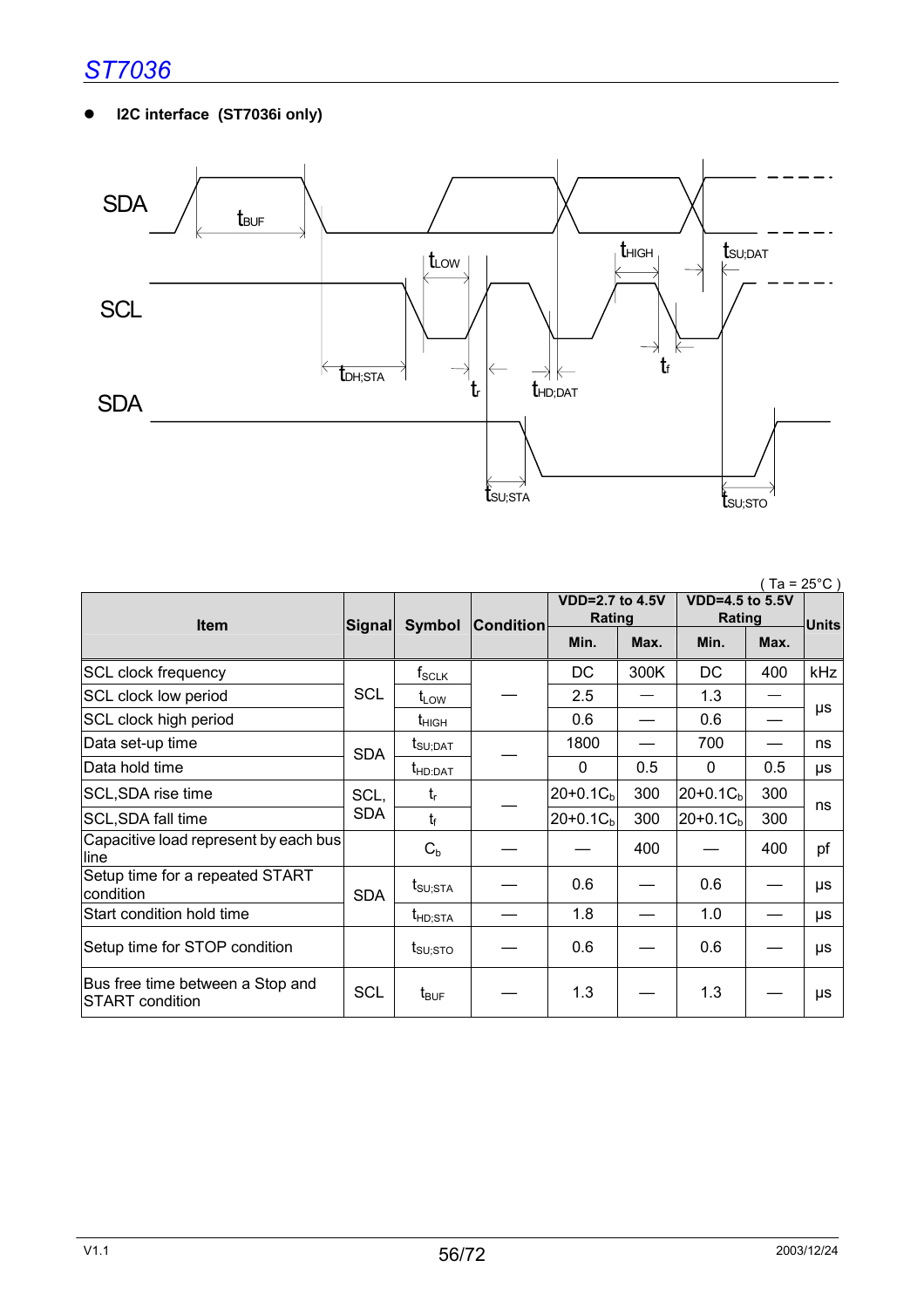**Internal Power Supply Reset** 



Notes:

- \* torf compensates for the power oscillation period caused by momentary power supply oscillations.
- Specified at 4.5V for 5V operation, and at 2.7V for 3V operation.
- For if 2.7V/4.5V is not reached during 3V/5V operation, internal reset circuit will not operate normally.



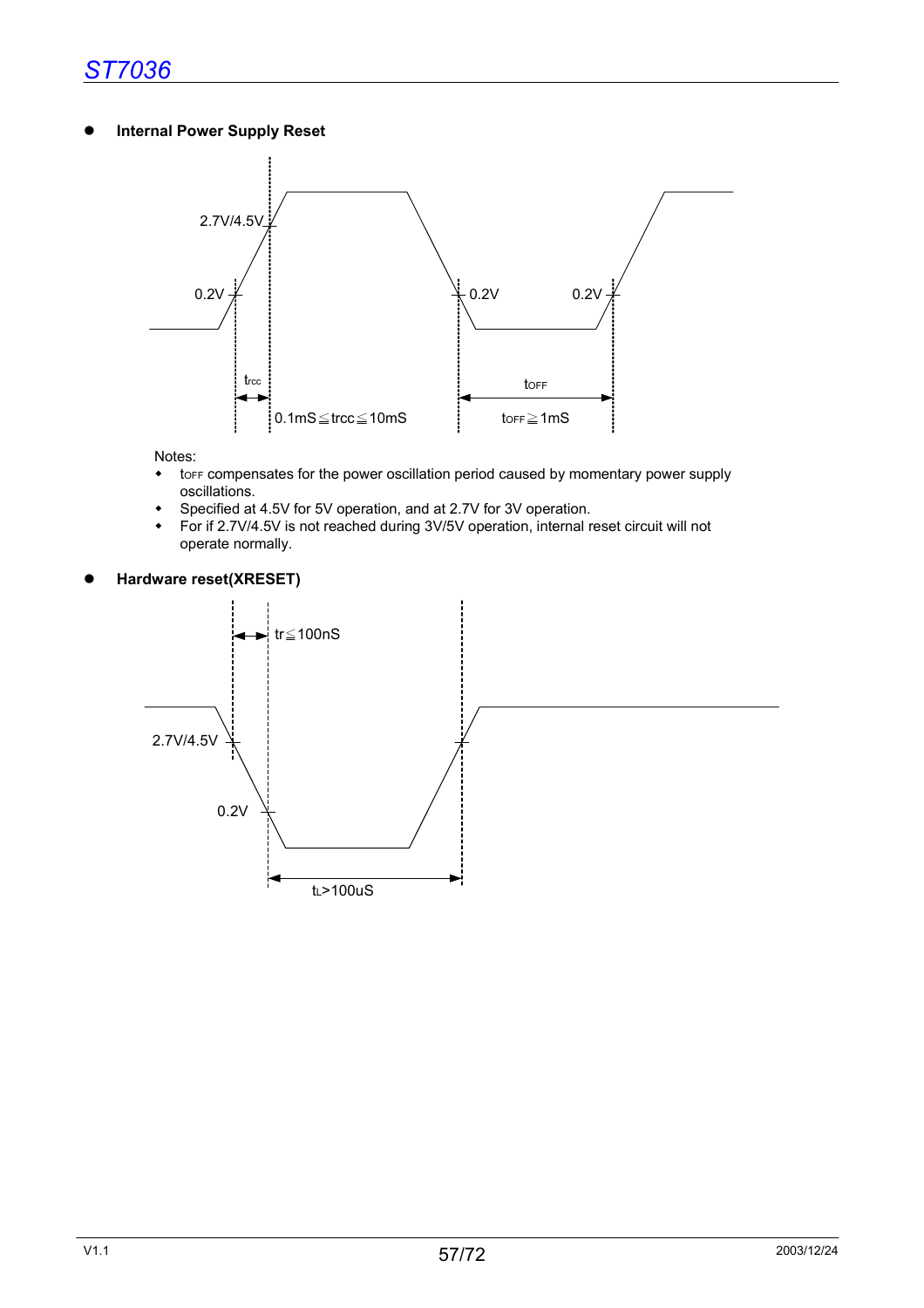# **Absolute Maximum Ratings**

| <b>Characteristics</b>       | <b>Symbol</b>               | <b>Value</b>                               |
|------------------------------|-----------------------------|--------------------------------------------|
| Power Supply Voltage         | VDD                         | $-0.3$ to $+7.0$                           |
| <b>LCD Driver Voltage</b>    | $\mathsf{V}_{\mathsf{LCD}}$ | $7.0 - Vss$ to $-0.3 + Vss$                |
| Input Voltage                | $\mathsf{V}_{\mathsf{IN}}$  | $-0.3$ to VDD+0.3                          |
| <b>Operating Temperature</b> | $T_A$                       | $-40^{\circ}$ C to + 90 $^{\circ}$ C       |
| Storage Temperature          | $\mathsf{T}_{\text{STO}}$   | -55 <sup>°</sup> C to + 125 <sup>°</sup> C |

# ■ DC Characteristics

 $(TA = 25^{\circ}$  , VDD = 2.7 V)

| <b>Symbol</b>    | <b>Characteristics</b>                   | <b>Test Condition</b>                                    | Min.                         | Typ.                     | Max.              | <b>Unit</b> |
|------------------|------------------------------------------|----------------------------------------------------------|------------------------------|--------------------------|-------------------|-------------|
| <b>VDD</b>       | <b>Operating Voltage</b>                 |                                                          | 2.7                          |                          | 4.5               | V           |
| $V_{LCD}$        | <b>LCD Voltage</b>                       | V0-Vss                                                   | 2.7                          | $\overline{a}$           | 7.0               | V           |
| <b>VIN</b>       | Power Supply                             |                                                          | $\qquad \qquad \blacksquare$ | $\overline{a}$           | 3.5               | V           |
| $I_{\rm CC}$     | <b>Power Supply Current</b>              | $VDD=3.0V$<br>(Use internal<br>booster/follower circuit) | $\qquad \qquad \blacksquare$ | 160                      | 230               | uA          |
| $V_{I H1}$       | Input High Voltage<br>(Except OSC1)      |                                                          | 0.7<br><b>VDD</b>            |                          | <b>VDD</b>        | V           |
| $V_{IL1}$        | Input Low Voltage<br>(Except OSC1)       |                                                          | $-0.3$                       | ÷,                       | 0.8               | V           |
| V <sub>1H2</sub> | Input High Voltage<br>(OSC1)             |                                                          | 0.7<br><b>VDD</b>            | $\overline{\phantom{0}}$ | <b>VDD</b>        | V           |
| V <sub>IL2</sub> | Input Low Voltage<br>(OSC1)              |                                                          | $\overline{\phantom{0}}$     | $\overline{\phantom{0}}$ | 0.2<br><b>VDD</b> | V           |
| $V_{OH}$         | Output High Voltage<br>(DB0 - DB7)       | $I_{OH} = -1.0mA$                                        | 0.7<br><b>VDD</b>            |                          | ÷,                | V           |
| $V_{OL}$         | <b>Output Low Voltage</b><br>(DB0 - DB7) | $I_{OL}$ = 1.0mA                                         |                              | $\overline{\phantom{0}}$ | 0.8               | $\vee$      |
| $R_{COM}$        | <b>Common Resistance</b>                 | $V_{LCD} = 4V$ , $I_d = 0.05mA$                          | $\blacksquare$               | $\overline{2}$           | 20                | $K\Omega$   |
| $R_{\text{SEG}}$ | Segment Resistance                       | $V_{LCD} = 4V$ , $I_d = 0.05mA$                          | $\qquad \qquad \blacksquare$ | $\overline{2}$           | 30                | $K\Omega$   |
| $I_{LEAK}$       | Input Leakage<br>Current                 | $V_{IN}$ = 0V to VDD                                     | $-1$                         |                          | 1                 | μA          |
| $I_{\text{PUP}}$ | Pull Up MOS Current                      | $VDD = 3V$                                               | 20                           | 30                       | 40                | μA          |
| fosc             | Oscillation frequency                    | $VDD = 3V, 1/17duty$                                     | 350                          | 540                      | 1100              | kHz         |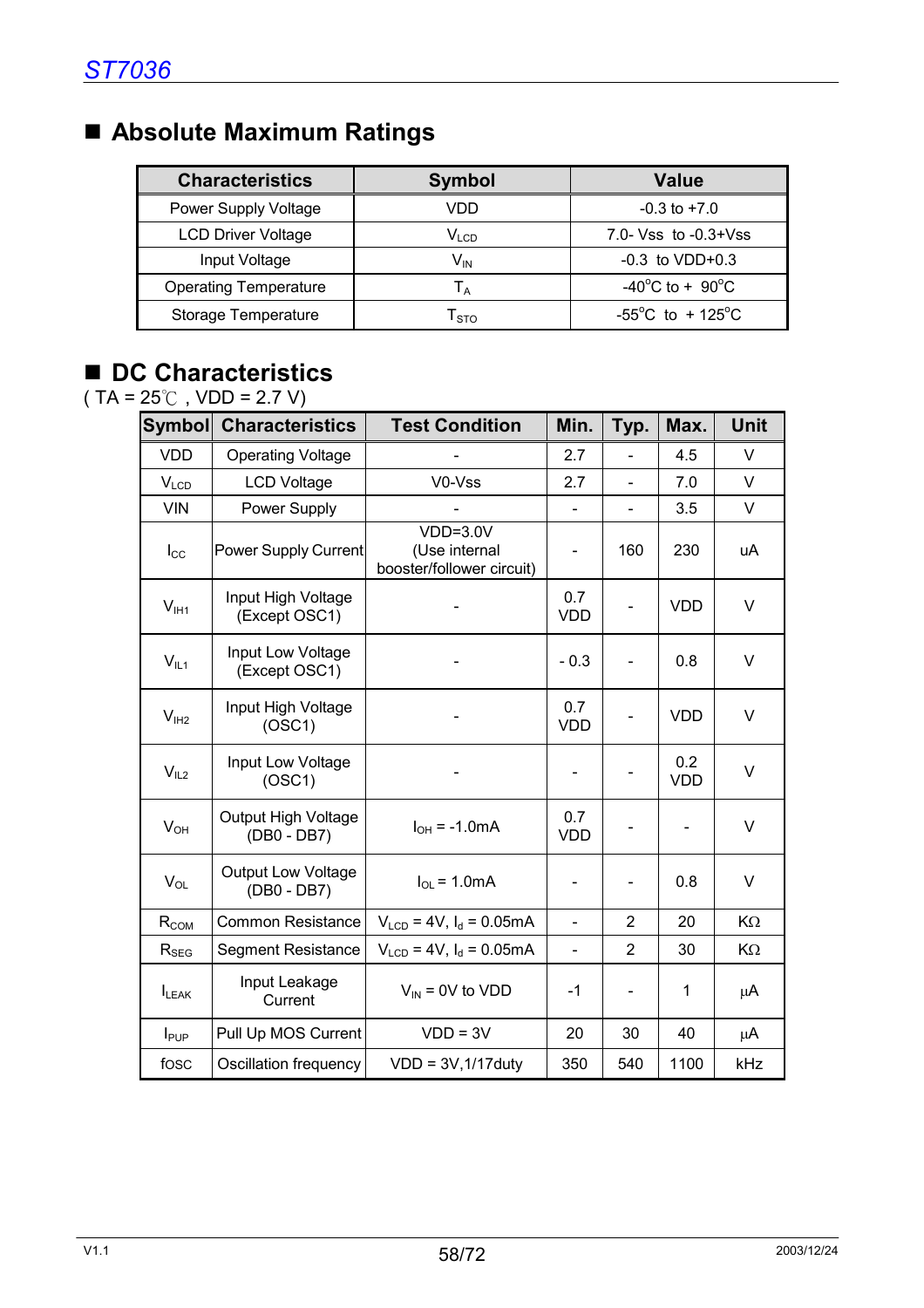# ■ **DC Characteristics**

 $(TA = 25^{\circ}C, VDD = 4.5 V)$ 

| <b>Symbol</b>    | <b>Characteristics</b>                   | <b>Test Condition</b>                                    | Min.                         | Typ.                         | Max.       | <b>Unit</b> |
|------------------|------------------------------------------|----------------------------------------------------------|------------------------------|------------------------------|------------|-------------|
| <b>VDD</b>       | <b>Operating Voltage</b>                 |                                                          | 4.5                          |                              | 5.5        | V           |
| $V_{LCD}$        | <b>LCD Voltage</b>                       | V0-Vss                                                   | 2.7                          | $\blacksquare$               | 7.0        | V           |
| <b>VIN</b>       | Power Supply                             |                                                          | $\blacksquare$               |                              | 3.5        | V           |
| $I_{\rm CC}$     | <b>Power Supply Current</b>              | $VDD=5.0V$<br>(Use internal<br>booster/follower circuit) | $\qquad \qquad \blacksquare$ | 240                          | 340        | μA          |
| $V_{I H1}$       | Input High Voltage<br>(Except OSC1)      |                                                          | 0.7<br><b>VDD</b>            |                              | <b>VDD</b> | V           |
| $V_{IL1}$        | Input Low Voltage<br>(Except OSC1)       |                                                          | $-0.3$                       |                              | 0.8        | V           |
| V <sub>1H2</sub> | Input High Voltage<br>(OSC1)             |                                                          | 0.7<br><b>VDD</b>            | $\qquad \qquad \blacksquare$ | <b>VDD</b> | V           |
| $V_{IL2}$        | Input Low Voltage<br>(OSC1)              |                                                          |                              |                              | 1.0        | V           |
| $V_{OH}$         | Output High Voltage<br>(DB0 - DB7)       | $I_{OH} = -1.0mA$                                        | 0.8<br><b>VDD</b>            |                              | <b>VDD</b> | V           |
| $V_{OL}$         | <b>Output Low Voltage</b><br>(DB0 - DB7) | $I_{OL}$ = 1.0mA                                         |                              |                              | 0.8        | V           |
| $R_{COM}$        | <b>Common Resistance</b>                 | $V_{LCD} = 4V$ , $I_d = 0.05mA$                          | $\overline{\phantom{0}}$     | $\overline{2}$               | 20         | $K\Omega$   |
| $R_{\rm SEG}$    | <b>Segment Resistance</b>                | $V_{LCD} = 4V$ , $I_d = 0.05mA$                          | $\blacksquare$               | 2                            | 30         | KΩ          |
| $I_{LEAK}$       | Input Leakage<br>Current                 | $V_{IN}$ = 0V to VDD                                     | $-1$                         | $\qquad \qquad \blacksquare$ | 1          | μA          |
| $I_{\text{PUP}}$ | Pull Up MOS Current                      | $VDD = 5V$                                               | 65                           | 95                           | 125        | μA          |
| fosc             | Oscillation frequency                    | $VDD = 5V, 1/17duty$                                     | 350                          | 540                          | 1100       | kHz         |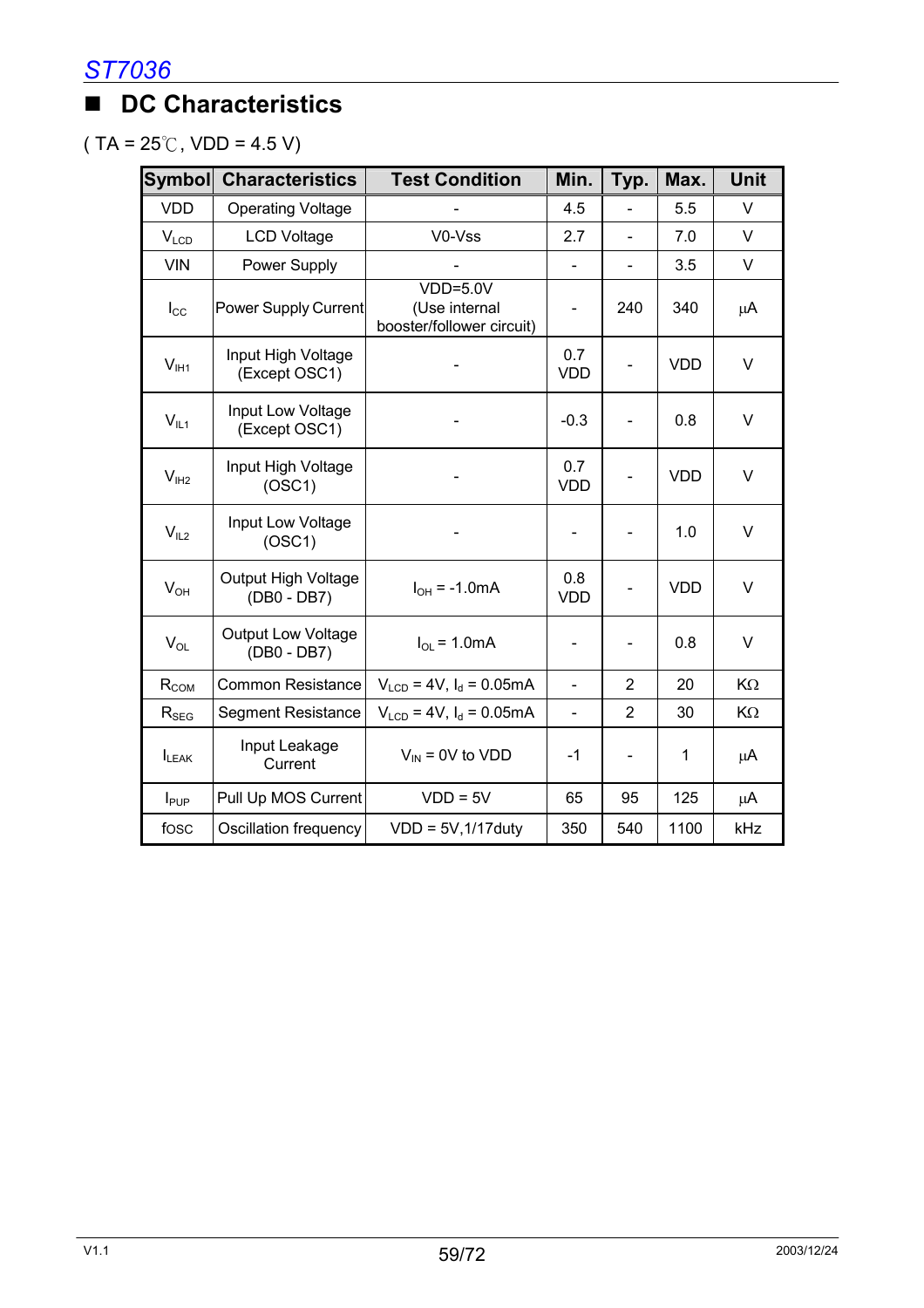### ■ LCD Frame Frequency

● 1/16 Duty(ST7066U normal mode); Assume the oscillation frequency is 540KHZ, 1 clock cycle time

**= 1.85us, 1/16 duty; 1/5 bias,1 frame =1.85us x 200 x 16 = 5.92ms=168.9Hz(SHLC and SHLS connect to High)** 

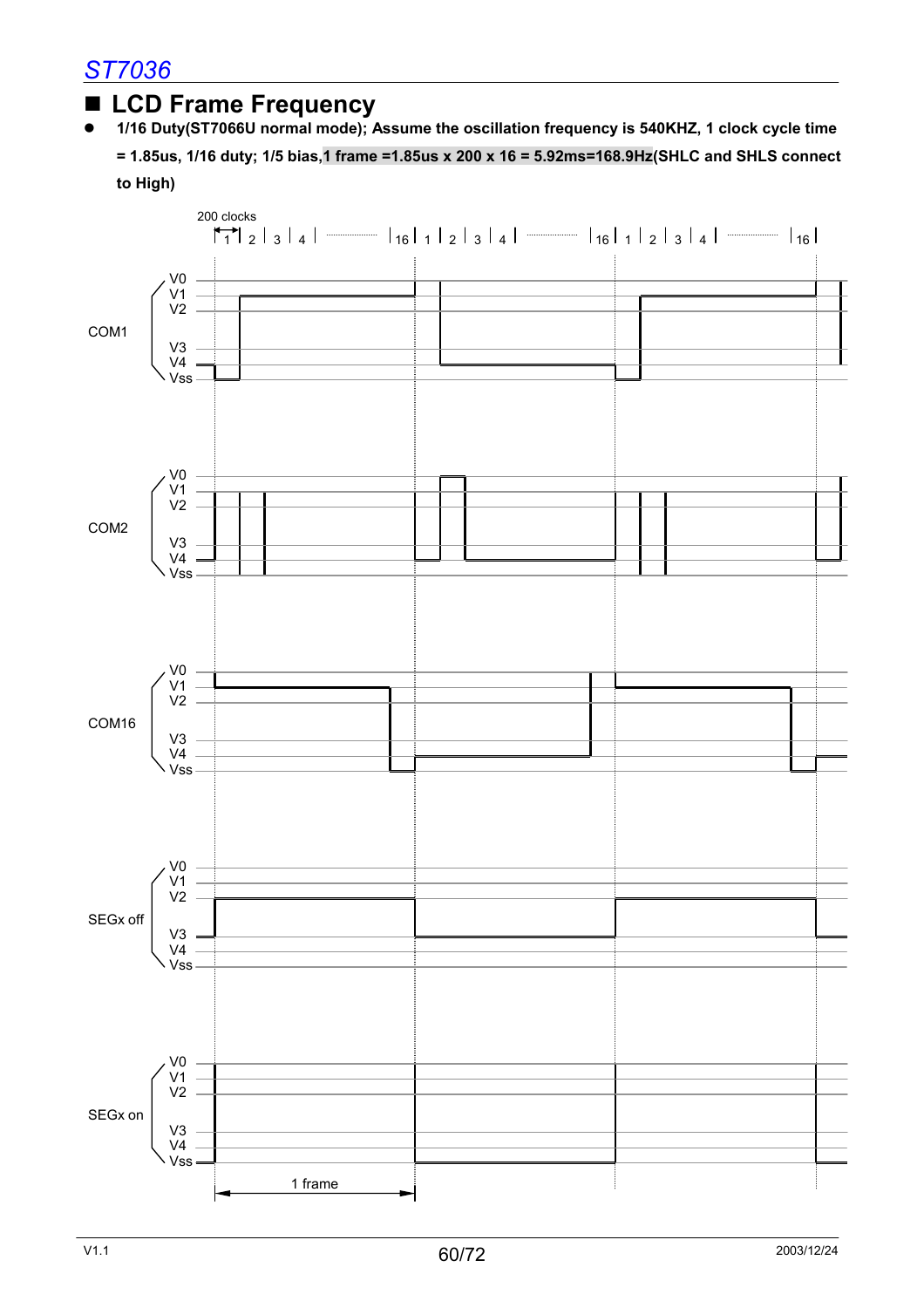● 1/17 Duty(Extension mode); Assume the oscillation frequency is 540KHZ, 1 clock cycle time = **1.85us, 1/17 duty; 1/5 bias,1 frame =1.85us x 200 x 17 = 6.29ms=159Hz(SHLC and SHLS connect to High)** 

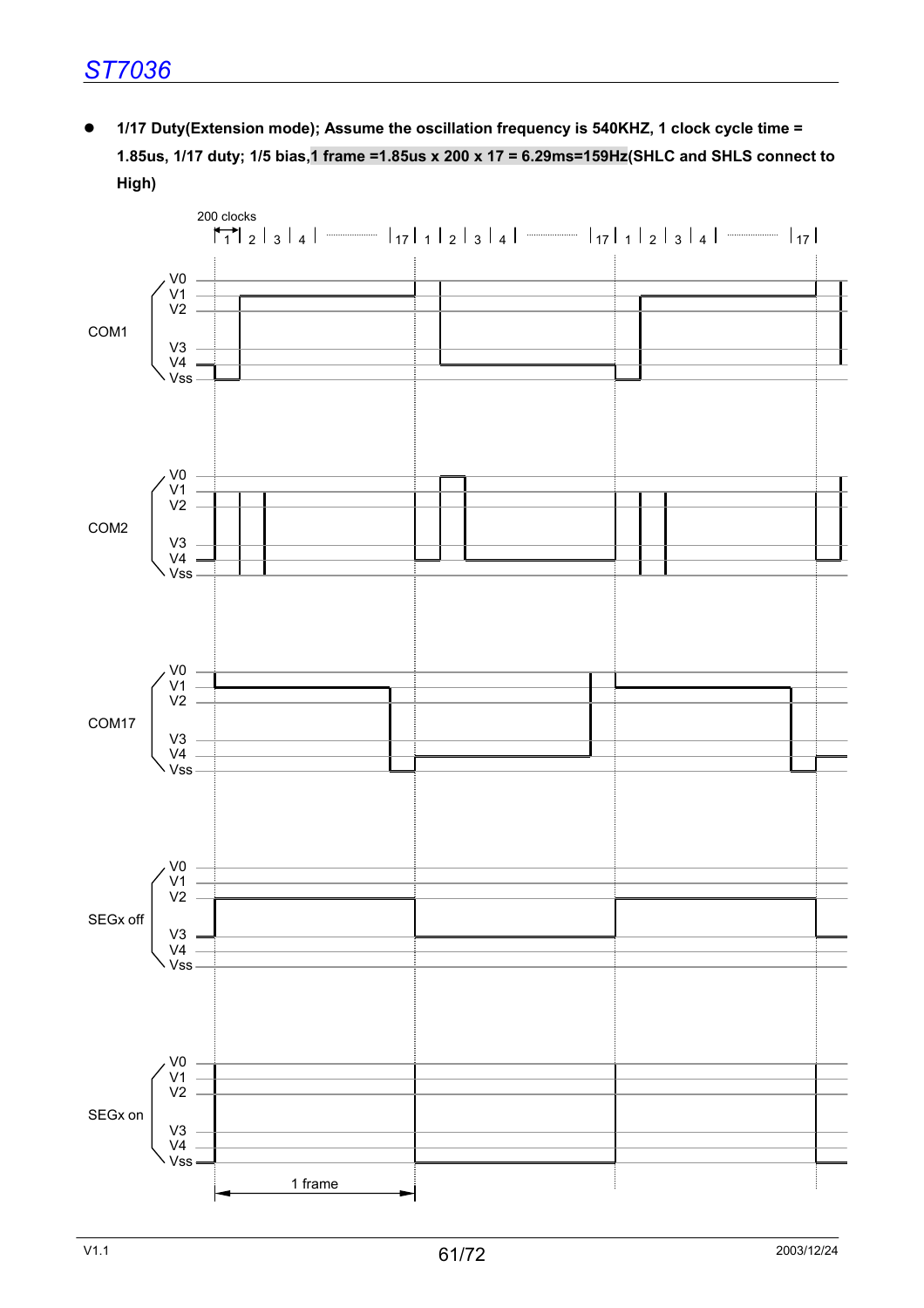● 1/8 Duty(ST7066U normal mode); Assume the oscillation frequency is 540KHZ, 1 clock cycle time = **1.85us, 1/8 duty; 1/4 bias,1 frame = 1.85us x 400 x 8 = 5.92ms=168.9Hz(SHLC and SHLS connect to High)**

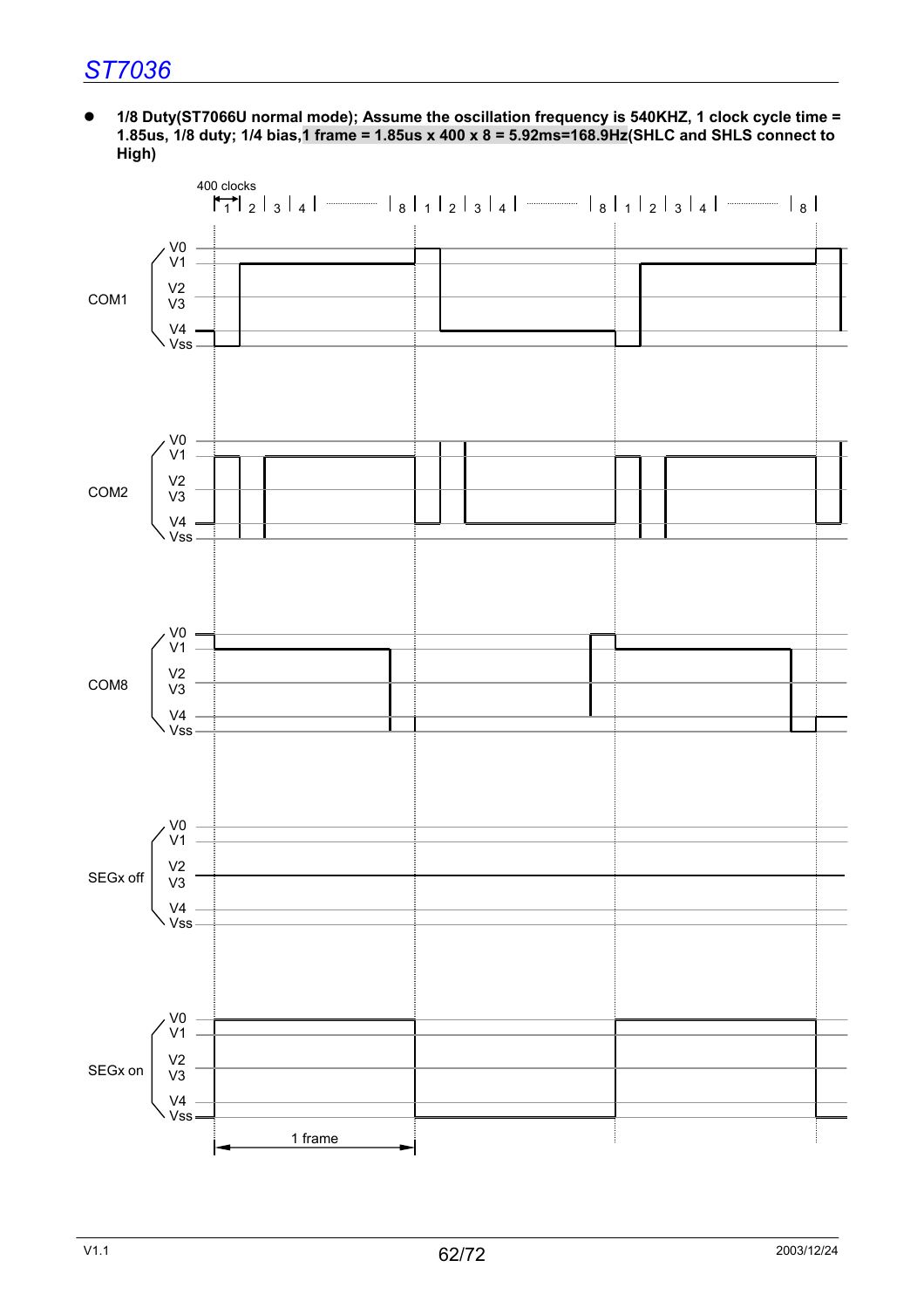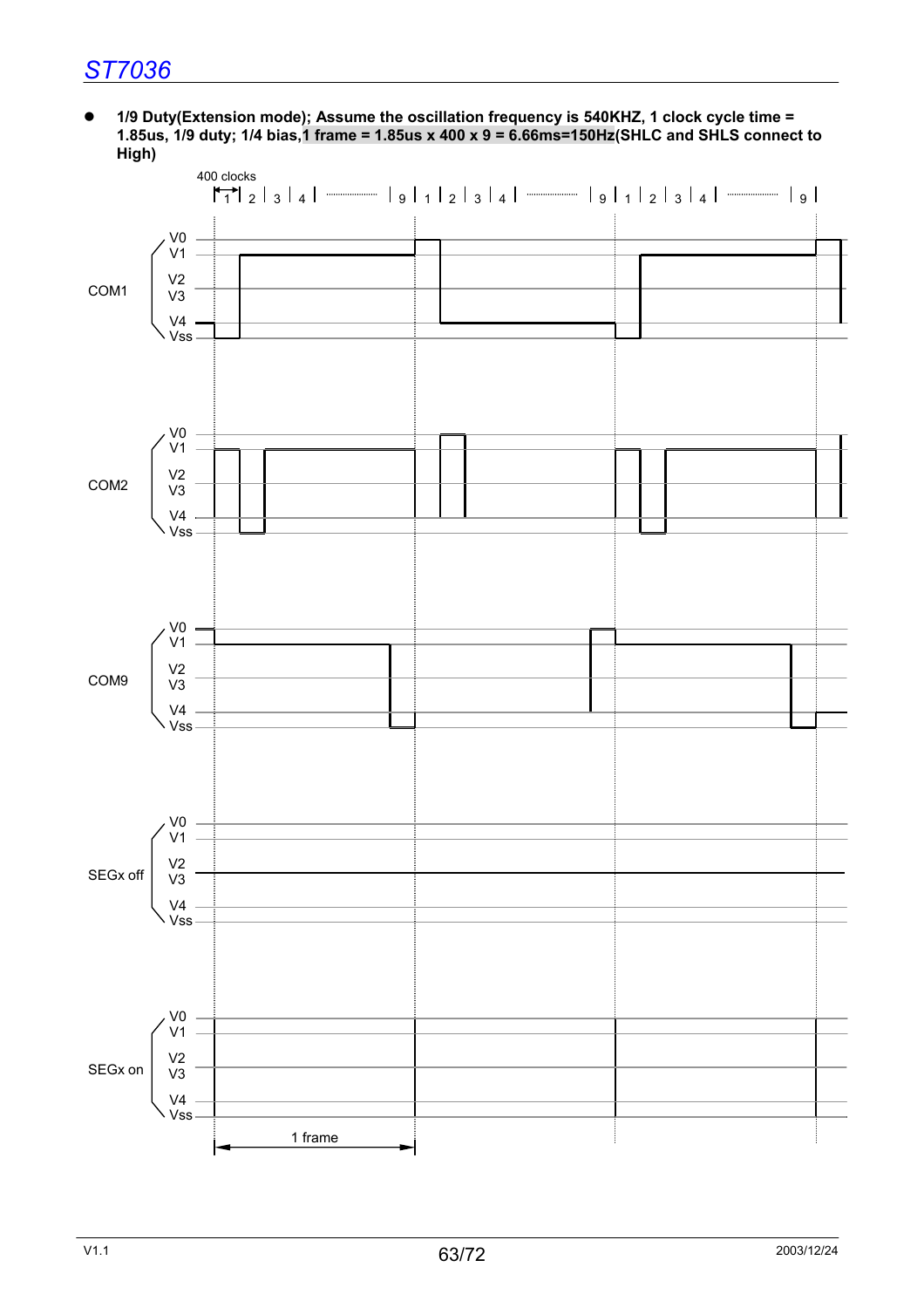z **1/25 Duty( Extension mode and 3-line ); Assume the oscillation frequency is 540KHZ, 1 clock cycle time = 1.85us, 1/25 duty; 1/4 bias,1 frame = 1.85us x 160 x 25 = 7.40ms=135.1Hz(SHLC and SHLS connect to High)**

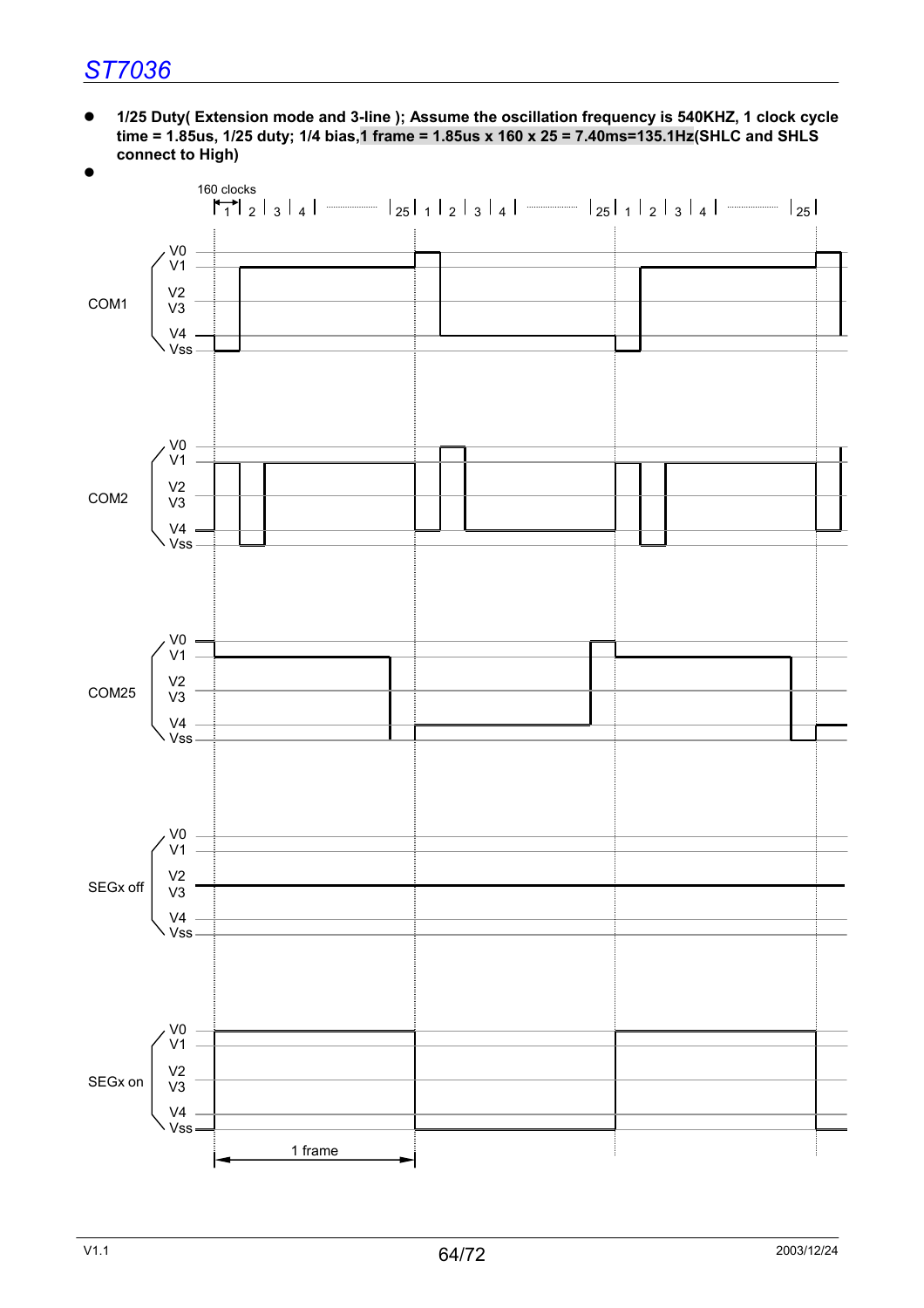



- Data **NMOS NMOS** I/O PAD:DB7-DB6 PSB=1==> Pull up PSB=0==>Floating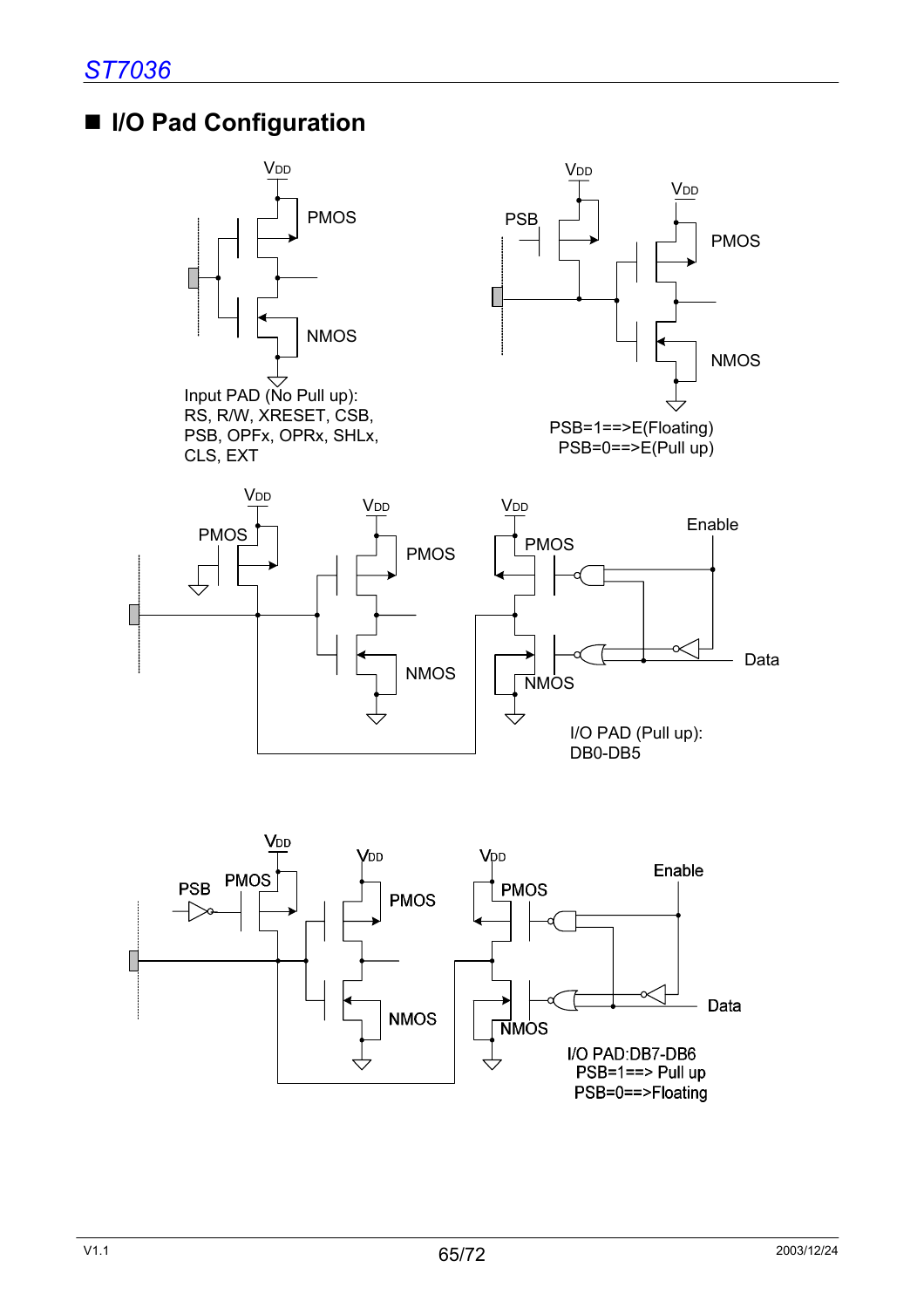# ■ LCD and ST7036 Connection

**SHLC/SHLS ITO option pin can select at different direction for LCD panel** 

z **Com normal direction/Seg normal direction** 



**3 line x 16 characters, SHLC=1 SHLS=1** 

z **Com normal direction/Seg reverse direction** 



**3 line x 16 characters, SHLC=1, SHLS=0** 

z **Com reverse direction/Seg normal direction** 



**3 line x 16 characters, SHLC=0, SHLS=1** 

z **Com reverse direction/Seg reverse direction** 



**3 line x 16 characters, SHLC=0, SHLS=0**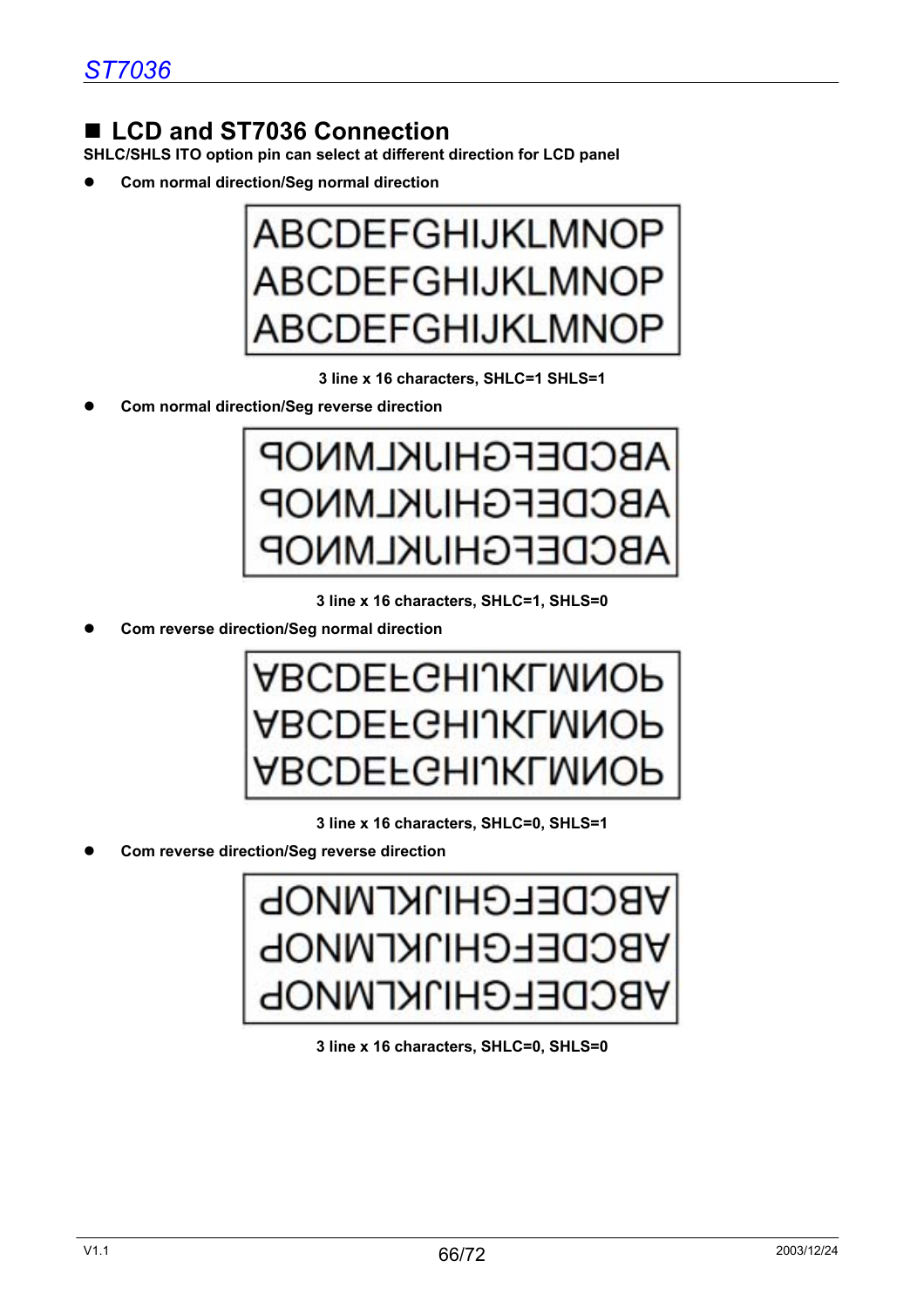# ■ Application Circuit ( Normal mode )

- ¾ Use internal resistor(9.6K ohm) and contrast adjust with external VR.
- $\triangleright$  Booster always off.
- $\triangleright$  Has 240 character of CGROM.
- $\triangleright$  Internal oscillator.

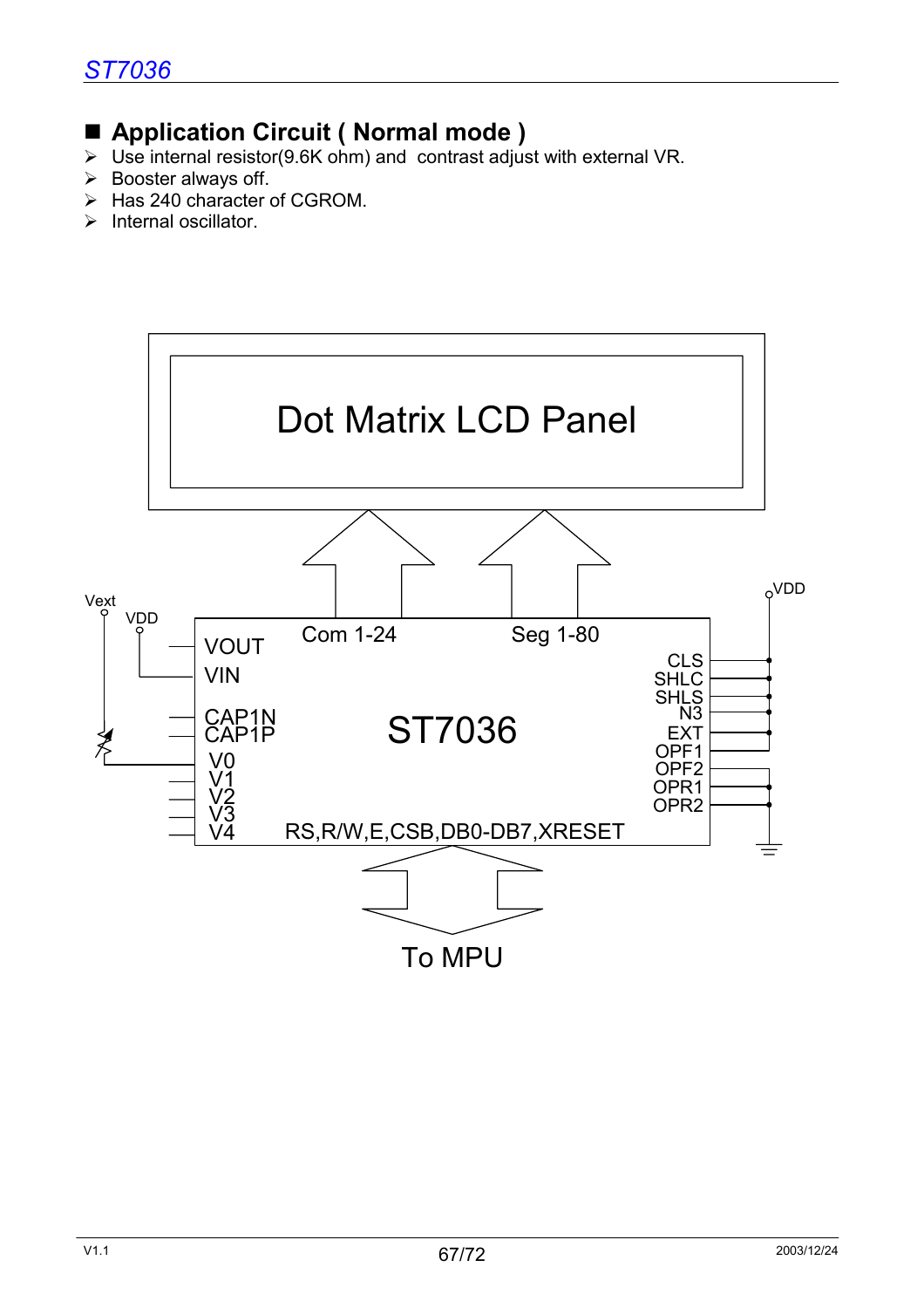# **Application Circuit(Extension mode)**

- ¾ Use internal follower circuit.
- $\triangleright$  Booster has 2 times pump.
- $\triangleright$  Has 240 character of CGROM.
- $\triangleright$  Internal oscillator.



When the heavy load is applied, the dotted line part could be added.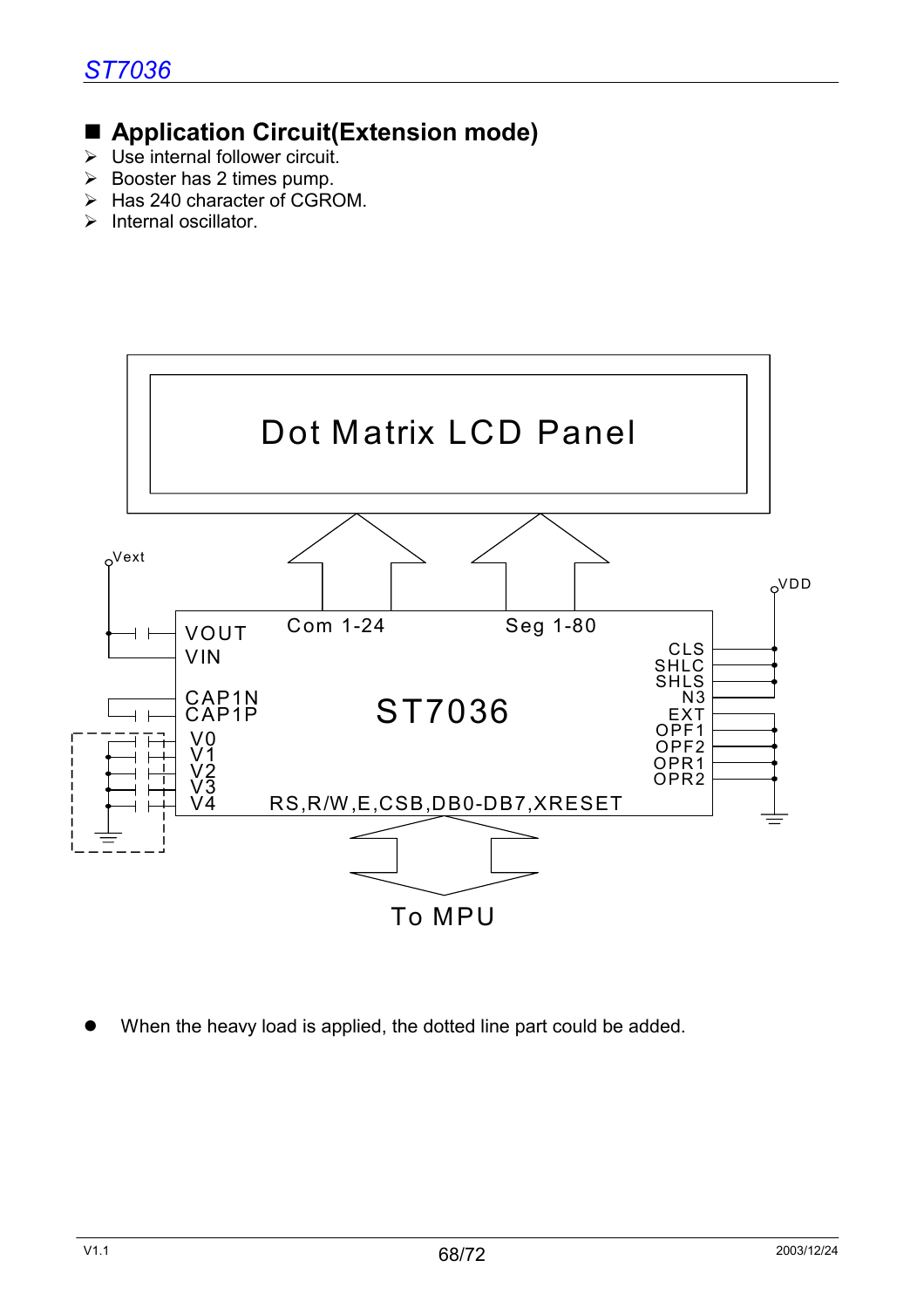# ■ Application Circuit ( for glass layout )

z *ST7036 over Glass,6800 serial 8bit interface, with booster and follower circuit on* 

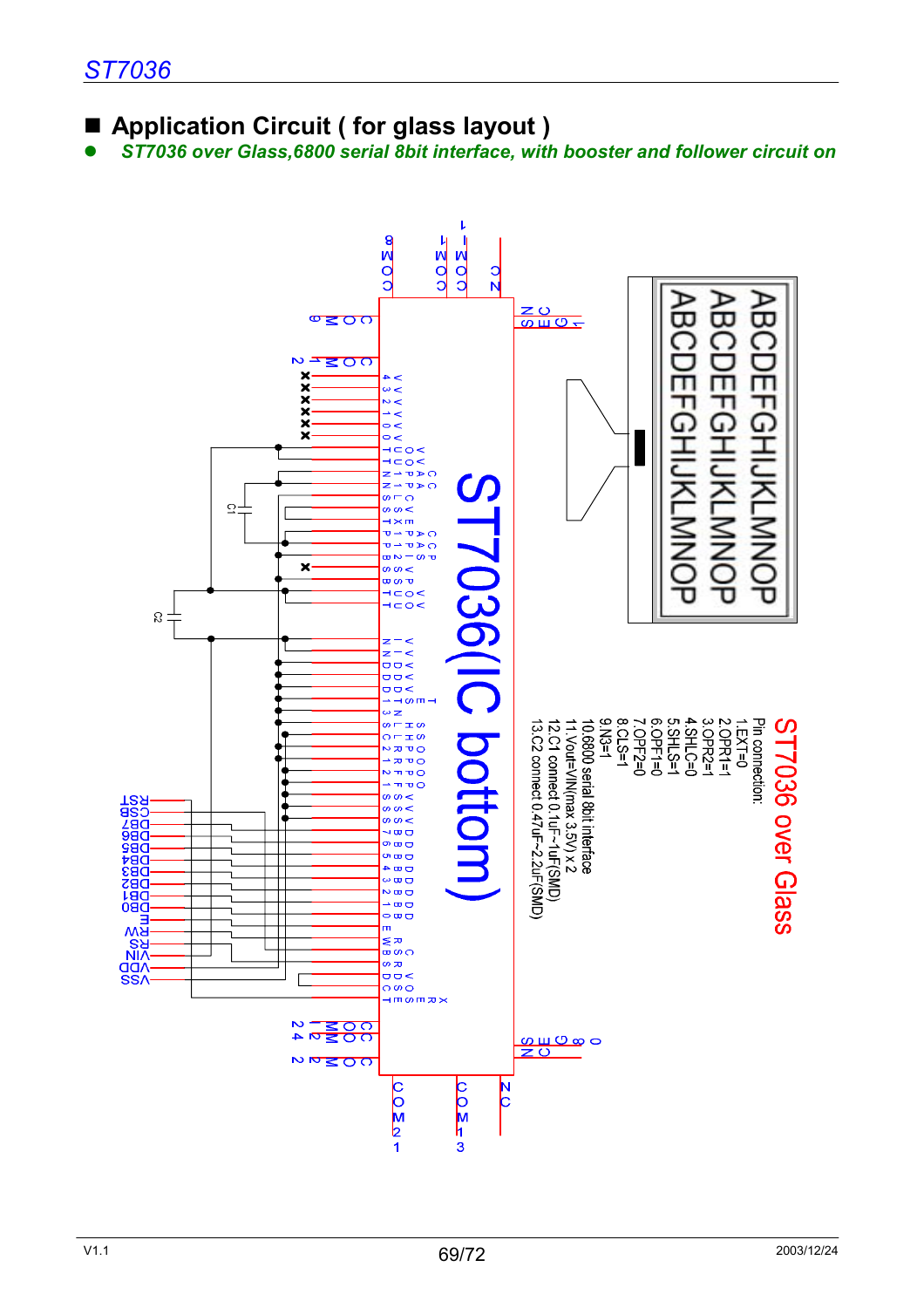z *ST7036 over Glass,6800 serial 4bit interface, with booster and follower circuit on* 

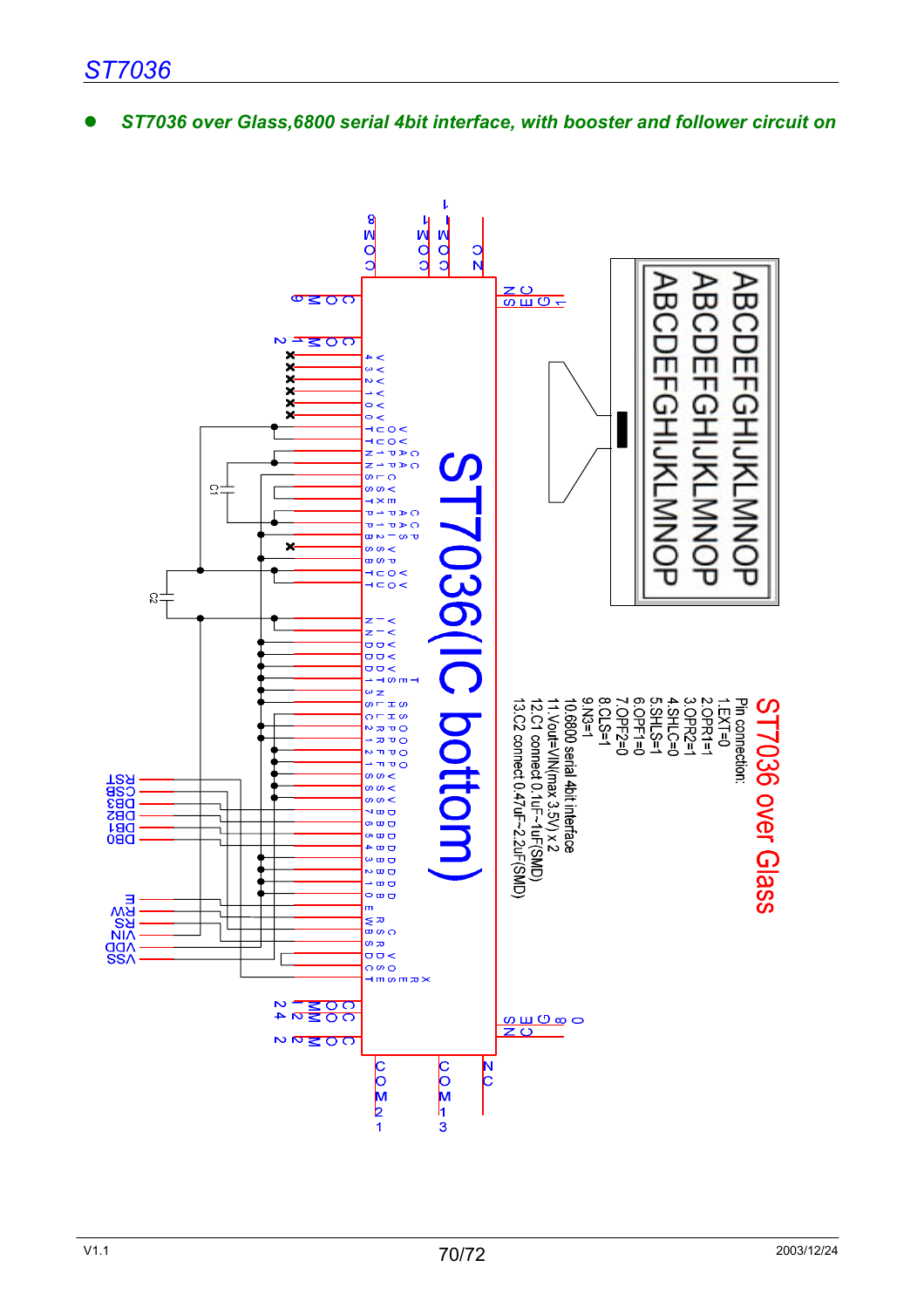z *ST7036 over Glass, serial interface, with booster and follower circuit on*